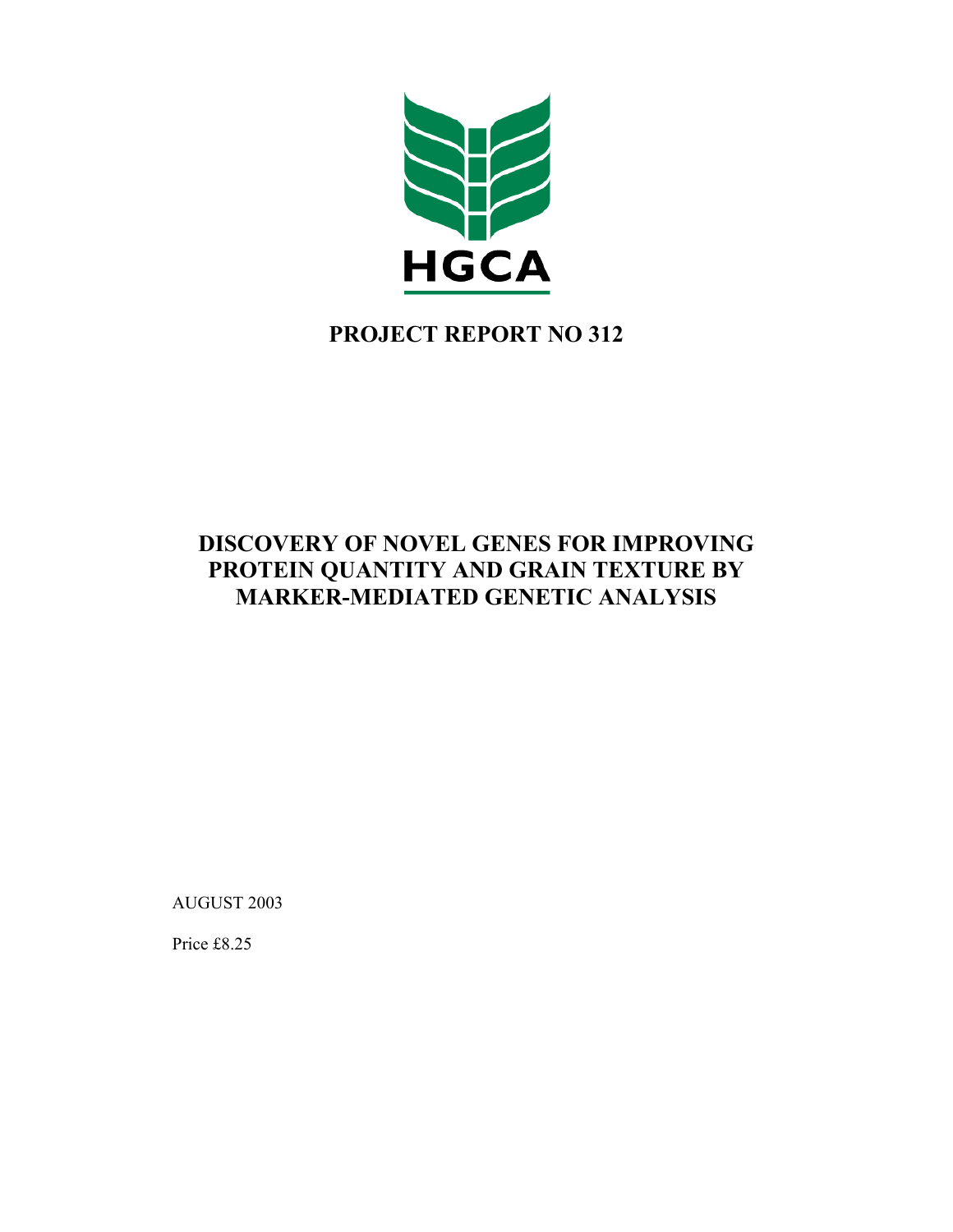# **PROJECT REPORT No. 312**

# **DISCOVERY OF NOVEL GENES FOR IMPROVING PROTEIN QUANTITY AND GRAIN TEXTURE BY MARKER-MEDIATED GENETIC ANALYSIS**

by

# **R BRADBURNE, A TURNER, L FISH, E O'CONNOR, D ARKELL and J W SNAPE**

John Innes Centre, Norwich Research Park, Colney Lane, Norwich NR4 7UH

This is the final report of a forty-one month project which started on  $1<sup>st</sup>$ November 1999. The work was funded by a grant of £217,953 from HGCA (project no. 2233).

The Home-Grown Cereals Authority (HGCA) has provided funding for this project but has not conducted the research or written this report. While the authors have worked on the best information available to them, neither HGCA nor the authors shall in any event be liable for any loss, damage or injury howsoever suffered directly or indirectly in relation to the report or the research on which it is based.

Reference herein to trade names and proprietary products without stating that they are protected does not imply that they may be regarded as unprotected and thus free for general use. No endorsement of named products is intended nor is any criticism implied of other alternative, but unnamed products.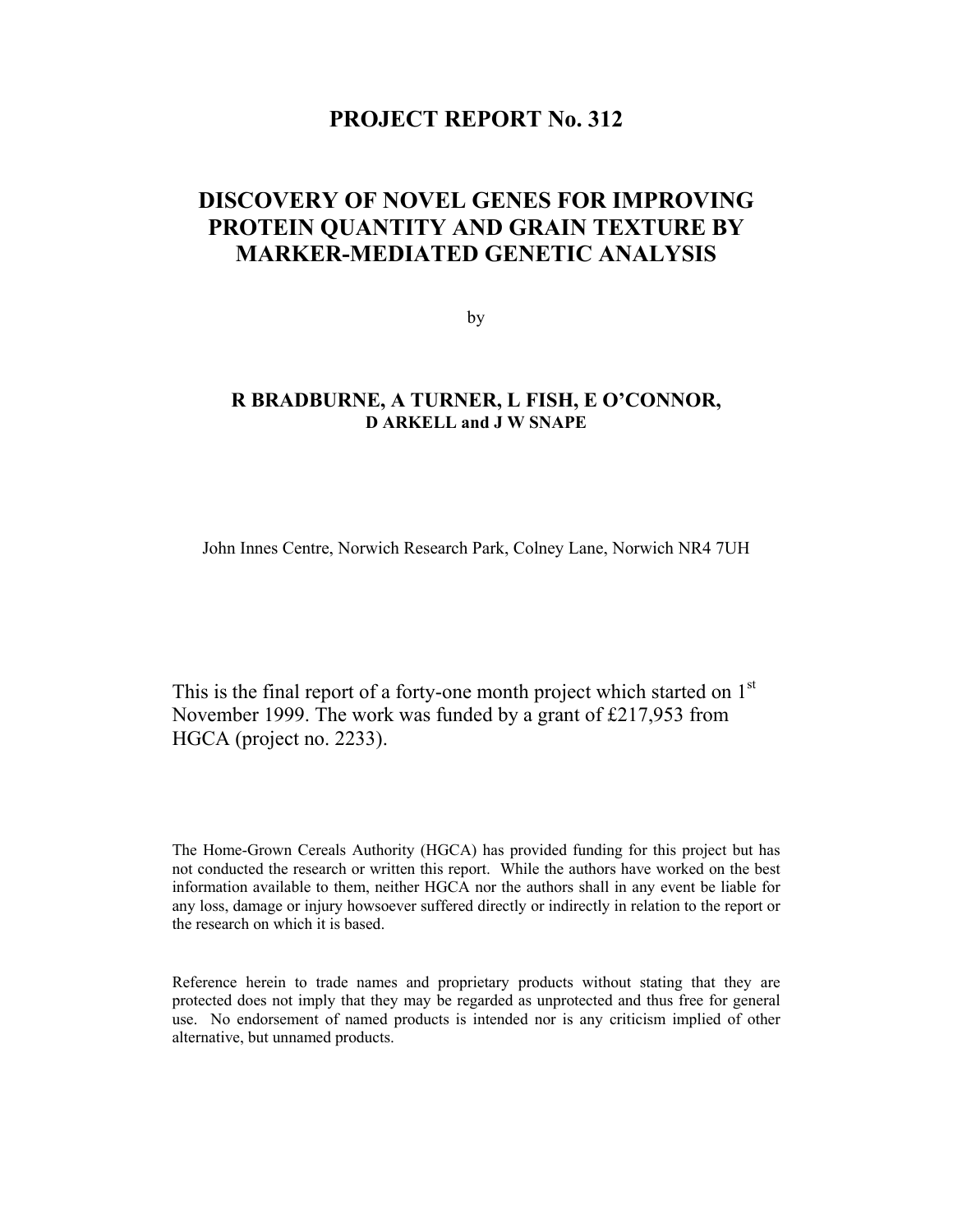# **TABLE OF CONTENTS**

| <b>ABSTRACT</b>                                                                                                                                                                                                                                                                                                                                                                                                                                                                                                                                                                                                                                                                      | 1                                                                          |
|--------------------------------------------------------------------------------------------------------------------------------------------------------------------------------------------------------------------------------------------------------------------------------------------------------------------------------------------------------------------------------------------------------------------------------------------------------------------------------------------------------------------------------------------------------------------------------------------------------------------------------------------------------------------------------------|----------------------------------------------------------------------------|
| <b>SUMMARY</b>                                                                                                                                                                                                                                                                                                                                                                                                                                                                                                                                                                                                                                                                       | 2                                                                          |
| <b>TECHNICAL REPORT</b>                                                                                                                                                                                                                                                                                                                                                                                                                                                                                                                                                                                                                                                              | 10                                                                         |
| <b>General Introduction</b>                                                                                                                                                                                                                                                                                                                                                                                                                                                                                                                                                                                                                                                          | 10                                                                         |
| Section 1. Investigations of QTL for grain texture and protein concentration<br>in Avalon x Hobbit Sib and Hope x Pastiche genetic stocks                                                                                                                                                                                                                                                                                                                                                                                                                                                                                                                                            | 14                                                                         |
| 1.1 Introduction                                                                                                                                                                                                                                                                                                                                                                                                                                                                                                                                                                                                                                                                     | 14                                                                         |
| 1.2. Materials & Methods                                                                                                                                                                                                                                                                                                                                                                                                                                                                                                                                                                                                                                                             | 14                                                                         |
| 1.3. Results                                                                                                                                                                                                                                                                                                                                                                                                                                                                                                                                                                                                                                                                         | 16                                                                         |
| 1.3.1 Analysis of the Hobbit Sib (Avalon 5A) Recombinant Substitution Lines<br>1.3.1.1. Mapping<br>1.3.1.2. QTL Analysis: Marker Means Analysis<br>1.3.1.3 QTL analysis by Multiple Marker Regression<br>1.3.1.4. QTL analysis by Interval Mapping<br>1.3.1.5. Summary of QTL on 5A significant by interval mapping                                                                                                                                                                                                                                                                                                                                                                  | 16<br>16<br>17<br>19<br>19<br>22                                           |
| 1.3.2. Analysis of the Hobbit sib (Avalon 5D) Recombinant Substitution Lines<br>1.3.2.1 Mapping<br>1.3.2.2 QTL analysis: Marker Means Analysis<br>1.3.2.3 QTL analysis by Multiple Marker Regression<br>1.3.2.4. QTL analysis by Interval Mapping<br>1.3.2.5. Summary of QTL on 5D significant by interval mapping                                                                                                                                                                                                                                                                                                                                                                   | 22<br>22<br>23<br>25<br>25<br>25                                           |
| 1.3.3 Analysis of the Hobbit sib x Avalon Recombinant Inbred Lines<br>1.3.3.1 Mapping<br>1.3.3.2 Grain Protein Content<br>1.3.3.2.1 Marker Means Analysis of Grain Protein Content<br>1.3.3.2.2 QTL analysis by Multiple Marker Regression of Grain Protein Content<br>1.3.3.2.3. QTL analysis by Interval Mapping of Grain Protein Content<br>1.3.3.3 Grain Texture<br>1.3.3.3.1. Marker Means Analysis of Grain Texture<br>1.3.3.3.2. QTL analysis by Multiple Marker Regression of Grain Texture<br>1.3.3.3.3 QTL analysis by Interval Mapping of Grain Texture<br>1.3.3.4. Agronomic Traits<br>1.3.3.4.1. Flowering Time<br>1.3.3.4.1.1. Marker Means Analysis of Flowering Time | 28<br>28<br>30<br>30<br>30<br>30<br>34<br>34<br>34<br>34<br>37<br>37<br>37 |
| 1.3.3.4.1.2. QTL analysis by Multiple Marker Regression of Flowering Time<br>1.3.3.4.1.3. Interval Mapping of Flowering Time<br>1.3.3.4.2 Height<br>1.3.3.4.2.1. Marker Means Analysis of Height<br>1.3.3.4.2.2. QTL analysis by Multiple Marker Regression of Height<br>1.3.3.4.2.3 QTL analysis by Interval Mapping of Height<br>1.3.3.4.3. Yield<br>1.3.3.4.3.1. Marker Means Analysis of Yield                                                                                                                                                                                                                                                                                   | 37<br>37<br>40<br>40<br>40<br>40<br>44<br>44                               |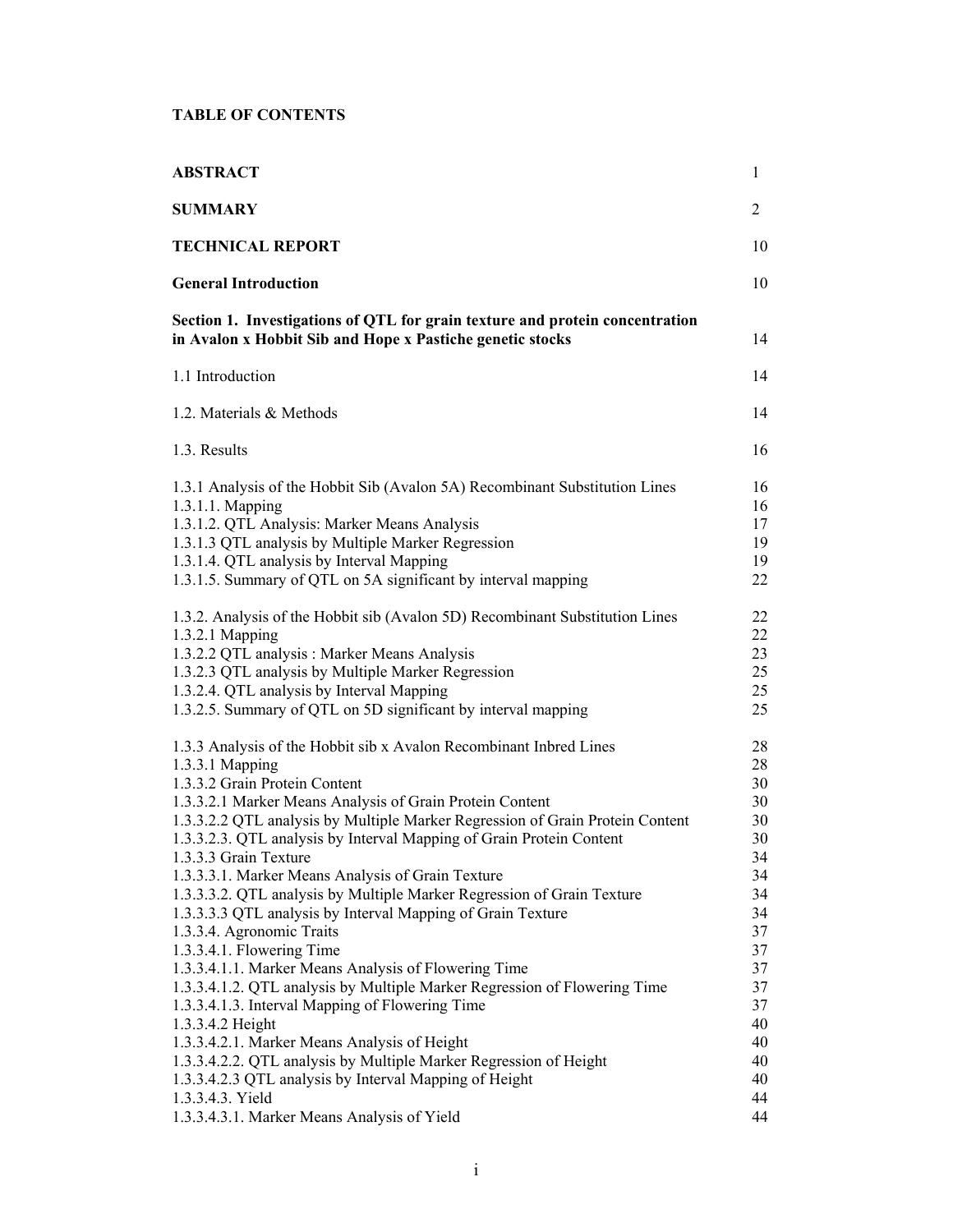| 1.3.3.4.3.2. QTL analysis by Multiple Marker Regression of Yield                   | 44       |
|------------------------------------------------------------------------------------|----------|
| 1.3.3.4.3.3 QTL analysis by Interval Mapping of Yield                              | 44       |
| 1.3.3.4.4. Biomass                                                                 | 44       |
| 1.3.3.4.4.1. Marker Means Analysis of Biomass                                      | 44       |
| 1.3.3.4.4.2. QTL analysis by Multiple Marker Regression of Biomass                 | 44       |
| 1.3.3.4.4.3. QTL analysis by Interval Mapping of Biomass                           | 44       |
| 1.3.3.4.5. Ear Weight                                                              | 46       |
| 1.3.3.4.5.1. Marker Means Analysis of Ear Weight                                   | 46       |
| 1.3.3.4.5.2. QTL analysis by Multiple Marker Regression of Ear Weight              | 46       |
| 1.3.3.4.5.3 QTL analysis by Interval Mapping of Ear Weight                         | 46       |
| 1.3.3.4.6 50/100 grain weight                                                      | 46       |
| 1.3.3.4.6.1 Marker Means Analysis of Grain Weight                                  | 46       |
| 1.3.3.4.6.2. QTL analysis of Grain Weight by Multiple Marker Regression            |          |
|                                                                                    | 46       |
| 1.3.3.4.6.3 QTL analysis of Grain Weight by Interval Mapping                       | 46       |
| 1.3.3.4.7. Spikelet number                                                         | 48       |
| 1.3.3.4.7.1. Marker Means Analysis of Spikelet Number                              | 48       |
| 1.3.3.4.7.2. QTL analysis by Multiple Marker Regression of Spikelet Number         | 48       |
| 1.3.3.4.7.3. QTL analysis by Interval Mapping of Spikelet Number                   | 48       |
| 1.3.3.5. Summary of QTL Significant by Interval Mapping in the Avalon x Hobbit Sib |          |
| Recombinant Inbred Population                                                      | 48       |
|                                                                                    |          |
| 1.3.4. Analysis of the Hope x Pastiche Single Seed Descent Lines                   | 50       |
| 1.3.4.1 Mapping                                                                    | 50       |
| 1.3.4.2 Trait Association analysis by Kruskal-Wallace Rank Test                    | 50       |
|                                                                                    |          |
| 1.4. Discussion                                                                    | 52       |
|                                                                                    |          |
|                                                                                    |          |
| Section 2. Seed Morphology Studies (Based on the HGCA student bursary awarded to   |          |
| <b>Elizabeth O'Connor)</b>                                                         | 55       |
|                                                                                    | 55       |
| 2.1 Introduction                                                                   |          |
| 2.2 Materials & Methods                                                            | 55       |
|                                                                                    |          |
| 2.3 Results                                                                        | 57       |
| 2.3.1 Seed Dimensions                                                              | 57       |
|                                                                                    | 57       |
| 2.3.1.1 Marker Means Analysis of Seed Dimensions                                   |          |
| 2.3.1.2. QTL analysis by Multiple Marker Regression of Seed Dimensions             | 59       |
| 2.3.1.3. QTL analysis by Interval Mapping of Seed Dimensions                       | 59       |
| 2.3.2. Ratios Between Seed Dimensions                                              | 59       |
| 2.3.2.1 Marker Means Analysis of Seed Dimension Ratios                             | 59       |
| 2.3.2.2. QTL analysis by Multiple Marker Regression of Seed Dimension Ratios       | 62       |
| 2.3.2.3. QTL analysis by Interval Mapping of Seed Dimension Ratios                 | 64       |
| 2.3.3. Seed Volume, Hectolitre Weight and 100 Grain Weight                         | 64       |
| 2.3.3.1 Marker Means Analysis of Seed Volume and Weight                            | 64       |
| 2.3.3.2. QTL analysis by Multiple Marker Regression of Seed Volume and Weight      | 67       |
| 2.3.3.3. QTL analysis by Interval Mapping of Seed Volume and Weight                | 67       |
|                                                                                    |          |
| 2.4 Summary of Seed Morphology QTL Significant by Interval Mapping in the ITMI     |          |
| Population<br>2.5 Discussion                                                       | 67<br>71 |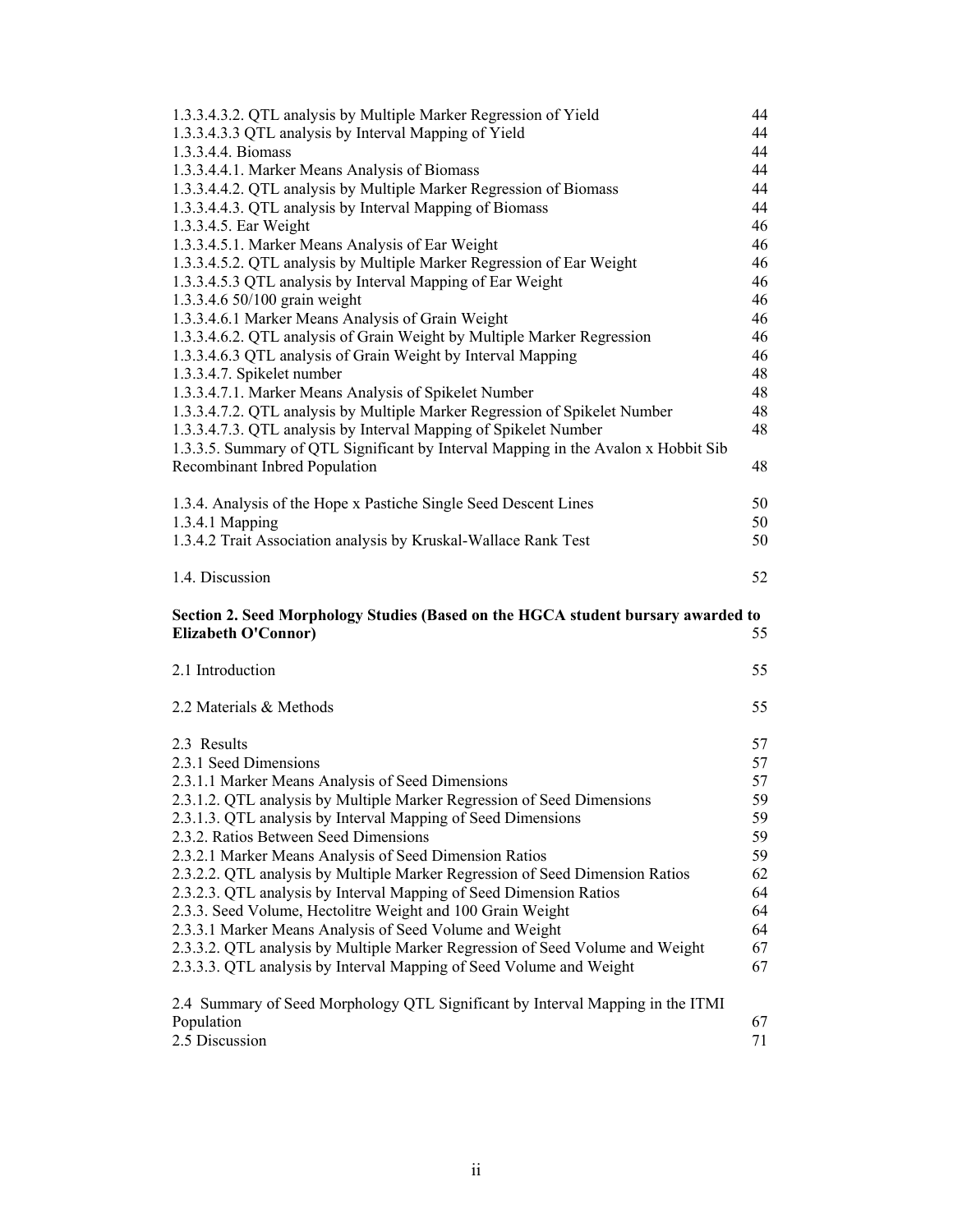| Section 3. Texture-conferring mutations in puroindoline genes and their relation to<br>hardness and protein levels in a suite of UK varieties (Based on the HGCA student |            |
|--------------------------------------------------------------------------------------------------------------------------------------------------------------------------|------------|
| bursary project conducted by Douglas Arkell)                                                                                                                             | 72         |
| 3.1 Introduction                                                                                                                                                         | 72         |
| 3.2 Materials & Methods                                                                                                                                                  | 75         |
| 3.3 Results                                                                                                                                                              | 79         |
| 3.4 Discussion                                                                                                                                                           | 88         |
|                                                                                                                                                                          |            |
| <b>General Conclusions</b>                                                                                                                                               | 93         |
| <b>References</b>                                                                                                                                                        | 95         |
| <b>Appendix 1:</b> List of Figures<br><b>Appendix 2:</b> List of Tables                                                                                                  | 100<br>101 |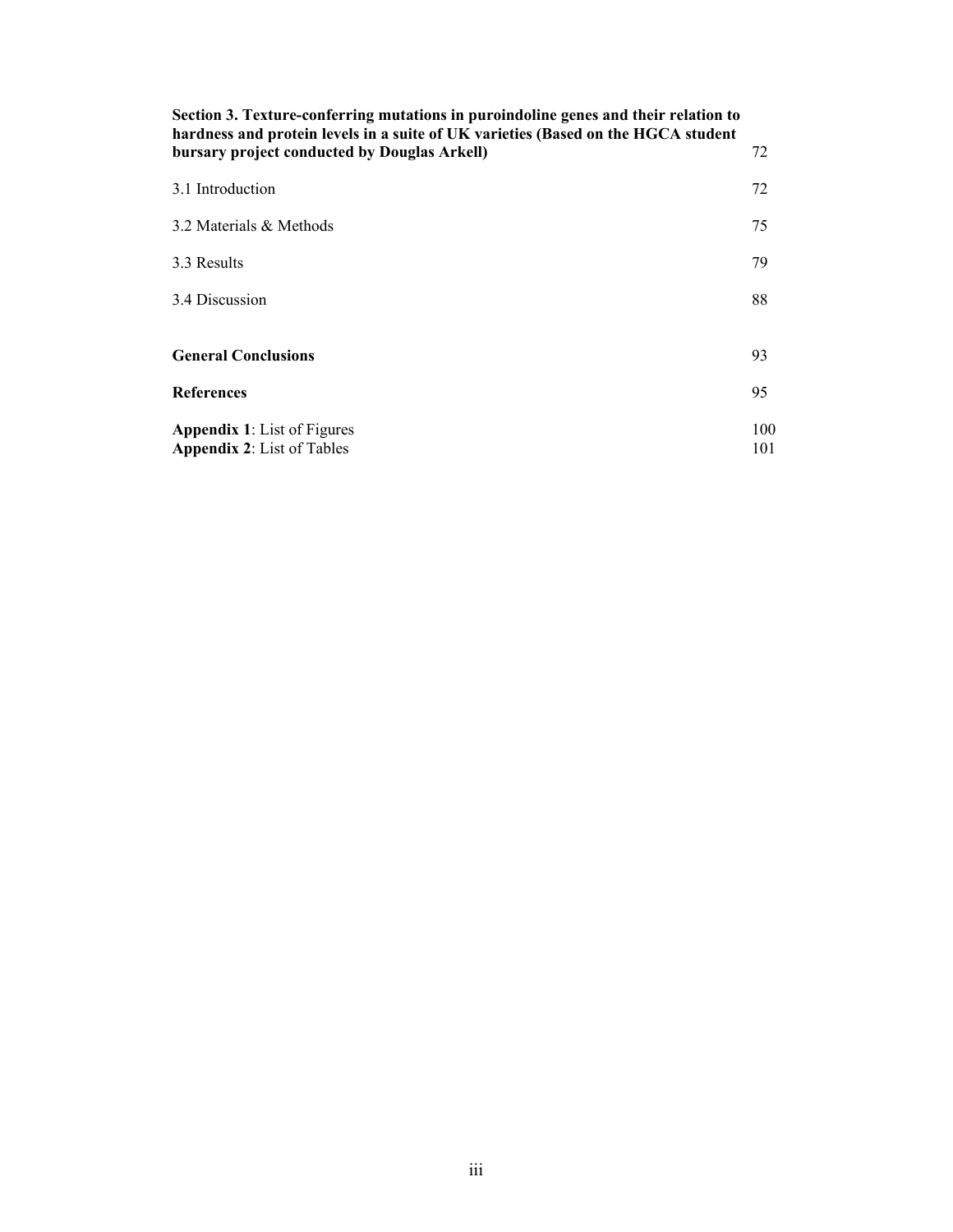# **ABSTRACT**

A series of precise genetic stocks of wheat were investigated to discover new, novel loci controlling grain texture and protein quantity, and grain size and shape, which would be of use for directed plant breeding by marker-assisted selection.

Analysis of a population of Hobbit Sib (Avalon 5A) recombinant substitution lines revealed two year-on-year consistent loci associated with both protein content and texture, although these were not statistically significant.

Analysis of Hobbit Sib (Avalon 5D) recombinant substitution lines revealed strong consistent associations, as expected, between the hardness locus, *Ha,* and grain texture, and between a quantitative trait locus (QTL) on the long arm and grain protein content. Both associations were statistically significant.

Analysis of a population of Hobbit Sib x Avalon recombinant inbred lines (RILs) revealed year-on-year consistent statistically significant QTL for protein content on chromosomes 1A and 6B, and for texture on 5D (*Ha*). Single-year significant QTL were found for protein content on chromosomes 6A and 7A.

Analysis of neo-RILs from the cross Hope x Pastiche (both hard-grained) revealed year-onyear consistent associations between markers on chromosome 1B and protein content and markers on 6B and grain texture.

Analysis of the International Triticeae Mapping Initiative (ITMI) population for grain size and shape revealed a year-on-year consistent statistically significant QTL related to the ratio seed length / seed width on chromosome 2D.

Finally, a survey of hardness-conferring polymorphisms in puroindoline loci *pina* and *pinb* was conducted on a suite of commonly grown UK varieties. The allele *pinb-D1b* (Gly<sub>46</sub> to  $Ser_{46}$ ) was by far the most common hardness-conferring allele detected in the hard wheats.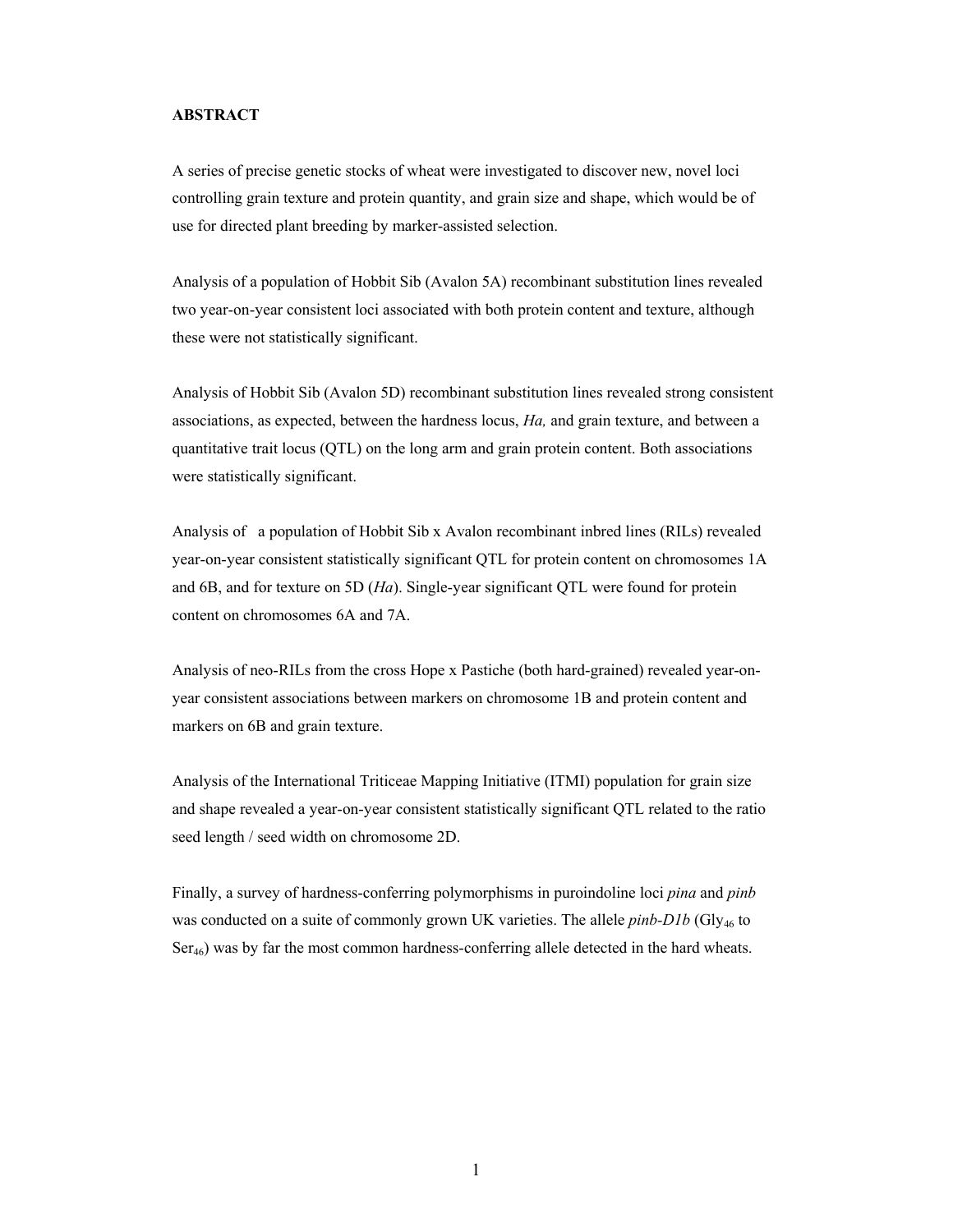### **SUMMARY**

### **Background**

To remain competitive, UK agriculture requires a constant supply of new, genetically improved, varieties. Breeders produce new varieties by artificially generating crosses between established varieties to release new genetical variation in the generations derived from the  $F_1$ . However, in the main, they have had little genetical information to guide their choice of crosses or subsequent breeding strategy. To date, most of the selection for improved genotypes has been based on empirical selection of observed phenotypes, rather than for the specific, desirable genes known to improve those traits. However, genetical studies of crop plants have now reached a very exciting phase of development. Advances in molecular biology are now providing the tools to study the genetical makeup of plants with a precision never previously possible. This is coming about because of the development of genetic maps and discoveries in the new science of genomics, which allow us to unravel the inheritance of all traits, whether they are controlled by single (major) genes, or by many genes (of smaller effect) acting together, known as quantitative trait loci (QTL). Thus, the genetical control of end-use quality and its components is becoming amenable to discovery in terms of the effects of known, identified and mapped genes, which can be utilized by breeders for producing improved strains.

# **Objectives**

The objectives of this study were to investigate, with the aid of precise genetic stocks, the genetic basis of grain protein content and texture in wheat and to attempt to characterise loci within the genome influencing these characteristics.

#### **Experimental Approaches**

In this study, four populations were used. Firstly, series of recombinant substitution lines containing the Avalon 5A and 5D chromosomes in a Hobbit Sib background, and a series of Avalon x Hobbit Sib recombinant inbred lines (recombinant for all chromosomes). Hobbit Sib is a soft, low protein, high yielding feed wheat which has in its pedigree Capelle-Desprez, Viking and Prof Marchal, and has been used extensively in UK high-yielding and biscuit wheat breeding programmes. Avalon (derived from Bilbo (the progeny of Hobbit Sib) and Maris Ploughman (which contains Viking germplasm) is the ancestor of several of the modern UK bread-making wheat varieties and is a hard, high quality, high protein variety. In the relationship between protein levels and yield, Avalon consistently outperformed most other bread wheat varieties having an intrinsically higher protein content than expected on its yield level. The small differences in yield and yet large differences in quality made these two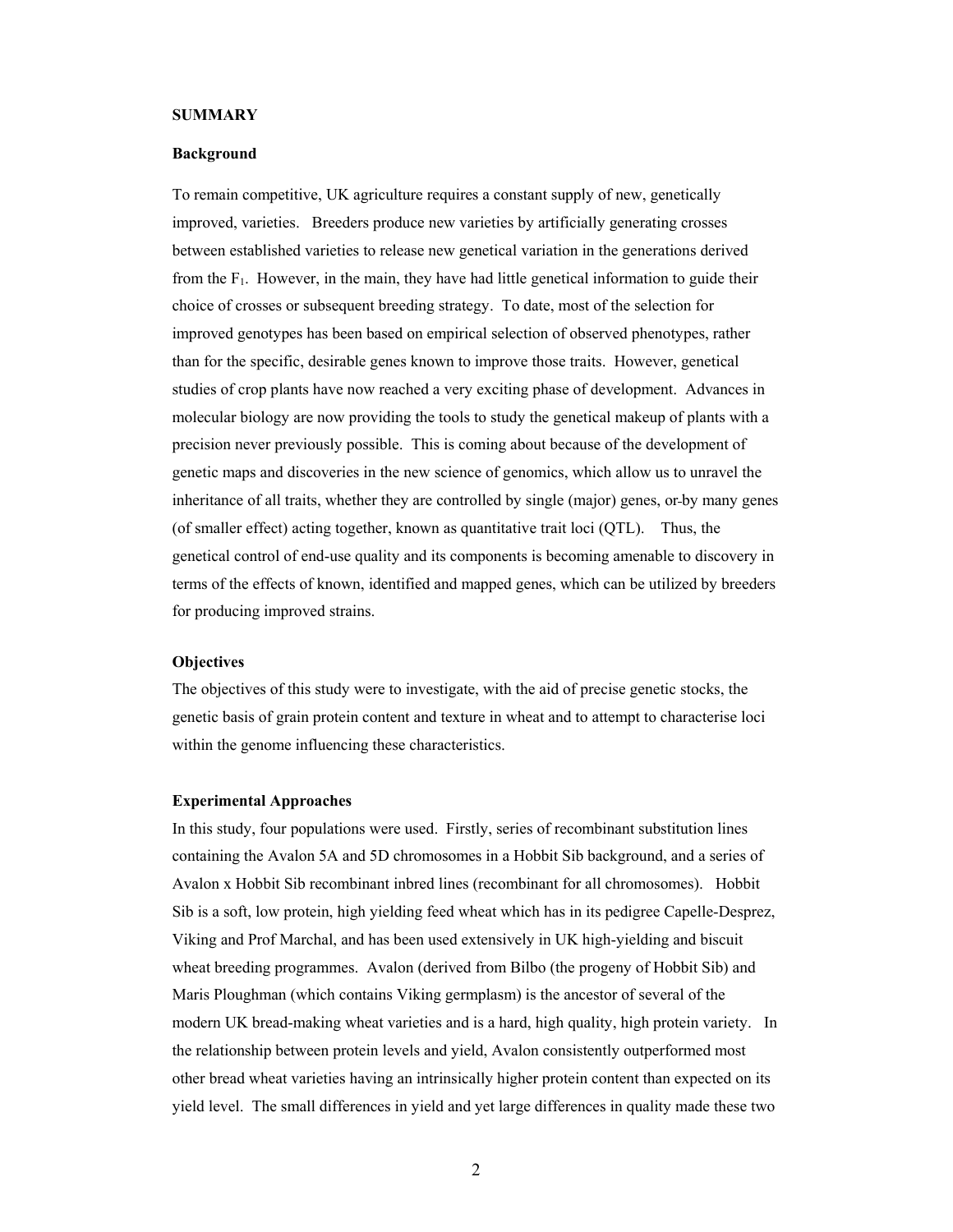parents suitable for producing the populations in this study. Additionally, in order to investigate more exotic sources of genes for high protein, a series of neo-RILs were produced by single-seed descent from the cross Hope x Pastiche. Both these parents are hard, high protein varieties which are suitable for bread-making.

### **Results**

### *Genetics of endosperm texture*

Previous studies by a number of workers worldwide, has shown the importance of chromosome 5D in the genetic control of grain hardness, and the major effect of a single gene, designated *Ha*, on the short arm of this chromosome. This study is the first demonstration that this gene (although perhaps not surprisingly) is also the major determinant of grain texture in UK bread-making quality wheats. This gene has obviously been maintained in the UK gene pool since the beginning of the  $20<sup>th</sup>$  century for its contribution to hard grain texture. Selection for this gene via NIR is straight forward, and thus although we could generate diagnostic molecular markers, they are unlikely to be necessary for plant breeders seeking to separate hard segregants from soft.

However, these results also indicate that the 5D locus is not the whole story of the genetic control of grain texture in UK wheats. There is clearly other genetic variation present, and some of these genes have been identified here as

QTL of minor effect relative to the over-riding effect of the *Ha* locus. It is interesting that two presumptive QTL have been found on chromosome 5A, one in position on the short arm likely homoeologous to the *Ha* locus, and the other in a position on the long arm in the region of the vernalization gene, *Vrn-A1*. These effects are minor, and, in these experiments, not statistically significant, but can be seen visually in ground samples. The latter locus may be homoeologous to one found on 5D in a study of the variety Hope.

In addition to the group 5 chromosomes, using the RIL lines, QTL consistent over years were found on chromosomes 1B, 4B, 4D, 5BS/7BS. Avalon had the allele for increasing hardness on 1B and 4D whilst Hobbit Sib consistently contributed the effect for increasing hardness on chromosomes 4B and 5BS/7BS. In simple terms, this means that hard grain texture varieties such as Avalon carry minor alleles for soft texture and soft-varieties like Hobbit carry minor alleles for hard texture. This was also confirmed in the Hope x Pastiche cross where although both varieties were hard, significant genetical variation for grain texture was found. This is important, since it means that by manipulation of these minor effects it should be possible to breed different grain textures into new varieties leading to a series of varieties that could be described as soft-softs, softs, hard-softs, soft-hards, hards, hard-hards etc. There is a capacity to breed for a spectrum of textures rather than simply hard or soft. This opens up interesting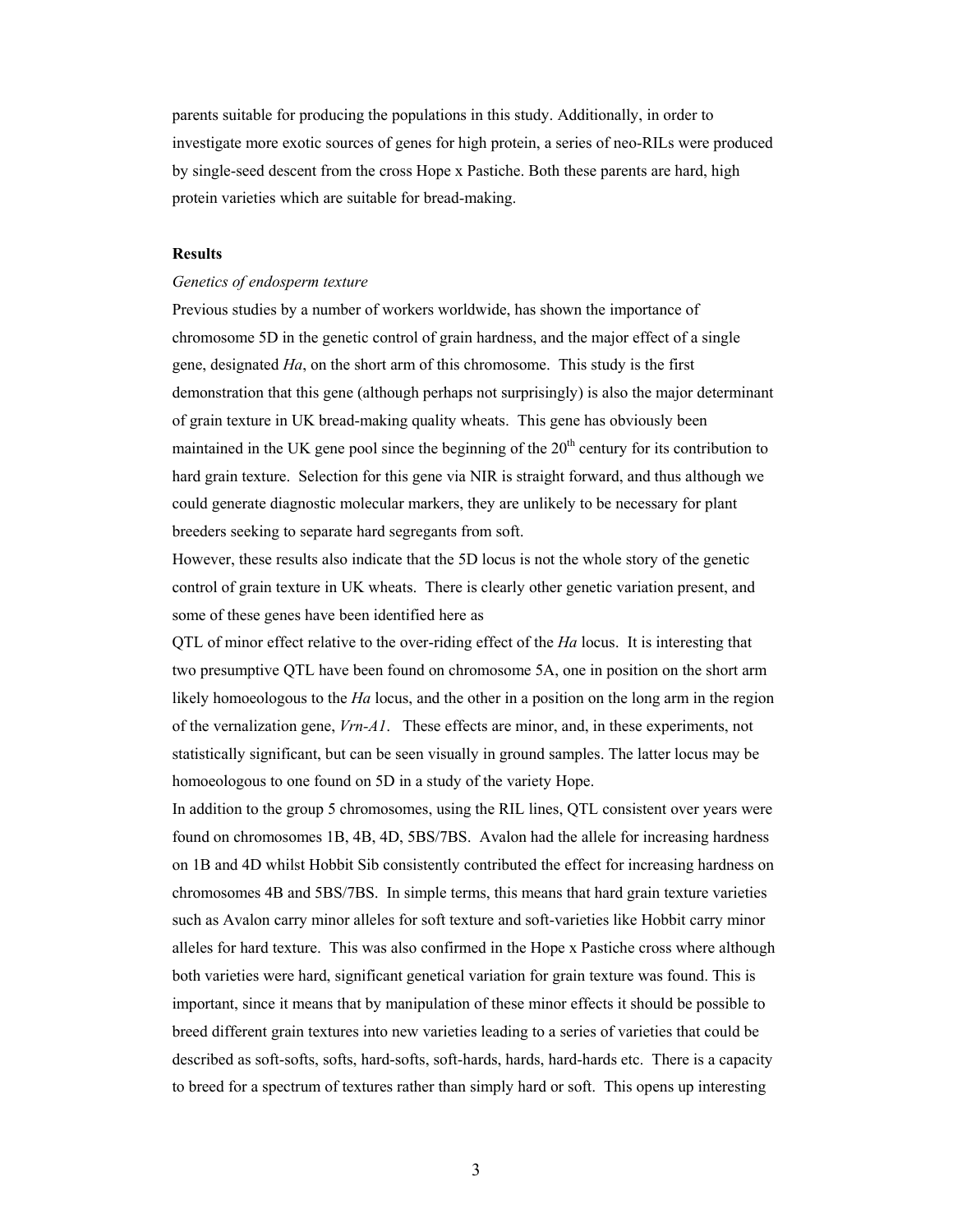possibilities for fine-tuning the texture of varieties for different end uses as desired using the available genetic variation in UK or exotic wheats.

### *Genetics of grain protein content*

This study has provided the first complete analysis of grain protein content in UK wheat varieties, and it has shown that it is possible to dissect the genetics of this difficult-to-measure and highly-environmentally sensitive character using modern methods of genetic analysis. It has shown that the genetic control is complex and that there are no underlying major genes as in the case of grain texture. However, it again highlights the effects of the group 5 chromosomes, shown in studies of wheat varieties from other countries. Of particular note is the fairly large effect of a QTL on chromosome 5D that completely co-segregates with the *Ha* locus on the short arm. It is open to speculation and further study as to whether this is a pleiotropic effect of the *Ha* locus or an effect of a closely linked independent locus. Linkage seems most likely, as it is difficult to easily think of a mechanistic link of how variation in the grain texture locus could affect protein amounts. Nevertheless, in plant breeding terms this means that selection for hard grain texture by NIR will carry the allele for higher grain protein content along with it – a fortuitous but useful association. Similarly, selection for soft texture, will result in lower protein levels. Conversely, if soft high protein or hard low protein varieties are needed for specific end-use products, these results will suggest that this will require selection for alternative genes than that on 5D. Luckily, the analysis of the RILs indicates that additional genetic variation is present and QTL on several chromosomes make a contribution.

Significant QTL were identified on chromosomes 2B and 6B (Avalon contributing increasing effect) and chromosomes 6A and 7A (Hobbit Sib contributing increasing effect) in data from both years of this study. These effects were also relatively large, and, interestingly were dispersed between the parents. So, analogous to the situation for grain texture, although Avalon is generally regarded as a high protein wheat, it carries alleles at certain loci for reduced grain protein relative to their homologues from Hobbit sib, and vice versa. Thus, in this cross, genes for higher levels of grain protein are dispersed between the parents and transgressive segregation for higher protein containing lines than Avalon is possible from this cross. Diagnostic markers for particular alleles could be sought/designed to enable this to be a tool by plant breeders for protein content selection.

In these studies, detailed examination of the relationship between grain protein content and yield was only carried out for the recombinant substitution lines. This showed that there was no yield penalty associated with carrying the Avalon 5D gene for higher levels. This gene is thus very useful for maintaining high levels as it hitch-hikes in breeding programmes with the hardness locus. It may be that some of the other alleles discovered for higher grain protein

4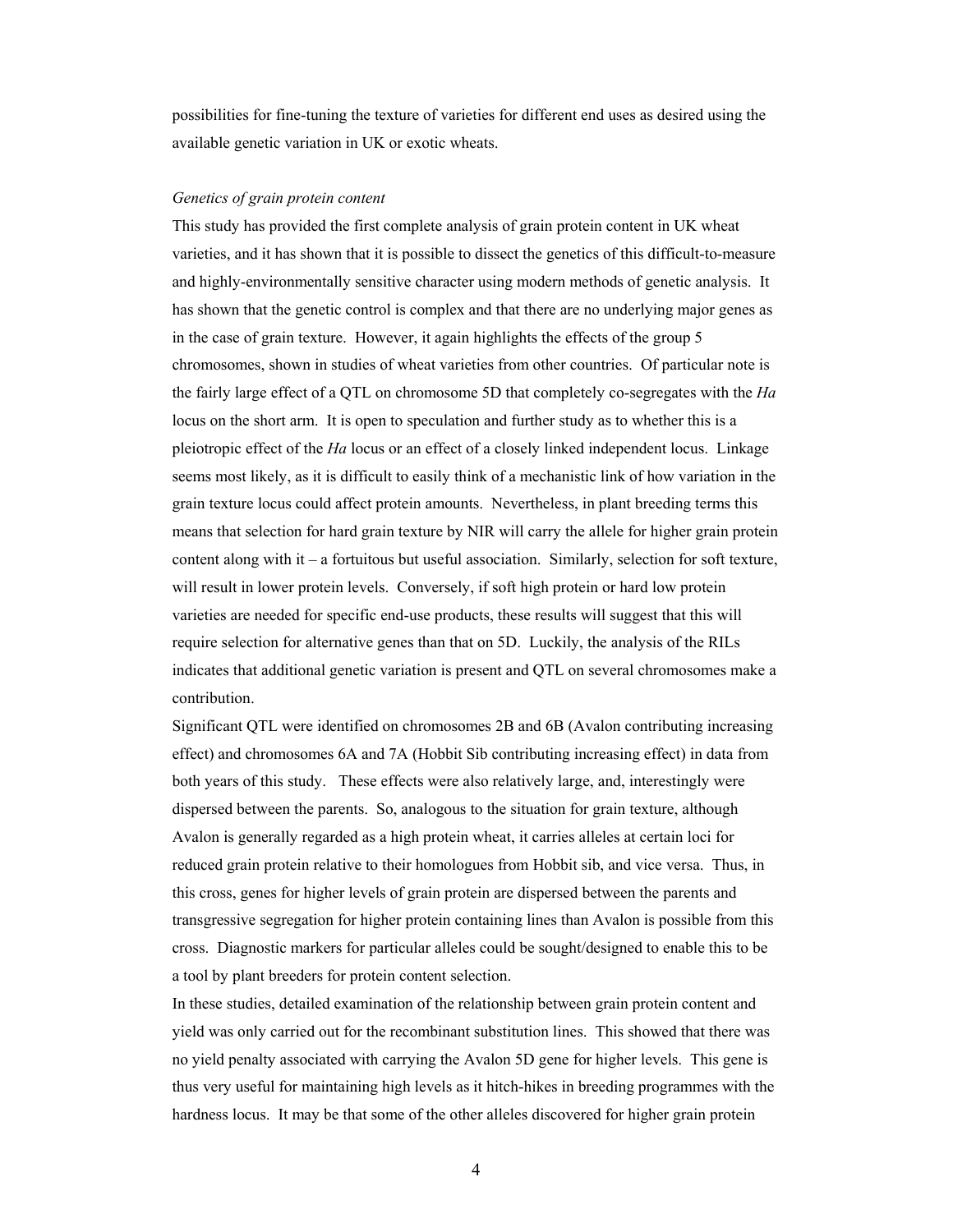could be associated with a yield penalty. Further studies of the presumptive loci discovered are needed before their deployment can be recommended to breeders.

### *Genetics of agronomic traits*

Although the prime purpose of this study was to discover new genes for grain protein content and grain texture, the opportunity was also taken to evaluate the genetics of traits of agronomic importance. Several new QTL were discovered in the Avalon x Hobbit Sib cross and, overall, this indicates that there is quite a lot of genetic variation for traits even in the relatively narrow genetic pool of UK winter wheats.

Several QTL mediating variation for plant height were discovered. These can be regarded as minor effects relative to the large effect of the major dwarfing gene *Rht-D1* that both parents are known to carry. However, the QTL on chromosomes 2D and 6A, in particular, may be useful to plant breeders as they each mediated differences between 10-15 cm in height, which were consistent over years. As with the grain quality traits, 'useful' alleles were dispersed between the parents, with Avalon having the shortness allele at the 2D locus and Hobbit Sib the shortness allele at the 6A locus.

Significant QTL were also found for flowering time, but only mediated differences by 1-2 days. However, such small difference may be useful for 'fine-tuning' flowering to environment, although, probably of low agronomic significance in the UK. Both height and flowering time are traits with high heritabilities, and thus QTL are relatively easy to detect consistently over experiments. Yield and yield components have much lower heritabilities and are more environmentally sensitive. Hence it would be expected in these studies that such QTL would be more difficult to detect consistently over years and with high statistical significance, and this appeared to be the case. Although QTL for biomass, spikelet number, grain size and grain number were detected by single marker ANOVA, few of the effects could be confirmed by marker regression and interval mapping that were consistent over years. Nevertheless, these results do highlight putative QTL for yield components worthy of future study.

### *Seed morphology studies*

The second part of this study encompassed an investigation into the genetics of seed morphology using the International Triticeae Mapping Initiative (ITMI) population. This was derived from crossing a hexaploid wheat, "Synthetic M6", re-synthesised by crossing a durum wheat and an *Aegilops tauschii* accession (a "D" genome donor), with a CIMMYT variety, Opata. A recombinant inbred line population was developed by single seed descent. A comprehensive genetic map of this population has been built up using Restriction Fragment Length Polymorphism (RFLP) markers and Simple Sequence Repeat (SSR) markers. The

 $\sim$  5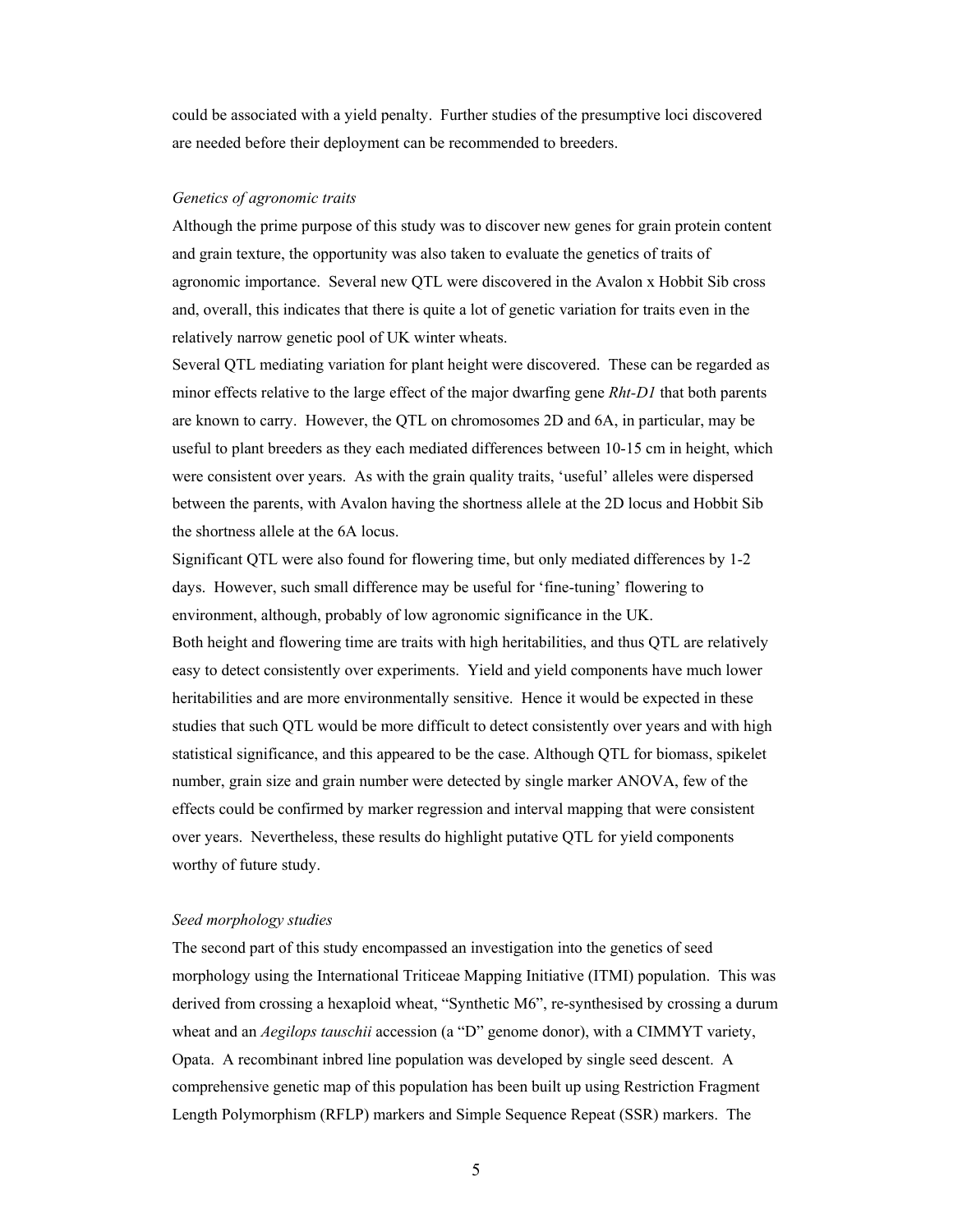mapping data on these lines is publicly available on the GrainGenes website (http://wheat.pw.usda.gov/) and they have been and are being grown at several locations around the world for phenotypic analysis. They are known to differ significantly in grain size and shape and therefore present a good starting point for genetic analysis of these traits. Hopefully, new loci found in this population will have relevance to UK wheats. The shape and size of wheat grains is a primary determinant in the value of the grain. It has an effect on many factors of the agronomy on end use of the crop and therefore is an important trait for genetic study. Millers obtain higher flour yields from larger grains and therefore place pressure on breeders to ensure new varieties exhibit large grains. This has an effect on the specific weight of the grain sample, with large, full grains producing higher specific weights than small, shrivelled grains. As grain value in the UK is partly determined by specific weight values, again seed size and shape may be very important in increasing the premium on grain samples. It has been suggested in a number of studies that increasing kernel size is an important factor in increasing yield from a crop. However, this may have some negative implications on the end use of the crop, with larger kernelled lines often showing a decrease in protein content due to the extra grain size being composed mainly of starch rather than protein. It has also been shown that large seeds may give a better start for plants grown in the field, with greater seedling size and speed of growth coming from larger seeds.

Using image analysis techniques developed in these studies, it was easy to measure a large number of grain, and to process the results on a computer, avoiding laborious hand measurements. It was thus been possible to correlate variation in grain dimensions with hectolitre weight for the large number of samples needed for QTL mapping studies of such traits. This study has shown that grain dimensions and hence hectolitre weight are under the genetical control of many genes. Interestingly, there are different 'types' of QTL. First, there are those that influence the components of grain shape, grain height, width and length, independently. For example, there is a QTL on 2B that influences grain width, and one on 4B that influences grain height. The importance of such QTL is in the fact that they indicate that it should be possible to breed for different grain shapes, such as long thin grain, short thin grain etc, through utilising such variation. Secondly, there are QTL which influence more than one trait, for example, the ratios of length:width for a the QTL on chromosome 2D. These imply that there are 'general' grain size factors which influence all dimensions. Such variation means that it should be possible to increase grain size through simultaneously increasing all dimensions. By judicious selection of both types of QTL it should be possible to breed for larger grains, and hence increase yield, with different grain shapes, as desired. Several QTL control hectolitre weight, and these seemed to reflect the probable pleiotropic effect of QTL for grain volume and grain weight. Thus, the variation in hectolitre weight is

 $\sim$  6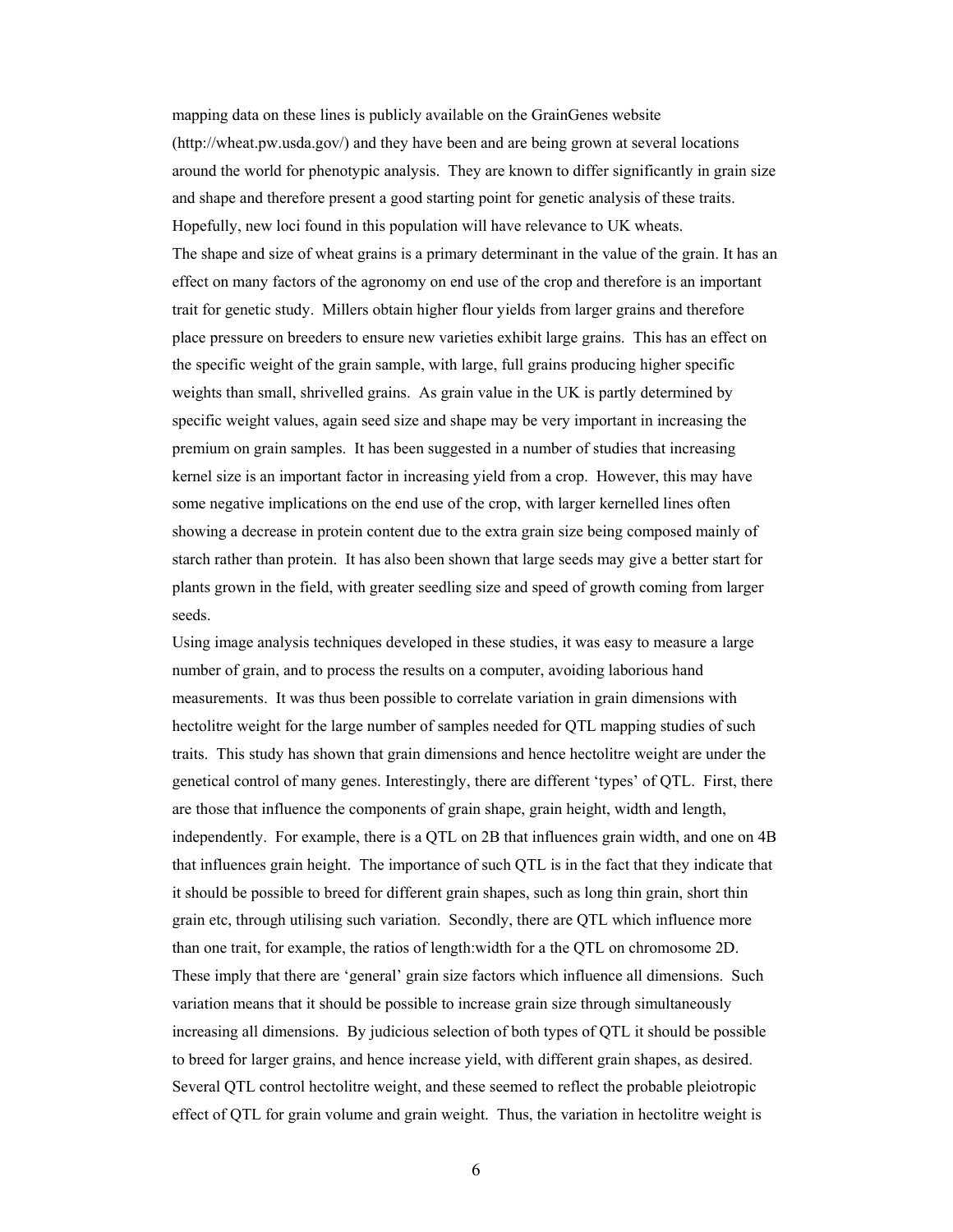due to grain shape and size differences rather than differences in grain density. For certain co-incident QTL, eg on chromosome 1A, QTL for greater volume meant lower hectolitre weight. This indicates, not surprisingly, that to maximise hectolitre weight means breeding for many small grains, clearly not desirable from a quality point of view. Thus, selection has to be a compromise between 'good' grain shape, size and hectolitre weight. This could be achieved by directed plant breeding for the types of QTL identified here. These experiments have utilized the ITMI population rather than an adapted UK cross, because no suitable UK population with a good genetic map was available at the beginning of the project. However, this has changed with the recent development of several maps in this and DEFRA funded project work. So, it would now be useful to use other crosses and to revisit the Avalon x Hobbit Sib cross to measure grain size difference to see how far these results can be extrapolated to UK germplasm.

### *Hardness-conferring alleles at the puroidoline loci*

The final part of this study investigated the nature of the alleles at the hardness-conferring puroindoline loci on the group one chromosomes of wheat. A protein known as friablin (Latin *friablis-*friable), which is associated with the *Ha* locus described above, has been located on the surface of water-washed starch granules from soft textured wheats, but is absent in those of hard wheat cultivars and durum wheats. The mature friablin protein consists of two proteins, puroindoline a and b (pin-a and pin-b) which act together as a heterodimer to bind starch granules to membrane lipids within the endosperm. The interaction between pin-a and pin-b is altered by the effect of mutations that may occur in either of the genes. Wild-type bread wheats have soft endosperm texture, and express the functional, wild-type puroindoline alleles: pina-D1a and pinb-D1a, while in hard wheats, one or other of the puroindoline genes or its product has been rendered non-functional by mutation.

A suite of commonly grown UK varieties was analysed for hardness, protein content and alleles at the *pin* loci. The distribution of puroindoline hardness-conferring alleles was comparable to that found in studies or other cultivar suites from the USA and Europe, with the allele *pinb-D1b* (Gly<sub>46</sub> to Ser<sub>46</sub>) being by far the most common. At least one other mutation was found to be present. Serine was present at amino acid 46 in most of the soft wheats and the one *T. spelta* variety assayed in this study.

# **General conclusions**

#### *Implications for wheat breeding*

For wheat, as most arable crops, conventional plant breeding is still, and will be for the foreseeable future, the mainstay for the production of new arable crop varieties for the UK market. This, of course, involves creating variation through making crosses between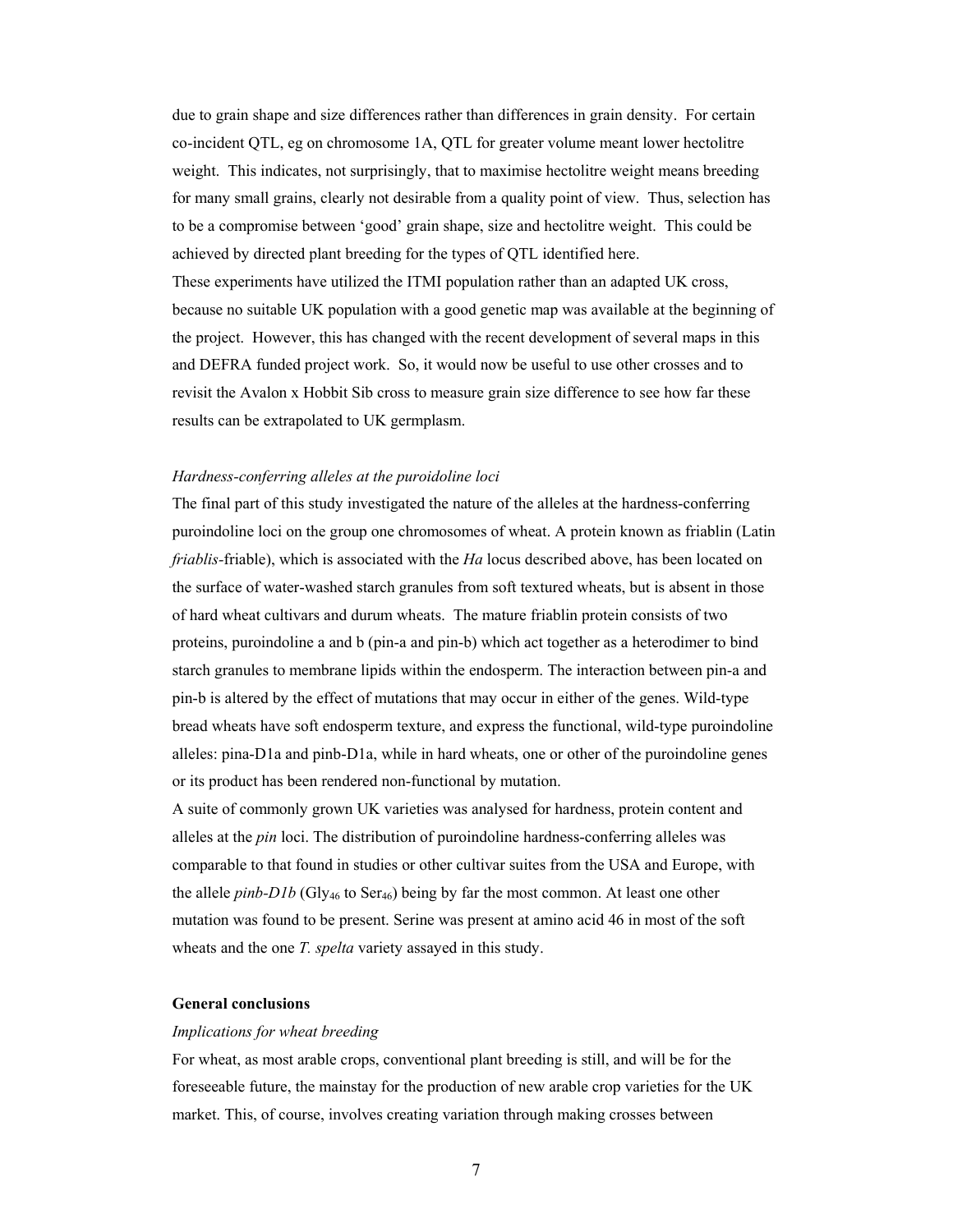established varieties with complementary characteristics. New genetical variation is then released in the progenies, and improved variants selected and multiplied. This has been very successful in the UK over the latter half of the last century. For example, wheat yields have continued to rise at about, on average, 1%/year since the 1970's. On the other hand, though, only limited increases in quality have been obtained in recent times. One of the reasons for this situation is that most of the characters being manipulated have a very complex inheritance and are highly affected by environment, such that breeders have had little information to guide their choice of parents or crosses, and subsequent breeding strategy. Most of the selection for improved genetic type has been based on empirical selection of observed phenotypes, rather than for the specific, desirable genes known to improve those traits. However, because of the development of molecular marker systems, good genetic maps can finally be developed in wheat, and as here, applied to discover new genes which can be used by plant breeders for marker-assisted selection.

This study has shown that QTL controlling different aspects of grain quality variation can be discovered in UK wheats, which can subsequently be targets for plant breeders for directed plant breeding. This study has established that the well-known major gene, *Ha* on chromosome 5D, controls the major distinction between hard and soft wheats in the UK gene pool. However, modifier genes have been detected and mapped, which give plant breeders other options to modulate grain texture for different purposes. Similarly, *Ha*, or a closely linked gene, has a major effect on increasing grain protein content, as have several other genes that have been discovered in these studies. These can give plant breeders options for breeding higher and lower grain proteins levels than currently usually obtained. In particular, they give the option to breed consistently higher levels, such as that found in the variety Hereward, by directed plant breeding, rather than by chance alone.

Although this study has discovered new QTL, this is only the start of the process of their application for directed plant breeding. It will require further mapping work to validate the QTL discovered, using other crosses, and more molecular work to convert nearest markers into diagnostic tools. Then, the genes controlling such traits can be associated with gene 'tags', and then selection using linked DNA markers ('marker-assisted selection') can be used the laboratory, rather than the field. This could bring huge increases in breeding efficiency. Eventually, also, studies such as this will allow the ability to search for new alleles in germplasm collections, which are, at the present time, under-used in their contribution to UK plant breeding, particularly for quality traits.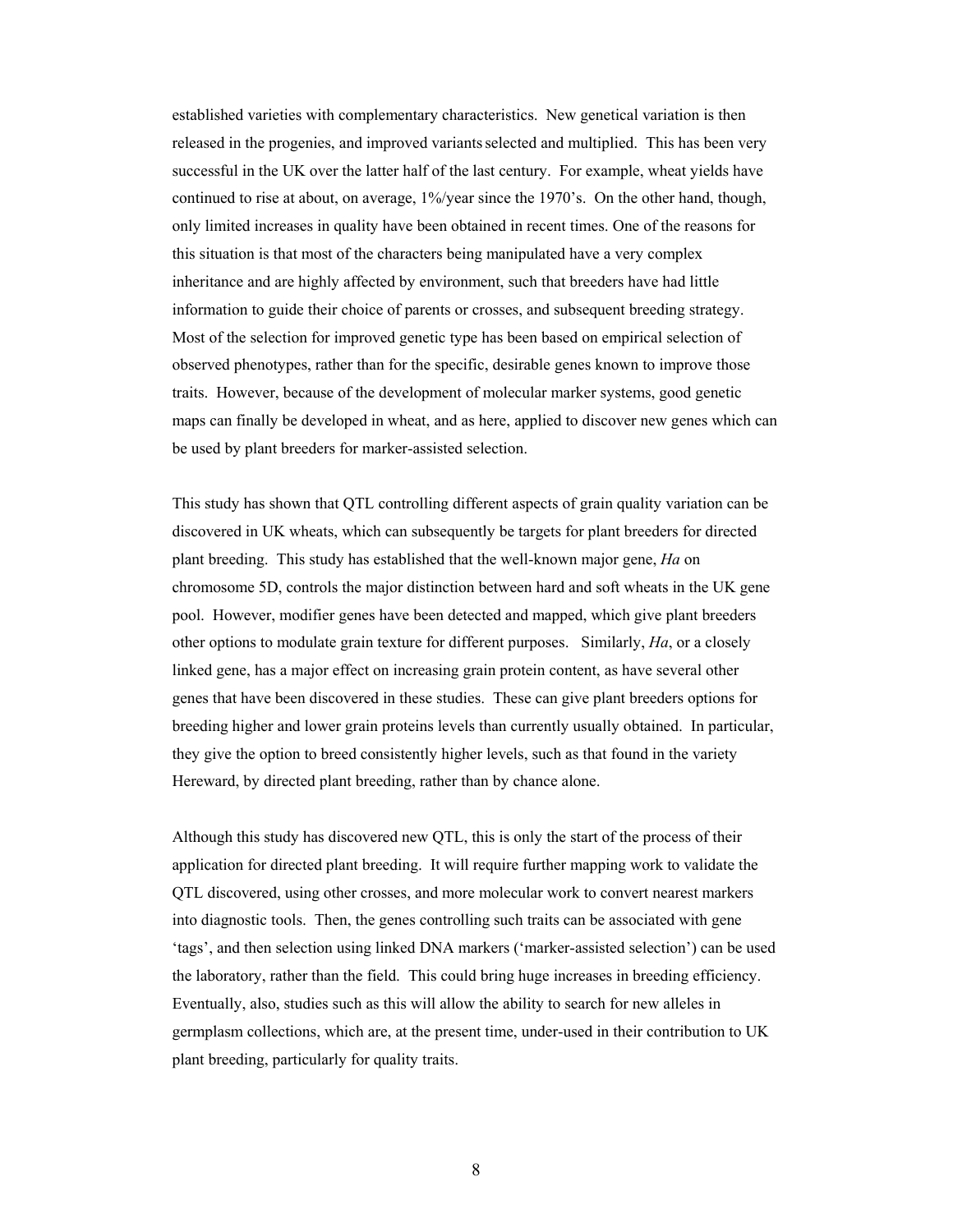### *Implications for Levy Payers*

The results of these studies will contribute indirectly to levy payers through their future contribution to plant breeding. Such studies provide plant breeders with the genetic variation to enable them to produce new series of varieties adapted to traditional markets, but also allow the flexibility to breed for new markets. However, genetic studies can contribute directly to levy payers through attaching specific genetic information to named varieties, thereby informing them of which varieties are suited to their particular farm, process or markets. A good example of this is knowing which varieties have the presence of the 1B/1R translocation. Studies have shown that this chromosome can increase the yield of a variety, but that also, on average, varieties possessing it are poorer for animal feed (Wiseman et al, HGCA report). In the context of the present results, it is shown that varieties that are hard, are expected to have intrinsically higher protein, and vice versa for soft varieties, a fortuitous, but important association. In general, however, before levy payers can make such informed choices, they will need easy access to information on the genetical characteristics of varieties and the consequences of possessing particular genes. This could be regarded as a form of 'genetic screening' where varieties are characterised not only by their agronomic performance, but also on their genetic make-up. However, at the present time, this begs the question on the best way of informing levy payers concerning the genetic characteristics of particular varieties. Perhaps, in future, such information could be included in the Recommended Lists, for example. It is to be hoped that when a large body of information on the genetical control of important agronomic and quality characteristics in UK varieties is accumulated, it will be presented in a easily digestible form to enable levy payers to practise 'genetic screening' for varieties with potential for their economic situation.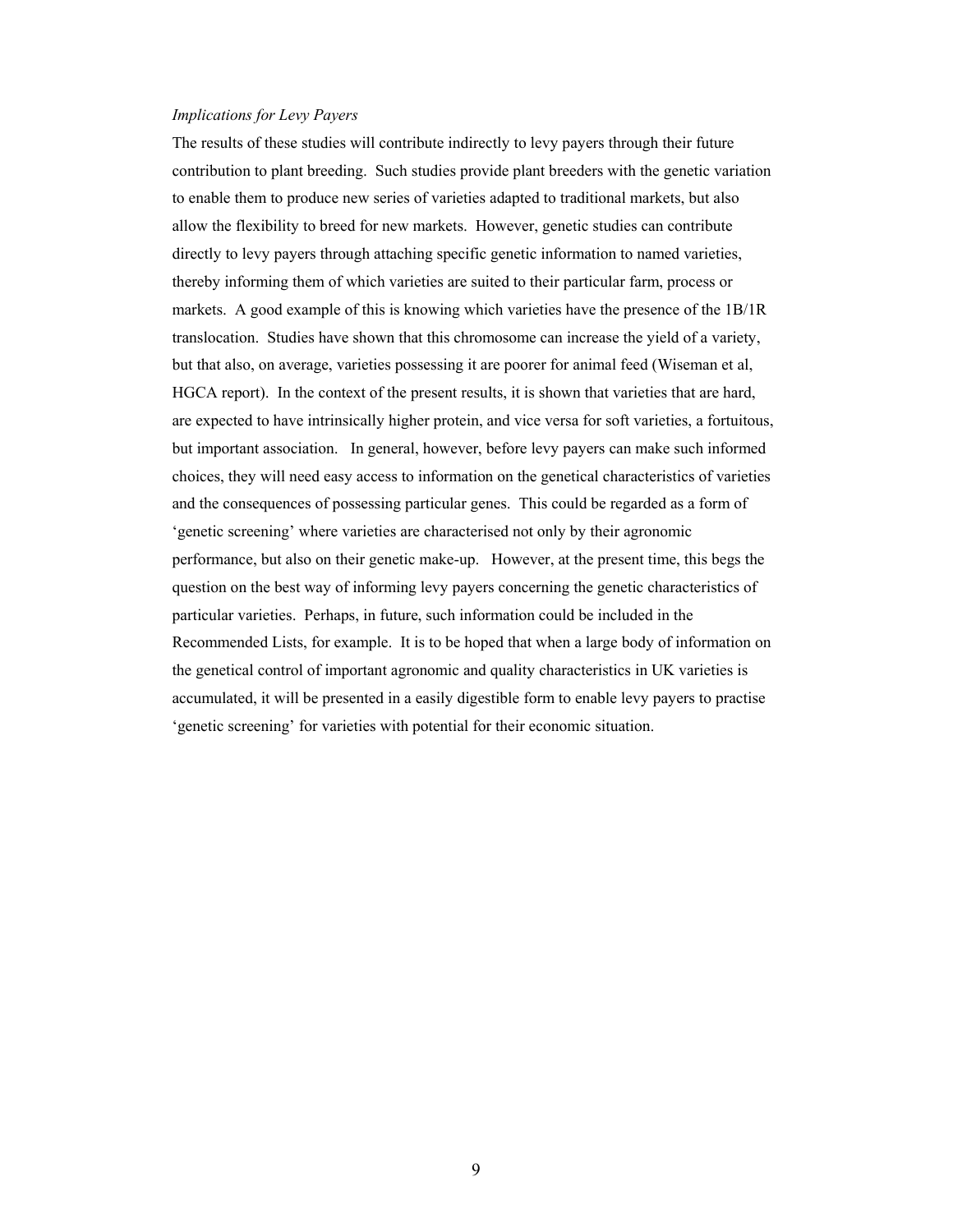### **TECHNICAL REPORT**

## **General Introduction**

In terms of human and animal nutrition, hexaploid wheat (*Triticum aestivum*) is perhaps the most economically important of all crop plants. Tens of thousands of landraces and cultivars have evolved locally, or have been produced by plant breeders to suit a wide range of climatic and agronomic conditions. In addition, human cultural preference and technological advance have dictated the end use to which wheat grain is put and have led to further proliferation of wheat diversity. In China and Japan, for example, varieties suitable for the manufacture of noodles are required (Nakamura, 2000), while in the West, bread making and livestock feeding are the predominant uses of wheat.

#### *Endosperm texture*

The endosperm, which forms the major part of the wheat grain, is the storage organ of the seed and it is from here that the embryo derives its nutrition. It is formed from a fusion of two female polar cells with a single sperm cell. Seed storage proteins within the endosperm form a matrix in which starch granules are dispersed (MacRitchie, 1980). Based upon the texture of the endosperm, wheats are categorised either as hard or soft and the suitability of wheat for a particular end use depends, to a large extent, upon this factor. Hard wheats are usually employed in bread-making. When milled these give free-flowing flour that has a high water holding capacity. The ability to hold water is important in the bread-making process as endosperm proteins known as glutens become visco-elastic when wetted and trap gases in the dough that cause bread to rise. Soft wheats are often more easily digested by livestock, especially when fed as whole grain to poultry and when milled produce a less free-flowing flour with poorer water-absorbing qualities, which is used in cake and biscuit manufacture. The main genetic effect on grain texture, determining classification into hard and soft wheats, is due to a single locus on the short arm of 5D (Law *et al*. 1978) and this has been postulated to be a locus controlling the production of puroindoline proteins. In hard wheats, mutations at this locus reduce the amount or efficacy of these proteins in separating the starch granules, resulting in flour particles consisting of the fragments of several cells bound together, rather than individual starch granules as found in soft wheats. However, there is still variation in texture levels which cannot be accounted for by this locus alone, and therefore other loci must be contributing to the overall phenotype. However, these other loci have not yet been discovered and characterized.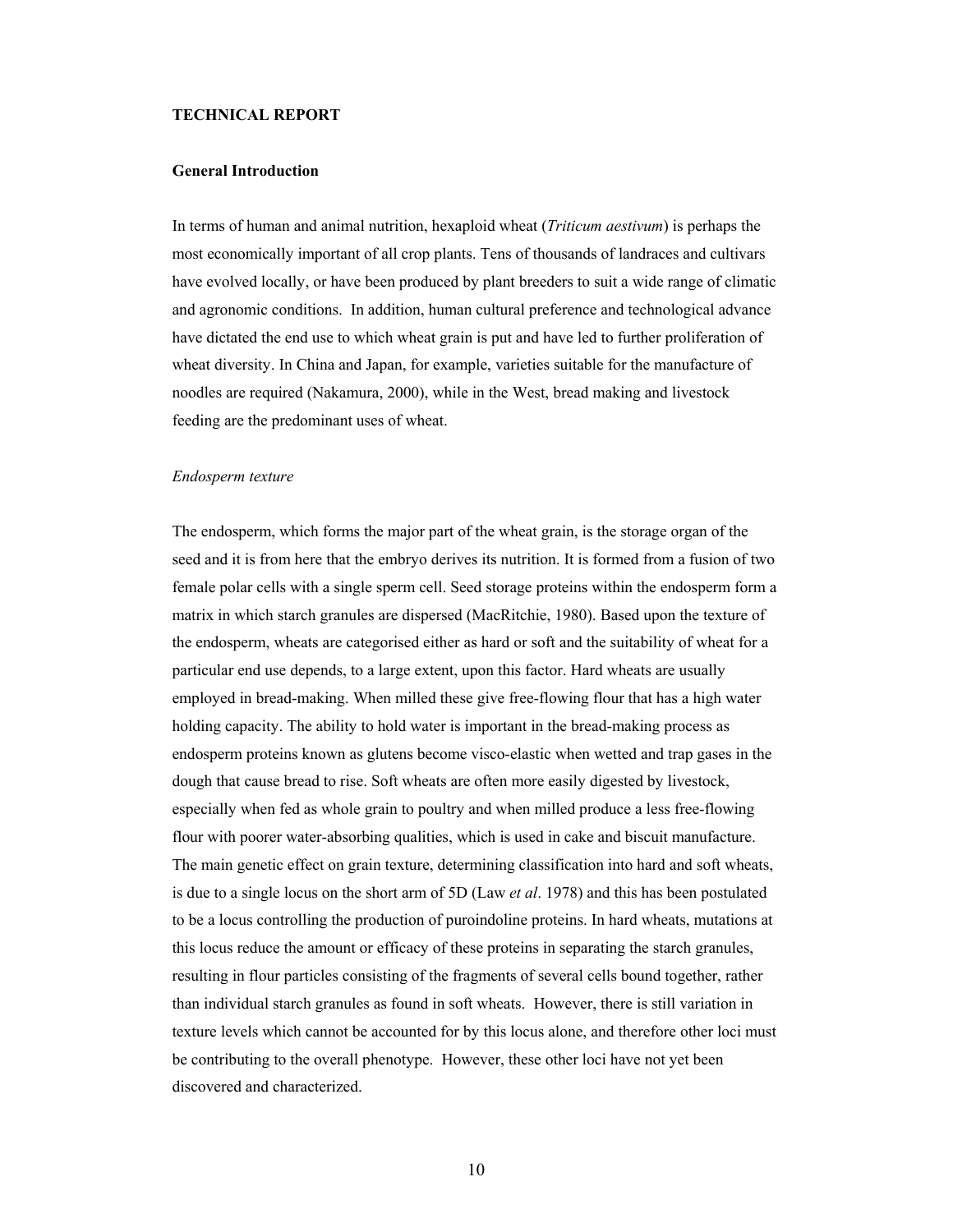### *Protein Quantity*

The storage proteins in wheat grains are responsible for the visco-elastic properties of bread dough. They are also important in determining the nutritional value of the wheat, both for human and animal consumption. Therefore, the composition and overall amounts of these proteins will ultimately determine the end use to which the grain can be put. The levels of protein found in commercial UK winter wheat varieties vary between 9 and 14%. For the grain to be used in bread making, the levels need to be above 12.5% and contain "high quality" subunits of the High Molecular Weight glutenins (HMWg). To achieve this, millers and bakers frequently have to blend flours to obtain the correct protein composition. Much is known about the genetics of the glutenin and gliadin fractions of the gluten and their functionality has been investigated. However, much less is known about the genetics of protein quantity. Previous studies have shown this to be highly influenced by environmental effects, making genetic analysis more difficult to reproduce. Increased protein has also traditionally been linked to a reduction of yield potential of the variety, although several studies have suggested that it should be possible to split the two phenotypes and breed for high yielding, high protein varieties.

# *The importance of seed size to grain end use.*

The shape and size of wheat grains is a primary determinant in the value of the grain (Campbell *et al.* 1999). It has an effect on many factors of the agronomy on end use of the crop and therefore is an important trait for genetic study. Millers obtain higher flour yields from larger grains (Wiersma *et al*. 2001, Giura and Saulescu 1996) and therefore place pressure on breeders to ensure new varieties exhibit large grains. This has an effect on the specific weight of the grain sample, with large, full grains producing higher specific weights than small, shrivelled grains. As grain value in the UK is partly determined by specific weight values, again seed size and shape may be very important in increasing the premium on grain samples.

It has been suggested in a number of studies that increasing kernel size is an important factor in increasing yield from a crop. However, this may have some negative implications on the end use of the crop, with larger kernelled lines often showing a decrease in protein content due to the extra grain size being composed mainly of starch rather than protein. It has also been shown that large seeds may give a better start for plants grown in the field, with greater seedling size and speed of growth coming from larger seeds (Bredemeier *et al*. 2001).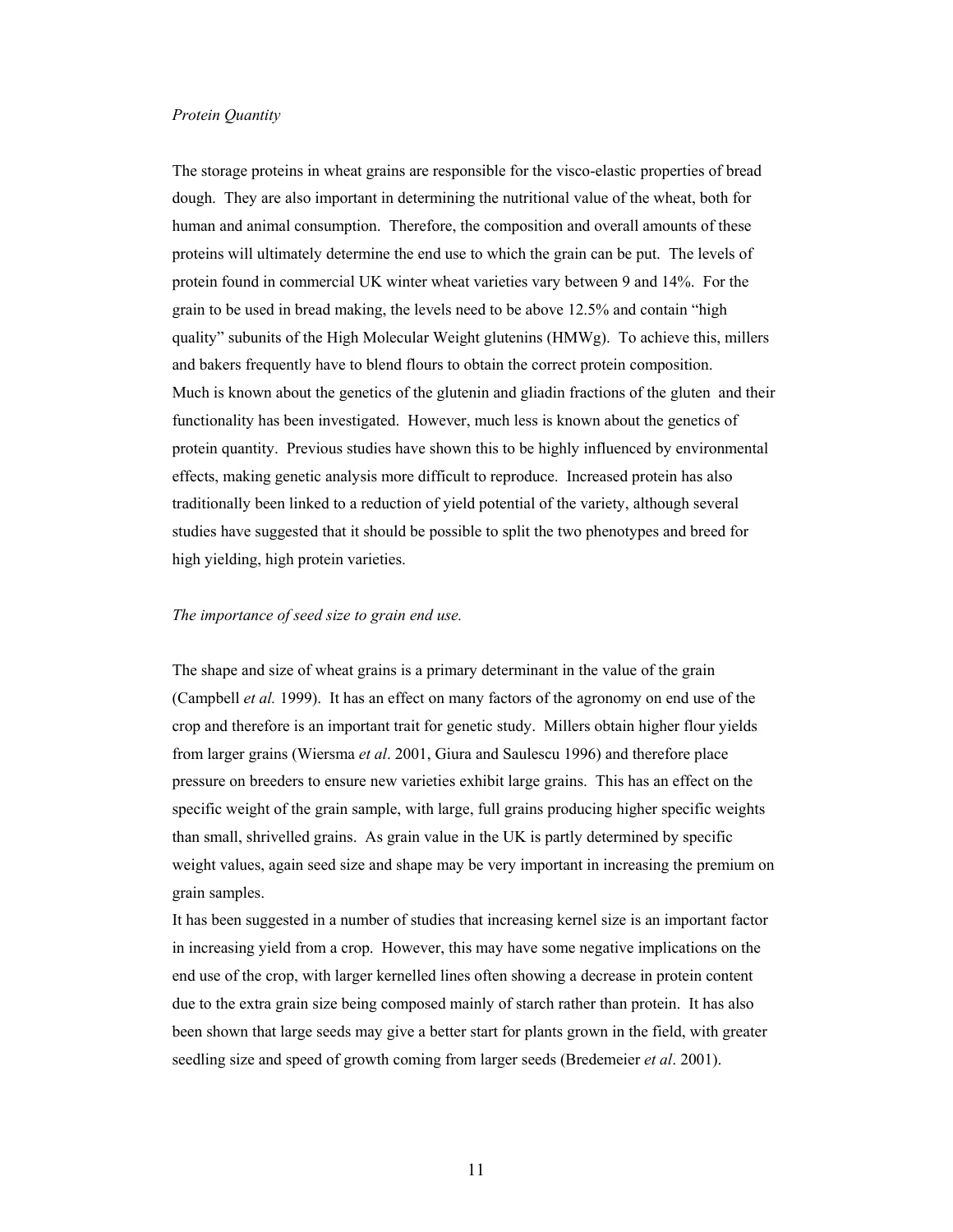### *The complexity of seed size genetics.*

Several studies have been published which show linkage of seed size and shape traits to a number of different loci in wheat (Snape *et al*. 1985, Campbell *et al*. 1999, Ammiraju *et al*. 2001). There is no doubt, therefore, that this character is a polygenic trait. It also seems, from the differences in numbers and positions of the QTL found in these studies, that different combinations of these genes may be responsible for producing the different phenotype of size and shape in different wheat varieties, although, of course, environment and genotype x environment interactions play a part.

# *Difficulties of Quantitative Trait Locus (QTL) analysis in wheat.*

Much of the variation for important quality traits in wheat is quantitative in nature and controlled by many genes of small effect acting together, so called QTL. QTL analysis in crop species with complex genomes is an important tool which allows the location of multiple loci important in controlling complex characters such as yield and protein. This analysis is complicated in wheat by the complexity of its polyploid genome, with the three genomes interacting in the regulation of one trait. In addition, low levels of polymorphism in molecular markers (Chao et al. 1989), especially in the "D" genome of wheat make it very difficult to construct complete genetic maps. To produce complete maps, researchers have in the past resorted to studying very wide crosses such as that of the ITMI population to increase the chances of finding polymorphic markers. However, to study quality traits, crosses need to be made between much more closely related varieties to ensure the results are relevant to the modern market.

The difficulties in finding polymorphisms have been alleviated to some degree by the introduction of alternative markers. Microsatellite or Simple Sequence Repeat (SSR) markers and Amplified Fragment Length Polymorphism (AFLP) markers tend to be more polymorphic than the traditionally used Restriction Fragment Length Polymorphism (RFLP) markers and the numbers of new markers becoming available is increasing rapidly. It is still the case, however, that many QTL studies are hampered by incomplete genetic maps, or large genetic distance between markers because of the large amount of work required to find enough polymorphic markers to construct a complete map.

Creating lines which only vary in part of the genome has two major advantages over a standard Recombinant Inbred (RI) population when used in a QTL study. Firstly, the amount of work to produce a complete genetic map is greatly reduced. Secondly, there is less possibility of epistatic or opposing genetic effects within the population, and background genetic variation is greatly reduced, so that QTL with smaller effects can be more finely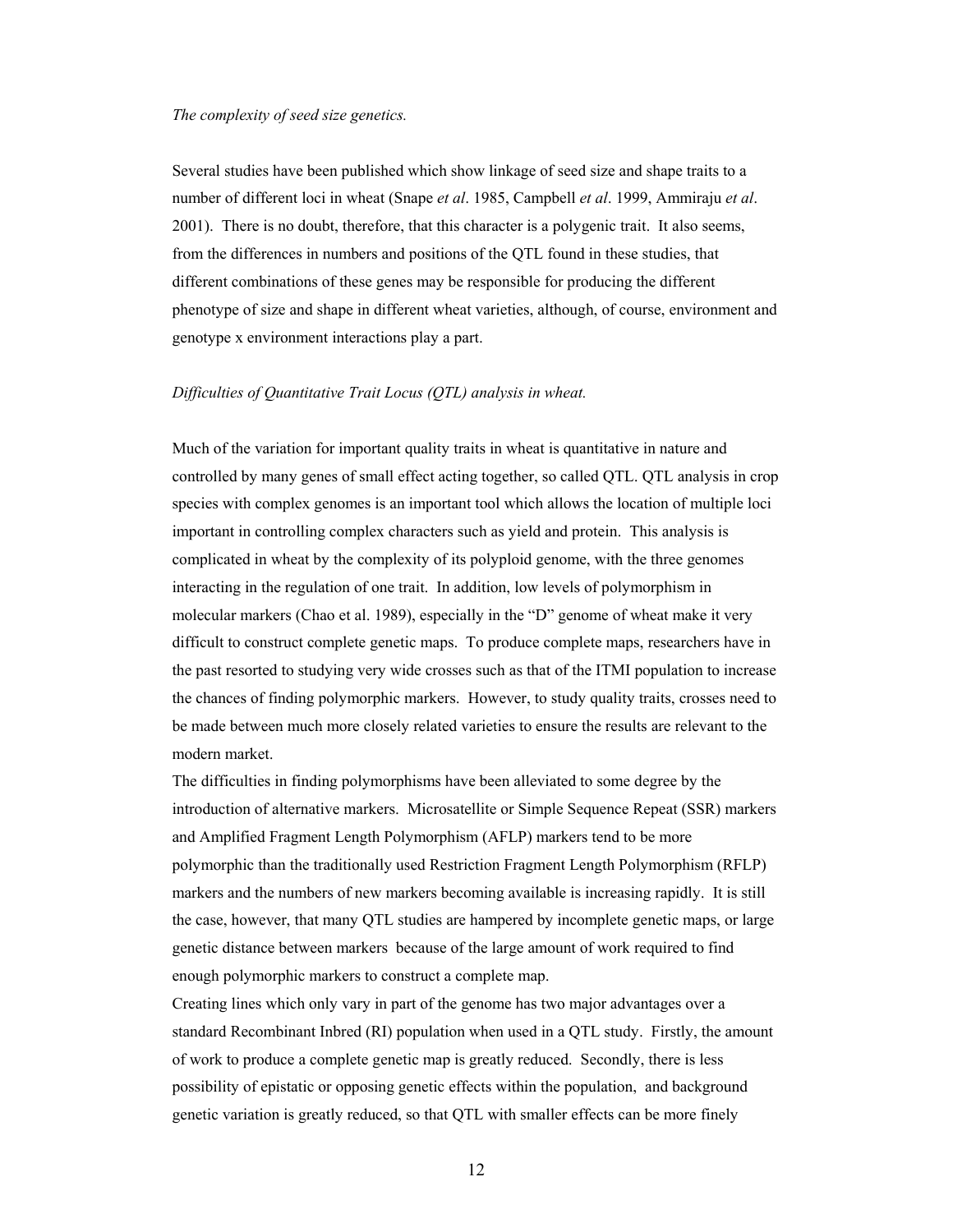mapped. Therefore, although these lines can take several years to produce they are a very valuable resource in genetic studies, and have been one of the major approaches in this study.

# *Objectives of the present study*

In this study, populations of recombinant substitution lines segregating for specific chromosomes, and recombinant inbred lines segregating for all the genome, have been used to dissect the genetic variation for grain texture, grain protein content and grain size. The identification of new loci for these traits will provided plant breeders with opportunities for directed plant breeding by marker assisted selection, there-by enabling the more consistent production of varieties with good quality attributes. Additionally, genetic information on particular varieties gives more information to farmers to decide whether to grow a particular variety suited to their farming system and markets.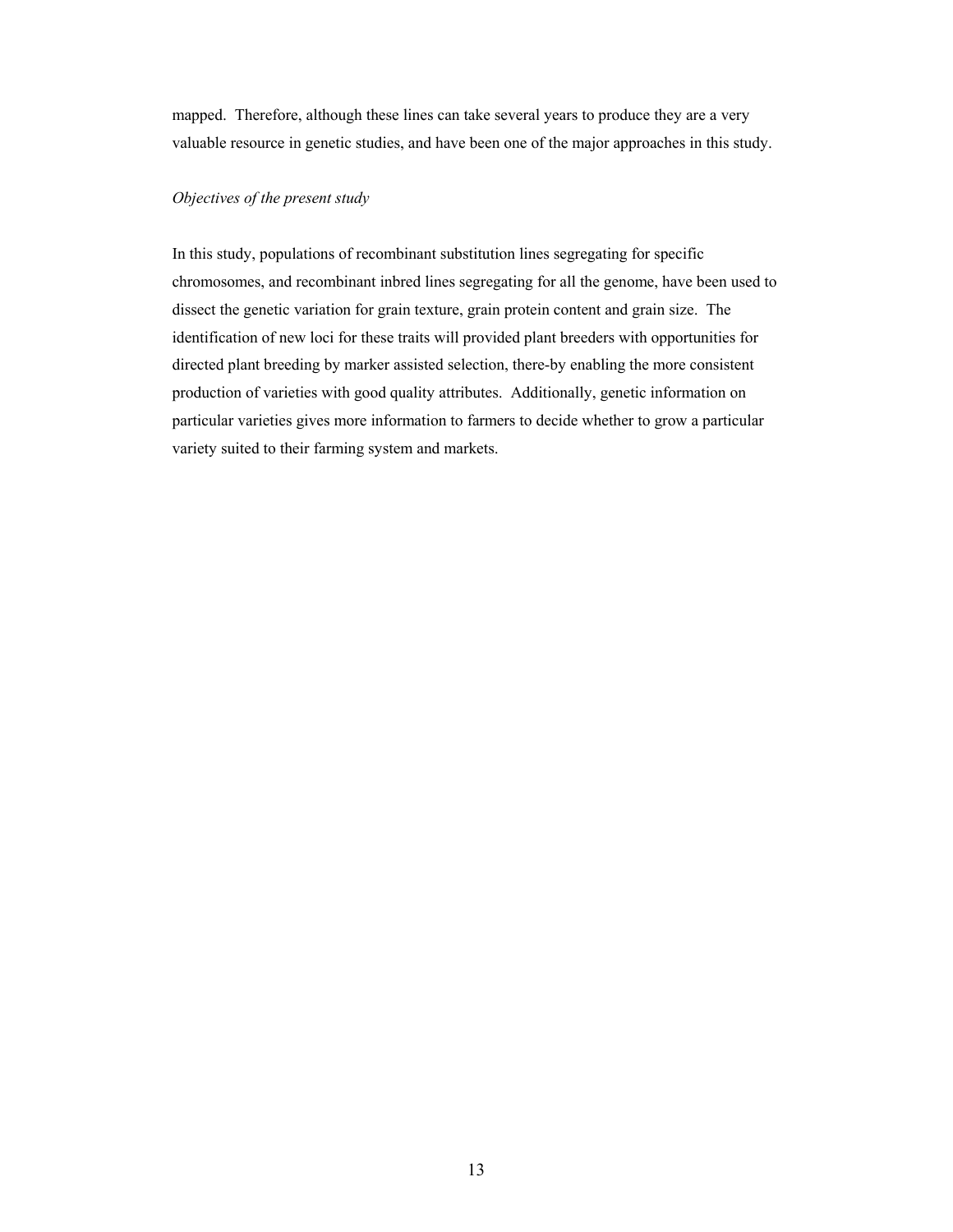# **Section 1. Investigations of QTL for grain texture and protein concentration in Avalon x Hobbit Sib and Hope x Pastiche genetic stocks**

# **1.1 Introduction**

The objectives of this study were to investigate, with the aid of the precise genetic stocks, the genetic basis of grain protein content and texture and to attempt to characterise loci within the genome influencing these characteristics. In this study, four populations were used. Firstly, a series of recombinant substitution lines containing the Avalon 5A chromosome in a Hobbit Sib background. Secondly, a second series of recombinant substitution lines containing the Avalon 5D chromosome in a Hobbit Sib background. Thirdly, a series of Avalon x Hobbit Sib recombinant inbred lines (recombinant for all chromosomes). Fourthly, a series of Hope x Pastiche single-seed descent (neo-RIL) lines.

# **1.2. Materials & Methods**

### *1.2.1 Choice of parental lines.*

The parental varieties used to generate the recombinant substitution lines in this study were Hobbit Sib and Avalon. Hobbit Sib is a soft, low protein, high yielding feed wheat which has in its pedigree Capelle Desprez, Viking, and Prof Marchal and has been used extensively in UK high-yielding and biscuit wheat breeding programmes. Avalon (derived from Bilbo (the progeny of Hobbit Sib) and Maris Ploughman (which contains Viking germplasm) is the ancestor of several of the modern UK bread-making wheat varieties and is a hard, high quality, high protein variety. Also, in the relationship between protein levels and yield, Avalon consistently outperformed most other bread wheat varieties having an intrinsically higher protein content than expected on its yield level. The small differences in yield and yet large differences in quality made these lines suitable for producing the populations in this study. In order to examine QTL influencing grain protein concentration and texture on chromosomes other than 5A and 5D, a series of all-chromosome recombinant inbred lines (RILs) was produced by single seed descent. Finally, in order to investigate more exotic sources of genes for high protein, a series of neo-RILs were produced by single-seed descent from the cross Hope x Pastiche. Both these parents are hard, high protein varieties which are suitable for bread-making.

### *1.2.2 Production of Recombinant Inbred Lines*

Single seeds from each plant of a population of the cross in question were selected at random, grown out, and a single seed from the next generation selected at random. This process was

14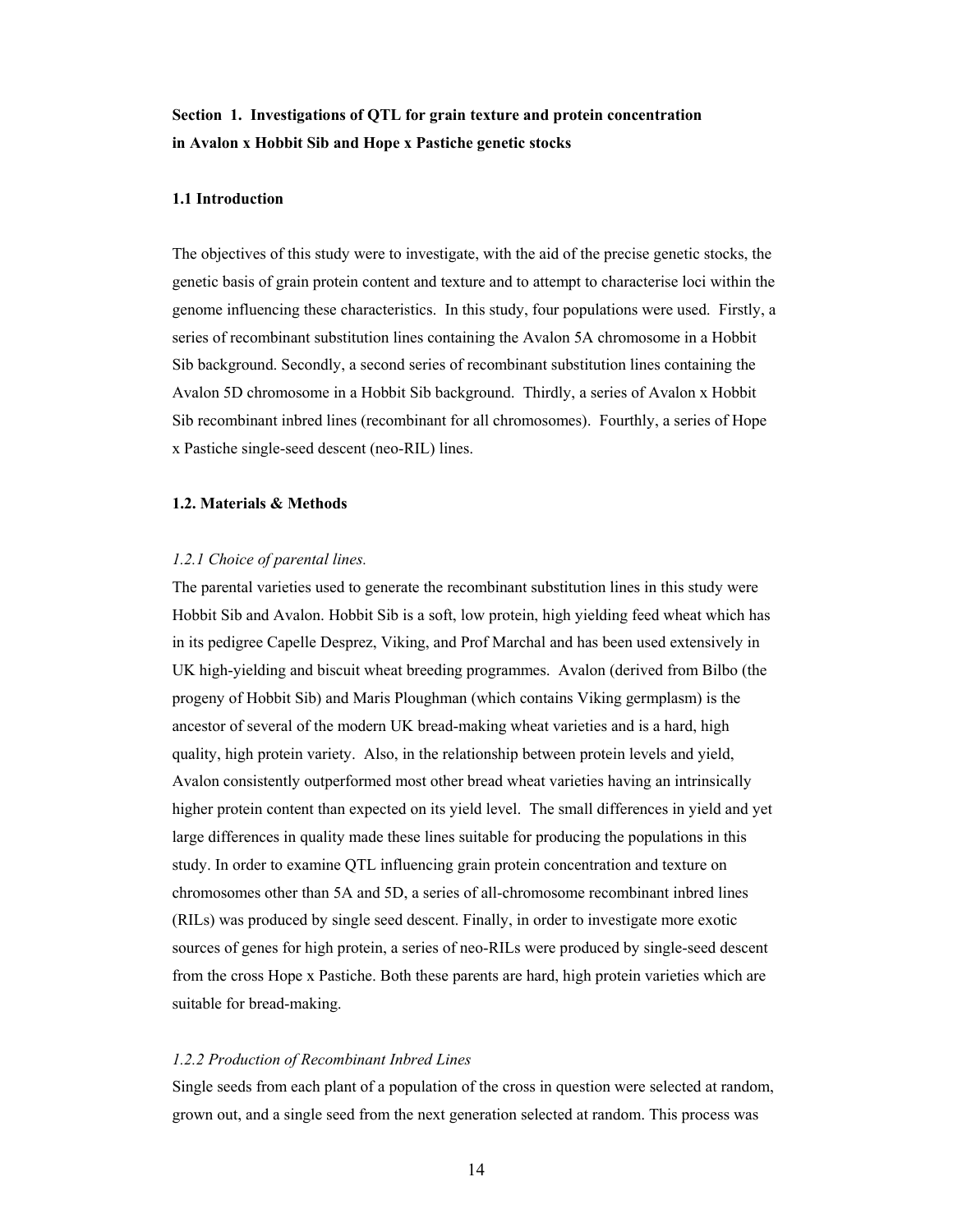repeated until a high degree of homozygosity at all loci was achieved (lines at  $F<sub>7</sub>$  for this study).

# *1.2.3 Production of single chromosome substitution lines.*

Single chromosome substitution lines, substituting an Avalon chromosome into a Hobbit Sib background, were produced according to Law and Worland (1973). A cross between a recipient (Hobbit Sib) monosomic parent and donor variety (Avalon) was backcrossed to the recipient monosomic variety, selecting the monosomic lines at each generation for 6 generations until a homozygous recipient background was obtained.

### *1.2.4 Recombinant substitution line production.*

 $F_{1s}$  between the single chromosome substitution lines and the recipient variety (Hobbit Sib) were crossed to the monosomic of the recipient variety. The recombinant monosomic offspring are selected and selfed. The disomics from these were selected, resulting in homozygous recombinant substitution lines as described in Law (1966).

### *1.2.5 Genetic mapping*.

DNA was extracted from the leaves of seedlings of individual lines by either the method of Devos *et al*. (1992) for RFLP or as described in Magrath *et al*. (1994) for microsatellite markers.

Restriction Fragment Length Polymorphism Markers were analysed as described in (Devos *et al.* 1992), using markers from The John Innes Centre and PBI,C. Due to the low number of markers on chromosome 5D, an enriched library was made from which further markers were produced (Aitken 1993).

SSRs were analysed as described in Roder *et al*. (1998), being run on 5% polyacrylamide gels and visualised by silver staining (Sourdille *et al*. 1998). Five different groups of microsatellites were used "gwm" (Roder *et al*. 1998), "gdm" (Pestsova *et al*. 2000), specifically designed to map to the D genome, "wmc" (Wheat Microsatellite Consortium), psr (M.D. Gale, John Innes Centre, UK) and barc (http://www.scabusa.org).

The mapping population sizes were 71 for the 5A population, 83 for the 5D population, 97 for the Avalon x Hobbit Sib RILs and 138 for the Hope x Pastiche neo-RIL's. Mapping data were analysed using the doubled haploid or SSD algorithms and Kosambi mapping function in Mapmaker v. 3.0 (Lander et al. 1987) and JoinMap (Stam & Van Ooijen 1995) to produce the genetic maps.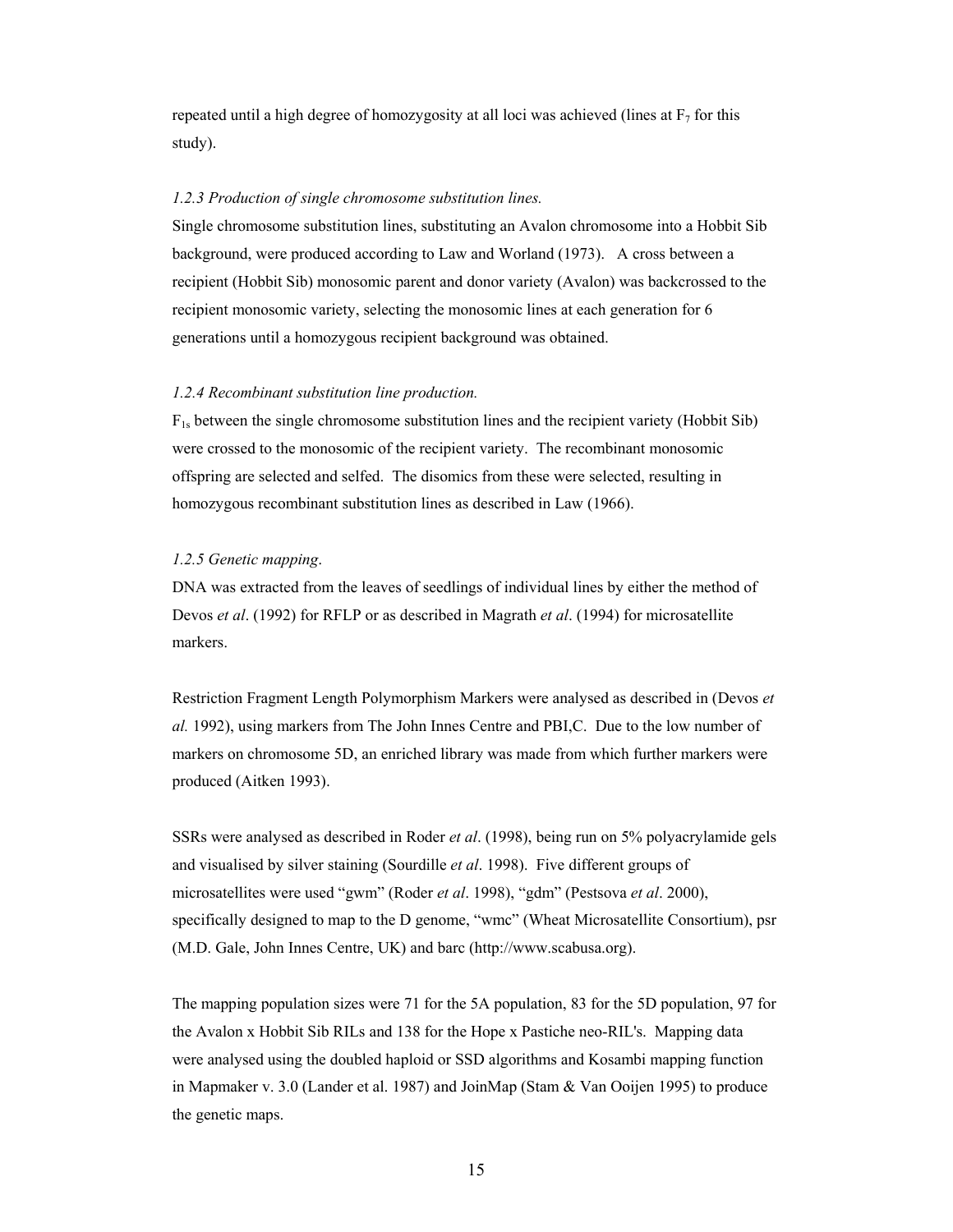# *1.2.6 QTL Analysis*

An eclectic approach was used for QTL analysis, where different statistical methods were applied and cross-checked. The software packages QTL Café (http://web.bham.ac.uk/g.g.seaton/) and MapQTL (Van Ooijen & Maliepaard, 1996) were used independently to locate QTL using single marker ANOVA, interval mapping (Haley and Knott, 1992), and marker regression (Kearsey and Hyne, 1994) techniques.

# *1.2. 7 Field trials.*

The results from several years of field trials have been gathered, analysed, and collated in this study. In 2000, all 4 populations were planted out in spaced plant field trials consisting of one-metre row plots of 11 plants of each line, hand-dibbed, in a triplicated block experiment. In 2001, 1m x 6m drilled plots of each line were sown out in a triplicated experiment, alongside dibbed rows of all lines. Yield components were measured for all lines (spikelet number, seed weight, grain number per ear, tiller number) in the dibbed rows, and in addition, a yield assessment was made from the drilled plots in 2001.

### *1.2.8 Protein and Texture measurements.*

Protein and texture were measured using Near Infra Red Reflectance spectroscopy (NIR) on a Bran and Luebbe Infra-alyser 2000. The protein measurements were calibrated according to calibration samples sent from CCFRA analysed by the Dumas method. For some experiments in 2000, texture was also measured using the Single Kernel Characterisation System of CCFRA. A subset of samples was put through the SKCS system in 2001 to check the validity of the NIR data.

# **1.3. Results**

*1.3.1 Analysis of the Hobbit Sib (Avalon 5A)) Recombinant Substitution Lines* 

### 1.3.1.1. Mapping

The RFLP and SSR map produced of the population consisted of 22 markers. It had one gap of around 50cM which could not be filled with available markers (Figure 1.3.1.1). The map agrees well in order and overall length with published maps (Roder et al. 1998).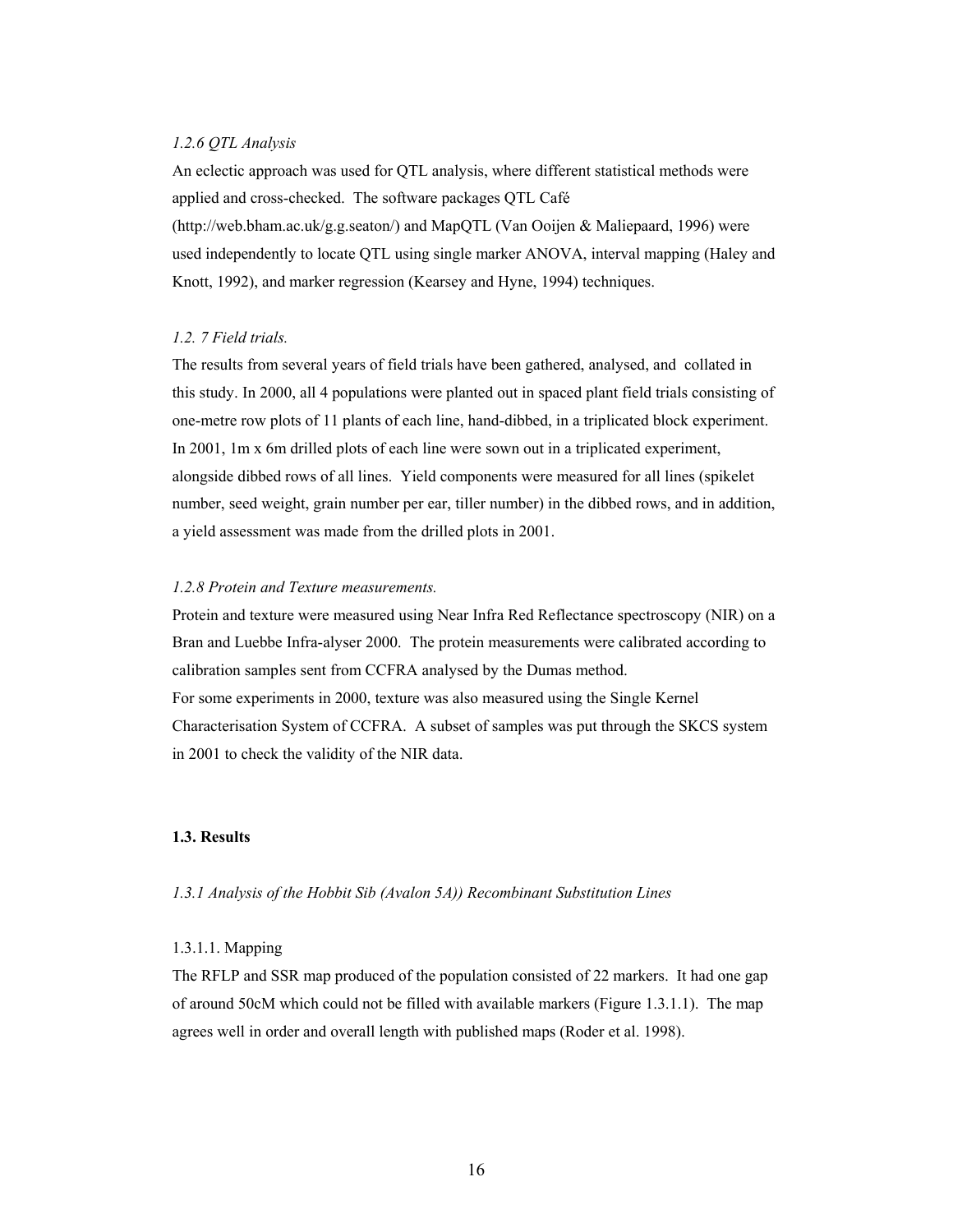Figure 1.3.1.1. Map of 5A based on recombinant substitution population.



# 1.3.1.2. QTL Analysis: Marker Means Analysis

Of the 22 polymorphic markers mapped in the 5A recombinant substitution population, 18 showed significant ( $P \le 0.05$ ) differences between allele groups for one or more of the 8 traits quantified in either of the two years of the study (Table 1.3.1.2). In 2002 only, grain protein content was significantly associated with marker loci *Xbarc100* and *Xbarc141* with the Avalon allele increasing protein. Grain texture was significantly associated with locus *Xpsr3261* in 2001 only, with the Avalon allele increasing texture. Height was significantly associated with a number of marker loci from *Xpsr133* to *Xpsr150* (51 to 107 cM) in 2002 only, with the Hobbit Sib allele increasing height. Flowering date was the only trait with which markers were significantly associated in both years of the study, where the Avalon alleles at marker loci *Xpsr575*, *Xpsr79* and *Xpsr371* (206-220 cM) were significantly associated with later flowering.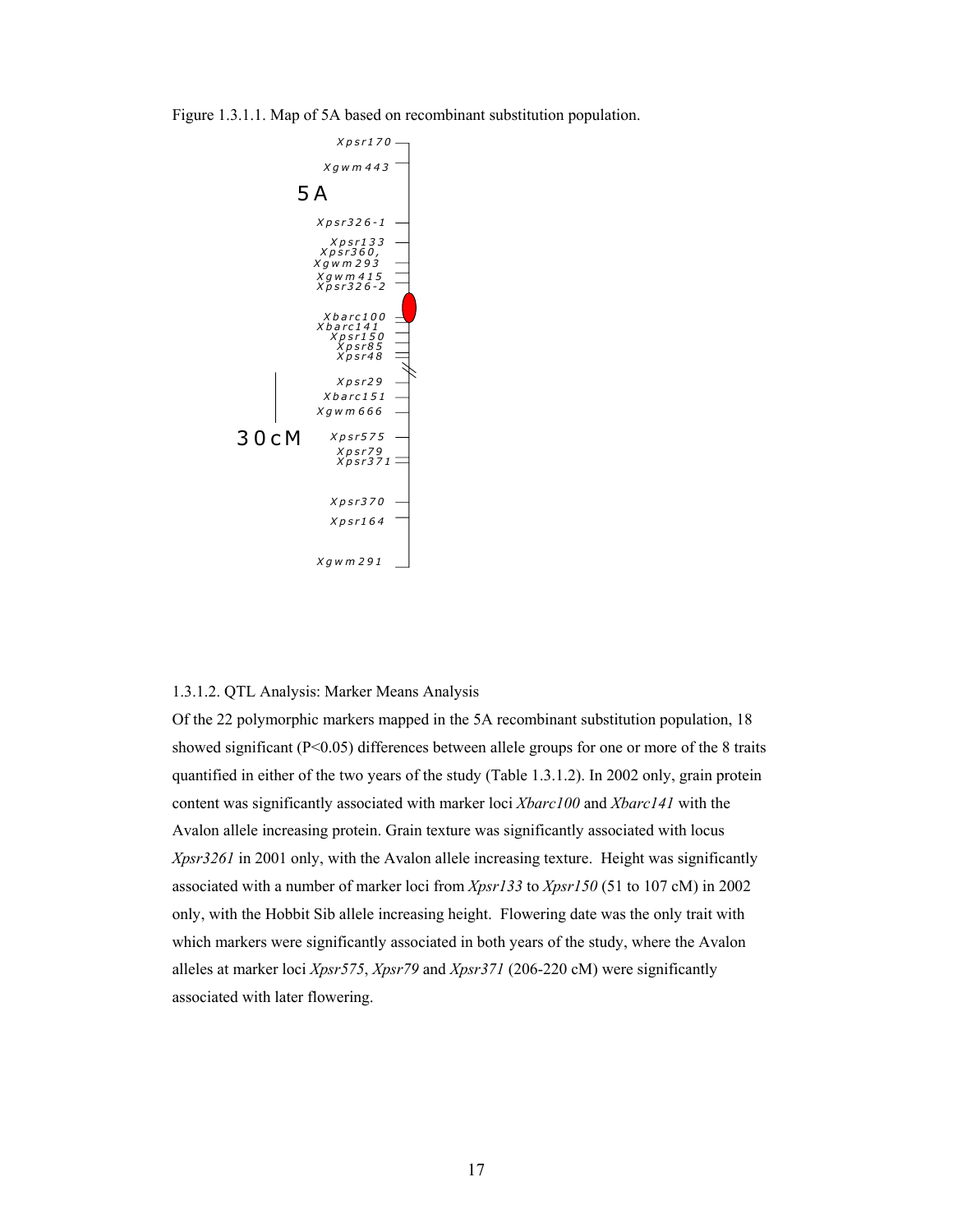Table 1.3.1.2. Marker means analysis for the Hobbit sib (Avalon 5A/Hobbit Sib 5A) RSL population over two years. Only significant (P<0.05) differences are presented. Where the additive effect (in appropriate units) is positive, Avalon contributes the increasing allele; where the additive effect is negative, Hobbit Sib contributes the increasing allele.

|      |          | Position |                       | Additive  |          |
|------|----------|----------|-----------------------|-----------|----------|
| Year | Marker   | (cM)     | Trait                 | effect    | P value  |
| 2001 | Xm3261   | 38       | texture               | 0.21      | 0.0264   |
| 2002 | Xpsr133  | 51       | height                | $-0.97$   | 0.0127   |
| 2002 | Xpsr360  | 62       | height                | $-0.95$   | 0.0162   |
| 2002 | Xgwm293  | 64       | height                | $-1.01$   | 0.0133   |
| 2002 | Xgwm415  | 70       | height                | $-0.93$   | 0.0303   |
| 2002 | Xpsr3262 | 76       | height                | $-0.78$   | 0.0436   |
| 2002 | Xbarc100 | 96       | grain protein content | 0.2       | 0.0161   |
| 2002 | Xbarc100 | 96       | yield                 | $-250.56$ | 0.0477   |
| 2002 | Xbarc100 | 96       | height                | $-0.81$   | 0.0391   |
| 2002 | Xbarc141 | 101      | grain protein content | 0.17      | 0.0363   |
| 2002 | Xbarc141 | 101      | height                | $-0.82$   | 0.0358   |
| 2002 | Xpsr150  | 107      | height                | $-0.81$   | 0.039    |
| 2002 | Xpsr150  | 107      | flowering date        | 0.37      | 0.014    |
| 2001 | Xpsr85   | 112      | biomass               | 1.06      | 0.048    |
| 2001 | Xbarc151 | 183      | 50 grain weight       | 0.09      | 0.045    |
| 2001 | Xbarc151 | 183      | biomass               | 1.46      | 0.0111   |
| 2001 | Xgwm666  | 191      | flowering date        | 0.32      | 0.0413   |
| 2001 | Xpsr575  | 206      | flowering date        | 0.54      | 1.00E-04 |
| 2002 | Xpsr575  | 206      | flowering date        | 0.34      | 0.0191   |
| 2001 | Xpsr79   | 218      | flowering date        | 0.38      | 0.0083   |
| 2002 | Xpsr79   | 218      | flowering date        | 0.35      | 0.0162   |
| 2001 | Xpsr371  | 220      | flowering date        | 0.38      | 0.0084   |
| 2002 | Xpsr371  | 220      | flowering date        | 0.33      | 0.0243   |
| 2001 | Xpsr370  | 243      | spikelet number       | $-2.52$   | 0.0491   |
| 2001 | Xpsr370  | 243      | tiller no.            | 4.98      | 0.0238   |
| 2001 | Xpsr370  | 243      | flowering date        | 0.32      | 0.0315   |
| 2001 | Xpsr164  | 252      | tiller no.            | 4.46      | 0.0373   |
| 2001 | Xgwm291  | 283      | flowering date        | 0.35      | 0.0116   |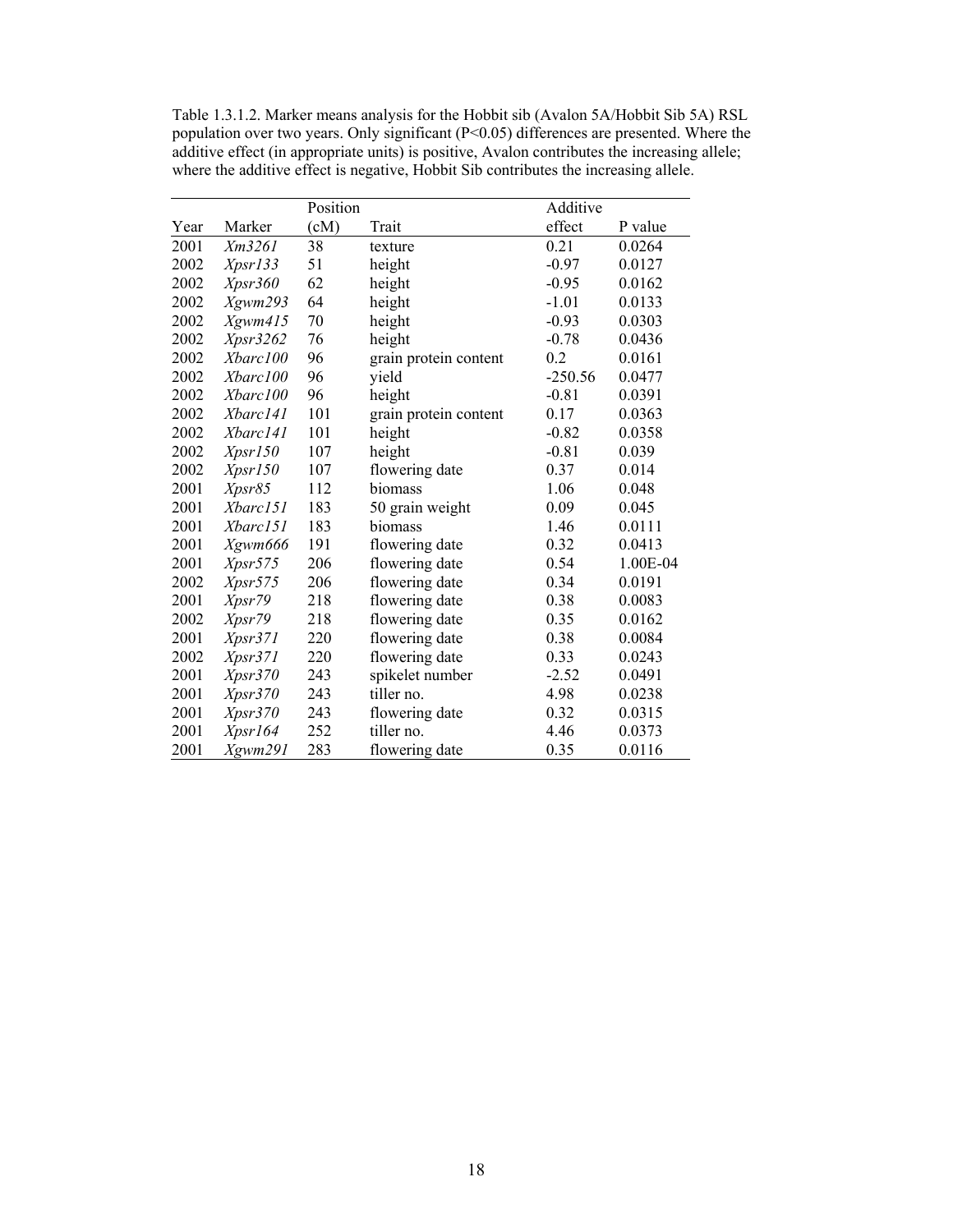Increased plant biomass was significantly associated with two loci (112 and 183 cM) in 2001 only (Avalon increasing allele). Also in 2001 only, there were two further significant associations between markers and later flowering date at the distal end of the chromosome (Avalon increasing allele), and two significant associations with tiller number at markers *Xpsr370* and *Xpsr164* (243 and 262 cM, Avalon increasing allele). Single markers showed significant associations for 50 grain weight (*Xbarc151*, 183 cM, Avalon increasing allele), and spikelet number (*Xpsr370*, 243 cM, Hobbit Sib increasing allele) in 2001 only.

# 1.3.1.3 QTL analysis by Multiple Marker Regression

Significant ( $P<0.05$ ) QTL as defined by multiple marker regression (1000 simulations) were present for biomass (143 cM; Avalon increasing allele) in 2001 and height (91 cM; Hobbit Sib increasing allele) in 2002 (Table 1.3.1.3). No QTL consistent across years were discovered.

### 1.3.1.4. QTL analysis by Interval Mapping

Location of QTL for grain protein content by interval mapping showed a consistent effect at 100 cM (*Xbarc100* – *Xbarc141*) in both years (Fig. 1.3.1.4.1). However, this QTL was not significant in either year as assessed by permutation test (1000 permutations). Location of QTL for grain texture showed a consistent effect at 45 cM (*Xpsr133*) with a peak Lod score of 0.7 in both years (Fig. 1.3.1.4.2). However, again this QTL was not significant in either year as assessed by permutation test (1000 permutations). The location of a QTL for height by interval mapping showed inconsistent effects between years. Lod scores greater than 1.0 were only observed in 2002, and the peak Lod score of 1.4 at 112 cM was not significant as assessed by the permutation test (1000 permutations) (Figure 1.3.1.4.3). The location of a QTL for yield also showed inconsistent effects between years. Lod scores greater than 0.5 were only observed in 2002, and the peak Lod score of 0.9 at 101 cM was not significant as assessed by permutation test. The location of a QTL for flowering date showed a consistent peak Lod score at 206 cM in both years (Fig. 1.3.1.4.4). However, this peak was only significant in 2001 as assessed by the permutation test. The peak of the QTL in 2001 had a Lod score of 3.55 ( $P<0.01$ ) and explained 29.9% of the variation across the chromosome, with Avalon contributing the increasing effect. Interestingly, this QTL appears near/at at the location of the major vernalization locus *Vrn-A1,* so although both Avalon and Hobbit Sib are winter wheats, they may differ in their vernalization response and hence, flowering date.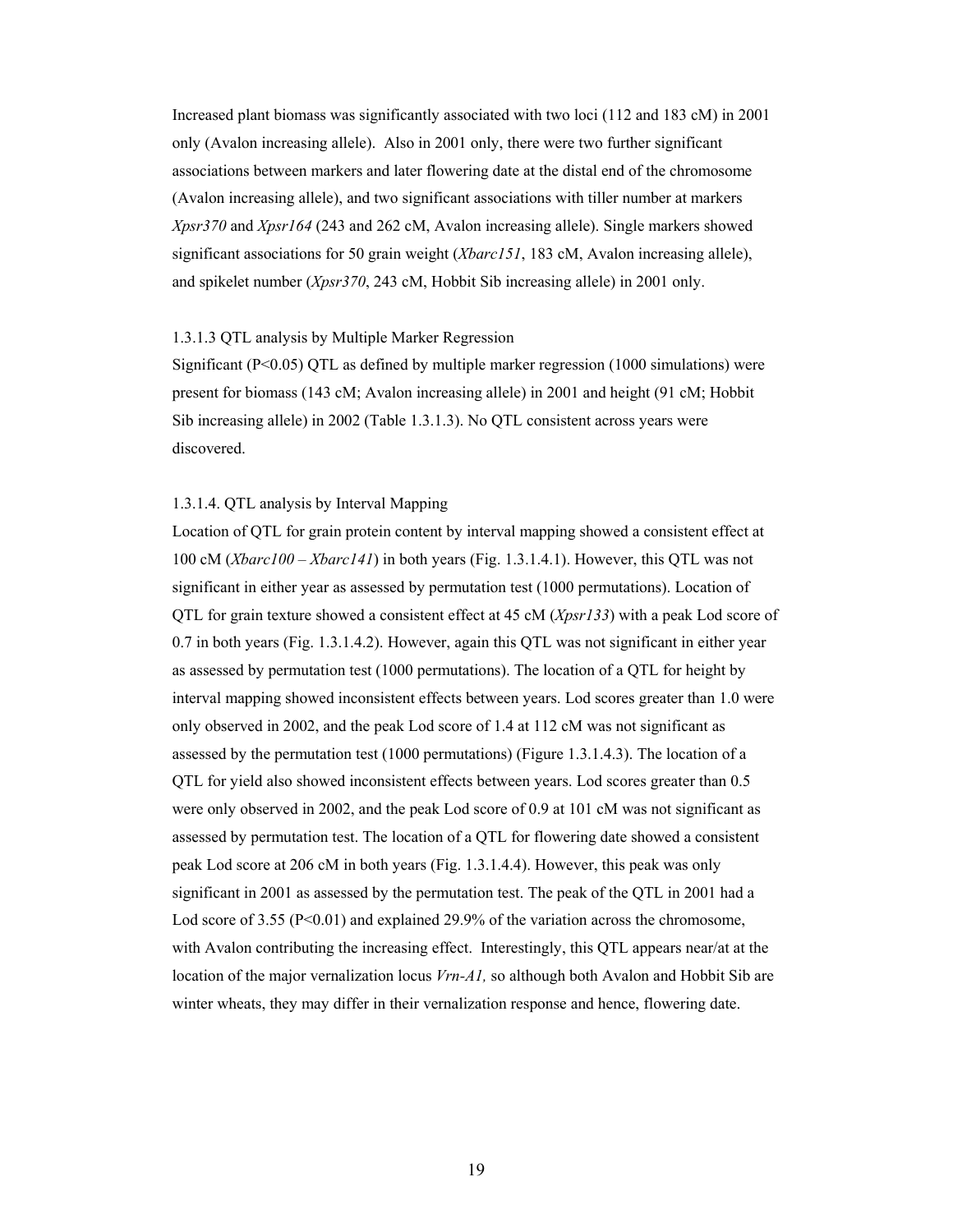Table 1.3.1.3. Marker regression analysis (1000 simulations) of the Hobbit Sib (Avalon 5A) RSL population over two years. Only significant  $(P< 0.05)$  differences are presented. Where the additive effect is positive, Avalon contributes the increasing allele; where the additive effect is negative, Hobbit Sib contributes the increasing allele.

| Year | Trait          | Position (cM)     | Additive effect  | Units | P value |
|------|----------------|-------------------|------------------|-------|---------|
| 2001 | <b>Biomass</b> | $143.5 + (-57.3)$ | $1.83 + - 1.59$  |       | 0.022   |
| 2002 | Height         | $90.76 + -41.3$   | $-1$ 30 +/- 0 77 | cm    | 0.006   |



### Lod Score

Figure 1.3.1.4.1. Interval mapping of chromosome 5A for protein content. No significant QTL detected.

However, a presumptive QTL is consistent between marker loci *Xbarc100 - Xbarc141* 

Lod Score



Figure 1.3.1.4.2. Interval mapping of chromosome 5A for grain texture. No significant QTL detected.

However, a consistent effect is observed at marker *Xpsr133*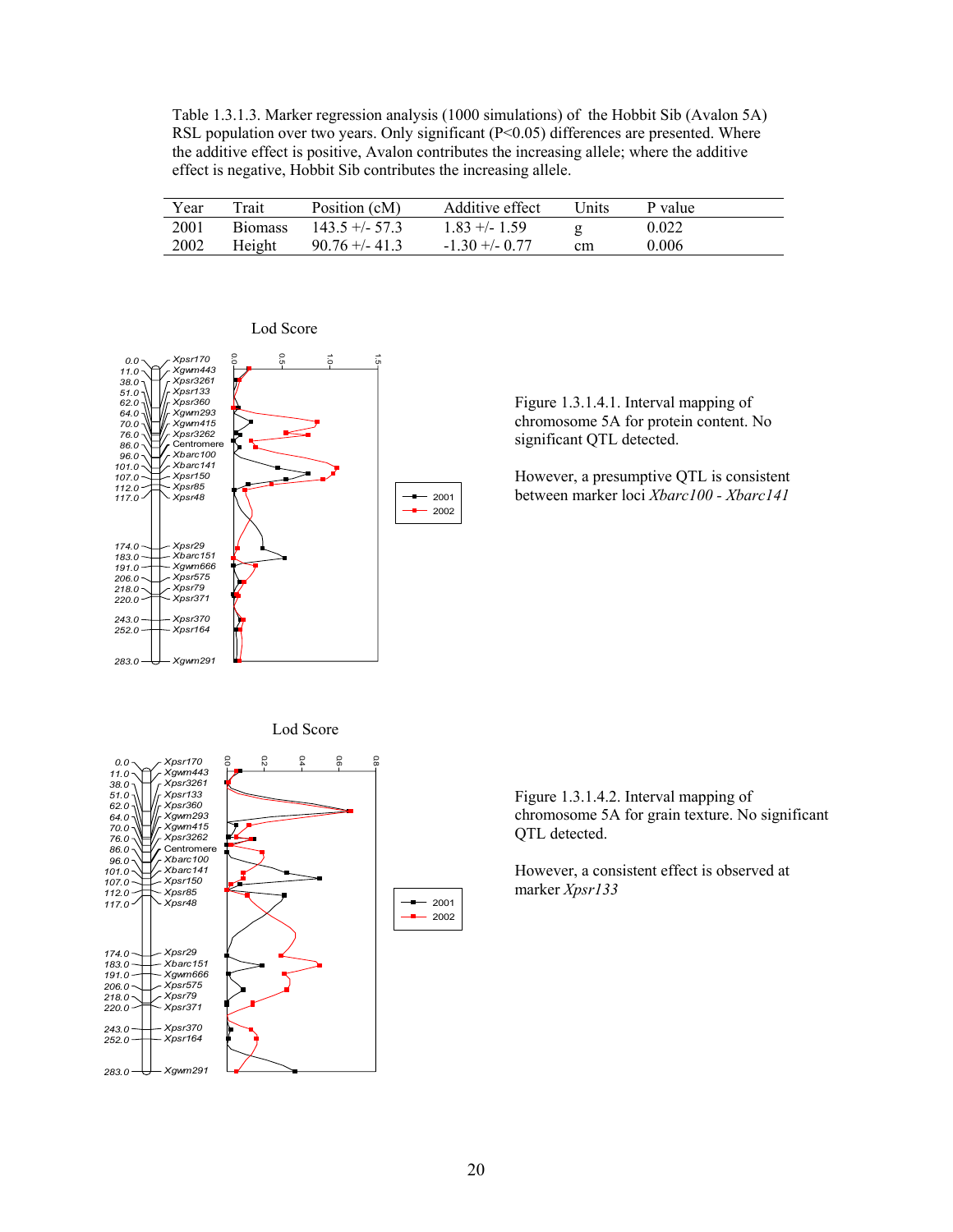





Figure 1.3.1.4.4. Interval mapping of chromosome 5A for flowering date. Significant QTL detected in 2001 only.

Lod Score : 3.55 Significance\*: 0.006 Peak of QTL: 206 cM Additive effect: + 0.5362 % variation explained: 29.9

\* permutation test, 1000 permutations.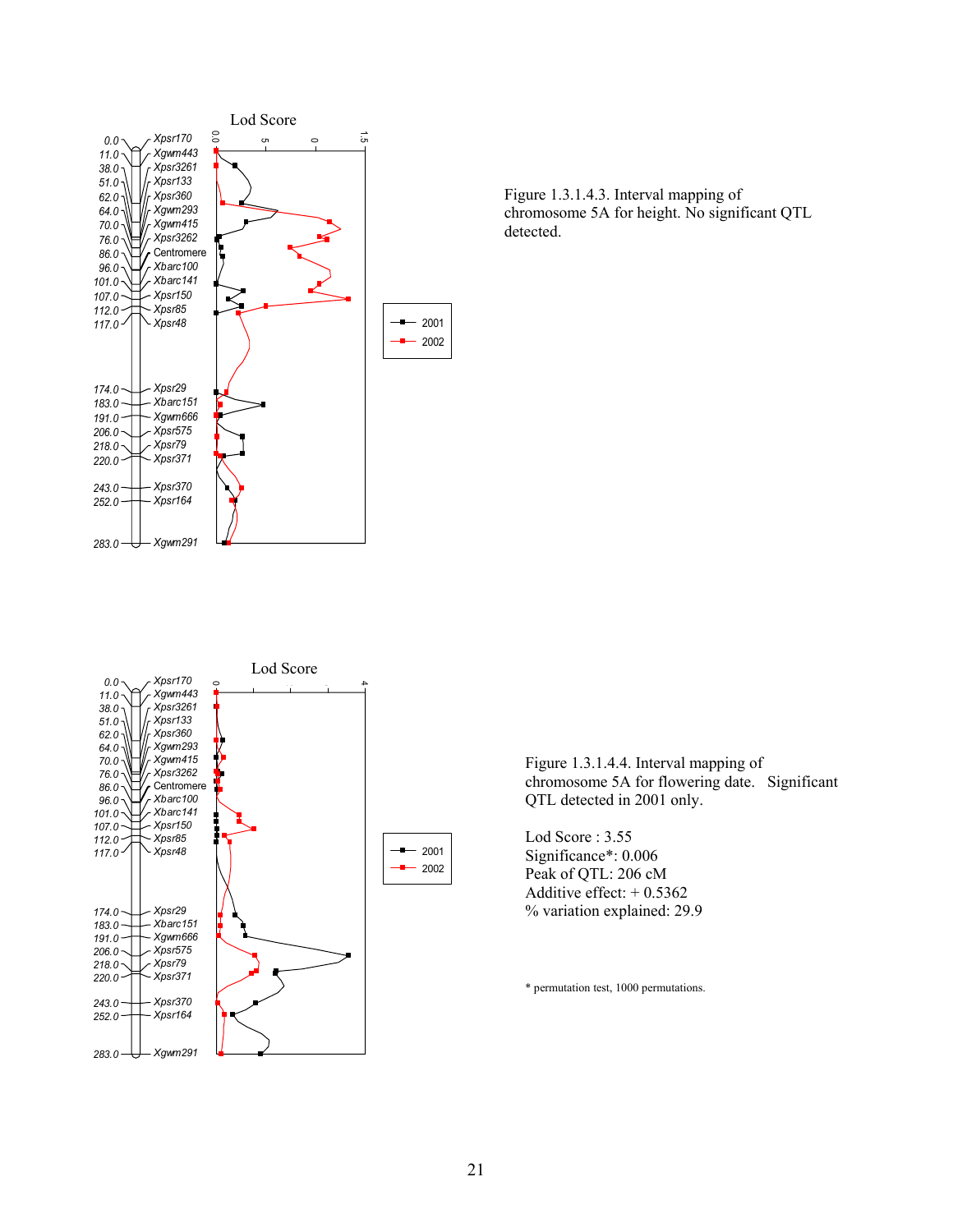1.3.1.5. Summary of QTL on 5A significant by interval mapping

A Summary of QTL on 5A significant by interval mapping is presented in Figure 1.3.1.5.



Figure 1.3.1.5. Summary of positions of significant QTL in the 5A substitution line population.

The outer (narrow) line indicates the 1-Lod interval, the inner (broad) line indicates the 2- Lod interval.

*1.3.2. Analysis of the Hobbit sib (Avalon 5D) Recombinant Substitution Lines* 

# 1.3.2.1 Mapping

The RFLP and SSR map produced of the population consisted of 18 markers. It had one gap of around 50cM which could not be filled with available markers (Figure 1.3.2.1). The map agrees well in order and overall length with published maps (Roder et al. 1998).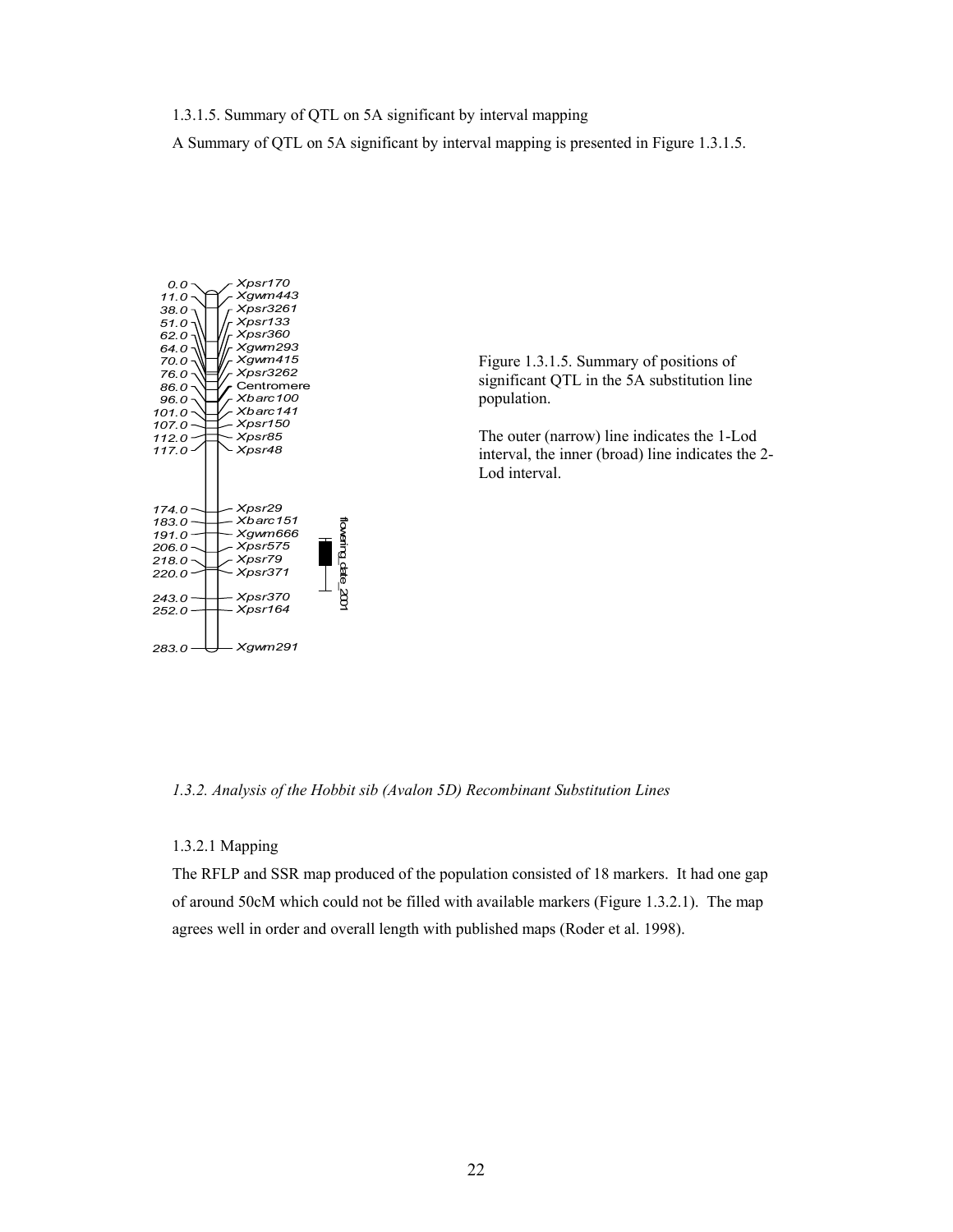Figure 1.3.2.1. Map of 5D based on recombinant substitution population.



# 1.3.2.2 QTL analysis : Marker Means Analysis

Of the 19 marker loci mapped in the 5D recombinant substitution line population, eleven were associated with significant (P<0.05) differences of one or more of the five traits assayed (Table 1.3.2.2). The majority of these differences were for grain texture, with six markers surrounding the *Ha* locus showing a significant association with increased grain texture, as expected, due to the Avalon allele. Marker loci were significantly associated with increased grain protein content at 15, 162 and 179 cM. Late flowering was associated with the Hobbit Sib alleles at 125 and 135 cM, and increased height was associated with the Avalon allele at a single locus at 162 cM.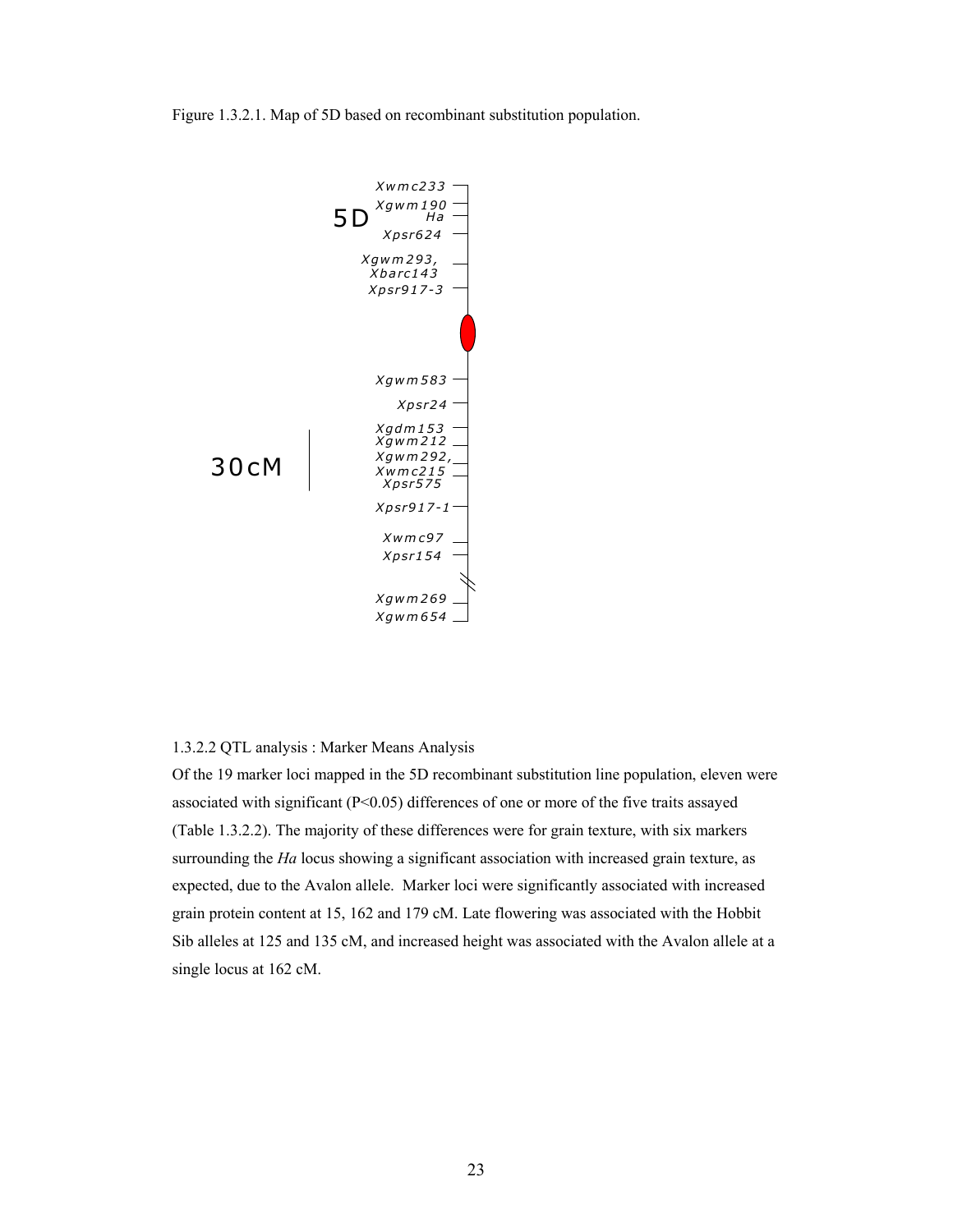Table 1.3.2.2. Marker means analysis for the Hobbit sib (Avalon 5D) RSL population. Only significant (P<0.05) differences are presented. Where the additive effect is positive, Avalon contributes the increasing allele; where the additive effect is negative, Hobbit Sib contributes the increasing allele.

|                       | Position |                       | Additive |                  |
|-----------------------|----------|-----------------------|----------|------------------|
| Marker                | (cM)     | Trait                 | Effect   | P value          |
| $X \text{w}$ mc $233$ | $\theta$ | grain texture         | 1.23     | $\left( \right)$ |
| Xgwm190               | 15       | grain protein content | 0.07     | 0.0075           |
| Xgwm190               | 15       | grain texture         | 1.54     | 0                |
| Ha                    | 20       | grain texture         | 1.87     | $\theta$         |
| Xpsr624               | 29       | grain texture         | 1.45     | 0                |
| Xgwm293               | 42       | grain texture         | 1.28     | 1.00E-04         |
| Xbarc143              | 43       | grain texture         | 1.04     | $\Omega$         |
| $Xpsr917-3$           | 55       | grain texture         | 0.57     | 0.0226           |
| Xgdm153               | 125      | flowering date        | $-0.1$   | 0.0365           |
| X <sub>g</sub> wm212  | 135      | flowering date        | $-0.11$  | 0.0197           |
| $Xpsr917-1$           | 162      | grain protein content | 0.06     | 0.0238           |
| $Xpsr917-1$           | 162      | height                | 0.62     | 0.0439           |
| Xwmc97                | 179      | grain protein content | 0.06     | 0.0136           |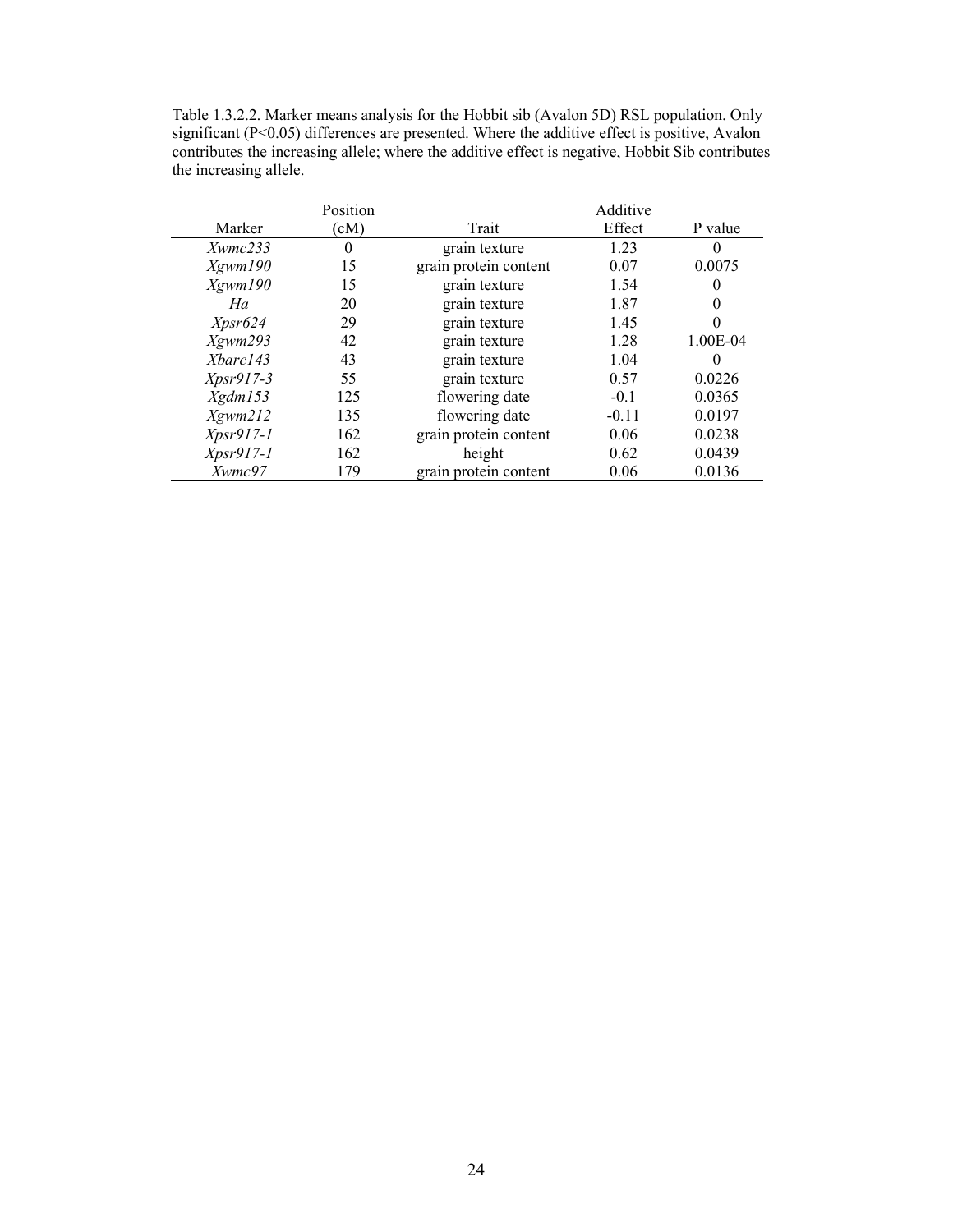# 1.3.2.3 QTL analysis by Multiple Marker Regression

QTL analysis by multiple marker regression revealed three significant (P<0.05) QTL (Table 1.3.2.3). A QTL for grain texture was located at 22 cM with Avalon contributing the increasing effect; a QTL for grain protein content was located at 156 cM with Avalon contributing the increasing effect; and a QTL for flowering date was located at 122 cM with Hobbit Sib contributing the increasing effect.

# 1.3.2.4. QTL analysis by Interval Mapping

QTL analysis by interval mapping revealed a significant QTL for grain protein quantity with a peak Lod score of 1.82 at 219 cM. This QTL explained 20% of the variation across the chromosome, with Avalon contributing the increasing effect (Figure 1.3.2.4.1). The majority (75%) of grain texture variation across the chromosome was explained by a QTL at the *Ha* locus (20 cM, Lod 24.75,  $P \le 0.001$ ) with Avalon contributing the increasing effect (Figure 1.3.2.4.2). The QTL for flowering date detected using multiple marker regression (above) was not significant when analysed by interval mapping (Figure 1.3.2.4.3).

1.3.2.5. Summary of QTL on 5D significant by interval mapping

A summary of QTL on 5D significant by interval mapping is presented in Figure 1.3.2.5.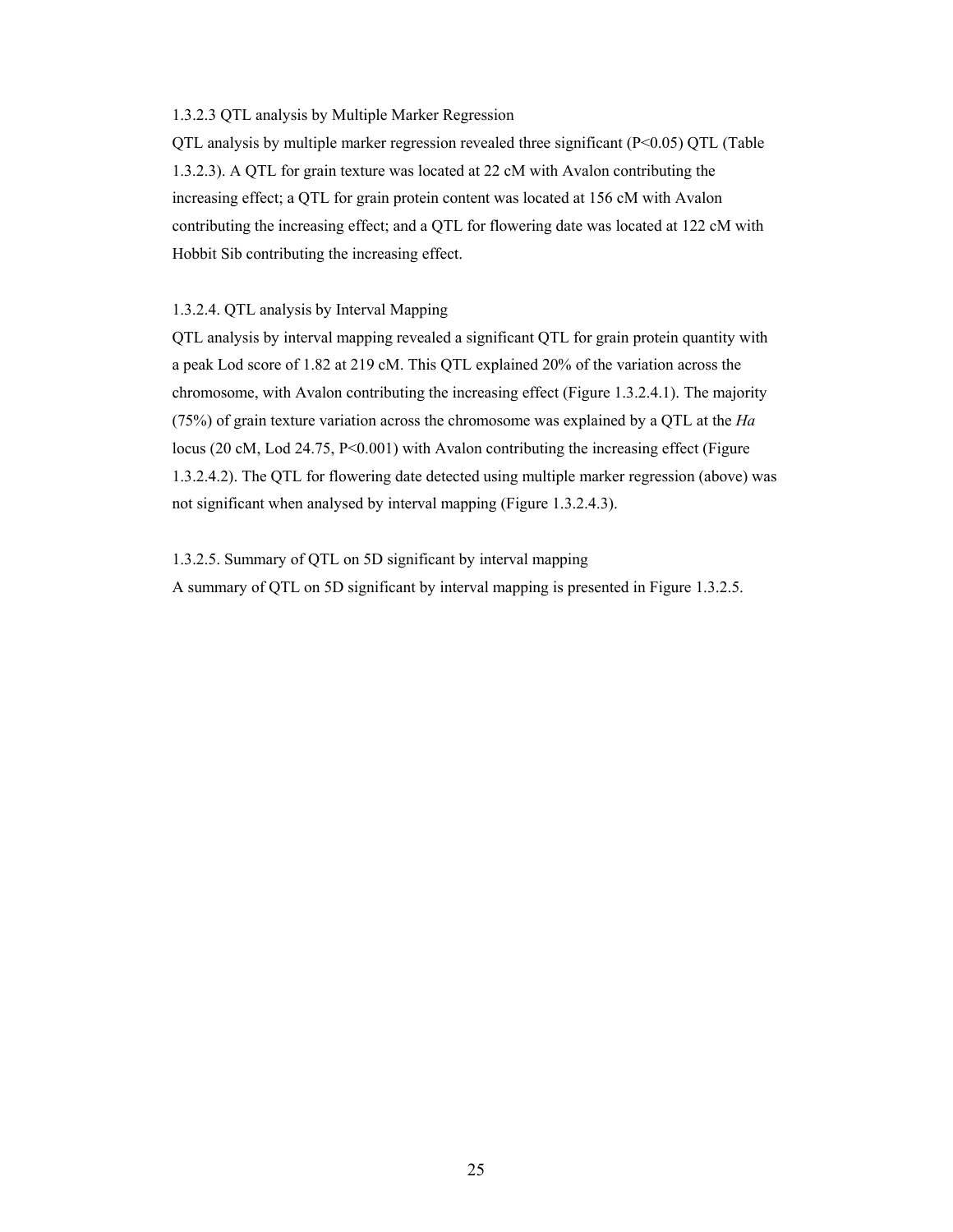Table 1.3.2.3. Marker regression analysis (1000 simulations) of the Hobbit Sib (Avalon 5D) RSL population. Only significant (P<0.05) differences are presented. Where the additive effect is positive, Avalon contributes the increasing allele; where the additive effect is negative, Hobbit Sib contributes the increasing allele.

| Trait                 | Position (cM)   | Additive effect    | Units     | P value |
|-----------------------|-----------------|--------------------|-----------|---------|
| grain texture         | $21.8 + -3.6$   | $1.986 + (-0.314)$ | arbitrary | 0.002   |
| flowering date        | $122.4 + -35.1$ | $-0.126 + (-0.07)$ | davs      | 0.03    |
| grain protein content | $155.8 + -49.1$ | $0.075 + -0.048$   | percent   | 0.049   |



Figure 1.3.2.4.1. Interval mapping of chromosome 5D for protein quantity. One significant QTL detected.

Lod Score : 1.82 Significance\*: 0.049 Peak of QTL: 219 cM Additive effect:  $+0.096$ % variation explained: 19.4

\* permutation test, 500 permutations.





Figure 1.3.2.4.2. Interval mapping of chromosome 5D for grain texture. One significant QTL detected.

Lod Score : 24.75 Significance\*: <0.001 Peak of QTL: 20 cM Additive effect: + 1.869 % variation explained: 75.5

\* permutation test, 500 permutations.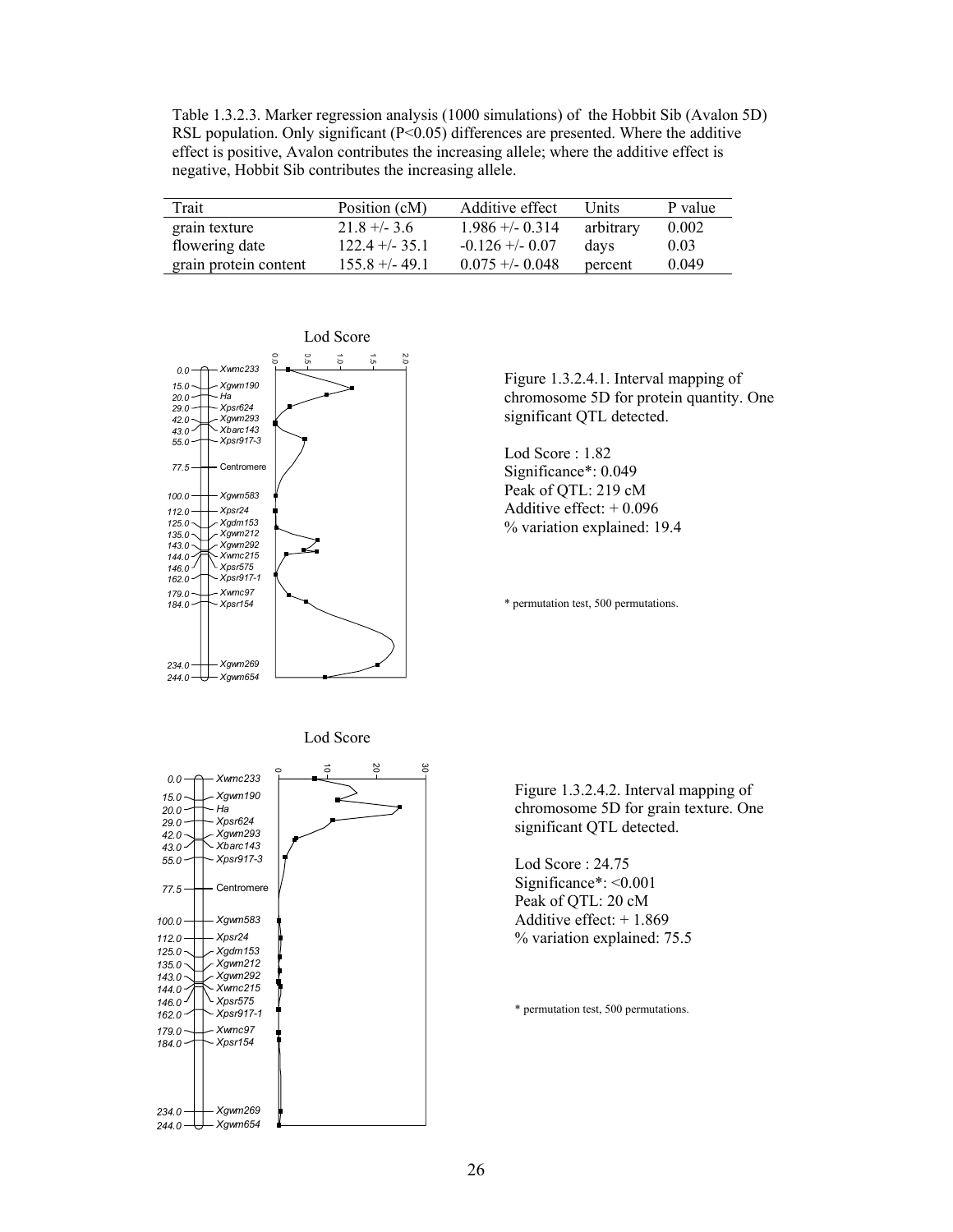Lod Score







Figure 1.3.2.5. Summary of positions of significant QTL in the 5D substitution line population.

The outer (narrow) line indicates the 1-Lod interval, the inner (broad) line indicates the 2- Lod interval. Where the peak of the QTL is significant at a Lod score of less than 2.0, the inner interval is set to the peak Lod score of the QTL, here 1.8 for grain protein content.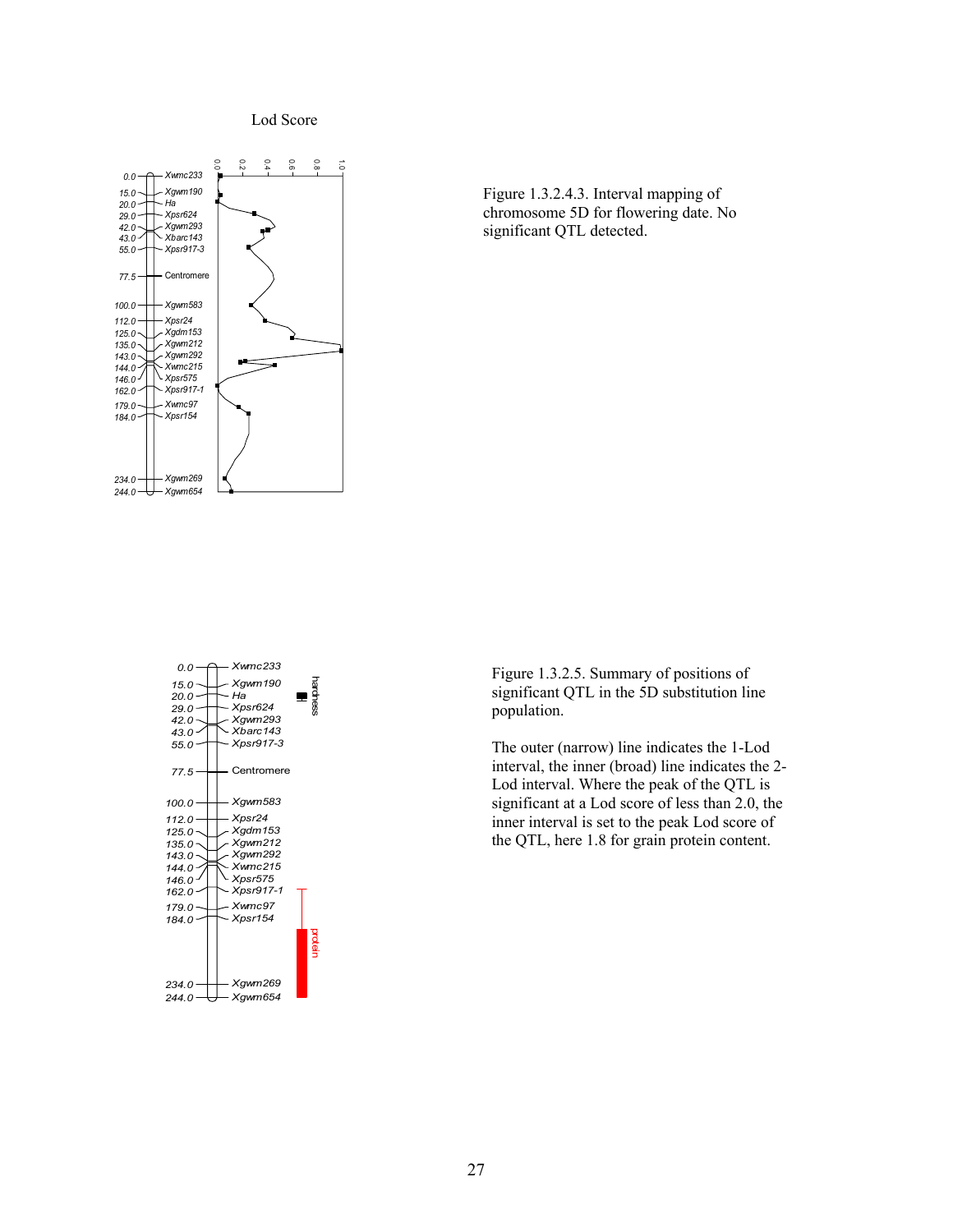# 1.3.3.1 Mapping

A total of 260 RFLP and SSR markers were mapped in this population. The maps giving the best fit with the recombination data observed are presented below (Figure 1.3.3.1).

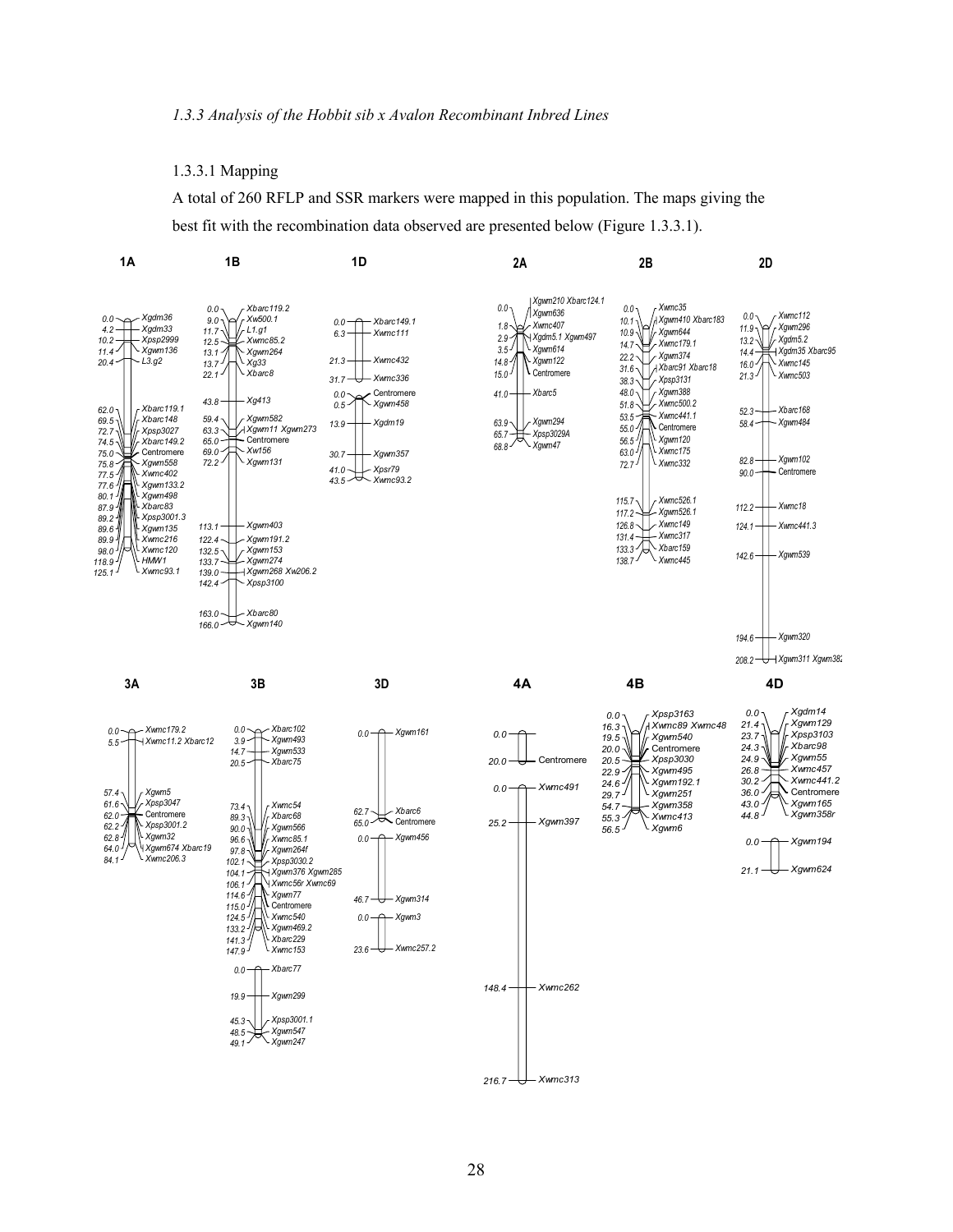Figure 1.3.3.1. continued.

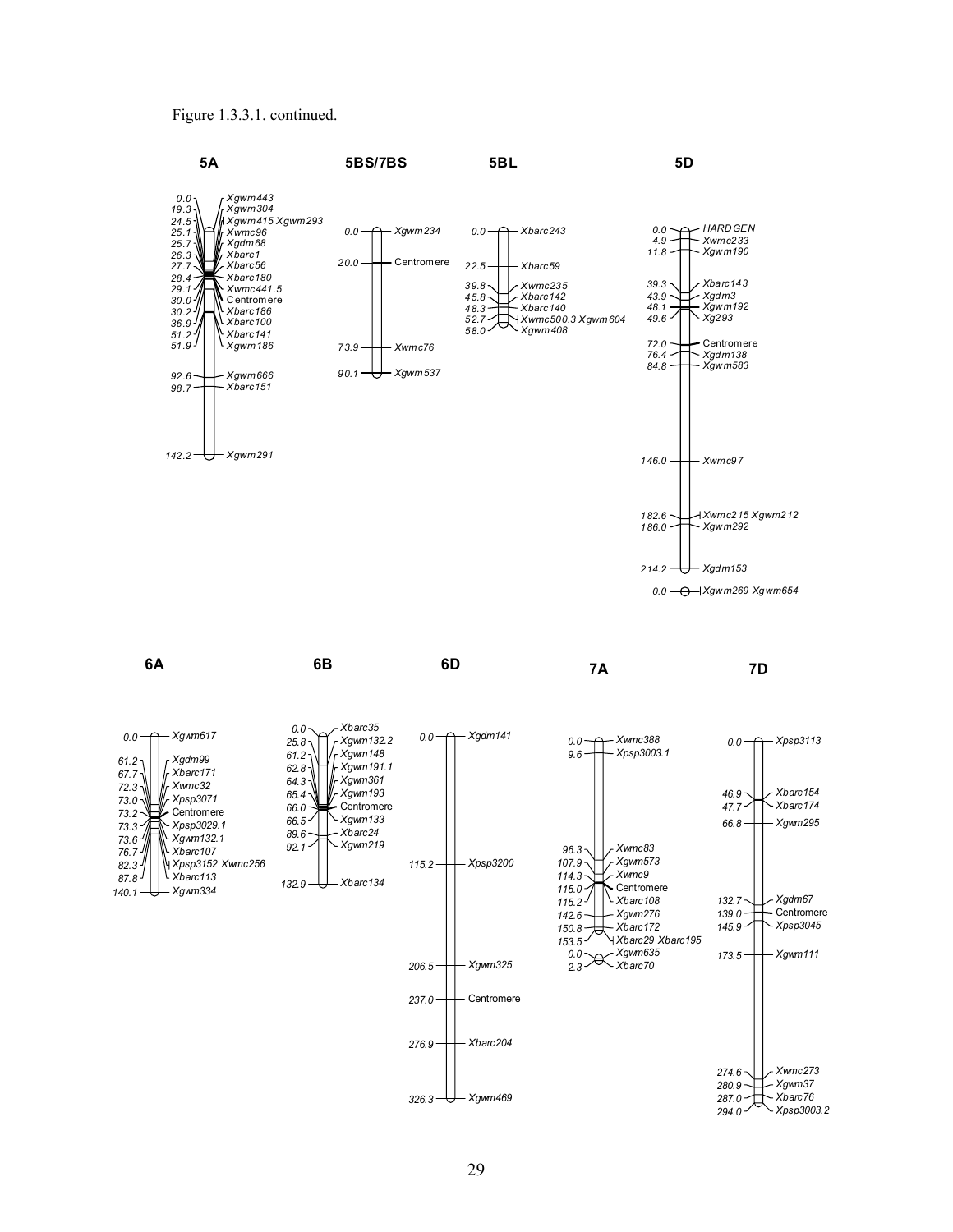# 1.3.3.2 Grain Protein Content

### 1.3.3.2.1 Marker Means Analysis of Grain Protein Content

A total of 35 markers across 13 chromosomes were associated with significant (P<0.05) differences in grain protein content. Of these, 12 markers showed consistent differences in both years of the study (Table 1.3.3.2.1). Increased grain protein content was consistently associated with markers on chromosomes 1A, 2B (3 markers), 2D, 3B, 5BS/7BS and 6B with Avalon contributing the increasing allele, and markers on chromosomes 3A, 6A and 7A (2 markers) with Hobbit Sib contributing the increasing allele.

1.3.3.2.2 QTL analysis by Multiple Marker Regression of Grain Protein Content Nine significant  $(P<0.05)$  QTL were identified by multiple marker regression over the two years of the study, located on six chromosomes (Table 4.3.2.2). Effects consistent over both years were located on chromosomes 2B and 5BS (Avalon allele increasing) and 7A (Hobbit Sib allele increasing). Single year significant QTL were found on chromosomes 6B and 6D (Avalon allele increasing) and 1B (Hobbit Sib allele increasing).

1.3.3.2.3. QTL analysis by Interval Mapping of Grain Protein Content

Significant QTL were identified by interval mapping on chromosomes 2B and 6B (Avalon contributing increasing effect) and chromosomes 6A and 7A (Hobbit Sib contributing increasing effect). The QTL on chromosome 2B (Figure 1.3.3.2.3.1) was located between 15 and 20 cM, explained between 11 and 15.5 % of variation across the chromosome, and had significant Lod scores in both years. The QTL on chromosome 6A (Figure 1.3.3.2.3.2) was located at 140 cM, explained between 11.1 and 12.9 % of variation across the chromosome, and had significant Lod scores in 2002 only. The QTL on chromosome 6B (Figure 1.3.3.2.3.3) was located between 76 and 87 cM, explained between 15.9 and 18.2 % of variation across the chromosome, and had significant Lod scores on both years. The QTL on chromosome 7A (Figure 1.3.3.2.3.4) was located at 114 cM, explained between 8.8 and 10.3 % of variation across the chromosome, and had significant Lod scores in both years.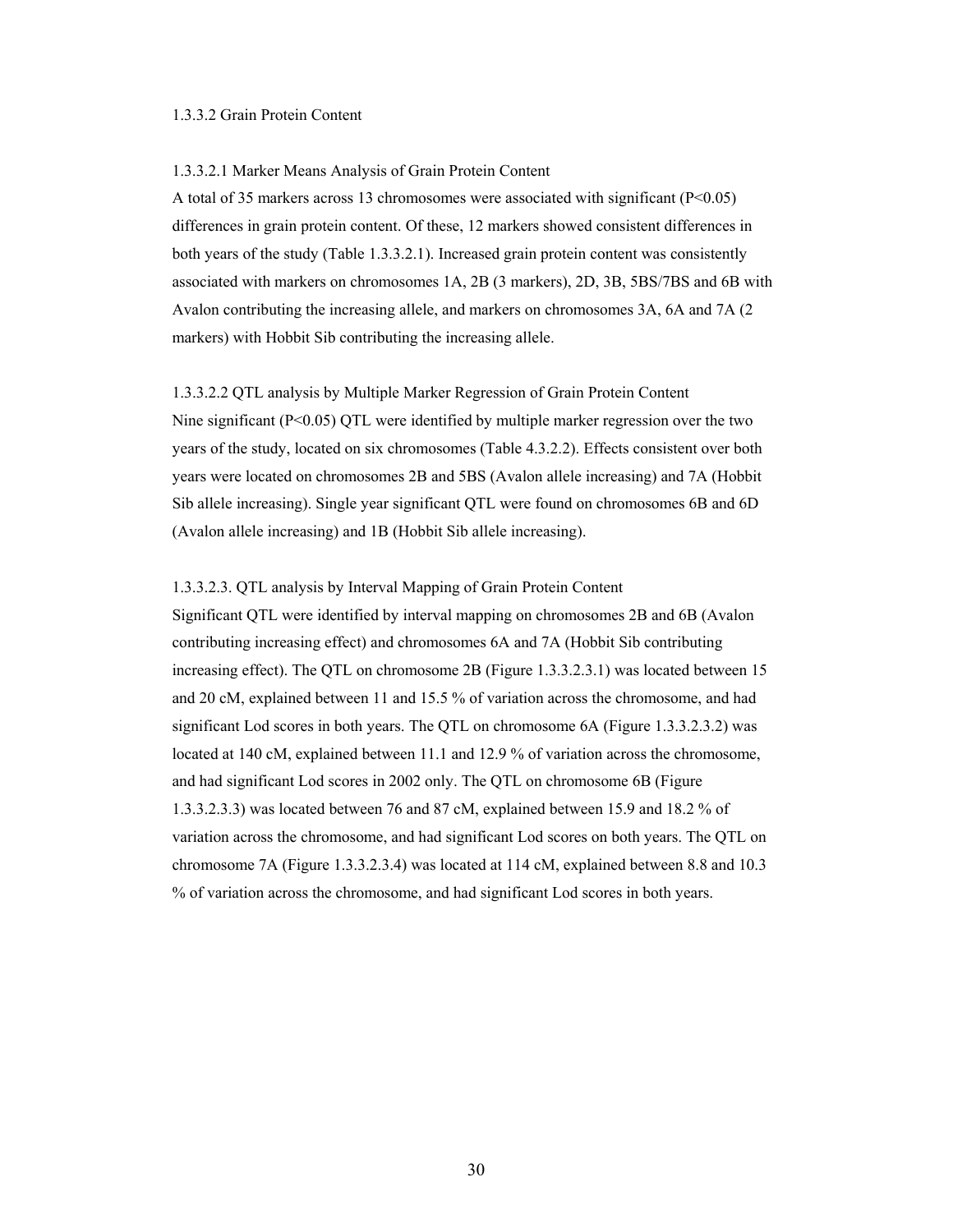Table 1.3.3.2.1. Marker means analysis of grain protein concentration on the Avalon x Hobbit Sib RIL population over two years. Only significant (P<0.05) consistent year-on year differences are presented. Where the additive effect is positive, Avalon contributes the increasing allele; where the additive effect is negative, Hobbit Sib contributes the increasing allele.

| Year | Chromosome     | Marker    | Position | Additive       | P value |
|------|----------------|-----------|----------|----------------|---------|
|      |                |           | (cM)     | effect $(\% )$ |         |
| 2001 | 1A             | Xbarc83   | 87.9     | 0.36           | 0.014   |
| 2002 | 1A             | Xbarc83   | 87.9     | 0.3            | 0.0086  |
| 2001 | 2B             | Xgwm410   | 10.1     | 0.28           | 0.0066  |
| 2002 | 2B             | Xgwm410   | 10.1     | 0.21           | 0.0062  |
| 2001 | 2B             | Xgwm644   | 10.9     | 0.28           | 0.006   |
| 2002 | 2B             | Xgwm644   | 10.9     | 0.21           | 0.0069  |
| 2001 | 2B             | Xwmc179.1 | 14.7     | 0.29           | 0.006   |
| 2002 | 2B             | Xwmc179.1 | 14.7     | 0.21           | 0.0063  |
| 2001 | 2D             | Xwmc441.3 | 124.1    | 0.29           | 0.0045  |
| 2002 | 2D             | Xwmc441.3 | 124.1    | 0.17           | 0.0251  |
| 2001 | 3A             | Xgwm32    | 62.8     | $-0.22$        | 0.0463  |
| 2002 | 3A             | $Xg$ wm32 | 62.8     | $-0.18$        | 0.0216  |
| 2001 | 3B             | Xbarc229  | 141.3    | 0.25           | 0.0141  |
| 2002 | 3B             | Xbarc229  | 141.3    | 0.17           | 0.0288  |
| 2001 | 5BS/7BS        | Xgwm537   | 90.1     | 0.27           | 0.014   |
| 2002 | 5BS/7BS        | Xgwm537   | 90.1     | 0.22           | 0.0062  |
| 2001 | 6A             | Xgwm334   | 140.1    | $-0.29$        | 0.0056  |
| 2002 | 6A             | Xgwm334   | 140.1    | $-0.25$        | 0.0022  |
| 2001 | 6B             | Xbarc24   | 89.6     | 0.23           | 0.0452  |
| 2002 | 6 <sub>B</sub> | Xbarc24   | 89.6     | 0.23           | 0.0076  |
| 2001 | 7A             | Xwmc9     | 114.3    | $-0.31$        | 0.0029  |
| 2002 | 7A             | Xwmc9     | 114.3    | $-0.2$         | 0.012   |
| 2001 | 7A             | Xbarc108  | 115.2    | $-0.44$        | 0.00007 |
| 2002 | 7Α             | Xbarc108  | 115.2    | $-0.29$        | 0.0037  |

Table 1.3.3.2.2 Marker regression analysis of grain protein content on the Avalon x Hobbit Sib RIL population over two years. Only significant  $(P<0.05)$  regressions are presented.

| Year | Chromosome | Position (cM)        | Additive Effect (%) | P value |
|------|------------|----------------------|---------------------|---------|
| 2002 | 1B         | $56.084 + - 20.767$  | $-0.302 + (-0.121)$ | 0.012   |
| 2001 | 2A         | $10.404 + -6.29$     | $-0.562 + -0.146$   | 0.004   |
| 2002 | 2A         | $10.543 + -6.603$    | $-0.39 + -0.102$    | 0.011   |
| 2001 | 2B         | $18.34 + - 20.419$   | $0.316 + (-0.132)$  | 0.01    |
| 2002 | 2B         | $17.085 + -27.867$   | $0.227 + 0.114$     | 0.001   |
| 2001 | 5BS/7BS    | $32.03 + - 23.691$   | $0.525 + -0.291$    | 0.026   |
| 2002 | 5BS/7BS    | $79.582 + 20.753$    | $0.240 + -0.127$    | 0.026   |
| 2001 | 6B         | $104.15 + -22.691$   | $0.444 + (-0.205)$  | 0.028   |
| 2002 | 6D         | $256.384 + - 59.077$ | $0.358 + -0.22$     | 0.016   |
| 2001 | 7A         | $117.854 + - 18.446$ | $-0.443 + (-0.182)$ | 0.003   |
| 2002 | 7Α         | $118.797 + 20.958$   | $-0.318 + (-0.149)$ | 0.006   |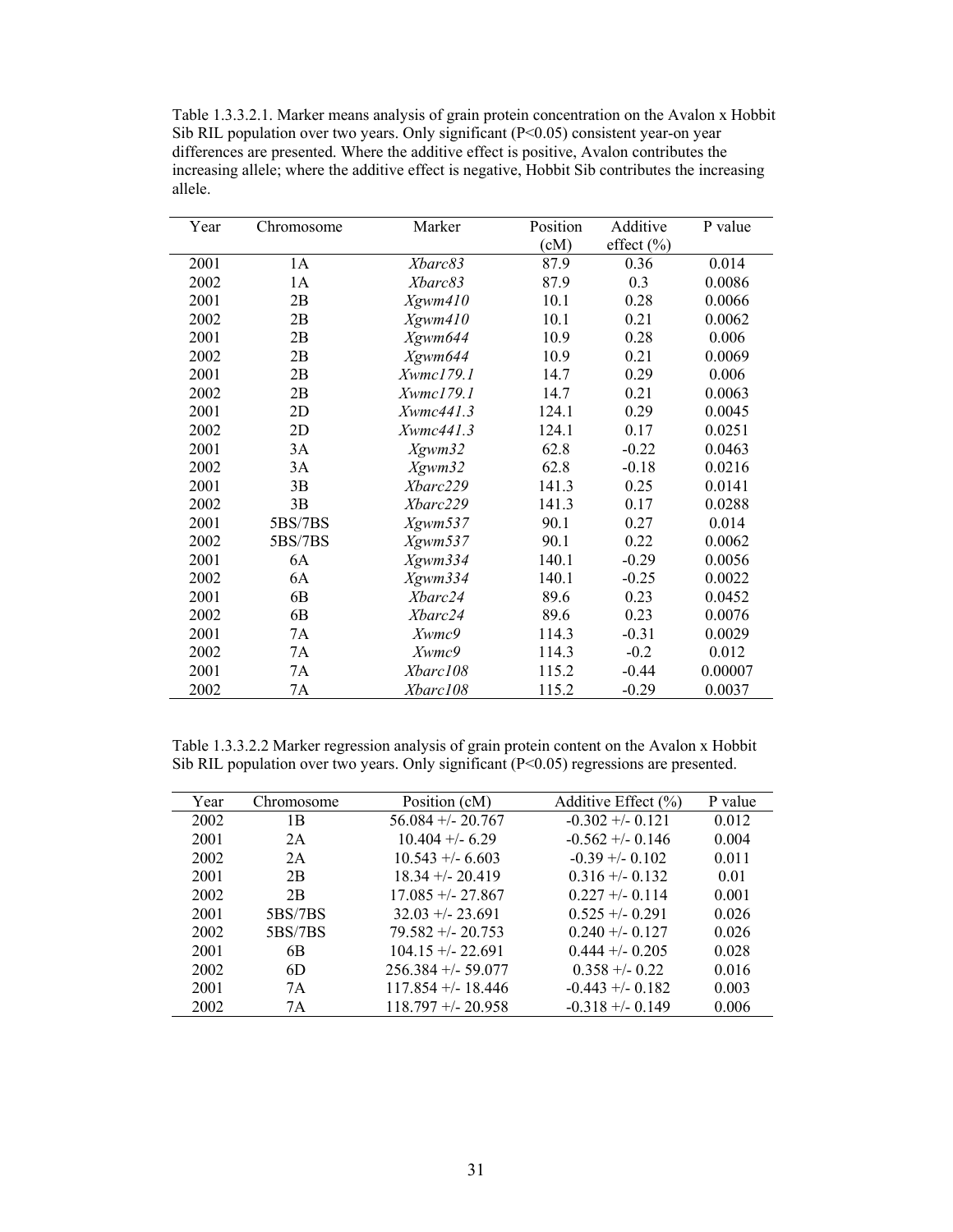

Figure 1.3.3.2.3.1. Interval mapping of chromosome 2B for grain protein content. One significant QTL detected (both years).

# 2001

Lod Score : 2.27 Significance\*: 0.03 Peak of QTL: 19.7 cM Additive effect: +0.2559 % % variation explained: 15.5

#### 2002

Lod Score : 2.01 Significance\*: 0.042 Peak of QTL: 14.7 cM Additive effect: +0.3024 % % variation explained: 10.9

\* permutation test, 500 permutations.

**6A**



Lod Score

Figure 1.3.3.2.3.2 Interval mapping of chromosome 6A for grain protein content. One significant QTL detected (2002 only).

#### 2001

Lod Score : 1.83 Significance\*: 0.10 Peak of QTL: 140.1 cM Additive effect: -0.3009 % % variation explained: 11.1

# 2002

Lod Score : 2.05 Significance\*: 0.01 Peak of QTL: 140.1 cM Additive effect: -0.2342 % % variation explained: 12.9

\* permutation test, 500 permutations.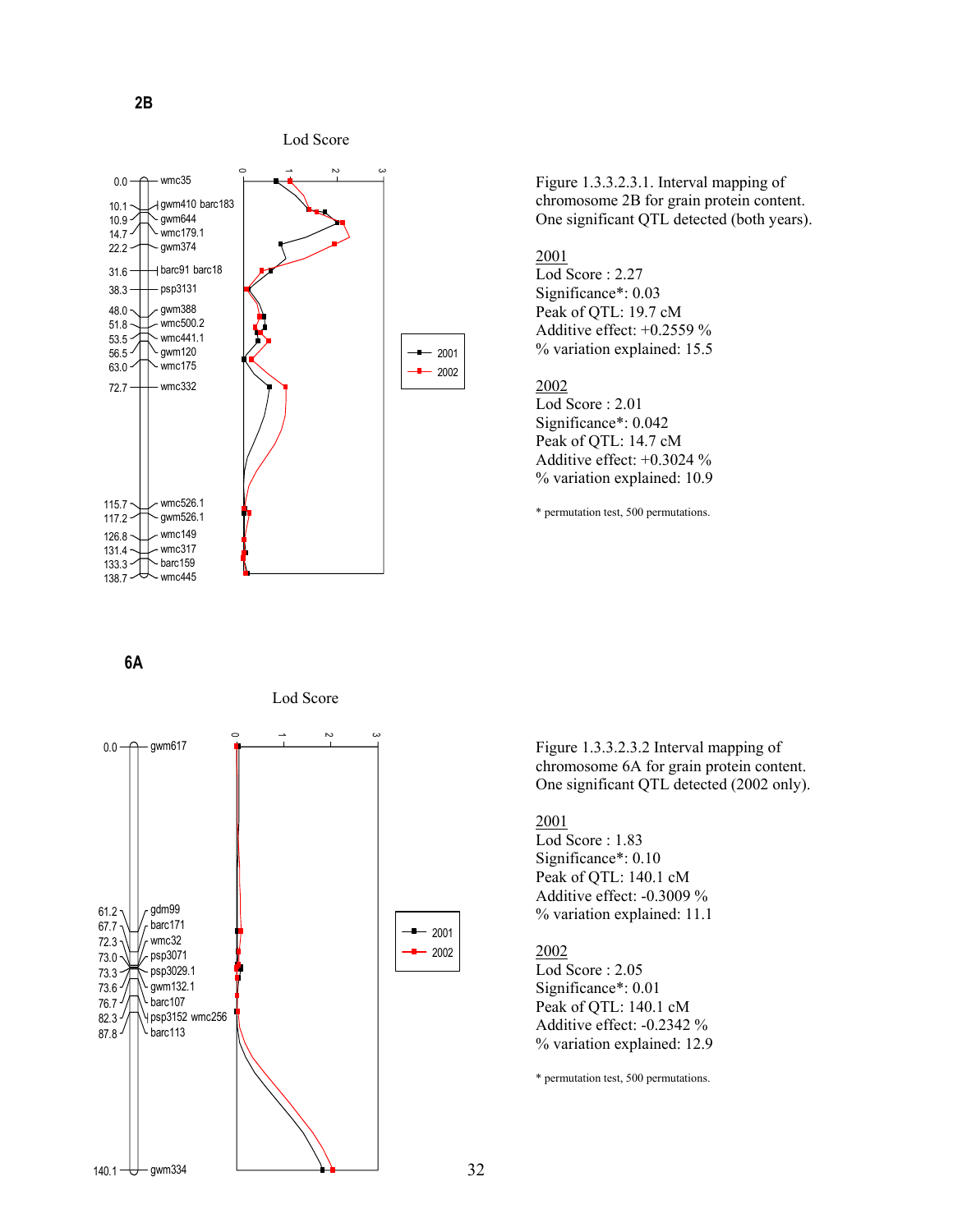**6B**





Figure 1.3.3.2.3.3. Interval mapping of chromosome 6B for grain protein content. One significant QTL detected.

# 2001

Lod Score : 2.19 Significance\*: 0.03 Peak of QTL: 76.5 cM Additive effect: +0.6635 % % variation explained: 18.2

#### 2002

Lod Score : 2.11 Significance\*: 0.01 Peak of QTL: 86.5 cM Additive effect: +0.2590 % % variation explained: 15.9

\* permutation test, 500 permutations.

#### **7A**



Figure 1.3.3.2.3.4. Interval mapping of chromosome 7A for grain protein content. One significant QTL detected (2001 only)

# 2001

Lod Score : 1.9 Significance\*: 0.032 Peak of QTL: 114.3 cM Additive effect: -0.2941 % % variation explained: 10.3

# 2002

Lod Score : 1.51 Significance\*: 0.068 Peak of QTL: 114.3 cM Additive effect: -0.1945 % % variation explained: 8.8

\* permutation test, 500 permutations.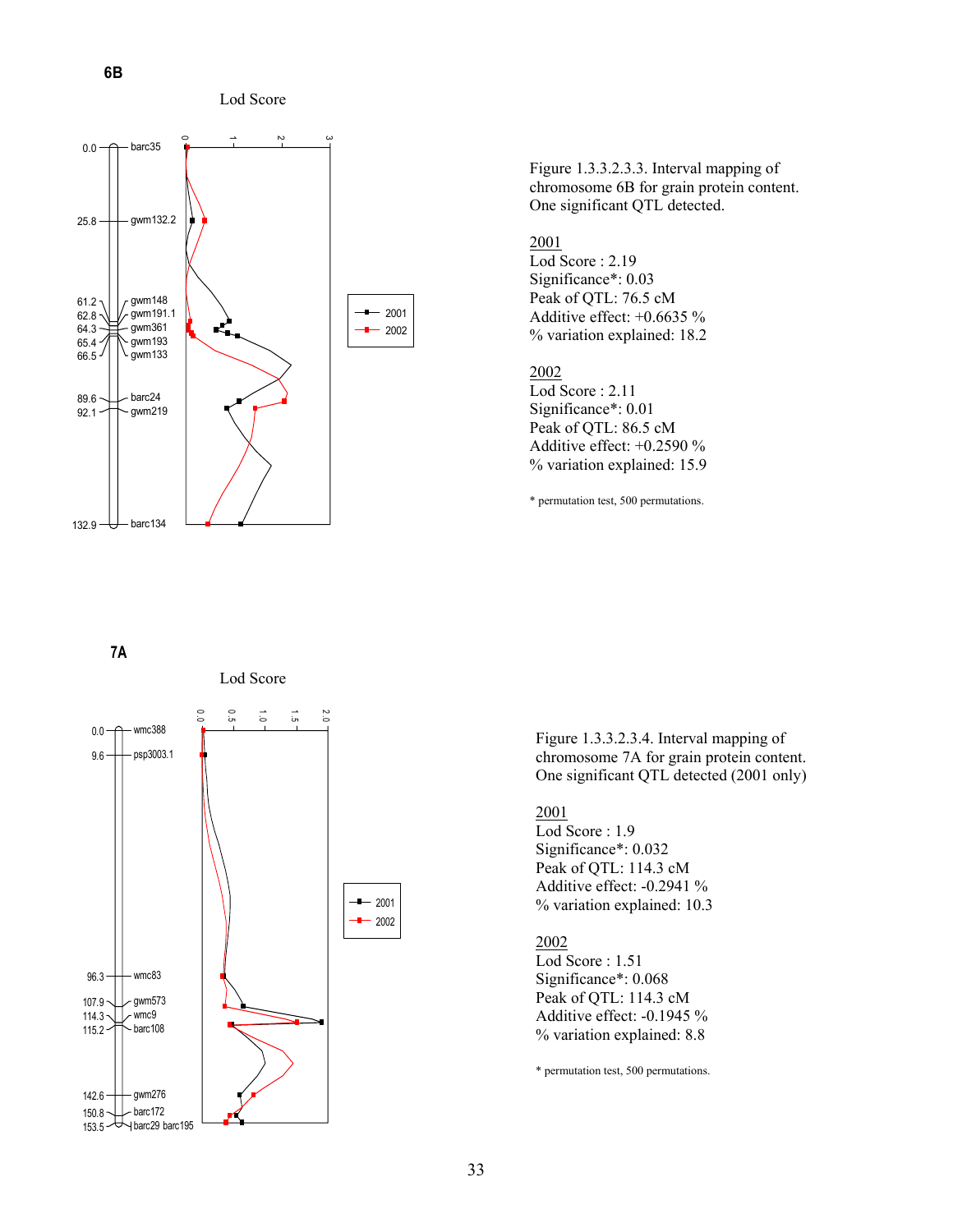# 1.3.3.3 Grain Texture

#### 1.3.3.3.1. Marker Means Analysis of Grain Texture

A total of 18 markers across five chromosomes were associated with significant (P<0.05) differences in grain texture. Of these, 11 markers on six chromosomes showed consistent differences in both years of the study (Table 1.3.3.3.1). Avalon consistently contributed the increasing effect towards hardness to nine of these markers, on chromosomes 1B (5 markers), 4D and 5D (3 markers) whilst Hobbit Sib consistently contributed the increasing effect to two markers, on chromosomes 4B and 5BS/7BS.

#### 1.3.3.3.2. QTL analysis by Multiple Marker Regression of Grain Texture

Six significant (P<0.05) QTL were located by multiple marker regression over the two years, corresponding to a single QTL, consistent over both years, on each of chromosomes 1B, 5D and 5BS/7BS (Table 1.3.3.3.2). Avalon contributed the increasing effect towards hardness on chromosomes 1B and 5D whilst Hobbit Sib contributed the increasing effect towards hardness on chromosome 5BS/7BS.

# 1.3.3.3.3 QTL analysis by Interval Mapping of Grain Texture

Not surprisingly, one significant QTL was identified by interval mapping on chromosome 5D, at the *Ha* locus, with Avalon as the increasing allele (Figure 1.3.3.3.3.1). The peak Lod score was 27.5 at 0 cM in 2001, and this QTL explained 79% of the variation in grain texture across this chromosome. Interval mapping of chromosome 1B showed Lod scores approaching 2 in 2001 (Figure 1.3.3.3.3.2). However, this QTL was not significant by permutation test in either year.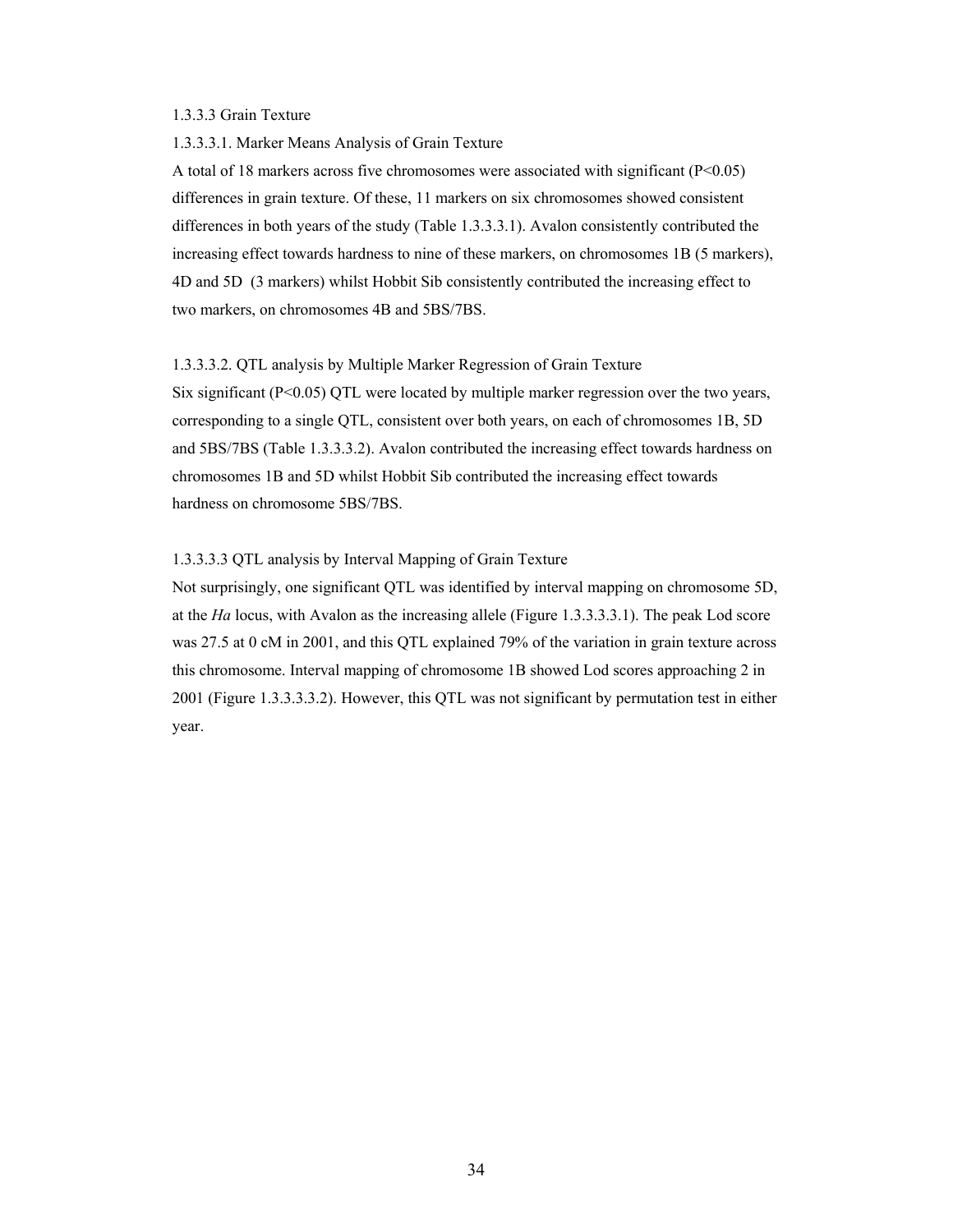Table 1.3.3.3.1. Marker means analysis of grain texture (Arbitrary Units) for the Avalon x Hobbit Sib RIL population over two years. Only differences significant (P<0.05) in both years are presented. Where the additive effect is positive, Avalon contributes the increasing allele; where the additive effect is negative, Hobbit Sib contributes the increasing allele.

| Year | Chromosome | Marker             | Position | Additive    | P value          |
|------|------------|--------------------|----------|-------------|------------------|
|      |            |                    | (cM)     | effect (AU) |                  |
| 2001 | 1B         | Xbarc119.2         | $\theta$ | 0.7         | 0.017            |
| 2002 | 1B         | Xbarc119.2         | $\theta$ | 0.62        | 0.023            |
| 2001 | 1B         | Xw500.1            | 9        | 0.84        | 0.004            |
| 2002 | 1B         | <i>Xw500.1</i>     | 9        | 0.86        | 0.002            |
| 2001 | 1B         | $Ll$ .gl           | 11.7     | 0.74        | 0.012            |
| 2002 | 1B         | $LI$ .gl           | 11.7     | 0.72        | 0.01             |
| 2001 | 1B         | Xwmc85.2           | 12.5     | 0.7         | 0.021            |
| 2002 | 1B         | $X \text{wmc}85.2$ | 12.5     | 0.6         | 0.035            |
| 2001 | 1B         | Xg413              | 43.8     | 0.74        | 0.015            |
| 2002 | 1B         | Xg413              | 43.8     | 0.61        | 0.034            |
| 2001 | 4B         | Xpsp3030           | 20.5     | $-0.97$     | 0.001            |
| 2002 | 4B         | Xpsp3030           | 20.5     | $-0.81$     | 0.005            |
| 2001 | 4D         | Xgwm194            | $\theta$ | 0.76        | 0.008            |
| 2002 | 4D         | Xgwm194            | $\theta$ | 0.73        | 0.007            |
| 2001 | 5BS/7BS    | Xwmc76             | 73.9     | $-0.71$     | 0.014            |
| 2002 | 5BS/7BS    | Xwmc76             | 73.9     | $-0.65$     | 0.017            |
| 2001 | 5D         | Ha                 | $\theta$ | 2.46        | $\theta$         |
| 2002 | 5D         | Ha                 | $\theta$ | 1.95        | $\bf{0}$         |
| 2001 | 5D         | Xwmc233            | 4.9      | 1.79        | $\theta$         |
| 2002 | 5D         | Xwmc233            | 4.9      | 1.47        | $\theta$         |
| 2001 | 5D         | gwm190             | 11.8     | 1.66        | $\boldsymbol{0}$ |
| 2002 | 5D         | gwm190             | 11.8     | 1.29        | $\theta$         |

Table 1.3.3.3.2 Marker regression analysis of grain texture (arbitrary units) on the Avalon x Hobbit Sib RIL population over two years. Only significant (P<0.05) regressions are presented.

| Year | Chromosome | Position (cM)        | Additive Effect (AU) | P value |
|------|------------|----------------------|----------------------|---------|
| 2001 | 1 B        | $36.28 + - 28.088$   | $1.071 + -0.498$     | 0.005   |
| 2002 | 1B         | $20.601 + -34.358$   | $0.841 + -0.436$     | 0.018   |
| 2001 | 5BS/7BS    | $58.456 + (-20.938)$ | $-1.26 + (-0.689)$   | 0.019   |
| 2002 | 5BS/7BS    | $64.134+/-20.326$    | $-0.912 + (-0.557)$  | 0.042   |
| 2001 | 5D         | $1.025 + -3.223$     | $2.27 + -0.379$      |         |
| 2002 | 5D         | $1.585 + - 6.306$    | $1.777 + -0.361$     | 0.001   |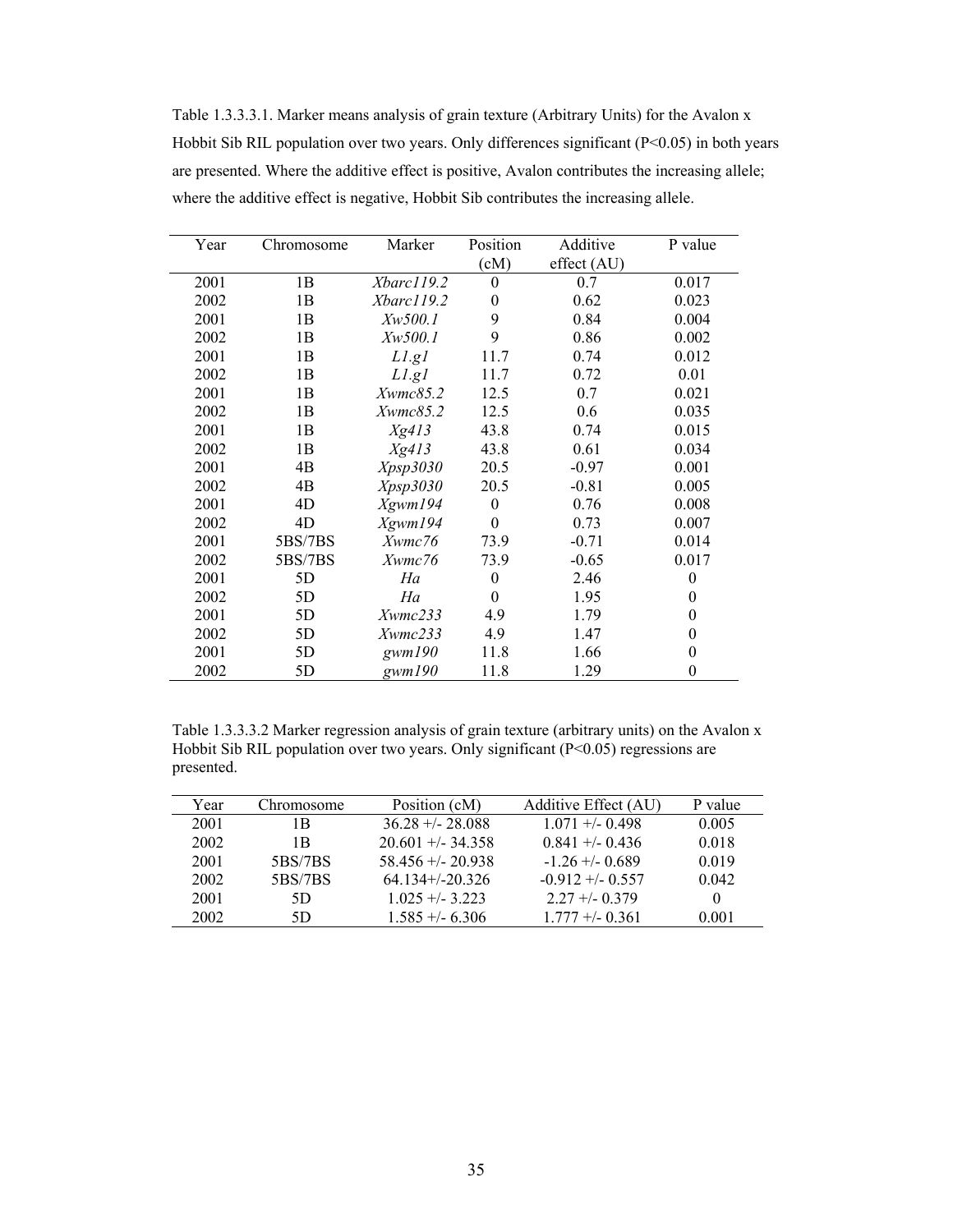

Figure 1.3.3.3.3.1. Interval mapping of chromosome 5D for grain texture. One significant QTL detected.

#### 2001

Lod Score : 27.48 Significance\*: <0.001 Peak of QTL: 0.0 cM Additive effect: +2.33 arbitrary units % variation explained: 79.0

# 2002

Lod Score : 15.21 Significance\*: <0.001 Peak of QTL: 0.0 cM Additive effect: +1.894 arbitrary units % variation explained: 63.7

\* permutation test, 500 permutations.



Figure 1.3.3.3.3.2. Interval mapping of chromosome 1B for grain texture. No significant QTL detected.

# 2001

Lod Score : 2.08 Significance\*: 0.098 Peak of QTL: 27.1 cM Additive effect: + 1.1396 arbitrary units % variation explained: 19.0

# 2002

Lod Score : 1.61 Significance\*: 0.10 Peak of QTL: 27.1 cM Additive effect:  $+ 0.9159$  arbitrary units % variation explained: 14.9

\* permutation test, 500 permutations.

# Lod Score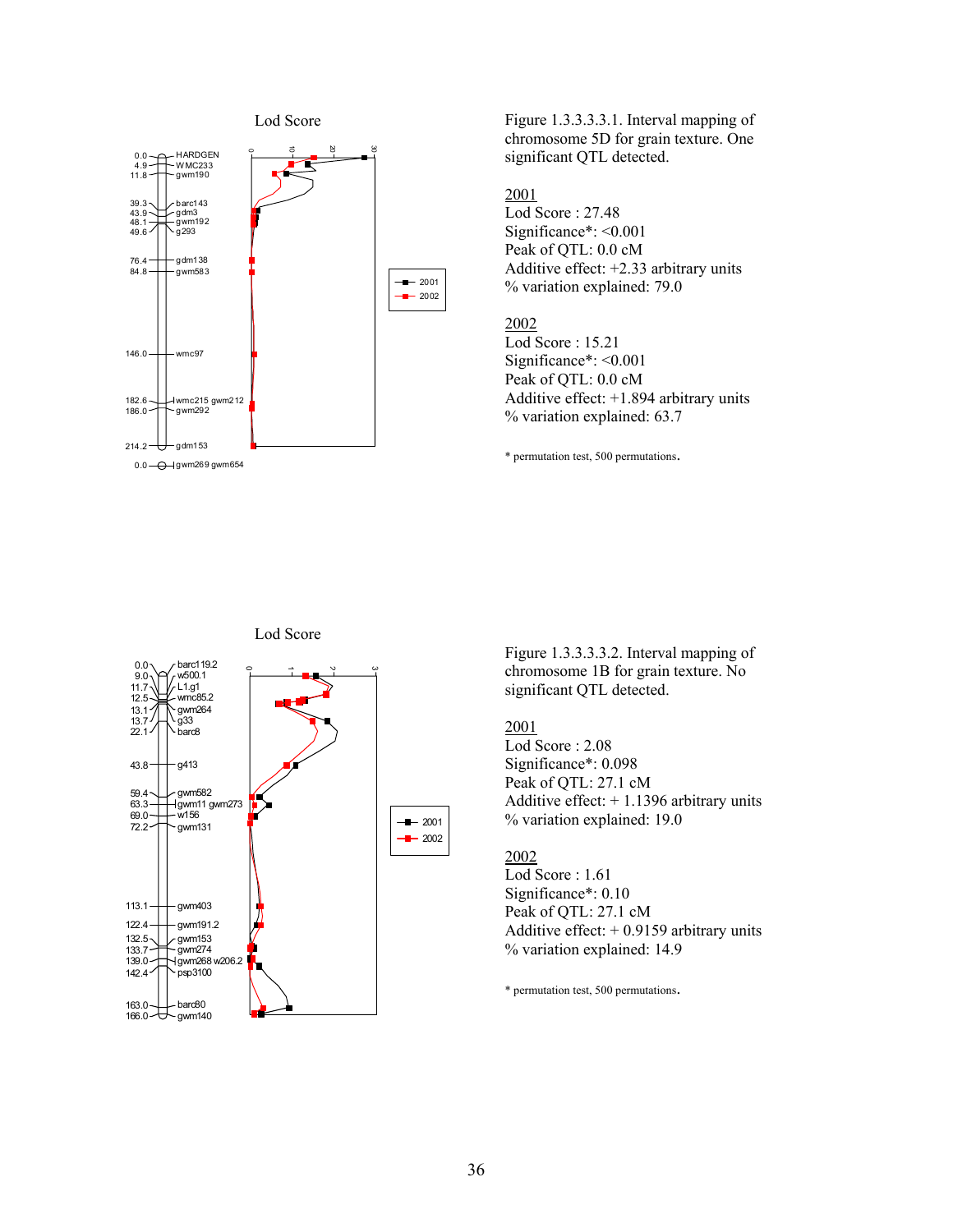#### 1.3.3.4. Agronomic Traits

1.3.3.4.1. Flowering Time

1.3.3.4.1.1. Marker Means Analysis of Flowering Time

Over the entire dataset, analysing each year's data separately, 43 markers were significantly (P<0.05) associated with differences in flowering date. Of these, only six markers on three chromosomes showed differences consistent over both years of the study (Table 1.3.3.4.1.1). Three markers on chromosome 4B showed consistent effects with Avalon as the late allele, whilst two markers on chromosome 6A and one on chromosome 7D showed consistent effects with Hobbit Sib as the late allele.

1.3.3.4.1.2. QTL analysis by Multiple Marker Regression of Flowering Time

Seven QTL were significant by multiple marker regression over the two years' data, located on five chromosomes (Table 1.3.3.4.1.2). Of these, QTL which were consistent over two years were located on chromosome 4B (38-39 cM, Avalon late effect) and chromosome 6A (47-66 cM, Hobbit Sib late effect). Single year significant QTL were located on chromosomes 5A, 7A and 7D.

1.3.3.4.1.3. Interval Mapping of Flowering Time

The only significant QTL as defined by interval mapping was located on chromosome 4B, with Avalon contributing the late allele (Figure 1.3.3.4.1.3). This QTL was significant in 2001 only, with a peak Lod score of 2.14 at 25 cM and accounting for 11% of variation across the chromosome. The Lod score varied across the chromosome in a similar manner in both years, but was not significant in 2002.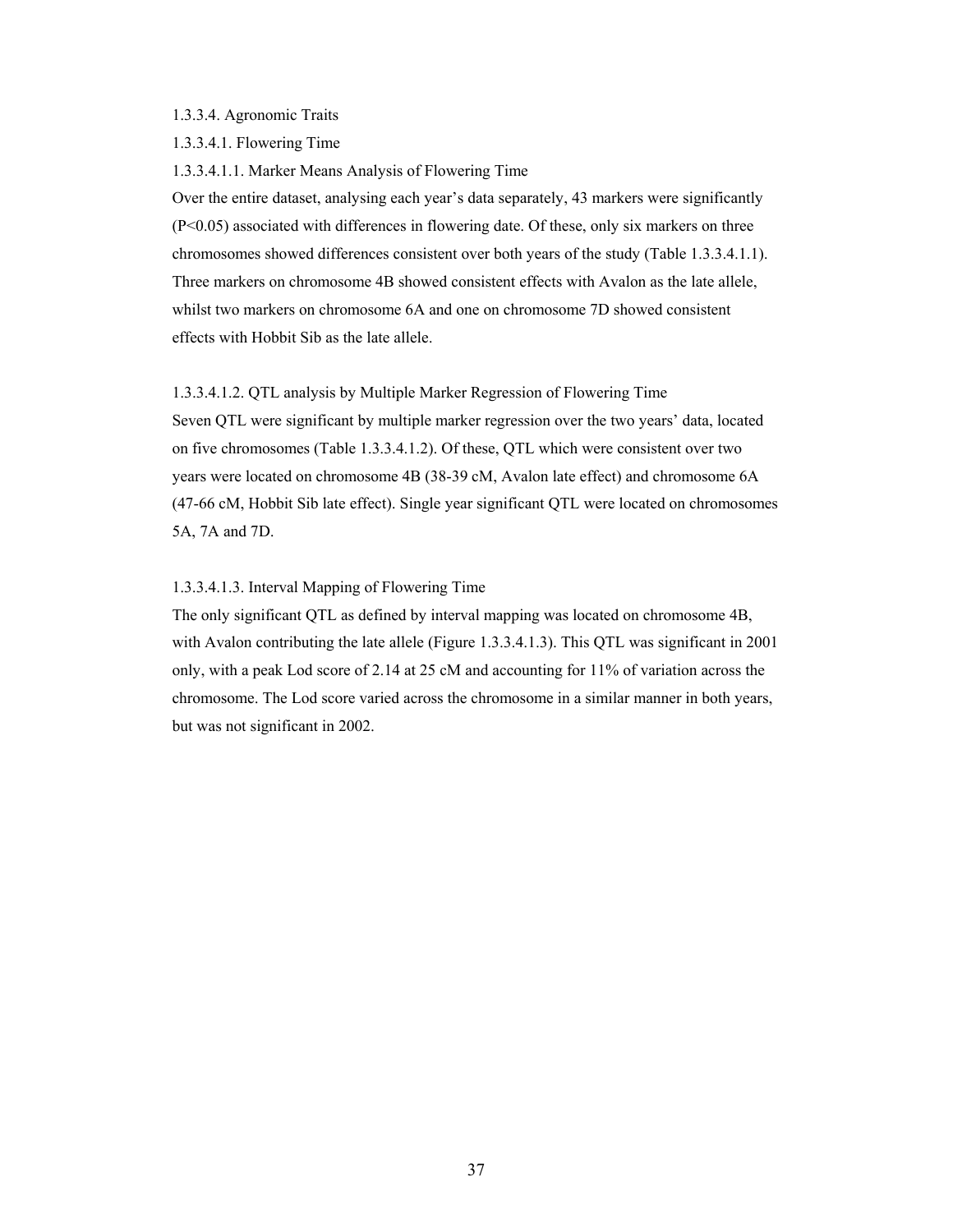Table 1.3.3.4.1.1 Marker means analysis of flowering date (days) on the Avalon x Hobbit Sib RIL population over two years. Only differences significant  $(P<0.05)$  in both years are presented. Where the additive effect is positive, Avalon contributes the increasing allele; where the additive effect is negative, Hobbit Sib contributes the increasing allele.

| Year | Chromosome | Marker    | Position<br>(cM) | Additive effect<br>(days) | P value  |
|------|------------|-----------|------------------|---------------------------|----------|
| 2001 | 4B         | Xwmc89    | 16.3             | 0.72                      | 0.0049   |
| 2002 | 4B         | Xwmc89    | 16.3             | 0.33                      | 0.0267   |
| 2001 | 4B         | Xgwm192.1 | 24.6             | 0.75                      | 0.003    |
| 2002 | 4B         | Xgwm192.1 | 24.6             | 0.34                      | 0.0289   |
| 2001 | 4B         | Xgwm358   | 54.7             | 0.73                      | 0.0051   |
| 2002 | 4B         | Xgwm358   | 54.7             | 0.35                      | 0.0248   |
| 2001 | 6A         | Xgdm99    | 61.2             | $-0.7$                    | 0.0181   |
| 2002 | 6A         | Xgdm99    | 61.2             | $-0.4$                    | 0.0467   |
| 2001 | 6A         | Xbarc171  | 67.7             | $-1.6$                    | 2.00E-04 |
| 2002 | 6A         | Xbarc171  | 67.7             | $-0.6$                    | 0.0222   |
| 2001 | 7D         | Xbarc76   | 287              | $-0.6$                    | 0.0202   |
| 2002 | 7D         | Xbarc76   | 287              | $-0.5$                    | 0.0012   |

Table 1.3.3.4.1.2 Marker regression analysis for flowering date (days) on the Avalon x Hobbit Sib RIL population over two years. Only significant  $(P<0.05)$  regressions are presented.

| Year | Chromosome | Position (cM)        | Additive Effect (days) | P value  |
|------|------------|----------------------|------------------------|----------|
| 2001 | 4B         | $39.535 + 9.822$     | $1.115 + -0.337$       | $\theta$ |
| 2002 | 4B         | $38.873 + (-12.591)$ | $0.449 + -0.209$       | 0.034    |
| 2001 | 5A         | $37.522 + - 14.247$  | $-0.848 + (-0.309)$    | 0.045    |
| 2001 | 6A         | $65.514 + (-11.524)$ | $-1.105 + (-0.396)$    | 0.016    |
| 2002 | 6A         | $47.021 + -29.101$   | $-0.643 + (-0.387)$    | 0.025    |
| 2001 | 7Α         | $121.487 + - 20.98$  | $-1.009 + -0.479$      | 0.001    |
| 2002 | 7D         | $264.603 + -59.363$  | $-0.567 + -0.423$      | 0.002    |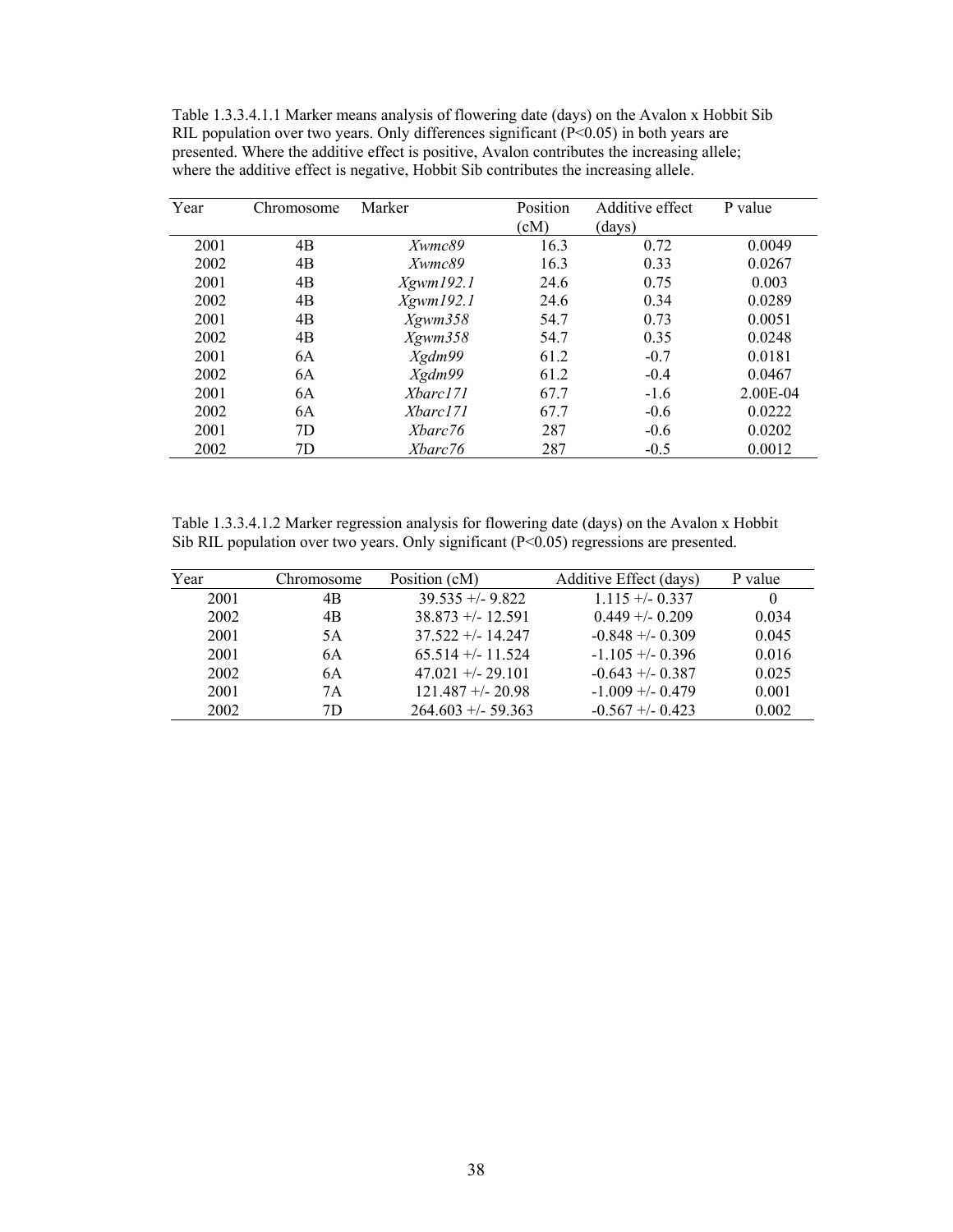

Figure 1.3.3.4.1.3. Interval mapping of chromosome 4B for flowering date. One significant QTL detected (2001 only).

2001

Lod Score : 2.14 Significance\*: 0.014 Peak of QTL: 24.6 cM Additive effect: +0.7329 % variation explained: 11.1

2002

Lod Score : 1.06 Significance\*: 0.18 Peak of QTL: 22.9 cM Additive effect: +0.3240 % variation explained: 6.4

\* permutation test, 500 permutations.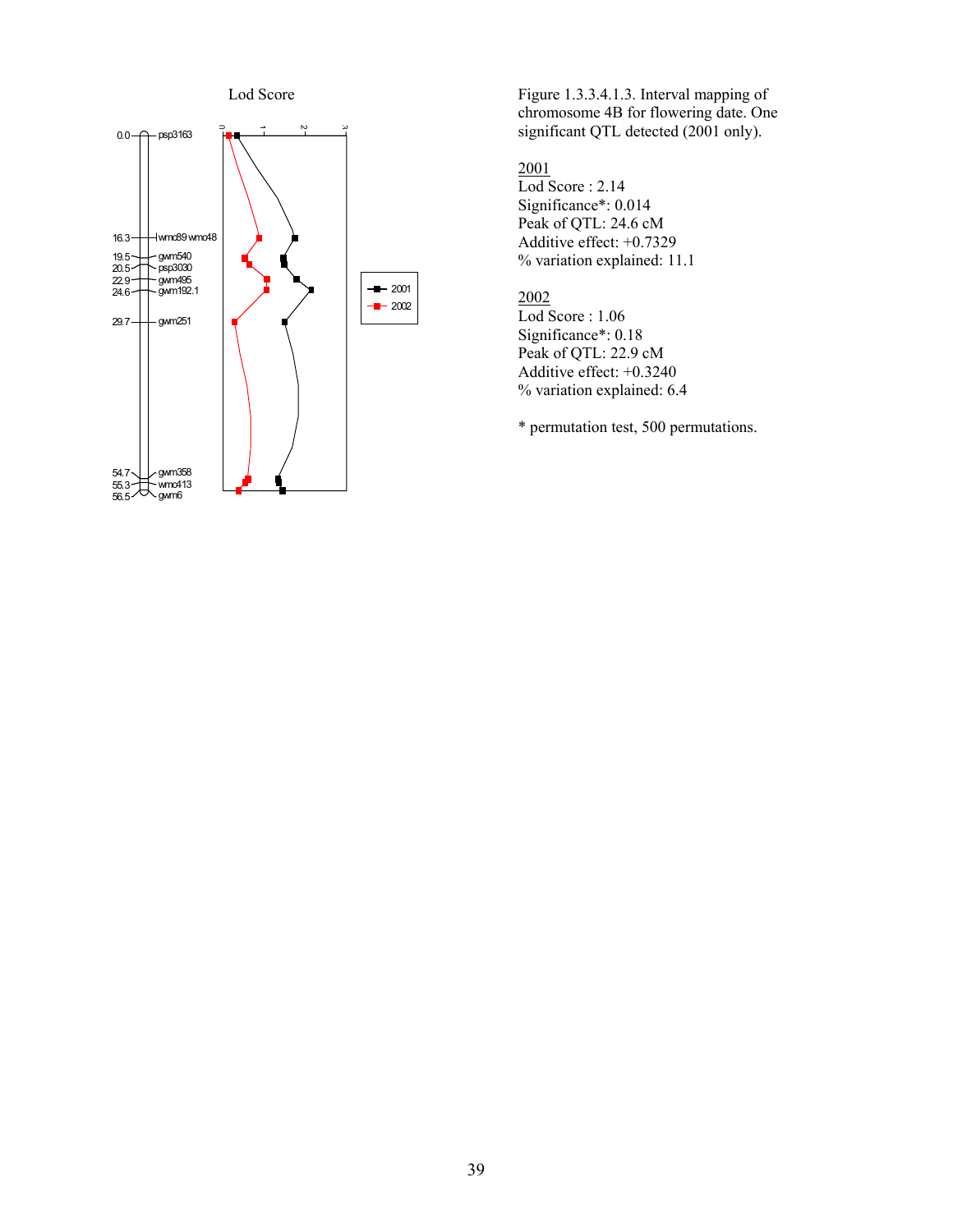#### 1.3.3.4.2 Height

#### 1.3.3.4.2.1. Marker Means Analysis of Height

Over the entire dataset, analysing each year's data separately, 39 markers on 11 chromosomes were significantly  $(P<0.05)$  associated with differences in height. Of these, 15 markers on four chromosomes showed differences consistent over both years of the study (Table 4.3.4.2.1). Avalon contributed the tall allele to two markers on chromosome 3B, eight markers on chromosome 6A and four markers on chromosome 7A, whilst Hobbit Sib contributed the increasing effect to two markers on chromosome 2D.

#### 1.3.3.4.2.2. QTL analysis by Multiple Marker Regression of Height

Nine QTL were significant by multiple marker regression over the two years' data, located on six chromosomes (Table 1.3.3.4.2.2). Of these, QTL which were consistent over both years were located on chromosomes 6A (70-112 cM, Avalon tall allele), 7A (120-122 cM, Avalon tall allele) and 2D (5-40 cM, Hobbit Sib tall allele). Single year significant QTL were located on chromosomes 1D, 6B and 6D.

# 1.3.3.4.2.3 QTL analysis by Interval Mapping of Height

Three significant QTL were identified by interval mapping, of which one was significant in both years of the study. A QTL on chromosome 2D was significant in 2001 only with a peak Lod score of 4.2 at 0 cM, explaining 22% of the variation across the chromosome and with Hobbit Sib contributing the tall allele (Fig. 1.3.3.4.2.3.1). A QTL on chromosome 6A was significant in both years with a peak Lod score of 3.3-4.0 at 73 cM, explaining 17-22% of the variation across the chromosome and with Avalon contributing the tall allele (Fig. 1.3.3.4.2.3.2). A QTL on chromosome 6B was significant in 2002 only with a peak Lod score of 1.9 at 80 cM, explaining 19% of the variation across the chromosome and with Hobbit Sib contributing the increasing effect (Fig. 1.3.3.4.2.3.3).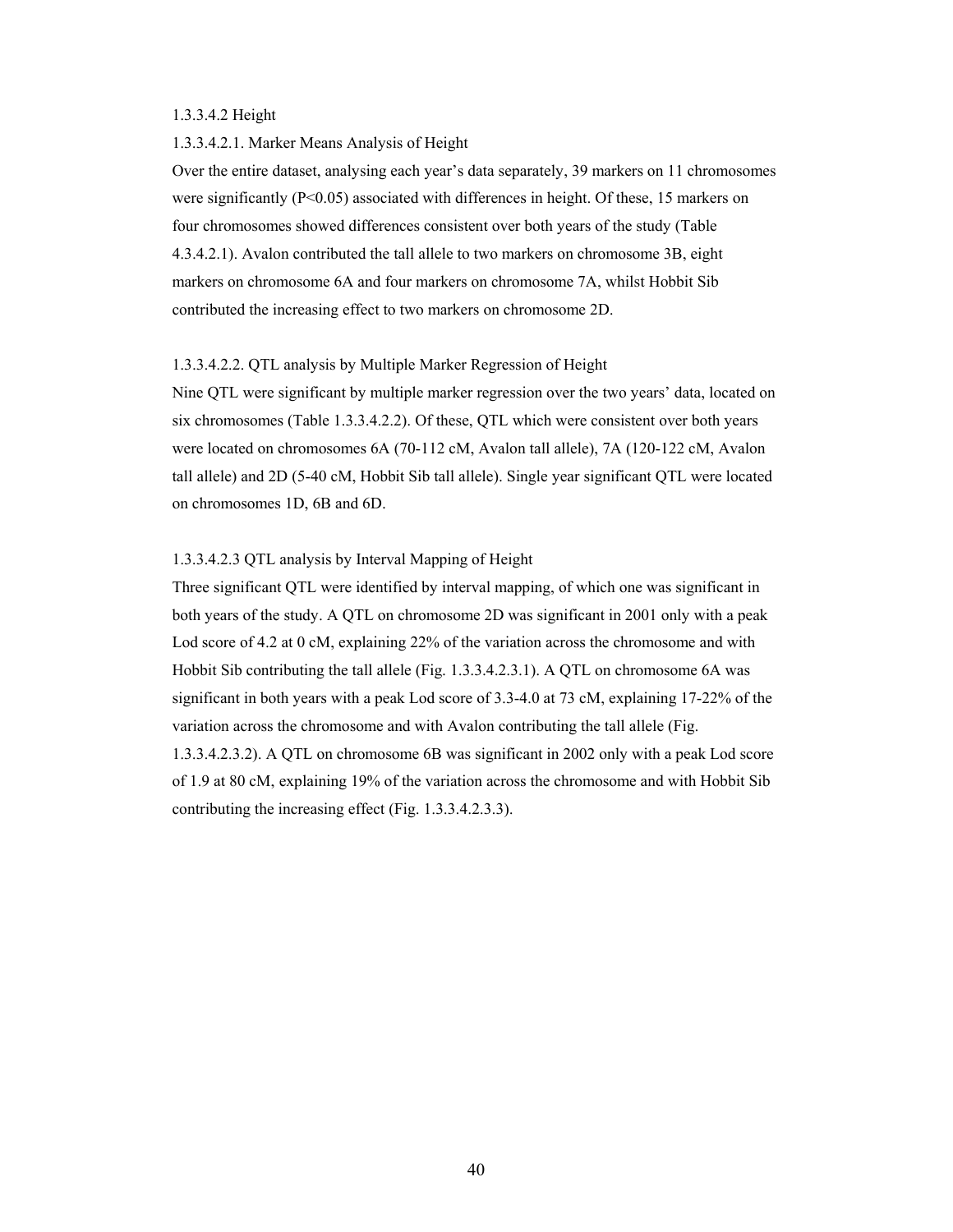Table 1.3.3.4.2.1 Marker means analysis of height on the Avalon x Hobbit Sib RIL population over two years. Only differences significant (P<0.05) in both years are presented. Where the additive effect (cm) is positive, Avalon contributes the tall allele; where the additive effect is negative, Hobbit Sib contributes the tall allele.

| Year | Chromosome | Marker     | Position         | Additive       | P value          |
|------|------------|------------|------------------|----------------|------------------|
|      |            |            | (cM)             | effect (cm)    |                  |
| 2001 | 2D         | Xwmc112    | $\boldsymbol{0}$ | $-4.49$        | $\overline{0}$   |
| 2002 | 2D         | Xwmc112    | $\overline{0}$   | $-2.92$        | 0.0038           |
| 2001 | 2D         | Xwmc145    | 16               | $-4.41$        | 3.00E-04         |
| 2002 | 2D         | Xwmc145    | 16               | $-2.66$        | 0.029            |
| 2001 | 3B         | Xgwm533    | 14.7             | 2.55           | 0.0152           |
| 2002 | 3B         | Xgwm533    | 14.7             | 2.35           | 0.0182           |
| 2001 | 6A         | Xwmc32     | 72.3             | $\overline{4}$ | 5.00E-04         |
| 2002 | 6A         | Xwmc32     | 72.3             | 3.97           | 2.00E-04         |
| 2001 | 6A         | Xpsp3071   | 73               | 3.78           | 2.00E-04         |
| 2002 | 6A         | Xpsp3071   | 73               | 4.03           | $\boldsymbol{0}$ |
| 2001 | 6A         | Xpsp3029.1 | 73.3             | 4.58           | $\boldsymbol{0}$ |
| 2002 | 6A         | Xpsp3029.1 | 73.3             | 4.34           | $\mathbf{0}$     |
| 2001 | 6A         | Xgwm132.1  | 73.6             | 3.92           | 2.00E-04         |
| 2002 | 6A         | Xgwm132.1  | 73.6             | 3.65           | 1.00E-04         |
| 2001 | 6A         | Xbarc107   | 76.7             | 4.13           | 1.00E-04         |
| 2002 | 6A         | Xbarc107   | 76.7             | 3.77           | 3.00E-04         |
| 2001 | 6A         | Xpsp3152   | 82.3             | 2.77           | 0.0077           |
| 2002 | 6A         | Xpsp3152   | 82.3             | 2.96           | 0.0026           |
| 2001 | 6A         | Xwmc256    | 82.3             | 2.52           | 0.0223           |
| 2002 | 6A         | Xwmc256    | 82.3             | 2.6            | 0.0144           |
| 2001 | 6A         | Xgwm334    | 140.1            | 2.9            | 0.0065           |
| 2002 | 6A         | Xgwm334    | 140.1            | 3.65           | 3.00E-04         |
| 2001 | 7A         | Xwmc9      | 114.3            | 2.64           | 0.0154           |
| 2002 | 7A         | Xwmc9      | 114.3            | 2.37           | 0.0221           |
| 2001 | 7A         | Xbarc108   | 115.2            | 2.95           | 0.0301           |
| 2002 | 7A         | Xbarc108   | 115.2            | 3.1            | 0.0202           |
| 2001 | 7A         | Xgwm276    | 142.6            | 2.78           | 0.0105           |
| 2002 | 7A         | Xgwm276    | 142.6            | 2.07           | 0.0445           |
| 2001 | 7A         | Xbarc29    | 153.5            | 3.08           | 0.0073           |
| 2002 | 7A         | Xbarc29    | 153.5            | 2.91           | 0.0072           |

Table 1.3.3.4.2.2 Marker regression analysis on the Avalon x Hobbit Sib population for height over two years. Only significant (P<0.05) regressions are presented.

| Year |                | Chromosome Position (cM) | Additive Effect (cm) | P value |
|------|----------------|--------------------------|----------------------|---------|
| 2001 | 1D             | $36.841 + - 9.148$       | $2.688 + - 1.222$    | 0.031   |
| 2001 | 2D             | $5.638 + - 10.402$       | $-5.285 + (-1.289)$  | 0.01    |
| 2002 | 2D             | $39.55 + - 35.31$        | $-3.652 + (-1.744)$  | 0.008   |
| 2001 | 6A             | $70.783 + 9.66$          | $4.688 + (-1.514)$   | 0.012   |
| 2002 | 6A             | $78.0 + (-16.194)$       | $8.672 + (-3.082)$   | 0.004   |
| 2002 | 6 <sub>B</sub> | $77.103 + (-19.214)$     | $-3.385 + (-1.416)$  | 0.029   |
| 2002 | 6D             | $99.069 + - 102.271$     | $-7.683 + -7.073$    | 0.034   |
| 2001 | 7A             | $122.176 + - 23.092$     | $4.417 + (-2.105$    | 0.006   |
| 2002 | 7Α             | $120.234 + 22.918$       | $3.967 + - 1.912$    | 0.007   |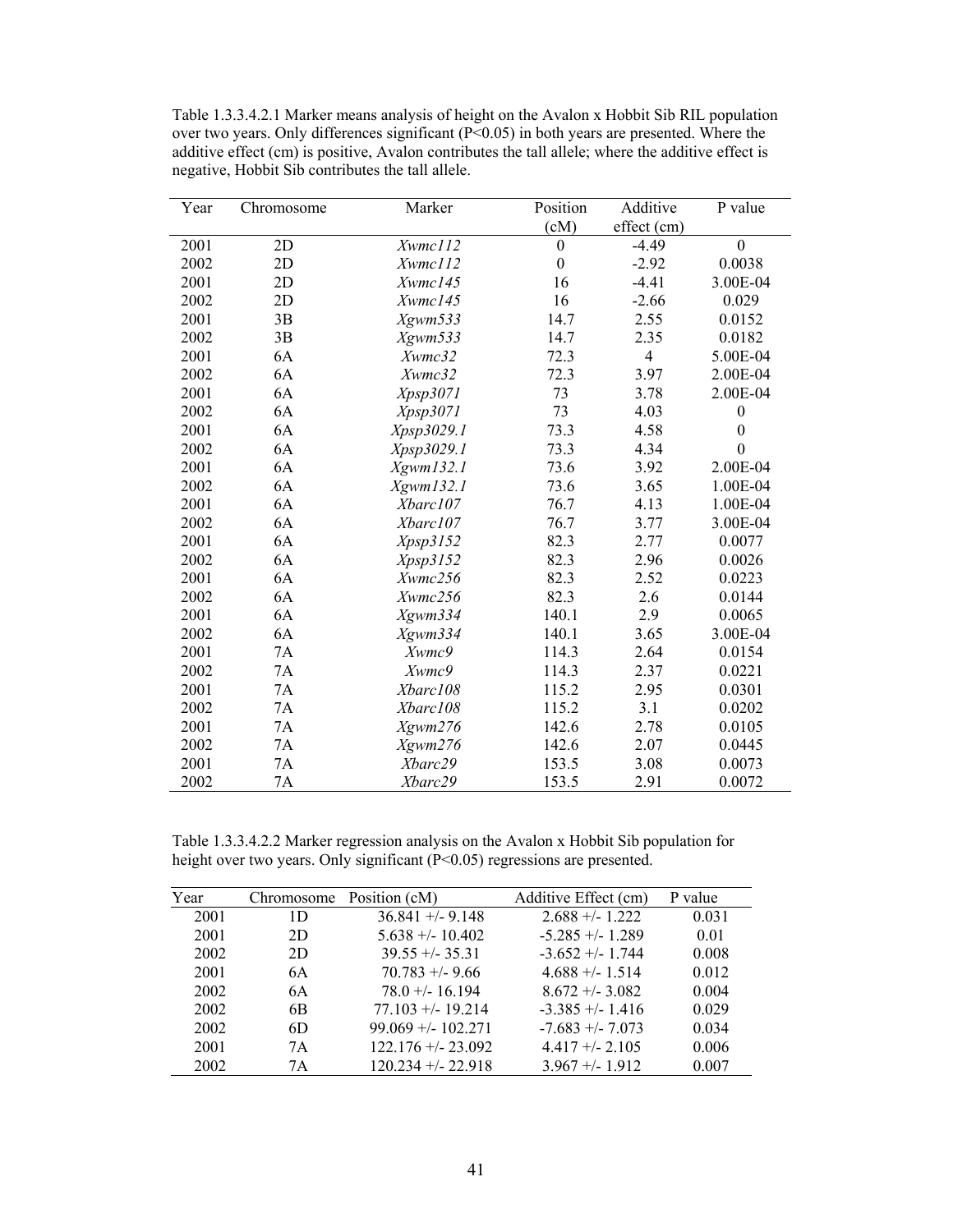



Figure 1.3.3.4.2.3.1 Interval mapping of chromosome 2D for height. One significant QTL detected (2001 only).

# 2001

Lod Score : 4.22 Significance\*: 0.03 Peak of QTL: 0.0 cM Additive effect: -4.6078 cm % variation explained: 22.3

# 2002

Lod Score : 1.84 Significance\*: 0.09 Peak of OTL: 0.0 cM Additive effect: -2.87 cm % variation explained: 10.8

\* permutation test, 500 permutations.

**6A**



Figure 1.3.3.4.2.3.2. Interval mapping of chromosome 6A for height. One significant QTL detected.

# 2001

Lod Score : 3.29 Significance\*: 0.002 Peak of QTL: 73.6 cM Additive effect: +4.0316 cm % variation explained: 17.6

#### 2002

Lod Score : 4.04 Significance\*: <0.001 Peak of QTL: 73.3 cM Additive effect: +4.0256 cm % variation explained: 22.1

\* permutation test, 500 permutations.

# **2D**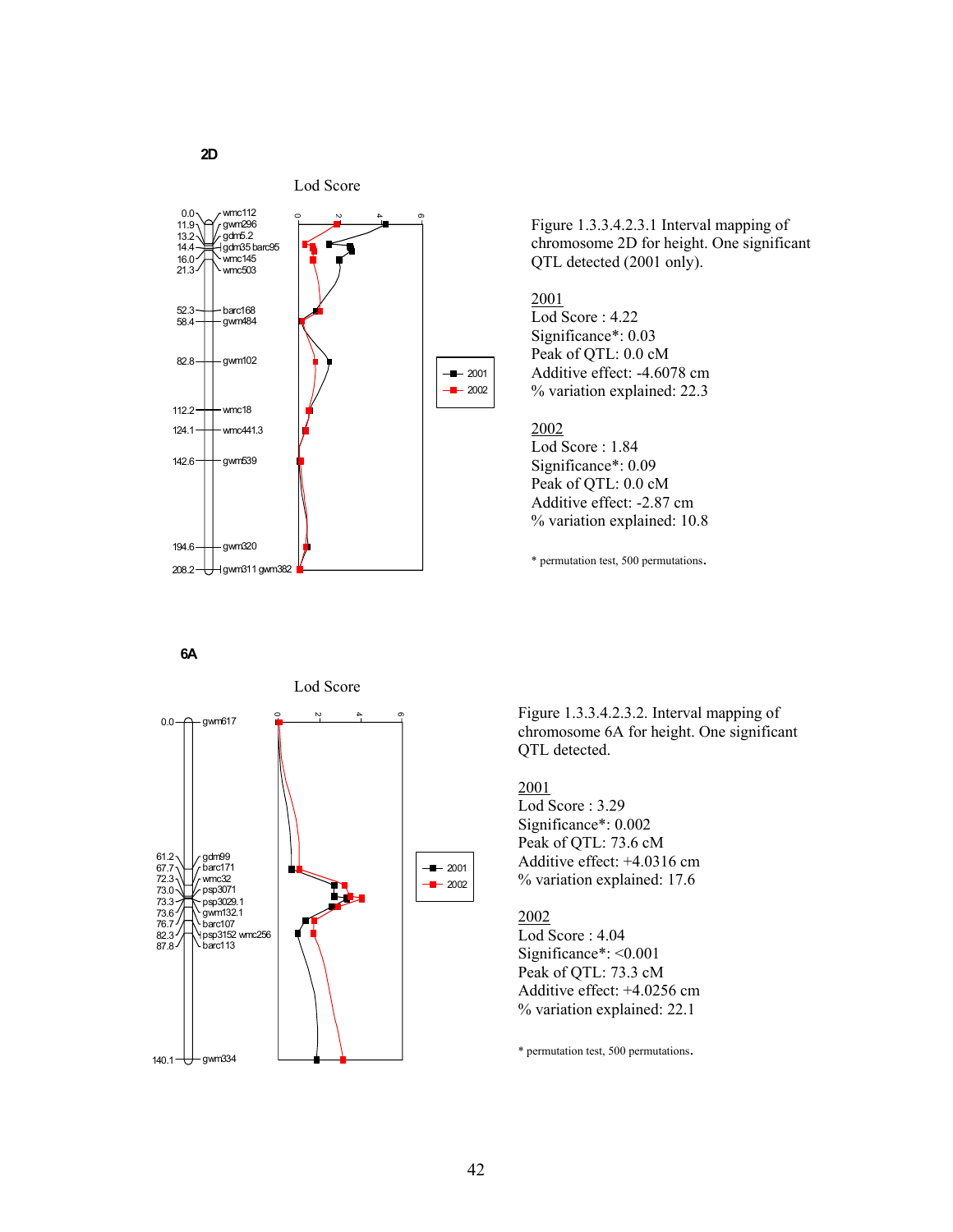

Figure 1.3.3.4.2.3.3. Interval mapping of chromosome 6B for height. One significant QTL detected (2002 only)

# 2001

Lod Score : 0.91 Significance\*: 0.22 Peak of QTL: 81.5 cM Additive effect: -3.03541 cm % variation explained: 9.4

# 2002

Lod Score : 1.91 Significance\*: 0.01 Peak of QTL: 76.5 cM Additive effect: -3.853 cm % variation explained: 19.1

\* permutation test, 500 permutations.

**6B**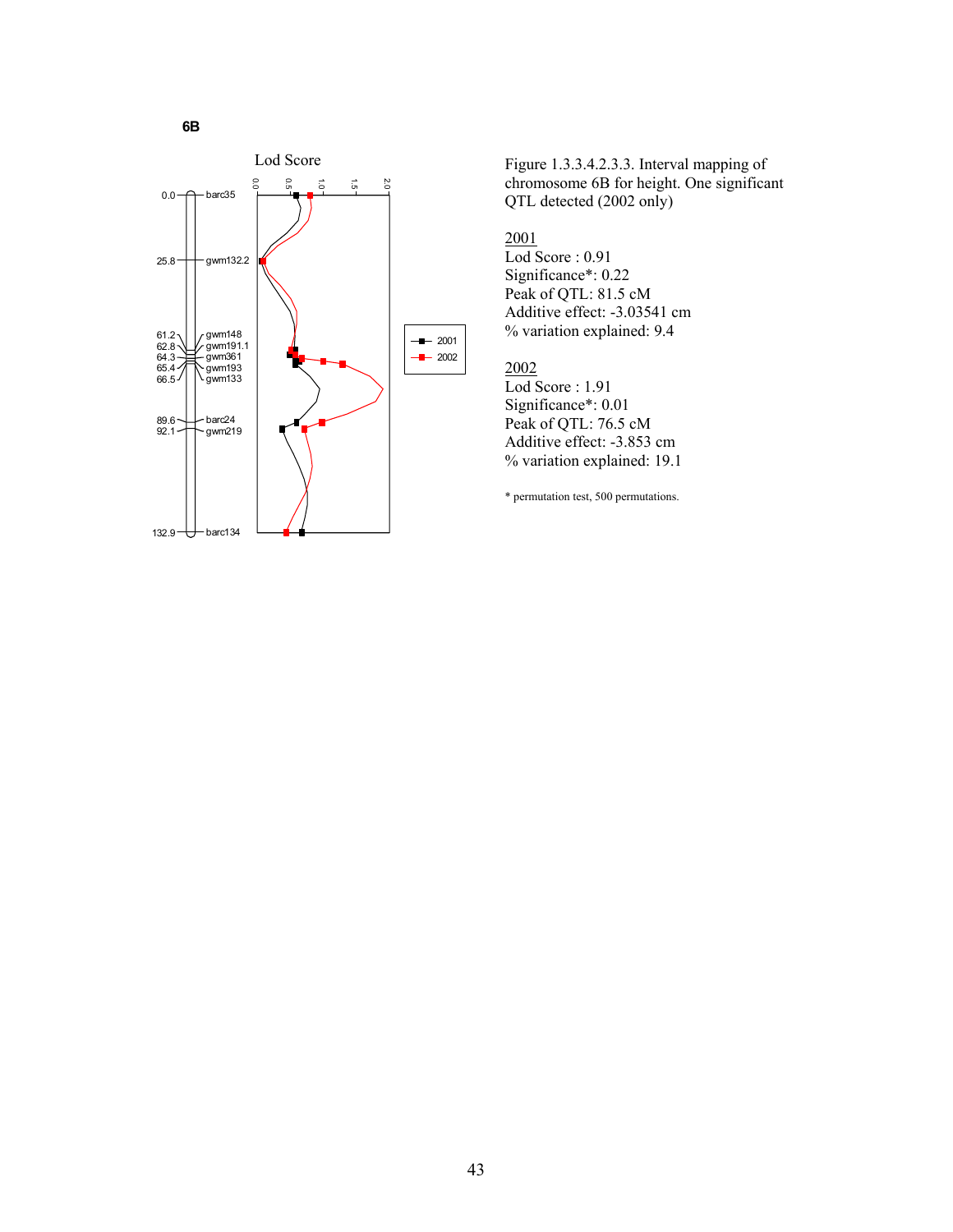#### 1.3.3.4.3. Yield

#### 1.3.3.4.3.1. Marker Means Analysis of Yield

Over the entire dataset, analysing each year's data separately, 36 markers on 14 chromosomes were significantly ( $P \le 0.05$ ) associated with differences in yield. Of these, only one marker on chromosome 1B showed differences consistent over both years of the study. Marker *Xpsr413*, at 43.8 cM, had an additive effect of +16.9 g in 2001 (Avalon increasing allele;  $P = 0.0047$ ) and an additive effect of  $+203.1$  g in 2002 (Avalon increasing allele;  $P = 0.0335$ )

### 1.3.3.4.3.2. QTL analysis by Multiple Marker Regression of Yield

Six QTL were significant by multiple marker regression over the two years' data, located on six chromosomes (Table 1.3.3.4.3.2). None were consistently significant in both years of the study.

1.3.3.4.3.3 QTL analysis by Interval Mapping of Yield No significant QTL for yield were detected by interval mapping.

# 1.3.3.4.4. Biomass

1.3.3.4.4.1. Marker Means Analysis of Biomass

Over the entire dataset, analysing each year's data separately, 38 markers on 14 chromosomes were significantly (P<0.05) associated with differences in plant

Biomass. Of these, three markers showed differences consistent over both years of the study (Table 1.3.3.4.4.1). Single markers on each of chromosomes 1B, 3B and 6A showed significant association with biomass, with Avalon contributing the increasing allele in all cases.

# 1.3.3.4.4.2. QTL analysis by Multiple Marker Regression of Biomass

Eight QTL were significant by multiple marker regression over the two years' data, located on seven chromosomes (Table 1.3.3.4.4.2). QTL on chromosome 2A were significant in both years, but at different locations (4.7 cM in 2001 and 33.4 cM in 2002, Avalon contributing increasing effect). Single year effects were found on chromosomes 1D, 3B, 5BL and 7A (Avalon contributing increasing effect) and 2B and 3A (Hobbit Sib contributing increasing effect).

1.3.3.4.4.3. QTL analysis by Interval Mapping of Biomass No significant QTL for plant biomass were detected by interval mapping.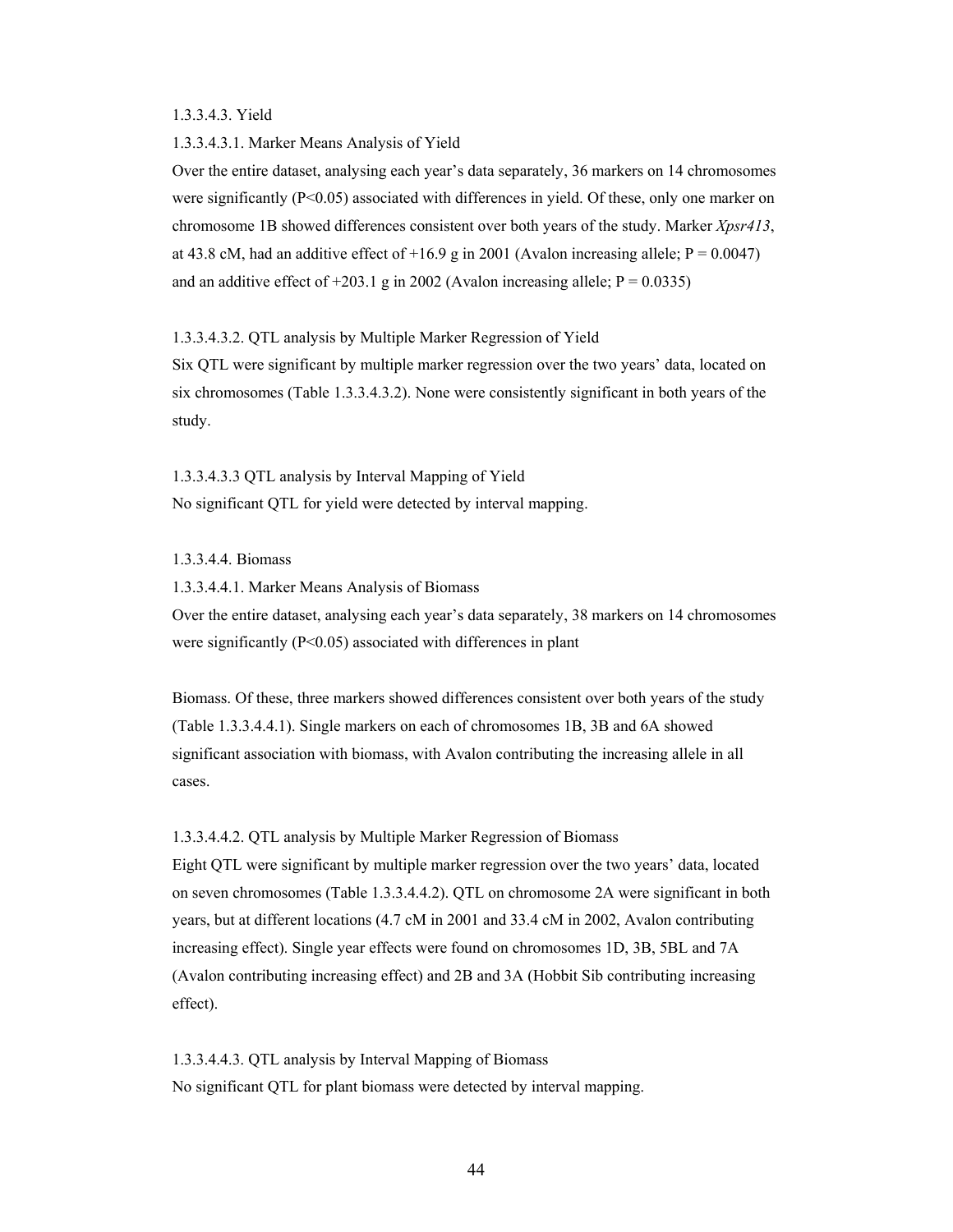| Year | Chromosome | Position (cM)        | Additive Effect $(g)$   | P value  |
|------|------------|----------------------|-------------------------|----------|
| 2001 | 1 A        | $81.964 + (-16.157$  | $-19.729 + -8.229$      | $\theta$ |
| 2002 | 2B         | $13.475 + - 23.868$  | $-316.997 + (-140.242)$ | 0.002    |
| 2002 | 2D         | $68.903 + 29.979$    | $-406.227 + (-181.471)$ | 0.02     |
| 2002 | 6B         | $107.479 + - 26.889$ | $-385.402 + -201.194$   | 0.046    |
| 2001 | 6D         | $237.75 + -62.231$   | $-34.595 + -21.347$     | 0.023    |
| 2002 | 7A         | $112.675 + - 20.781$ | $363.128 + - 183.762$   | 0.004    |

Table 1.3.3.4.3.2 Marker regression analysis of yield in the Avalon x Hobbit Sib RIL population over two years. Only significant (P<0.05) regressions are presented.

Table 1.3.3.4.4.1. Marker means analysis of biomass on the Avalon x Hobbit Sib RIL population over two years. Only differences significant (P<0.05) in both years are presented. Where the additive effect is positive, Avalon contributes the increasing allele; where the additive effect is negative, Hobbit Sib contributes the increasing allele.

| Year | Chromosome | Marker                             | Position | Additive  | P value |
|------|------------|------------------------------------|----------|-----------|---------|
|      |            |                                    | (cM)     | effect(g) |         |
| 2001 | 1Β         | X <sub>g</sub> wm 582              | 59.4     | 1.15      | 0.0328  |
| 2002 | 1B         | X <sub>g</sub> wm 582              | 59.4     | 1.06      | 0.0304  |
| 2001 | 3B         | $X \text{w} \text{m} \text{c} 540$ | 125      | 1.82      | 0.0231  |
| 2002 | 3B         | $X \text{w} \text{m} \text{c} 540$ | 125      | 1.41      | 0.0257  |
| 2001 | 6A         | Xgwm334                            | 140      | 1.42      | 0.0114  |
| 2002 | 6A         | X <sub>g</sub> wm334               | 140      | 1.41      | 0.0034  |

Table 1.3.3.4.4.2 Marker regression analysis of biomass in the Avalon x Hobbit Sib population over two years. Only significant (P<0.05) regressions are presented.

| Year | Chromosome | Position (cM)         | Additive Effect $(g)$ | P value |
|------|------------|-----------------------|-----------------------|---------|
| 2001 | 1D         | $37.794 + - 8.169$    | $1.607 + - 0.624$     | 0.012   |
| 2001 | 2A         | $4.755 + (-4.603)$    | $2.706 + - 0.625$     | 0.006   |
| 2002 | 2A         | $33.361 + -9.217$     | $3.139 + -0.869$      | 0.014   |
| 2002 | 2B         | $30.801 + (-25.719)$  | $-1.343 + (-0.652)$   | 0.015   |
| 2002 | 3A         | $36.883 + 1 - 19.949$ | $-1.746 + (-0.913)$   | 0.024   |
| 2001 | 3B         | $60.603 + 28.494$     | $2.487 + - 1.421$     | 0.021   |
| 2001 | 5BL        | $49.504 + - 9.902$    | $1.508 + - 0.607$     | 0.013   |
| 2002 | 7Α         | $106.999 + - 24.336$  | $1.592 + - 0.951$     | 0.028   |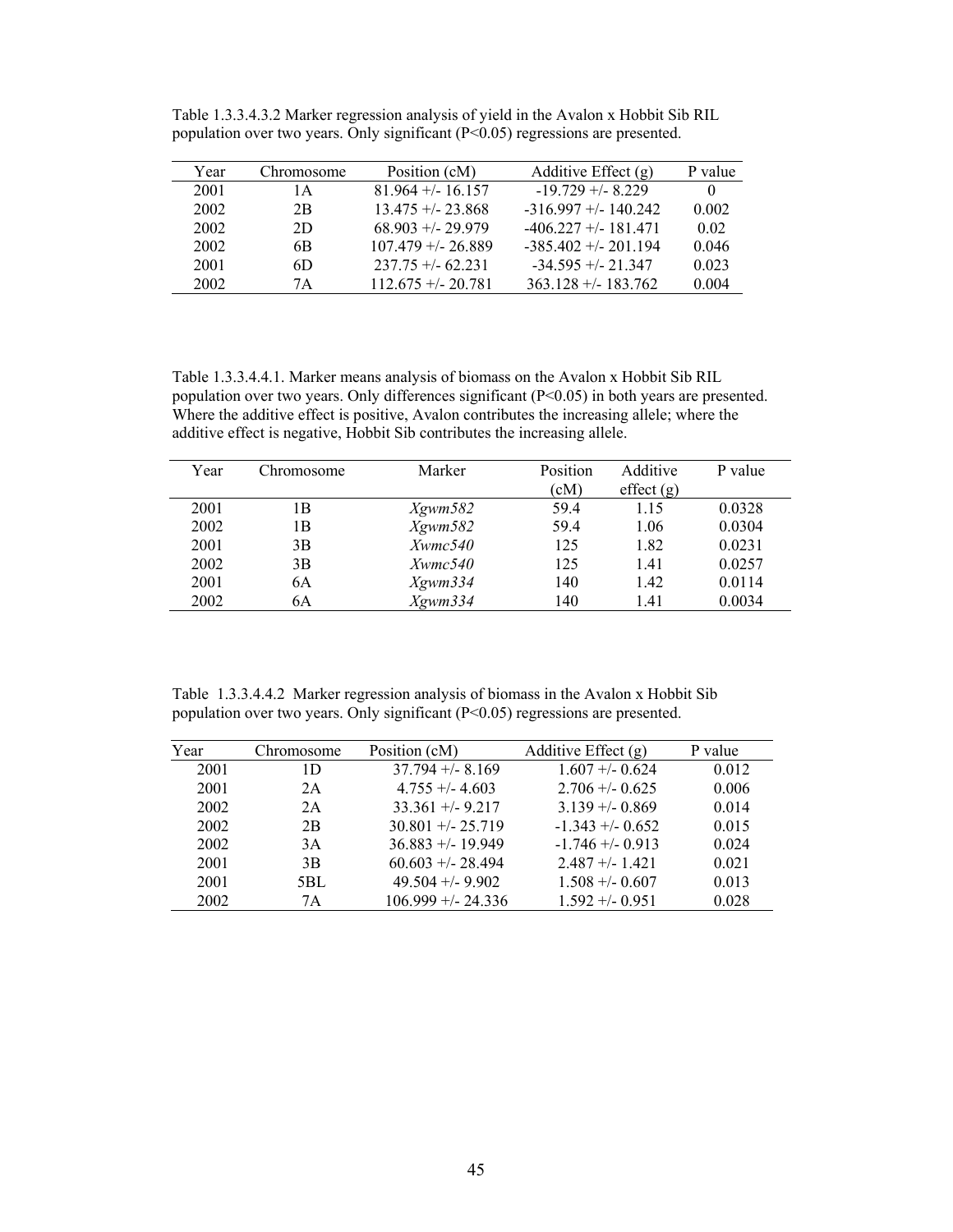#### 1.3.3.4.5. Ear Weight

1.3.3.4.5.1. Marker Means Analysis of Ear Weight

Over the entire dataset, analysing each year's data separately, 34 markers on 13 chromosomes were significantly  $(P<0.05)$  associated with differences in ear weight. Of these, none showed effects consistent over both years of the study.

1.3.3.4.5.2. QTL analysis by Multiple Marker Regression of Ear Weight

Eight QTL were significant by multiple marker regression over the two years' data, located on eight chromosomes (Table 1.3.3.4.5.2). None of these QTL were consistent over both years of the study. Single year effects were found on chromosomes 1D, 2A, 2B, 3B and 5BL (Avalon contributing increasing effect) and 2D, 4D and 6B (Hobbit Sib contributing increasing effect).

1.3.3.4.5.3 QTL analysis by Interval Mapping of Ear Weight No significant QTL for ear weight were detected by interval mapping.

1.3.3.4.6 50/100 grain weight

1.3.3.4.6.1 Marker Means Analysis of Grain Weight

Over the entire dataset, analysing each year's data separately, 29 markers on 9 chromosomes were significantly  $(P<0.05)$  associated with differences in 50/100 grain weight. Of these, four showed effects consistent over both years of the study (Table 1.3.3.4.6.1). A single marker on chromosome 1D was consistently significant with Avalon as the increasing allele. Two markers on chromosome 3A and a single marker on chromosome 6B were consistently significant with Hobbit Sib as the increasing allele.

1.3.3.4.6.2. QTL analysis of Grain weight by Multiple Marker Regression Three QTL were significant by multiple marker regression over the two years' data, located on four chromosomes (Table 1.3.3.4.6.2). None of these QTL were consistent over both years of the study. Single year effects were found on chromosomes 2A and 6A (Avalon contributing increasing effect) and 3A (Hobbit Sib contributing increasing effect).

1.3.3.4.6.3 QTL analysis of Grain Weight by Interval Mapping No significant QTL for 50/100 grain weight were detected by interval mapping.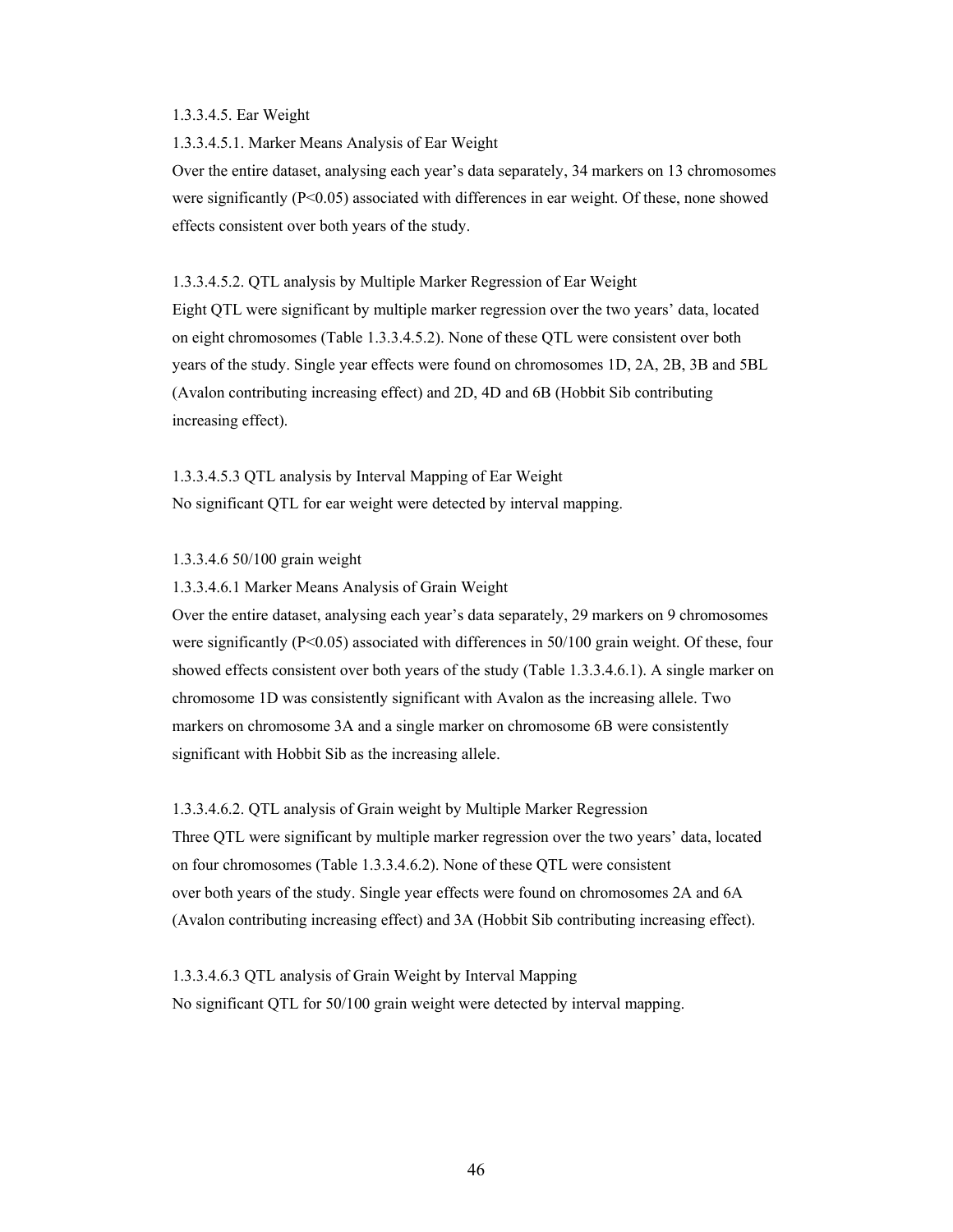| Year | Chromosome | Position (cM)        | <b>Additive Effect</b> | P value  |
|------|------------|----------------------|------------------------|----------|
| 2002 | 1D         | $37.001 + (-0.9015$  | $0.942 + 0.384$        | 0.019    |
| 2001 | 2A         | $4.731 + 4.933$      | $1.713 + (-0.398)$     | 0.009    |
| 2002 | 2B         | $39.081 + - 25.99$   | $3.804 + - 2.02$       | 0        |
| 2001 | 2D         | $96.951 + -31.202$   | $-1$ 532 +/- 0 748     | 0.034    |
| 2001 | 3B         | $107.582 + - 15.618$ | $1.14 + - 0.408$       | $\Omega$ |
| 2002 | 4D         | $23.405 + - 10.027$  | $-3.389 + (-1.577)$    | 0.045    |
| 2001 | 5BL        | $51.101 + -9.004$    | $0.966 + - 0.376$      | 0.017    |
| 2001 | 6B         | $106.637 + -22.831$  | $-1.486 + (-0.695)$    | 0.036    |

Table 1.3.3.4.5.2 Marker regression analysis of ear weight in the Avalon x Hobbit Sib RIL population over two years. Only significant (P<0.05) regressions are presented.

Table 1.3.3.4.6.1. Marker means analysis of 50 grain weight (2001) and 100 grain weight (2002) on the Avalon x Hobbit Sib RIL population over two years. Only differences significant (P<0.05) in both years are presented. Where the additive effect is positive, Avalon contributes the increasing allele; where the additive effect is negative, Hobbit Sib contributes the increasing allele.

| Year | Chromosome | Marker          | Position | Additive  | P value |
|------|------------|-----------------|----------|-----------|---------|
|      |            |                 | (cM)     | effect(g) |         |
| 2001 | 1D         | Xpsr79          | 41.0     | 0.06      | 0.0257  |
| 2002 | 1D         | Xpsr79          | 41.0     | 0.15      | 0.0019  |
| 2001 | 3A         | Xwmc179.2       | $\theta$ | $-0.05$   | 0.0309  |
| 2002 | 3A         | $X$ wmc $179.2$ | $\theta$ | $-0.11$   | 0.0191  |
| 2001 | 3A         | Xbarc12         | 5.5      | $-0.05$   | 0.0417  |
| 2002 | 3A         | Xbarc12         | 5.5      | $-0.11$   | 0.0392  |
| 2001 | 6B         | Xbarc134        | 132.9    | $-0.05$   | 0.0422  |
| 2002 | 6B         | Xbarc134        | 132.9    | $-0.11$   | 0.0324  |

Table 1.3.3.4.6.2 Marker regression analysis of 50/100 grain weight in the Avalon x Hobbit Sib RIL population over two years. Only significant  $(P<0.05)$  regressions are presented.

| Year | Chromosome | Position (cM)        | Additive Effect $(g)$ | P Value  |
|------|------------|----------------------|-----------------------|----------|
| 2002 | ID         | $38\,288 + 7\,465$   | $0.147 + -0.058$      | 0.009    |
| 2001 | 2Α         | $5.393 + 6.586$      | $0.097 + - 0.029$     | 0.015    |
| 2002 | 3Α         | $20.464 + - 18.336$  | $-0.171 + -0.096$     | 0.045    |
| 2001 | 6A         | $66.472 + (-14.224)$ | $0.089 + -0.039$      | $\theta$ |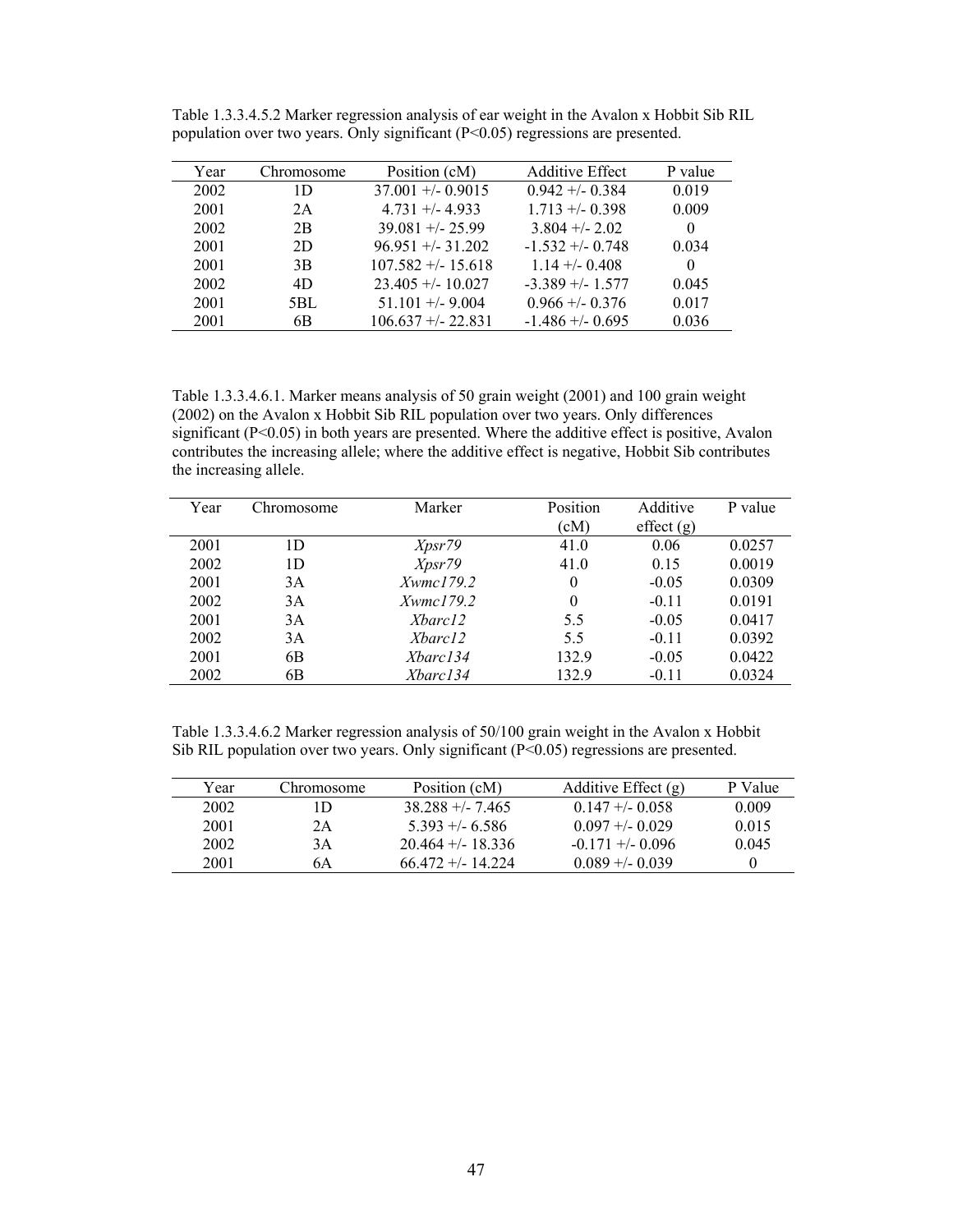# 1.3.3.4.7. Spikelet number

1.3.3.4.7.1. Marker Means Analysis of Spikelet Number

Over the entire dataset, analysing each year's data separately, 29 markers on 11 chromosomes were significantly (P<0.05) associated with differences in spikelet number. Of these, only locus *Xgwm374* on chromosome 2B showed effects consistent over both years of the study. In 2001, it was significant at P=0.0183 with an additive effect (Hobbit Sib allele) of 1.32; in 2002, it was significant at P=0.0296 with an additive effect (Hobbit Sib allele) of 4.77.

1.3.3.4.7.2. QTL analysis by Multiple Marker Regression of Spikelet Number No significant QTL for spikelet number were detected by multiple marker regression.

1.3.3.4.7.3. QTL analysis by Interval Mapping of Spikelet Number No significant QTL for spikelet number were detected by interval mapping.

1.3.3.5. Summary of QTL Significant by Interval Mapping in the Avalon x Hobbit Sib Recombinant Inbred Population

A summary of QTL significant by interval mapping in the Avalon x Hobbit Sib recombinant inbred population is presented in Figure 1.3.3.5.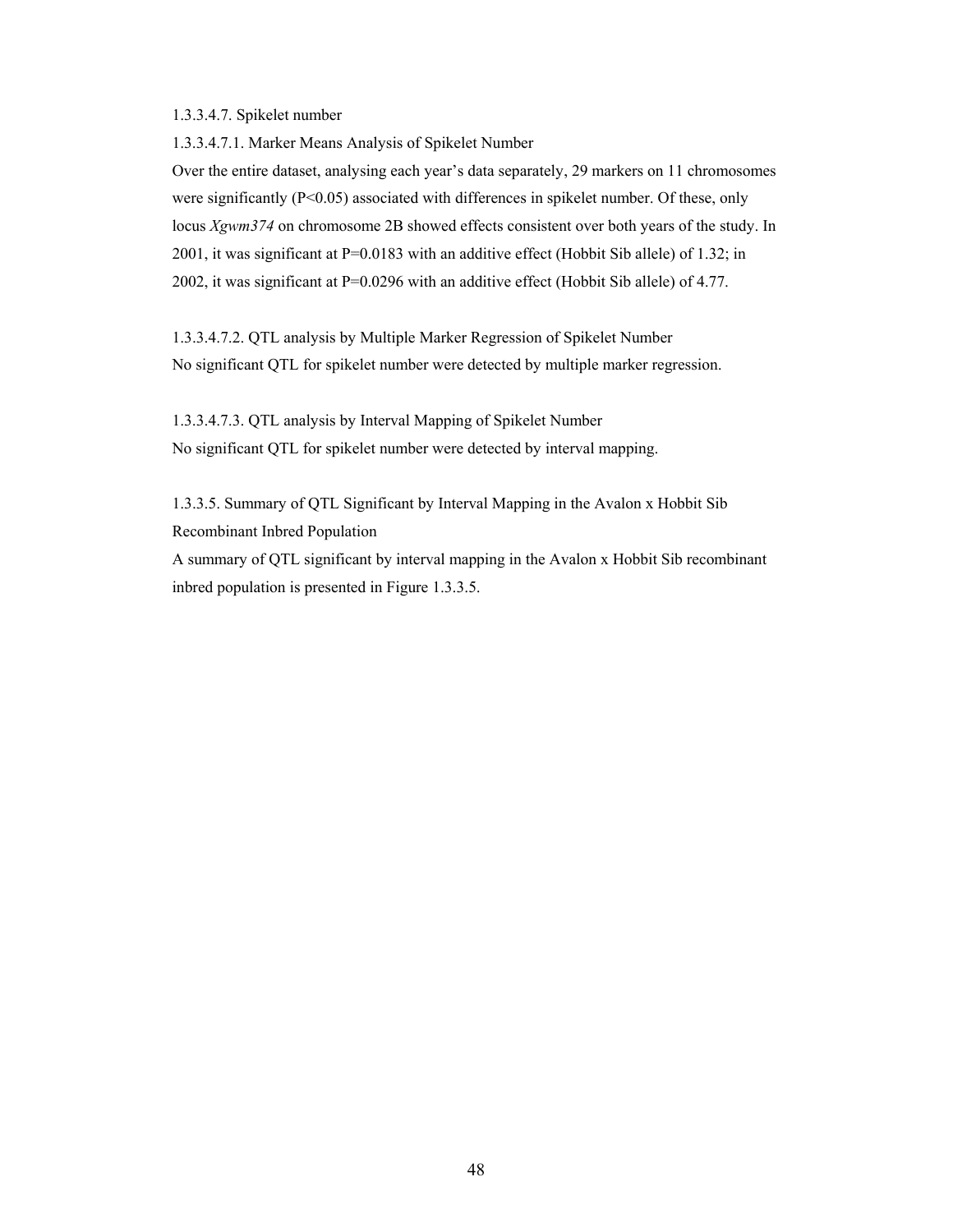Figure 1.3.3.5. Summary of QTL significant by interval mapping in the Avalon x Hobbit Sib recombinant inbred population. Positions indicated are the peaks of the QTL.

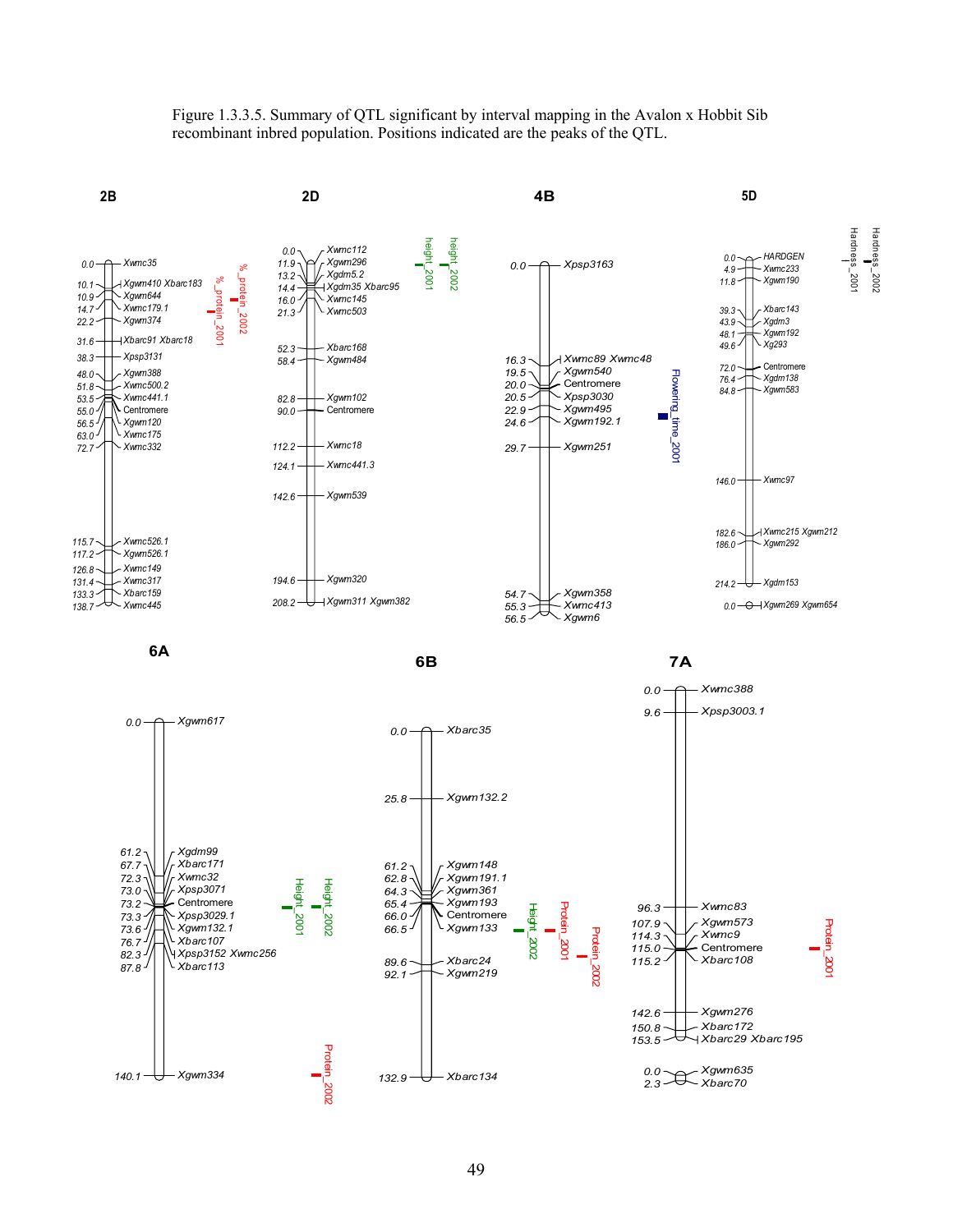#### 1.3.4.1 Mapping

A skeletal map of 93 of the 138 lines comprising the population was constructed as follows: A suite of SSR markers was selected on the basis of equal coverage of the genome (2 to 4 per chromosome) and polymorphism between the parental varieties.

These SSR's were then scored in the 93 lines. Altogether, 39 markers were scorable in these lines. The distribution of the markers across chromosomes is summarised in Table 1.3.4.1. The coverage of the genome was not sufficiently dense to permit mapping of the markers. Rather, investigations of allelic association with trait data were conducted using a mapindependent non-parametric test, the Kruskal-Wallace rank test.

## 1.3.4.2 Trait Association analysis by Kruskal-Wallace Rank Test

Trait association analysis by Kruskal-Wallace rank test indicated that alleles at 30 of the 39 markers used to map the population differed significantly  $(P<0.05)$  for at least one of the nine traits assayed in at least one of the two years of the study. Of these, nine markers on nine chromosomes were consistently associated with the same effects in both years (Table 1.3.4.2). The Hope allele of marker *Xgwm274.1* on chromosome 2B was associated with increased grain protein concentration, whilst the Pastiche allele of *Xbarc178* on chromosome 6B was associated with increased grain texture. Three markers were associated with flowering date: *Xbarc12* on chromosome 3A and *Xbarc196* on chromosome 6D, both with Hope having the late allele; and *Xbarc151* on chromosome 5A with Pastiche having the late allele. Height was associated with marker *Xgwm349* on chromosome 2D, yield with *Xbarc69* on chromosome 5B, and increased ear weight with *Xbarc97* on chromosome 7D, all with Pastiche carrying the increasing allele. A second marker associated with ear weight, *Xbarc15* on chromosome 2A, was also associated with increased 50 grain weight, with Pastiche as the increasing allele in both cases.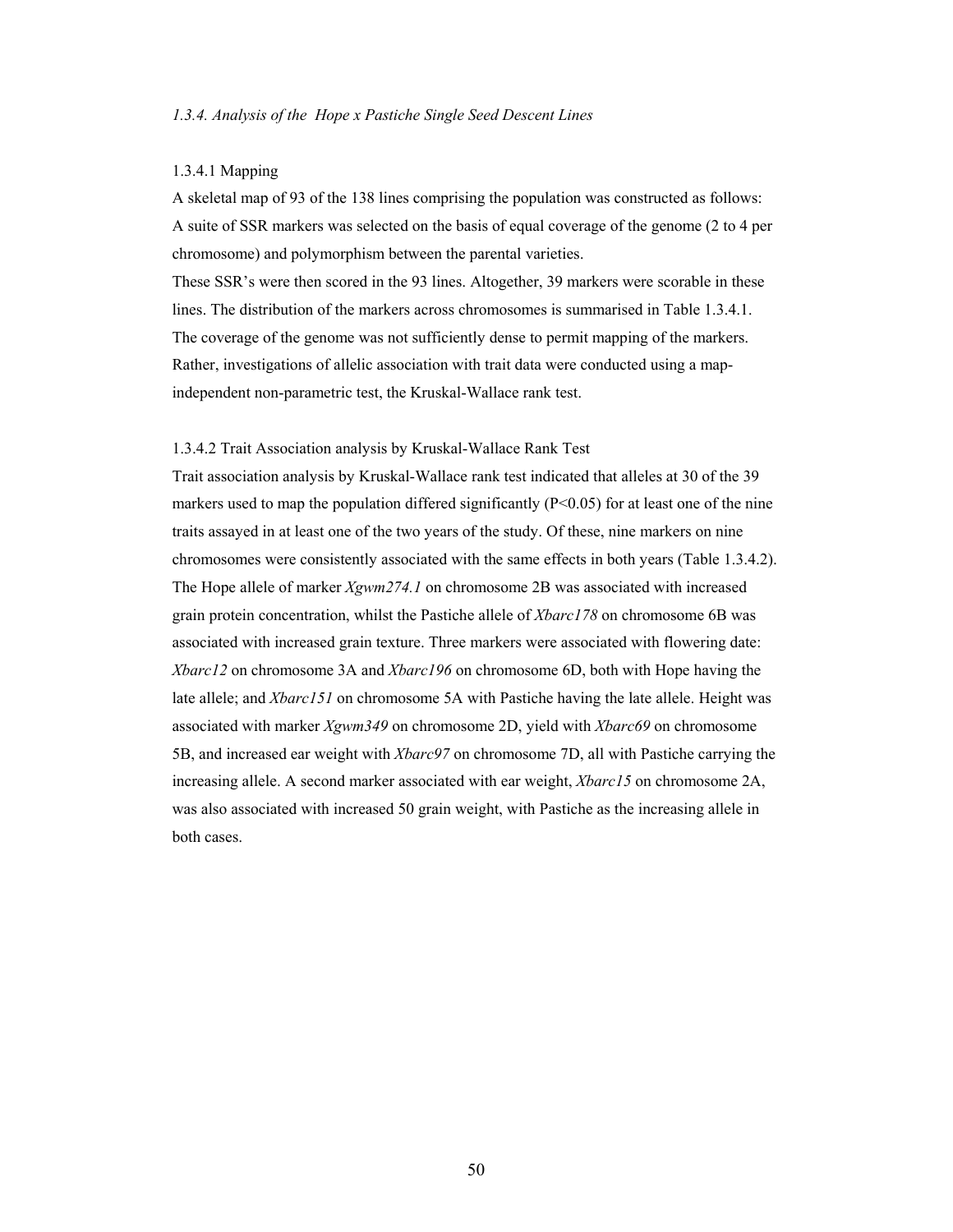| Chromosome     | No. of markers scored |
|----------------|-----------------------|
| 1A             | $\overline{c}$        |
| 1B             | 3                     |
| 1 <sub>D</sub> | $\mathbf{1}$          |
| 2A             | $\overline{c}$        |
| 2B             | $\overline{c}$        |
| 2D             | $\mathbf{1}$          |
| 3A             | $\overline{c}$        |
| 3B             | $\overline{0}$        |
| 3D             | 1                     |
| 4A             | $\overline{c}$        |
| 4B             | $\overline{2}$        |
| 4D             | $\overline{0}$        |
| 5A             | 3                     |
| 5B             | $\overline{4}$        |
| 5D             | $\overline{c}$        |
| 6A             | $\frac{2}{2}$         |
| 6B             |                       |
| 6D             | $\overline{c}$        |
| 7A             | $\frac{2}{2}$         |
| 7B             |                       |
| 7D             | $\overline{c}$        |

Table 1.3.4.1 Skeletal mapping of the Hope x Pastiche population: Distribution of markers across chromosomes

Table 1.3.4.2. Markers significantly ( $P<0.05$ ) associated with traits in the Hope x Pastiche population over both years of the study.

| Chrom-         | Marker               | Trait                 | Increasing |         | Significance |
|----------------|----------------------|-----------------------|------------|---------|--------------|
| osome          |                      |                       | allele     | 2001    | 2002         |
| 1 <sub>B</sub> | Xgwm274.1            | Grain Protein Content | Hope       | < 0.01  | < 0.05       |
| 2A             | Xbarc15              | Ear Weight            | Pastiche   | < 0.001 | < 0.05       |
| 2A             | <i>Xbarc</i> 15      | 50 grain weight       | Pastiche   | < 0.001 | < 0.01       |
| 2D             | X <sub>g</sub> wm349 | Height                | Pastiche   | < 0.001 | < 0.05       |
| 3A             | Xbarc12              | <b>Flowering Date</b> | Hope       | < 0.01  | < 0.01       |
| 5A             | Xbarc151             | <b>Flowering Date</b> | Pastiche   | < 0.05  | < 0.01       |
| 5B             | <i>Xharc</i> 69      | Yield                 | Pastiche   | < 0.01  | < 0.01       |
| 6B             | <i>Xbarc178</i>      | Grain Texture         | Pastiche   | < 0.01  | < 0.05       |
| 6D             | Xbarc196             | <b>Flowering Date</b> | Hope       | < 0.01  | < 0.05       |
| 7D             | Xbarc97              | Ear Weight            | Pastiche   | < 0.05  | < 0.05       |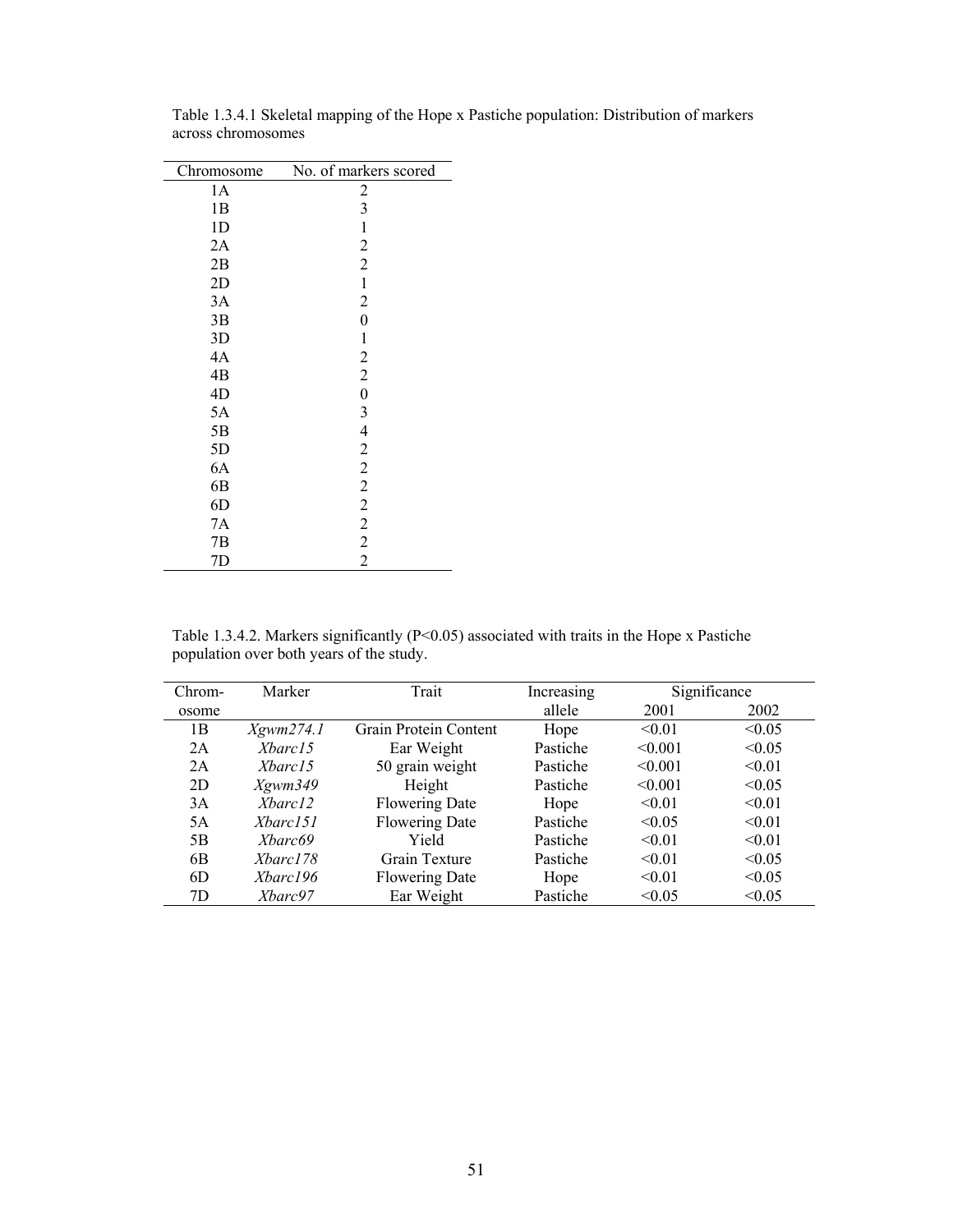#### Genetics of grain texture

Previous studies by a number of workers worldwide has shown the importance of chromosome 5D in the genetic control of grain hardness, and the major effect of a single gene, designated *Ha*, on the short arm of this chromosome. However, this study is the first demonstration that this gene (perhaps not surprisingly) is also the major determinant of grain texture in UK bread-making quality wheats. This gene has obviously been maintained in the UK gene pool since the beginning of the  $20<sup>th</sup>$  century for its contribution to hard grain texture. Selection for this gene via NIR is straight-forward, and thus although we could generate diagnostic molecular markers, they are unlikely to be necessary for plant breeders seeking to separate hard segregants from soft.

However, these results also indicate that the 5D locus is not the whole story of the genetic control of grain texture in UK wheats. There is clearly other genetic variation present, and some of these genes have been identified here as QTL of minor effect relative to the overriding effect of the *Ha* locus. It is interesting that two presumptive QTL have been found on chromosome 5A, one in position on the short arm likely homoeologous to the *Ha* locus, and the other in a position on the long arm in the region of the vernalization gene, *Vrn-A1*. These effects are minor, and, in these experiments, not statistically significant, but can be seen visually in ground samples. The latter locus may be homoeologous to one found on 5D in a study of the variety Hope.

In addition to the group 5 chromosomes, using the RIL lines, QTL consistent over years were found on chromosomes 1B, 4B, 4D, 5BS/7BS. Avalon had the allele for increasing hardness on 1B and 4D whilst Hobbit Sib consistently contributed the effect for increasing hardness on chromosomes 4B and 5BS/7BS. In simple terms, this means that hard grain texture varieties such as Avalon carry minor alleles for soft texture and soft-varieties like Hobbit carry minor alleles for hard texture. This was also confirmed in the Hope x Pastiche cross where although both varieties were hard, significant genetical variation for grain texture was found. This is important, since it means that by manipulation of these minor effects it should be possible to breed different grain textures into new varieties leading to a series of varieties that could be described as soft-softs, softs, hard-softs, sort-hards, hards, hard-hards etc. There is a capacity to breed for a spectrum of textures rather than simply hard or soft. This opens up interesting possibilities for fine-tuning the texture of varieties for different end uses as desired using the available genetic variation in UK or exotic wheats.

# Genetics of Protein content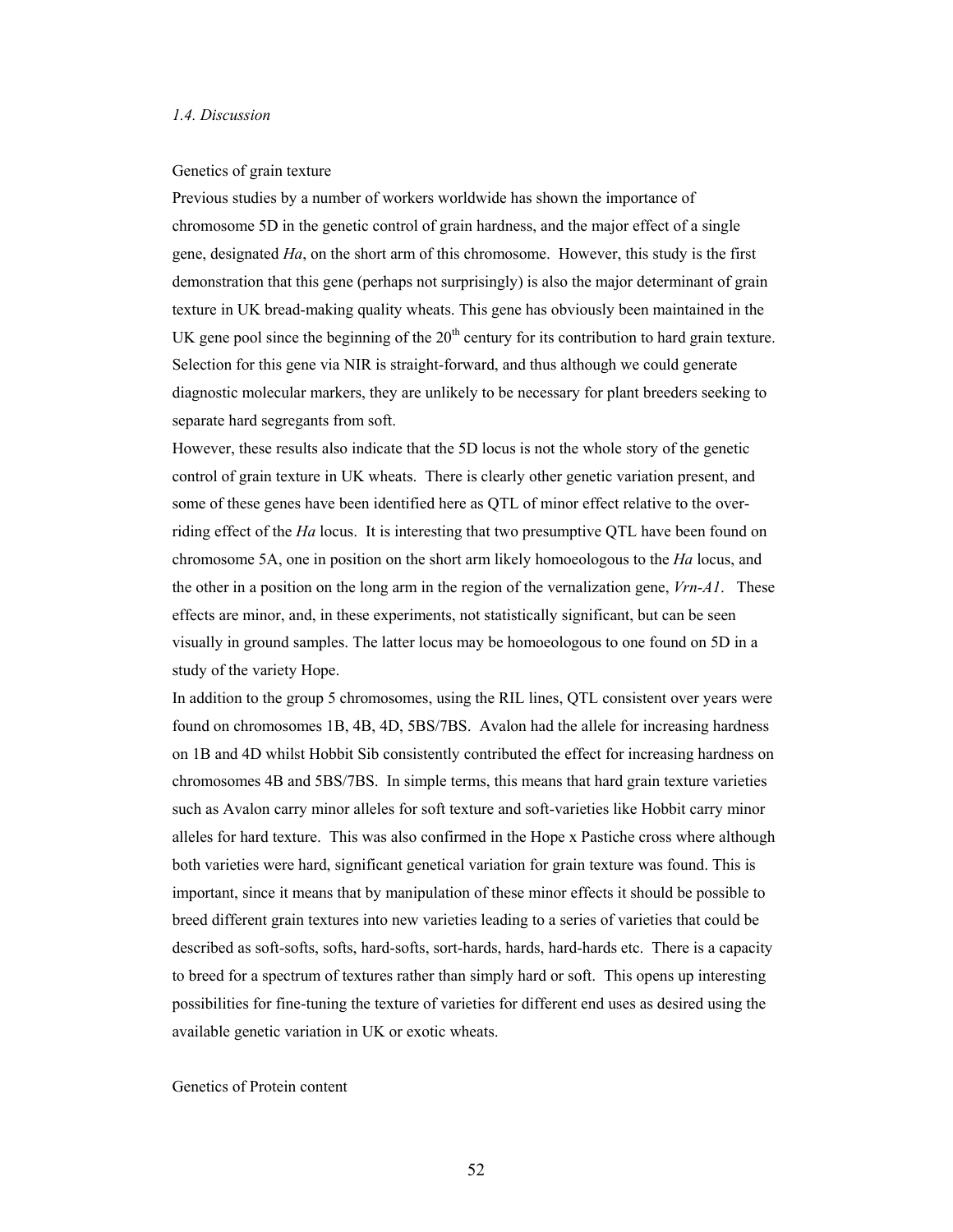This study is the first to provide a complete analysis of grain protein content in UK wheat varieties, and it has shown that it is possible to dissect the genetics of a difficult-to-measure and highly-environmentally sensitive character such as grain protein content using modern methods of genetic analysis. It has shown that the genetic control is complex and there are no underlying major genes as in the case of grain texture. However, it again highlights the effects of the group 5 chromosomes, shown in studies of wheat from other countries. Of particular note is the fairly large effect of a QTL on chromosome 5D that completely cosegregates with the *Ha* locus on the short arm. It is open to speculation and further study as to whether this is a pleiotropic effect of the *Ha* locus or an effect of a closely linked independent locus. Linkage seems most likely, as it is difficult to easily think of a mechanistic link of how variation in the grain texture locus could affect protein amounts. Nevertheless, in plant breeding terms this means that selection for hard grain texture by NIR will carry the allele for higher grain protein content along with  $it - a$  fortuitous but useful association. Similarly, selection for soft texture, will result in lower protein levels. Conversely, if soft high protein or hard low protein varieties are needed for specific end-use products, these results will suggest that this will require selection for alternative genes than that on 5D. Luckily, the analysis of the RILs indicates that additional genetic variation is present and QTL on several chromosomes make a contribution.

Significant QTL were identified on chromosomes 2B and 6B (Avalon contributing increasing effect) and chromosomes 6A and 7A (Hobbit Sib contributing increasing effect) in data from both years. These effects were also relatively large, and, interestingly were dispersed between the parents. So, analogous to the situation for grain texture, although Avalon is generally regarded as a high protein wheat, it carries alleles at certain loci for reduced grain protein relative to their homologues from Hobbit sib, and vice versa. Thus, in this cross, genes for higher levels of grain protein are dispersed between the parents and transgressive segregation for higher protein containing lines than Avalon is possible from this cross. Diagnostic markers for particular alleles could be sought/designed to enable this to be a tool by plant breeders for protein content selection.

In these studies detailed examination of the relationship between grain protein content and yield was only carried out for the recombinant substitution lines. This showed that there was no yield penalty associated with carrying the Avalon 5D gene for higher levels. This gene is thus very useful for maintaining high levels as it hitch-hikes in breeding programmes with the hardness locus. It may be that some of the other alleles discovered for higher grain protein could be associated with a yield penalty. Further studies of the presumptive loci discovered are needed before their deployment can be recommended to breeders.

53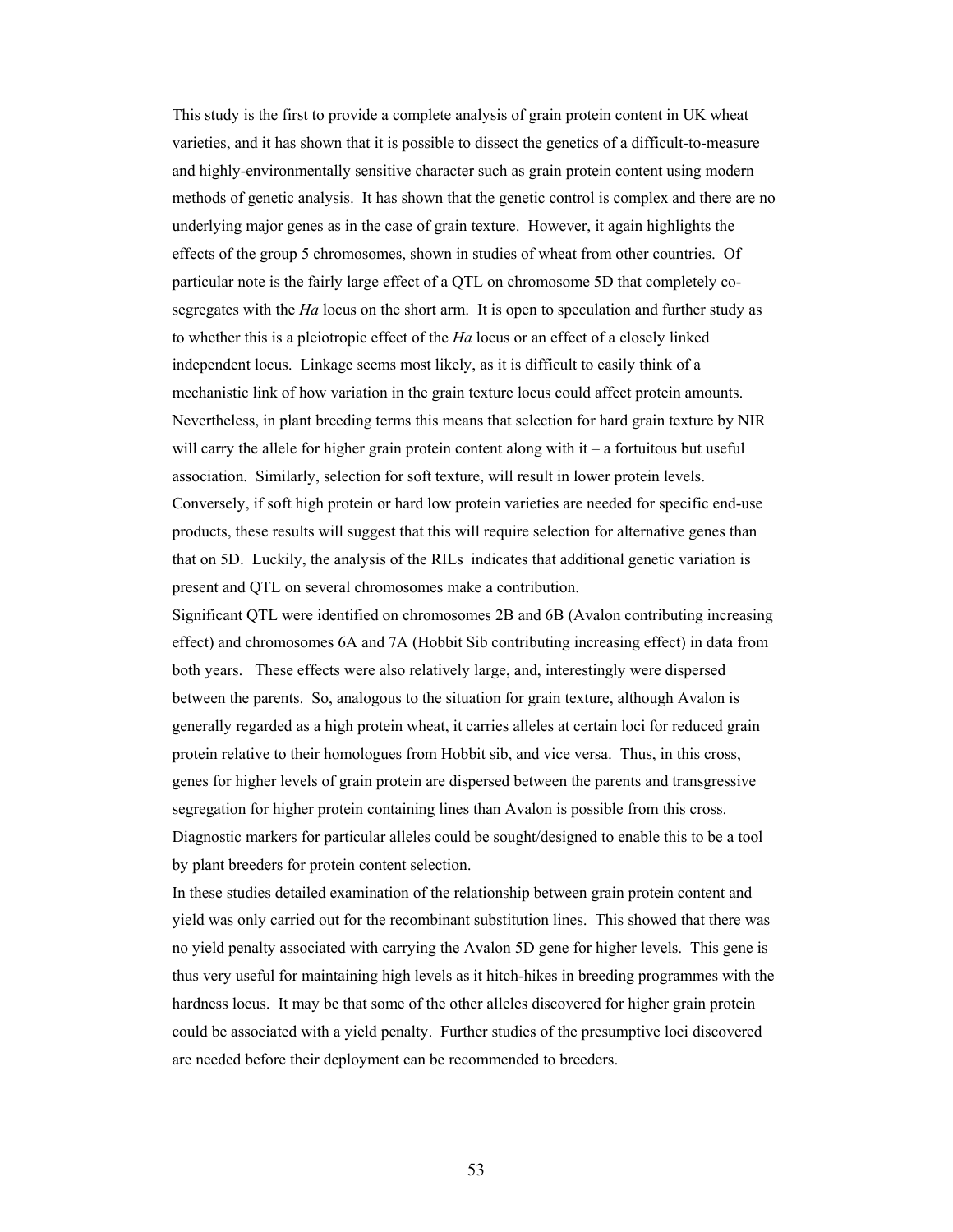#### Genetics of Agronomic traits

Although the prime purpose of this study was to discover new genes for grain protein content and grain texture, the opportunity was also taken to evaluate the genetics of traits of agronomic importance. Several new QTL were discovered in the Avalon x Hobbit Sib cross and, overall, this indicates that there is quite a lot of genetic variation for traits even in the relatively narrow genetic pool of UK winter wheats.

Several QTL mediating variation for plant height were discovered. These can be regarded as minor effects relative to the large effect of the major dwarfing gene *Rht-D1* that both parents are known to carry. However, the QTL on chromosomes 2D, 6A in particular may be useful to plant breeders as they each mediated differences between 10-15 cm in height, which were consistent over years. As with the grain quality traits, 'useful' alleles were dispersed between the parents, with Avalon having the shortness allele at the 2D locus and Hobbit Sib the shortness allele at the 6A locus.

Significant QTL were also found for flowering time, but only mediated differences by 1-2 days. However, such small difference may be useful for 'fine-tuning' flowering to environment, although, probably of low agronomic significance in the UK.

Both height and flowering time are traits with high heritabilities, and thus QTL are relatively easy to detect consistently over experiments. Yield and yield components have much lower heritabilities and are more environmentally sensitive. Hence it would be expected in these studies that such QTL would be more difficult to detect consistently over years and with high statistical significance, and this appeared to be the case. Although QTL for biomass, spikelet number, grain size and grain number were detected by single marker ANOVA, few of the effects could be confirmed by marker regression and interval mapping that were consistent over years. Nevertheless, these results do highlight putative QTL for yield components worthy of future study.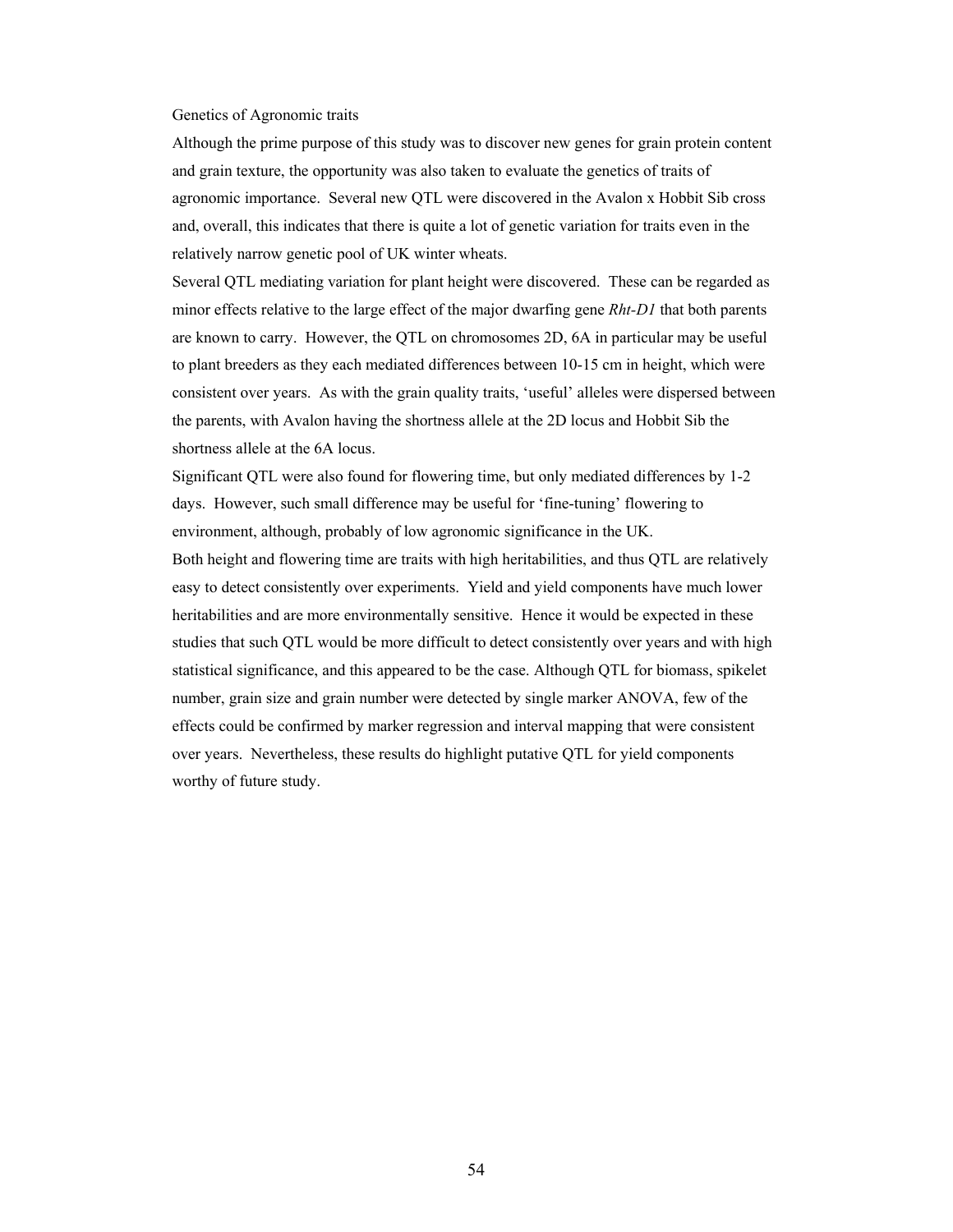# **Section 2. Seed Morphology Studies (Based on the HGCA student bursary awarded to Elizabeth O'Connor)**

## 2.1 Introduction

#### *The ITMI mapping population*.

Due to the difficulty of finding enough polymorphic genetic markers to produce a saturated genetic map of wheat from intervarietal crosses, an international collaborative project (the International Triticeae Mapping Initiative) was set up in the early 1990s. A hexaploid wheat "Synthetic M6" was re-synthesised by crossing a durum wheat and an *Aegilops tauschii* accession (a "D" genome donor). This 'Synthetic' was then crossed with a CYMMIT variety, Opata and a recombinant inbred line population developed by single seed descent. A comprehensive genetic map of this population has been built up using Restriction Fragment Length Polymorphism (RFLP) markers and Simple Sequence Repeat (SSR) markers. The mapping data on these lines is publicly available on the GrainGenes website (http://wheat.pw.usda.gov/ ) and they have been and are being grown at several locations around the world for phenotypic analysis. They are known to differ significantly in grain size and shape and therefore present a good starting point for genetic analysis of these traits. Hopefully, new loci found in this population will have relevance to UK wheats.

#### *Objectives of study*

The objectives of this study were to examine the characteristics of seed morphology in the ITMI population and attempt to relate these characteristics to QTL in specific areas of the genome by association with molecular markers.

#### 2.2 Materials & Methods

#### *Field Trials.*

These were conducted at Morley Research Centre, Norfolk. Dibbed trails were sown in both years. Dibbed trails consisted of five replicates of ten plants hand sown in single lines in beds of sixty to seventy lines. Both parents and controls were included in the trial design.

# *ITMI mapping data.*

Mapping data were obtained from the GrainGenes website. Data were converted to JoinMap format and markers were chosen to give coverage of the genome with, where possible, gaps

55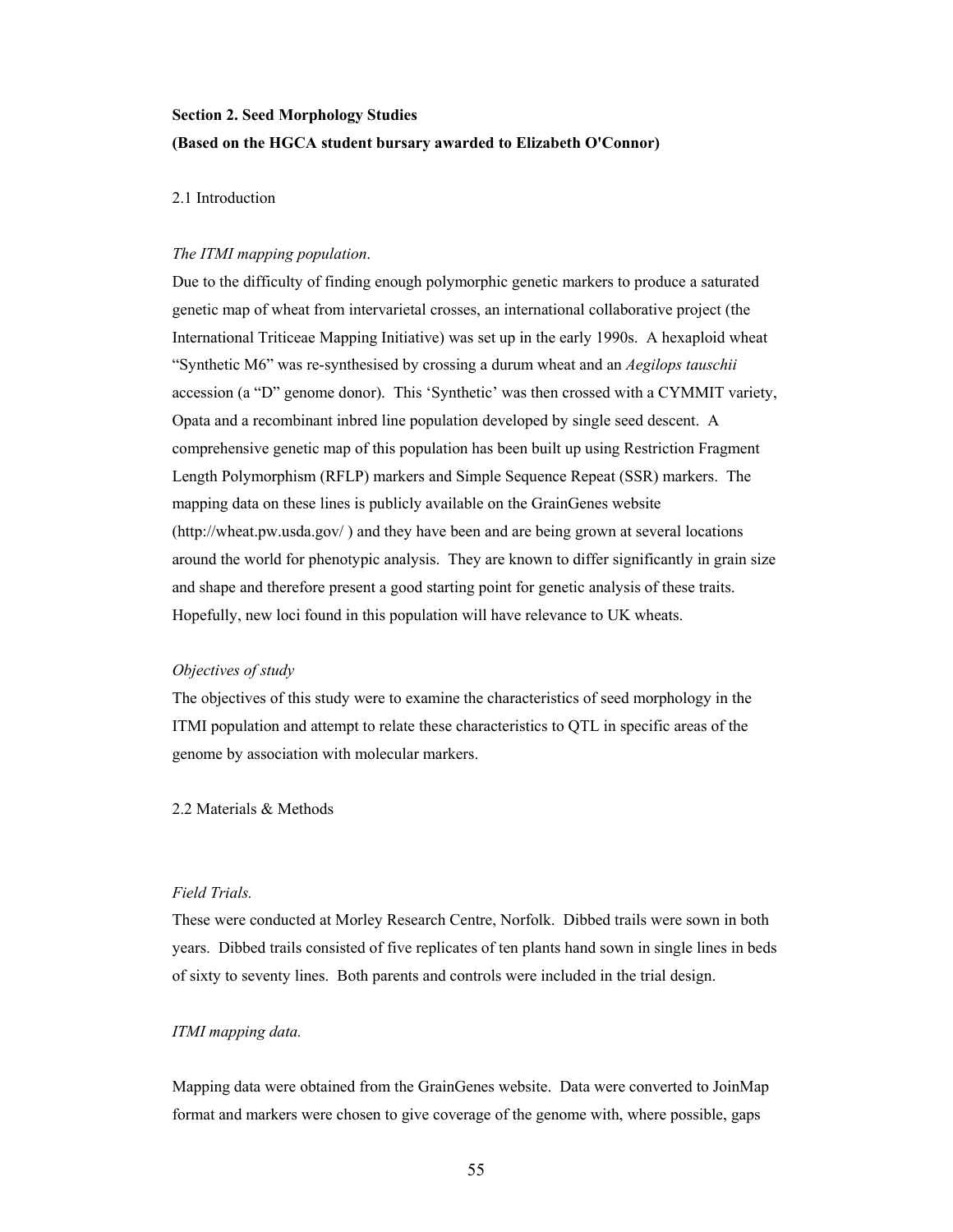between the markers of around 10 cM, as this is optimum for QTL mapping. Markers significantly associated with the traits of interest were determined by marker means analysis using QTL Café. QTL analysis by multiple marker regression (1000 simulations) was also performed using QTL Café. Interval Mapping was conducted using the program MapQTL (Van Ooijen & Maliepaard, 1996) and permutation tests (1000 permutations) conducted to determine significance of the QTL.

#### *Phenotypic assessment*

Seed weight was measured as 50 grain weight (50GW) on cleaned seed samples. Hectolitre weight was measured using a hectolitre weight measuring cylinder (using the standard protocol as suggested by the manufacturers) on the 2000 samples when there was enough grain from a single plot. Samples were cleaned of any excess chaff and weed seeds and left to equilibrate to even moisture (approximately 12%) in a drying barn before measurement of hectolitre weights.

Seed shape was determined using digital imaging. Two different photographs of the seeds were taken. Seeds were laid on their crease on a light box and photographed from a set distance from above. They were then lined up and photographed from the side from a set distance using a digital camera (Figure 2.2). These images were then analysed using Scion Image software. Measurements of seed length, seed width (from the overhead image) and seed "height" (from the side image) were taken from these images. From these, the ratio of the variables were calculated to give an indication of the shape of the seed. The equation for the volume of an elipsoid  $(4/3*(pi*1/2*w/2*h/2))$  was used to estimate seed volume.

Figure 2.2. Measurement of seed dimensions



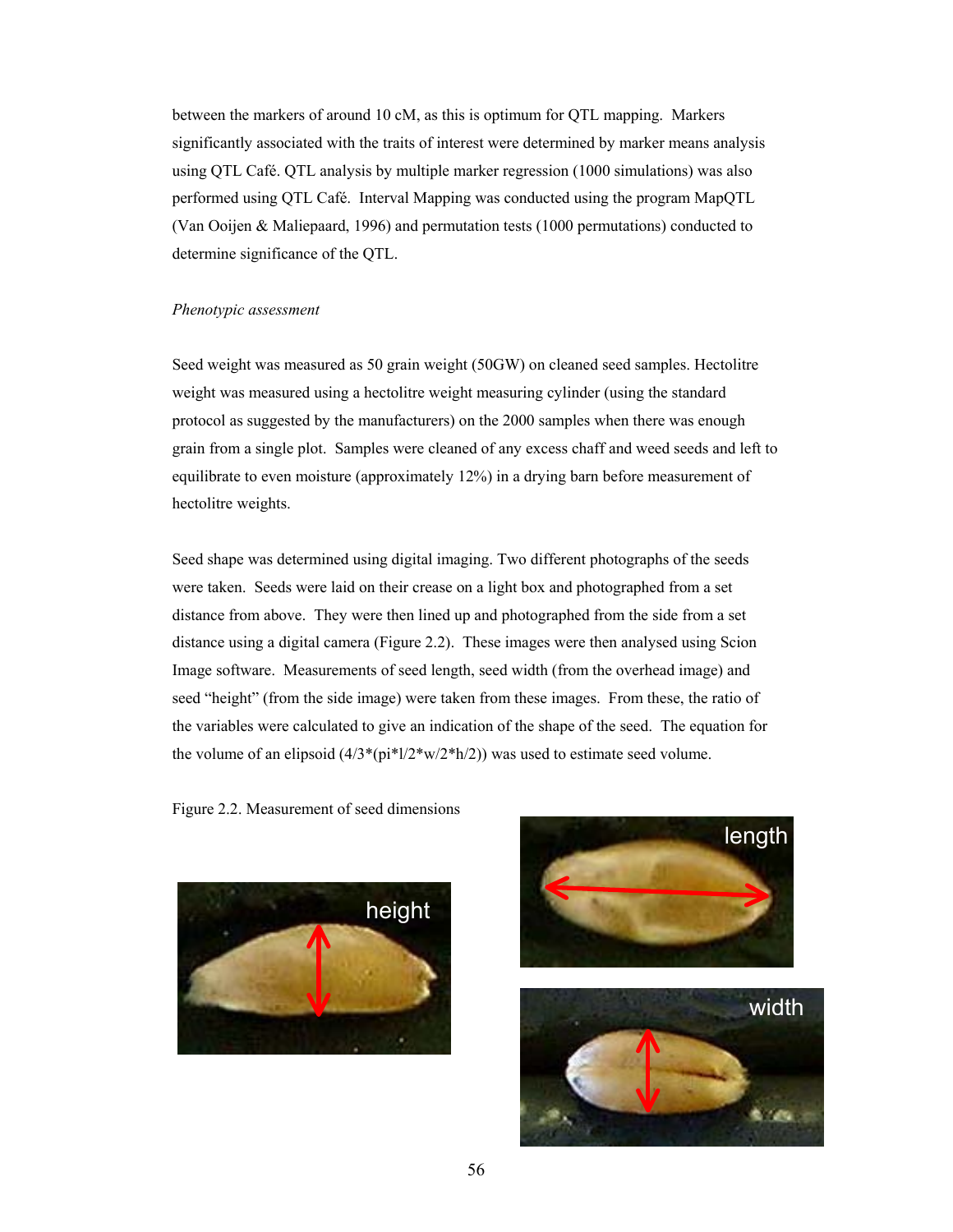# 2.3 Results

#### 2.3.1 Seed Dimensions

2.3.1.1 Marker Means Analysis of Seed Dimensions

Of the 43 markers on 19 chromosomes significantly associated with either seed height, width or length, 14 markers on nine chromosomes were consistently associated with the same effects in both years (Table 2.3.1.1). A single marker at each of chromosomes 1A and 3B was associated with seed length with Opata contributing the increasing allele, whilst three markers on chromosome 5B, two on 6A and one on 6D were associated with seed length with Synthetic M6 contributing the increasing allele. Two markers, both on chromosome 2B were associated with seed width (Synthetic M6 contributing the increasing allele). Two markers on chromosome 2A were both linked with seed height, with Opata contributing the increasing allele, and a single marker on each of 3A and 4B were associated with height with Synthetic M6 contributing the increasing allele.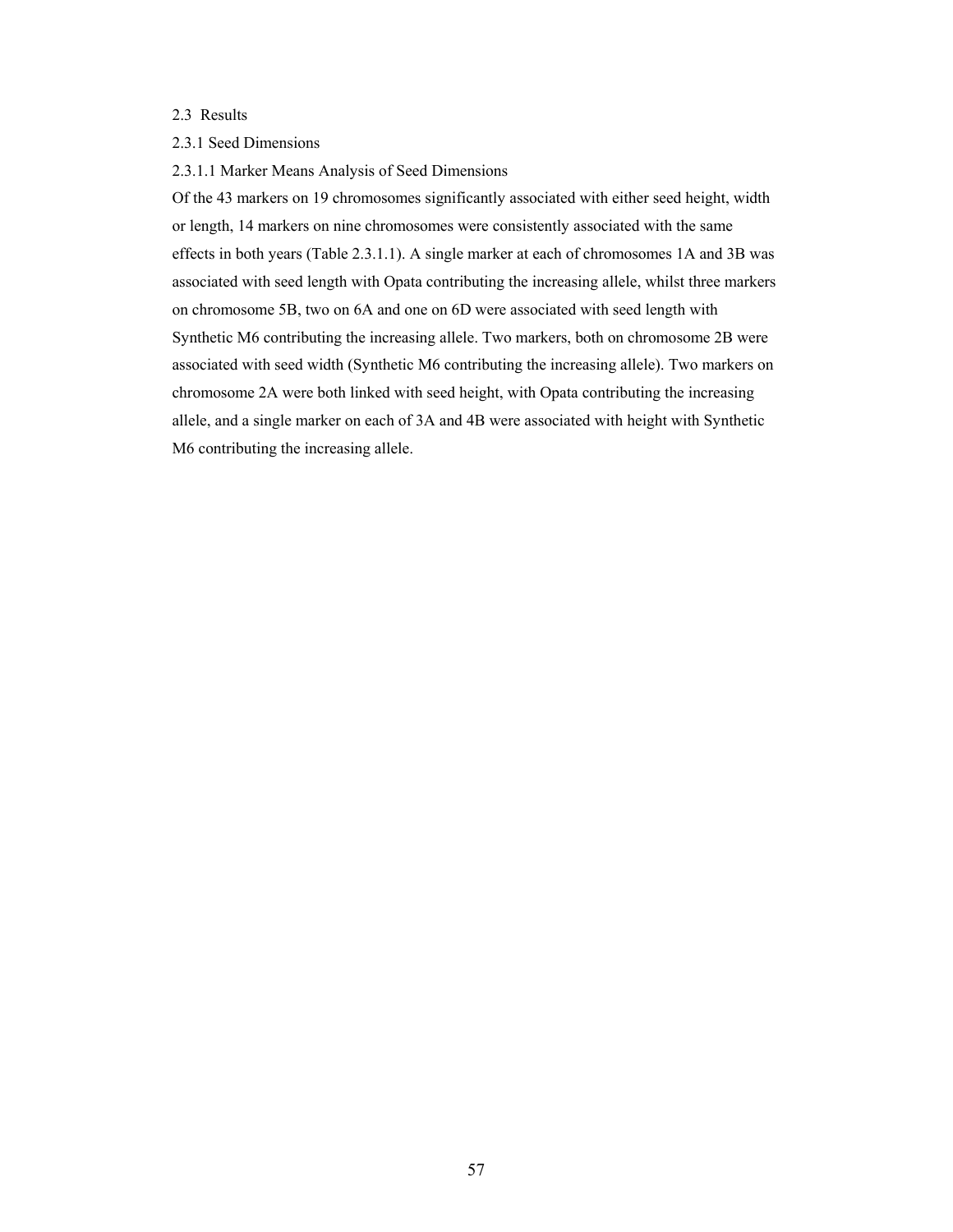Table 2.3.1.1. Marker Means analysis of seed dimensions (cm) on the ITMI population over two years. Only markers significant (P<0.05) in both years are presented. Where the additive effect is positive, Synthetic M6 contributes the increasing allele; where the additive effect is negative, Opata contributes the increasing allele.

|        |      | Chrom- |                    |                  | Position Additive |                |          |
|--------|------|--------|--------------------|------------------|-------------------|----------------|----------|
| Trait  | Year | osome  | Marker             | (cM)             | effect            | F              | P        |
| Length | 1999 | 1A     | $Xmwg912-1A$       | 155.6            | $-0.01168$        | 6.475          | 0.0126   |
| Length | 2000 | 1A     | Xmwg912-1A         | 155.6            | $-0.01033$        | 6.231          | 0.0144   |
| Length | 1999 | 3B     | $Xmwg69-3B$        | 146.3            | $-0.01055$        | 5.591          | 0.0199   |
| Length | 2000 | 3B     | Xmwg69-3B          | 146.3            | $-0.00895$        | 5.476          | 0.0213   |
| Length | 1999 | 5B     | $Xfba367-5B$       | 12.1             | 0.015235          | 6.327          | 0.015    |
| Length | 2000 | 5B     | $Xfba367-5B$       | 12.1             | 0.013743          | 6.036          | 0.0174   |
| Length | 1999 | 5B     | $Xfba393-5B$       | 17.9             | 0.020278          | 12.591         | 8.00E-04 |
| Length | 2000 | 5B     | $Xfba393-5B$       | 17.9             | 0.017723          | 11.152         | 0.0016   |
| Length | 1999 | 5B     | Xcdo412-5B         | 36.8             | 0.009416          | 4.669          | 0.033    |
| Length | 2000 | 5B     | Xcdo412-5B         | 36.8             | 0.007541          | 4.289          | 0.0408   |
| Length | 1999 | 6A     | Xbcd758-6A         | 79               | 0.010617          | 5.767          | 0.0181   |
| Length | 2000 | 6A     | Xbcd758-6A         | 79               | 0.008485          | 5.157          | 0.0253   |
| Length | 1999 | 6A     | Xcdo388-6A         | 98               | 0.010327          | 5.891          | 0.0169   |
| Length | 2000 | 6A     | Xcdo388-6A         | 98               | 0.008736          | 5.573          | 0.0201   |
| Length | 1999 | 6D     | Xpsr889-6D         | $\boldsymbol{0}$ | 0.012413          | 6.804          | 0.0106   |
| Length | 2000 | 6D     | Xpsr889-6D         | $\overline{0}$   | 0.00869           | 4.28           | 0.0414   |
| Width  | 1999 | 2B     | $Xfba272-2B$       | 20               | 0.00374           | 5.658          | 0.021    |
| Width  | 2000 | 2B     | $Xfba272-2B$       | 20               | 0.004452          | 4.679          | 0.0352   |
| Width  | 1999 | 2B     | Xbcd18-2B          | 30.7             | 0.004174          | 12.498         | 6.00E-04 |
| Width  | 2000 | 2B     | Xbcd18-2B          | 30.7             | 0.003067          | 4.908          | 0.0289   |
| Height | 1999 | 2A     | Xbcd152-2A         | 112.8            | $-0.00352$        | 7.895          | 0.0059   |
| Height | 2000 | 2A     | Xbcd152-2A         | 112.8            | $-0.00331$        | 4.944          | 0.0283   |
| Height | 1999 | 2A     | Xbcd161-2A         | 119.1            | $-0.00324$        | 6.846          | 0.0102   |
| Height | 2000 | 2A     | Xbcd161-2A         | 119.1            | $-0.00321$        | 5.081          | 0.0263   |
| Height | 1999 | 3A     | Xabc172.2-3A       | 195.1            | 0.002931          | 5.15           | 0.0253   |
| Height | 2000 | 3A     | Xabc172.2-3A       | 195.1            | 0.002996          | $\overline{4}$ | 0.0481   |
| Height | 1999 | 4B     | Xbcd1262-4B        | 19.8             | 0.003008          | 8.905          | 0.0035   |
| Height | 2000 | 4B     | <i>Xbcd1262-4B</i> | 19.8             | 0.000866          | 4.023          | 0.0475   |

Table 2.3.1.2. QTL analysis by multiple marker regression of seed dimensions (cm) on the ITMI population over two years. Only significant  $(P<0.05)$  effects are presented. Where the additive effect is positive, Synthetic M6 contributes the increasing allele; where the additive effect is negative, Opata contributes the increasing allele.

| Trait  | Year        | Chromosome | <b>Position</b>      | Additive Effect    | P Value |
|--------|-------------|------------|----------------------|--------------------|---------|
| Length | 1999.       | 2D         | $61.958 + (-31.743)$ | $0.015 + - 0.0070$ | 0.034   |
| Length | 1999        | 5Β         | $20.643 + -22.994$   | $0.014 + - 0.0060$ | 0.031   |
| Length | <b>2000</b> | 5Β         | $19.267 + - 13.211$  | $0.014 + - 0.0050$ | 0.016   |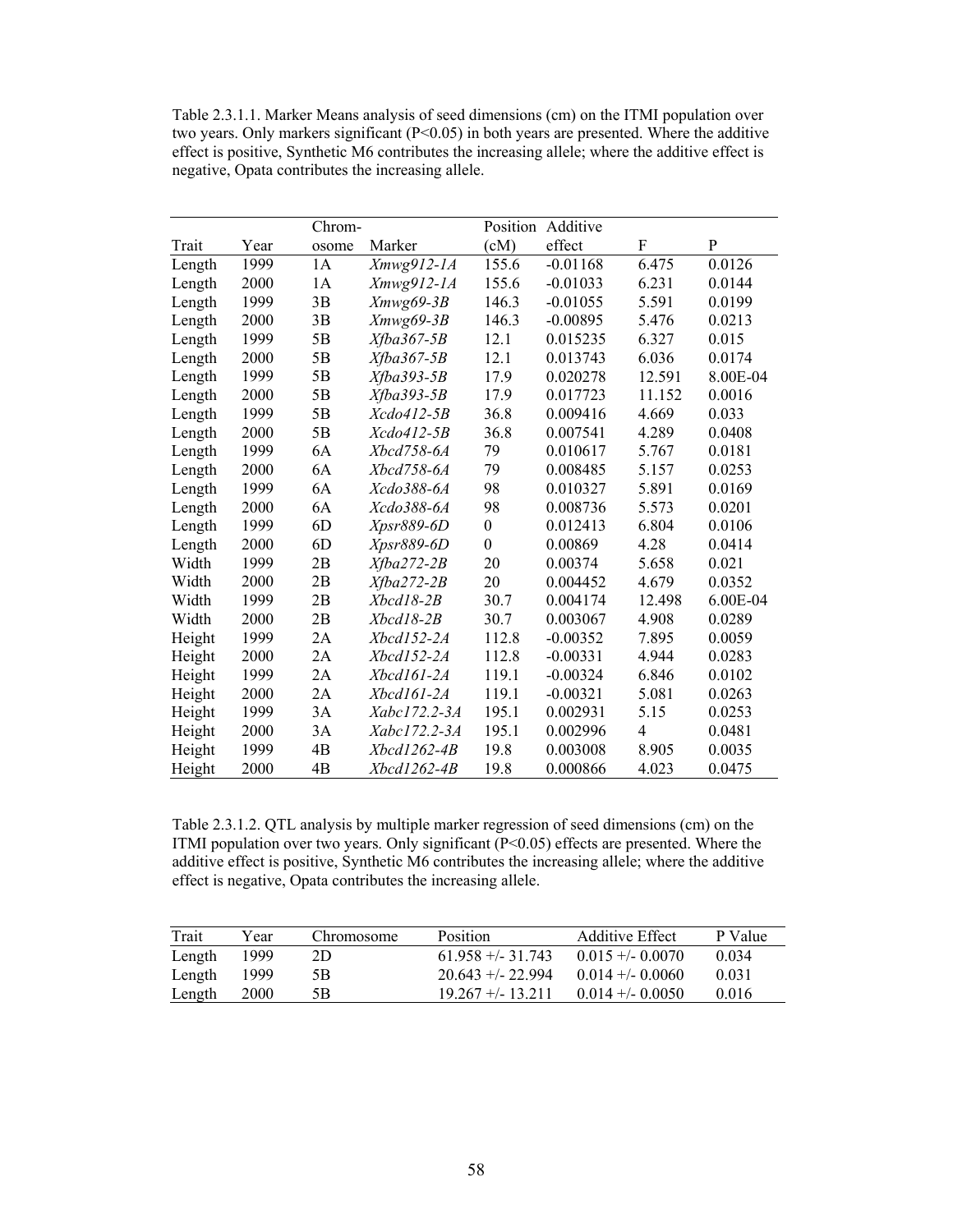#### 2.3.1.2. QTL analysis by Multiple Marker Regression of Seed Dimensions

Two QTL for seed dimensions were located by multiple marker regression (Table 2.3.1.2). A QTL for seed length was present in both years on chromosome 5B at 20 cM with Synthetic M6 contributing the increasing effect. A second seed length QTL on chromosome 2D (62cM, Synthetic M6 contributing the increasing effect) was present in 1999 only.

#### 2.3.1.3. QTL analysis by Interval Mapping of Seed Dimensions

Seven QTL were identified by interval mapping in the two years' data, located on six chromosomes (Table 2.3.1.3). None were consistent between years. Two closely positioned QTL on chromosome 1A, for seed length at 71cM and seed height at 57 cM, were detected in 1999 only (Synthetic M6 contributing the increasing effect). QTL for seed width were detected on chromosome 2B in 1999 at 25 cM with Synthetic M6 contributing the increasing effect, and on chromosomes 2D at 45 cM and 4A at 0 cM in 2000 with Opata contributing the increasing effect. A further QTL for seed height was located on chromosome 4B at 20 cM in 2000 with Synthetic M6 contributing the increasing effect; and a further QTL for seed length was located on chromosome 5B at 138 cM in 2000 with Synthetic M6 contributing the increasing effect. The latter was not coincident with the QTL detected for seed length on chromosome 5B detected by multiple marker regression (section 2.3.1.2, above) which were based around 20 cM.

# 2.3.2. Ratios Between Seed Dimensions

It is possible that the ratios between the seed dimensions measured could provide a more consistent marker for seed morphology than the absolute dimensions themselves. Therefore, these ratios were calculated and QTL analysis performed.

#### 2.3.2.1 Marker Means Analysis of Seed Dimension Ratios

Of the 100 markers on 18 chromosomes significantly (P<0.05) associated with any of the ratios length:height, length:width or width:height in either year, 16 markers on six chromosomes were consistently associated with the same effects in both years (Table 2.3.2.1). The ratio length:width had by far the greatest number of consistent associations with markers. Markers on chromosomes 2D (4), 4A (2), 5A (1) and 5B (8) were associated with Synthetic M6 contributing the increasing allele. A single marker on chromosome 3B was associated with length:width with Opata as the increasing allele. The ratio length:height was associated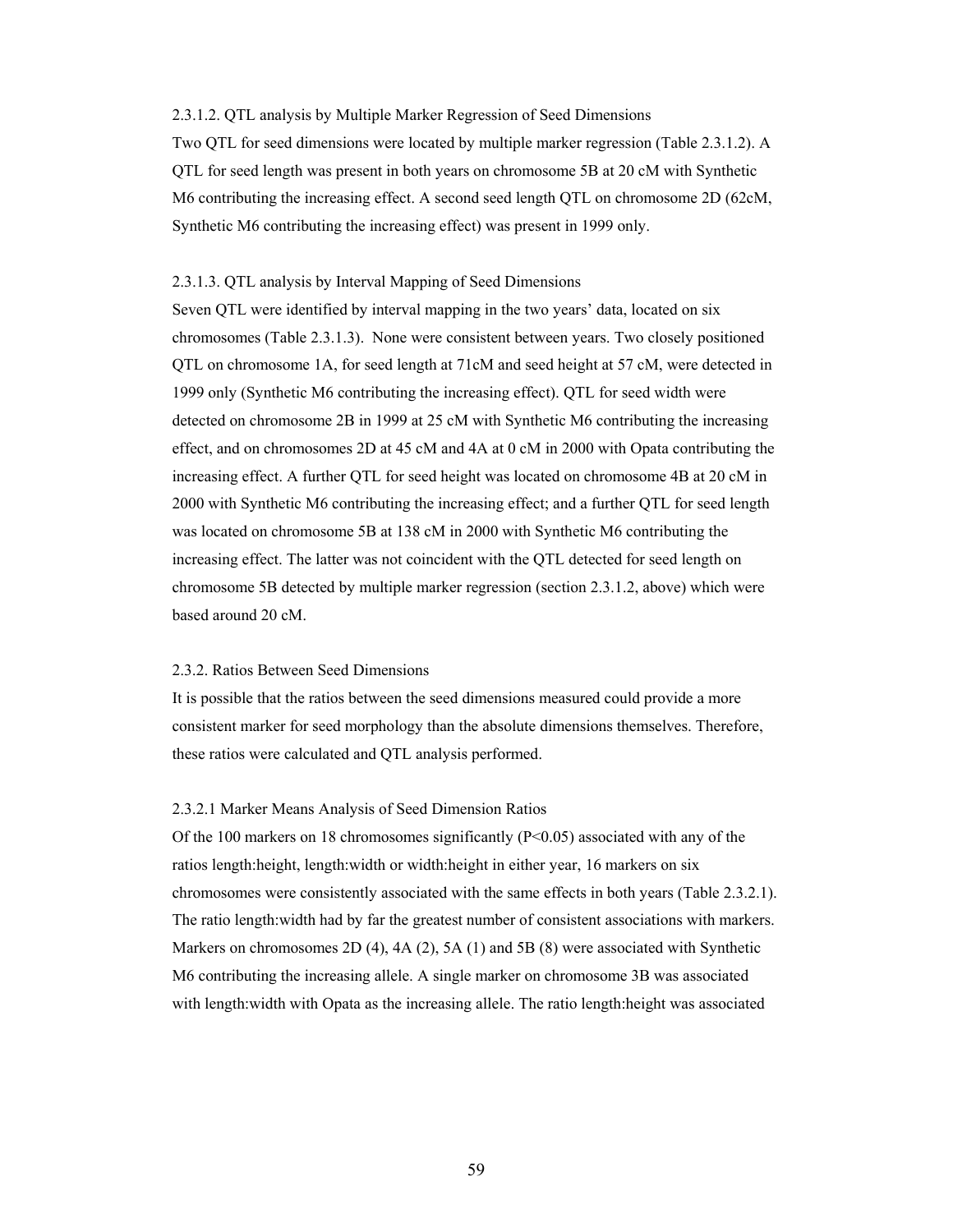Table 2.3.1.3. QTL analysis by interval mapping of seed dimensions (cm) on the ITMI population over two years. Only significant  $(P<0.05)$  effects are presented. Where the additive effect is positive, Synthetic M6 contributes the increasing allele; where the additive effect is negative, Opata contributes the increasing allele.

|      |            |        | Location of |                   |       | % of variation | Additive   |
|------|------------|--------|-------------|-------------------|-------|----------------|------------|
| Year | Chromosome | Trait  | peak (cM)   | Lod score P value |       | explained      | Effect     |
| 1999 | 1 A        | Length | 71.5        | 1.95              | 0.045 | 7.8            | 0.012736   |
| 1999 | 1 A        | Height | 57.2        | 2.62              | 0.011 | 10.1           | 0.004257   |
| 1999 | 2B         | Width  | 25          | 2.95              | 0.008 | 15             | 0.004894   |
| 2000 | 2D         | Width  | 45.5        | 2.4               | 0.012 | 11.8           | $-0.00491$ |
| 2000 | 4A         | Width  | $\theta$    | 3.23              | 0.003 | 16.7           | $-0.0058$  |
| 1999 | 4B         | Height | 19.8        | 1.88              | 0.029 | 7.5            | 0.003645   |
| 2000 | 5Β         | Length | 138.4       | 2.81              | 0.006 | 12.1           | 0.013837   |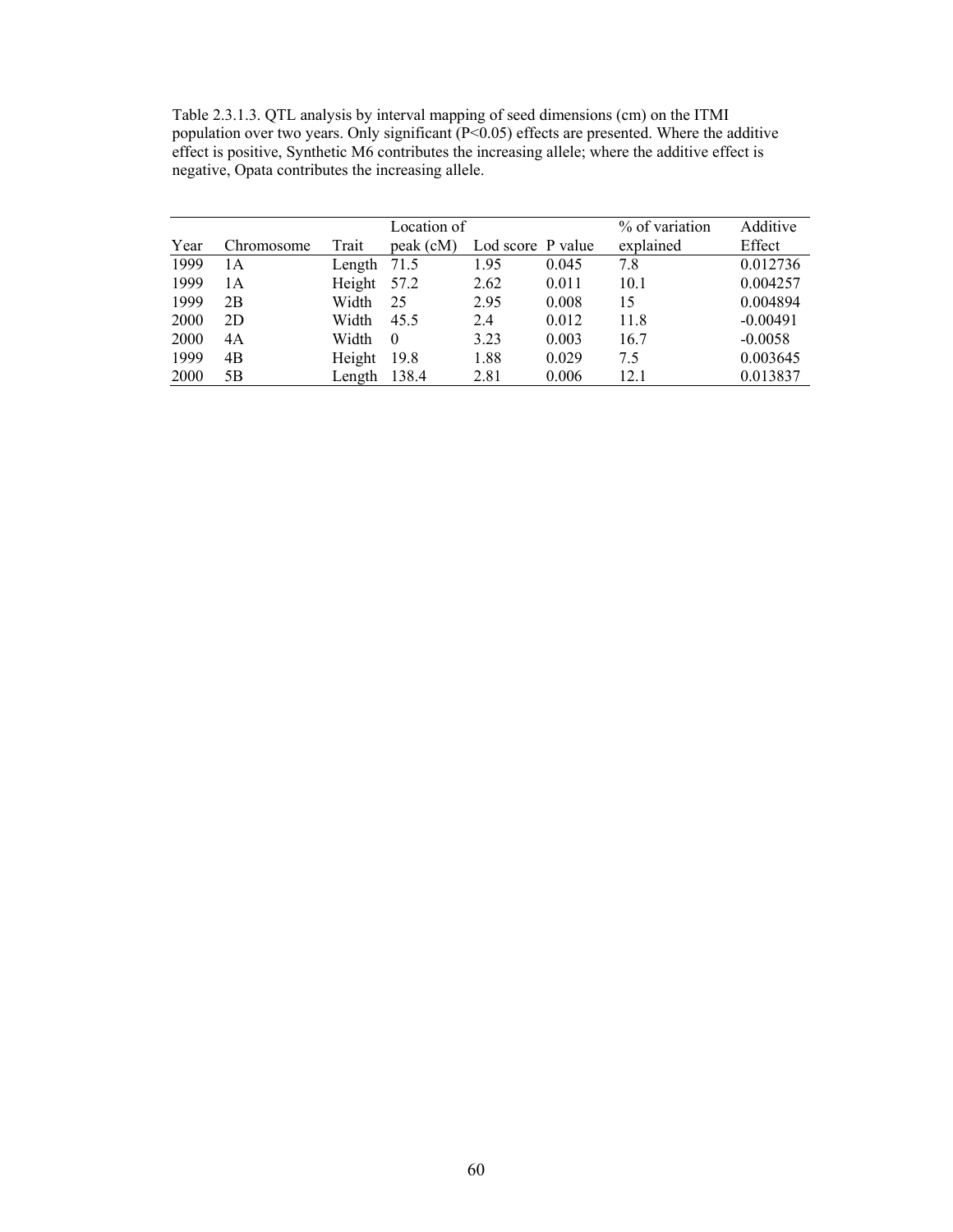Table 2.3.2.1. Marker Means analysis of seed dimension ratios on the ITMI population over two years. Only markers significant  $(P<0.05)$  in both years are presented. Where the additive effect is positive, Synthetic M6 contributes the increasing allele; where the additive effect is negative, Opata contributes the increasing allele.

|                |         |                 |                | Position         | Additive |              |           |
|----------------|---------|-----------------|----------------|------------------|----------|--------------|-----------|
| Trait          |         | Year Chromosome | Marker         | (cM)             | effect   | F            | ${\bf P}$ |
| Length: Height | 1999 2B |                 | Xbcd152-2B     | 64               | $-0.03$  | 4.026        | 0.0473    |
| Length: Height | 2000 2B |                 | Xbcd152-2B     | 64               | $-0.04$  | 7.636        | 0.0068    |
| Length: Width  | 1999 2D |                 | $W2I-2D$       | $\boldsymbol{0}$ | 0.03     | 5.406        | 0.0219    |
| Length: Width  | 2000 2D |                 | $W2I-2D$       | $\boldsymbol{0}$ | 0.02     | 4.009        | 0.0478    |
| Length: Width  | 1999 2D |                 | Xbcd102-2D     | 40.5             | 0.03     | 4.183        | 0.0437    |
| Length: Width  | 2000 2D |                 | Xbcd102-2D     | 40.5             | 0.03     | 7.006        | 0.0096    |
| Length: Width  | 1999 2D |                 | $Xfba400-2D$   | 48.9             | 0.06     | 10.295       | 0.0023    |
| Length: Width  | 2000 2D |                 | $Xfba400-2D$   | 48.9             | 0.05     | 9.099        | 0.004     |
| Length: Width  | 1999 2D |                 | Xcdo1379-2D    | 65               | 0.03     | 6.282        | 0.0137    |
| Length: Width  | 2000 2D |                 | Xcdo1379-2D    | 65               | 0.03     | 7.465        | 0.0074    |
| Length: Width  | 1999 3B |                 | Xmwg69-3B      | 146.3            | $-0.03$  | 4.335        | 0.0398    |
| Length: Width  | 2000 3B |                 | $Xmwg69-3B$    | 146.3            | $-0.02$  | 4.157        | 0.0441    |
| Height: Width  | 1999 4A |                 | Xfba40-4A      | 8.6              | 0.01     | 5.568        | 0.0221    |
| Height: Width  | 2000 4A |                 | Xfba40-4A      | 8.6              | 0.02     | 8.325        | 0.0057    |
| Length: Width  | 1999 4A |                 | Xbcd8-4A       | 30.1             | 0.03     | 5.087        | 0.0262    |
| Length: Width  | 2000 4A |                 | Xbcd8-4A       | 30.1             | 0.03     | 5.972        | 0.0163    |
| Length: Width  | 1999 5A |                 | $Xfbb2-5A$     | 51.5             | 0.04     | 4.982        | 0.0299    |
| Length: Width  | 2000 5A |                 | $Xfbb2-5A$     | 51.5             | 0.04     | 5.74         | 0.0202    |
| Length: Height | 1999 5A |                 | $X f b b 2-5A$ | 51.5             | 0.05     | 5.157        | 0.0272    |
| Length: Height | 2000 5A |                 | $Xfbb2-5A$     | 51.5             | 0.07     | 11.72        | 0.0012    |
| Length: Width  | 1999 5B |                 | $Xfba367-5B$   | 12.1             | 0.04     | 4.225        | 0.0448    |
| Length: Width  | 2000 5B |                 | $Xfba367-5B$   | 12.1             | 0.04     | 4.339        | 0.0422    |
| Length: Width  | 1999 5B |                 | Xfba393-5B     | 17.9             | 0.06     | 12.206 0.001 |           |
| Length: Width  | 2000 5B |                 | Xfba393-5B     | 17.9             | 0.06     | 10.723       | 0.0019    |
| Length: Height | 1999 5B |                 | $Xfba393-5B$   | 17.9             | 0.06     | 7.59         | 0.008     |
| Length: Height | 2000 5B |                 | $Xfba393-5B$   | 17.9             | 0.05     | 6.851        | 0.0116    |
| Length: Width  | 1999 5B |                 | $Xmwg561-5B$   | 31.9             | 0.03     | 4.107        | 0.0455    |
| Length: Width  | 2000 5B |                 | $Xmwg561-5B$   | 31.9             | 0.04     | 10.452       | 0.0017    |
| Length: Width  | 1999 5B |                 | Xcdo412-5B     | 36.8             | 0.03     | 4.06         | 0.0464    |
| Length: Width  | 2000 5B |                 | Xcdo412-5B     | 36.8             | 0.03     | 7.794        | 0.0062    |
| Length: Width  | 1999 5B |                 | Xbcd1140-5B    | 47.8             | 0.03     | 4.455        | 0.0372    |
| Length: Width  | 2000 5B |                 | Xbcd1140-5B    | 47.8             | 0.03     | 6.843        | 0.0103    |
| Length: Width  | 1999 5B |                 | Xabg473-5B     | 55.4             | 0.03     | 4.447        | 0.0376    |
| Length: Width  | 2000 5B |                 | Xabg473-5B     | 55.4             | 0.04     | 9.258        | 0.003     |
| Height: Width  | 1999 5B |                 | $X$ fbal66-5B  | 81.8             | 0.01     | 5.122        | 0.0277    |
| Height: Width  | 2000 5B |                 | $X$ fba 166-5B | 81.8             | 0.02     | 7.105        | 0.0102    |
| Length: Width  | 1999 5B |                 | Xcdo1326-5B    | 113.1            | 0.03     | 6.142        | 0.0148    |
| Length: Width  | 2000 5B |                 | Xcdo1326-5B    | 113.1            | 0.02     | 4.124        | 0.0448    |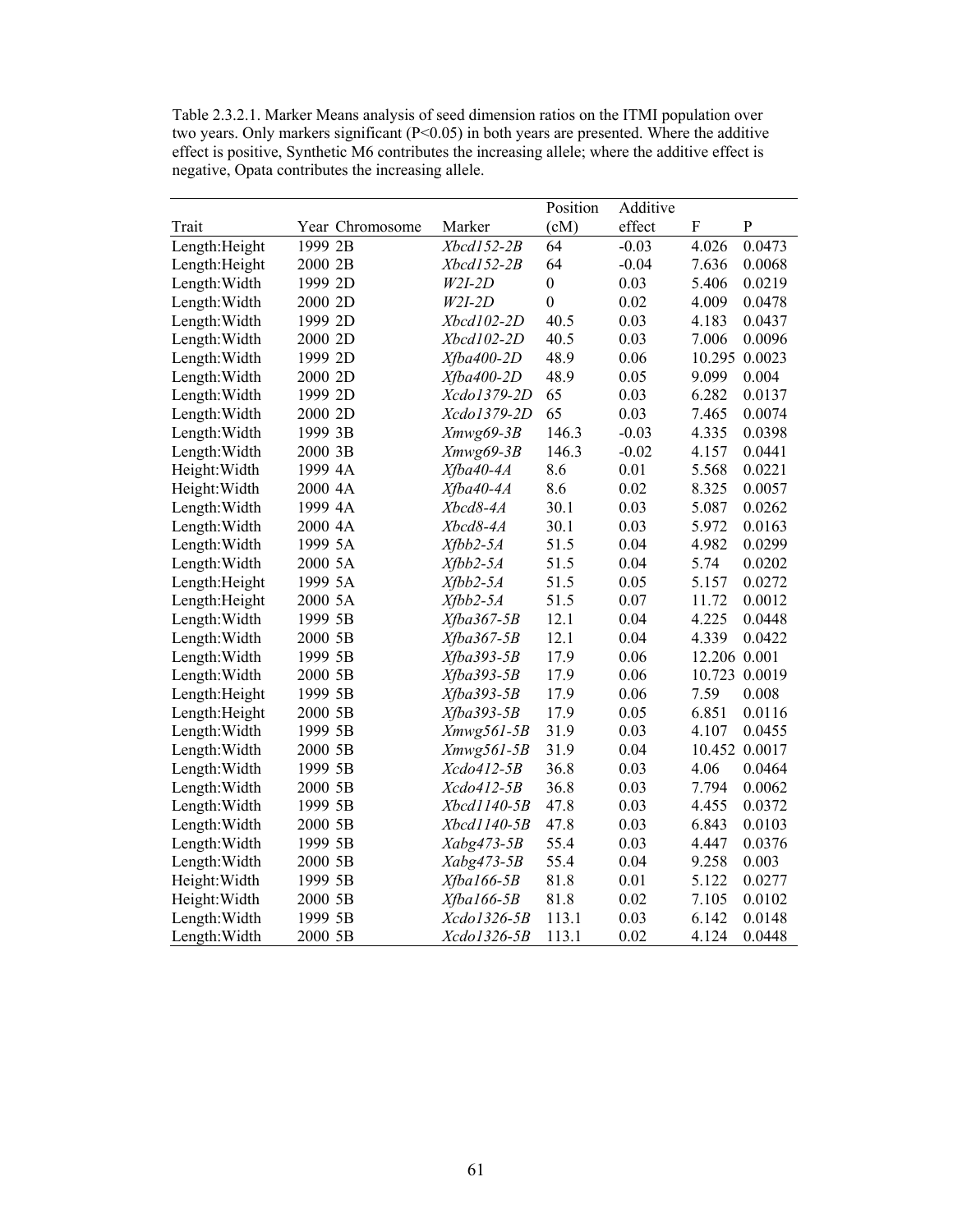with single markers on chromosomes 2B (Opata increasing allele), 5A and 5B (Synthetic M6 increasing alleles). The ratio height:width was associated with a single marker on chromosome 5A with Synthetic M6 contributing the increasing allele.

2.3.2.2. QTL analysis by Multiple Marker Regression of Seed Dimension Ratios Over both years of the study, 18 QTL for seed dimensions were located on nine chromosomes by multiple marker regression (Table 2.3.2.2). Three QTL were consistent over both years of the study. A QTL influencing the length:width ratio was identified on chromosome 2D at 60 cM with Synthetic M6 contributing the increasing effect; a second QTL influencing the length:width ratio was identified on chromosome 5B with Synthetic M6 contributing the increasing effect at between 18 and 40 cM (although the location was different in each year so it is possible that these are separate QTL); and a QTL influencing the length:height ratio was identified also on chromosome 5B at 25 cM with Synthetic M6 contributing the increasing effect; This last QTL could also be coincident with the 5B length:width QTL described above. Several QTL significant in one year only were also identified by multiple marker regression. On chromosome 2B in 2000, either a single or two closely linked QTL were identified influencing the ratios length:width and length:height (17 and 25 cM, Opata contributing the increasing effect). In 1999, two QTL influencing height;width and length:height were identified on chromosome 2D (160 and 52 cM, both with Synthetic M6 contributing the increasing effect). Single QTL influencing length:height were located on chromosomes 3B in 1999 (150 cM, Opata increasing) and 3D and 5A in 2000 (77cM, Opata increasing, and 55cM, Synthetic M6 increasing, respectively). On chromosome 4A in 2000, either a single or two closely linked QTL were identified influencing the ratios length:width and height:width (6 and 8 cM, Synthetic M6 contributing the increasing effect). A QTL influencing height:width was identified in 2000 only at 63 cM with Synthetic M6 contributing the increasing effect, and two single QTL influencing length;width were identified in 1999 only on chromosomes 6B and 6D (114 and 16 cM, Synthetic contributing increasing effect).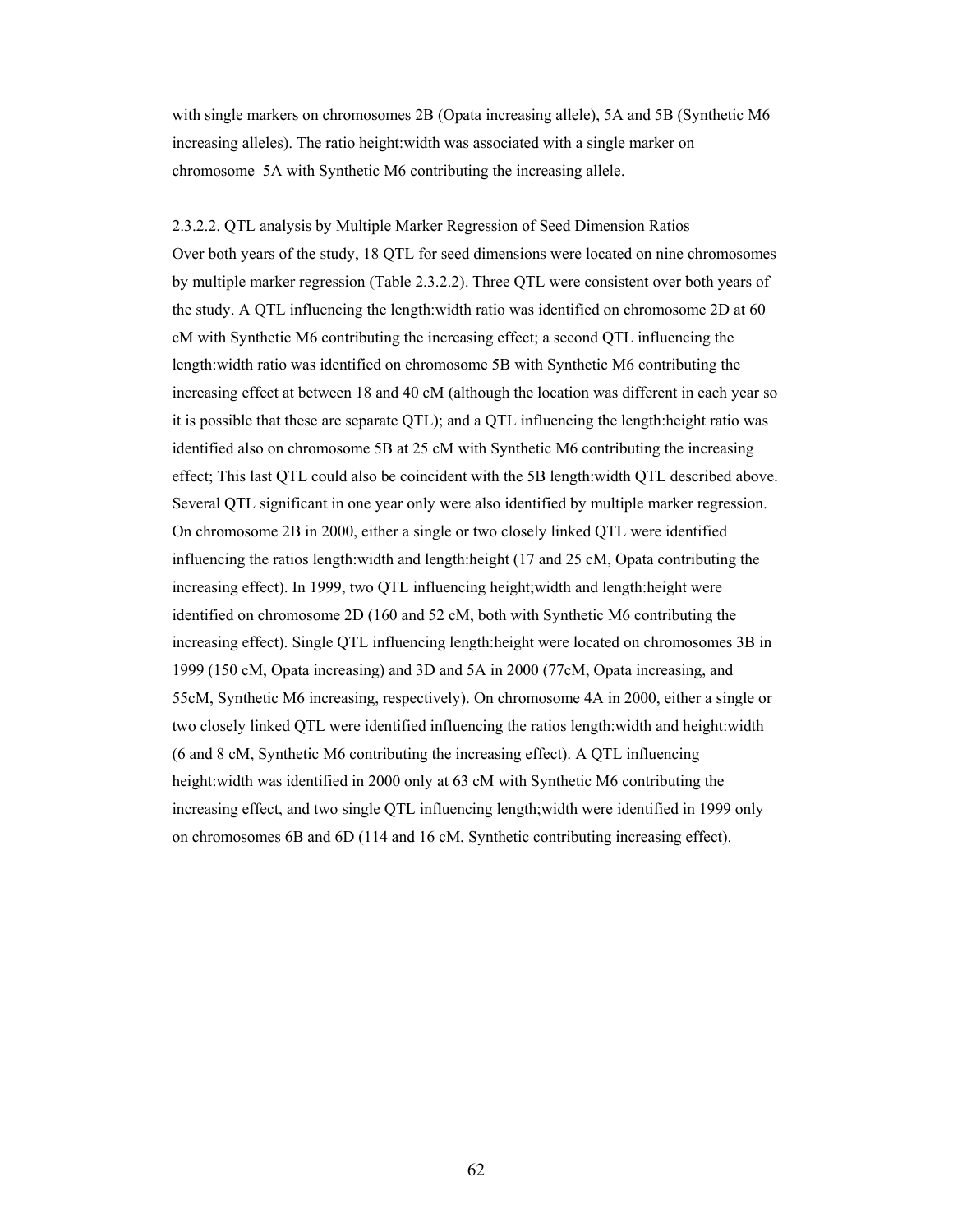Table 2.3.2.2. QTL analysis by multiple marker regression of seed dimension ratios on the ITMI population over two years. Only significant (P<0.05) effects are presented. Where the additive effect is positive, Synthetic M6 contributes the increasing allele; where the additive effect is negative, Opata contributes the increasing allele.

| Trait          | Year        | Chromosome     | Position             | <b>Additive Effect</b> | P Value |
|----------------|-------------|----------------|----------------------|------------------------|---------|
| Length: Width  | 2000        | 2B             | $17.485 + -39.683$   | $-0.035 + (-0.021)$    | 0.028   |
| Length: Height | 2000        | 2B             | $25.75 + -47.609$    | $-0.035 + (-0.024)$    | 0.036   |
| Length: Width  | 1999        | 2D             | $61.391 + - 26.192$  | $0.051 + -0.021$       | 0.001   |
| Length: Width  | 2000        | 2D             | $57.752 + - 24.811$  | $0.045 + -0.018$       | 0.004   |
| Height: Width  | 1999        | 2D             | $159.55 + (-32.51)$  | $0.013 + -0.0060$      | 0.047   |
| Length: Height | 1999        | 2D             | $52.274 + (-18.201)$ | $0.058 + -0.02$        | 0.001   |
| Length: Height | 1999        | 3B             | $150.018 + - 45.339$ | $-0.044 + -0.029$      | 0.026   |
| Length: Height | 2000        | 3D             | $77.11 + (-13.202)$  | $-0.049 + (-0.015)$    | 0.002   |
| Length: Width  | 2000        | 4A             | $6.352 + - 18.042$   | $0.046 + - 0.017$      | 0.034   |
| Height: Width  | <b>2000</b> | 4A             | $7.66 + - 14.943$    | $0.015 + -0.0050$      | 0.005   |
| Length: Height | <b>2000</b> | 5A             | $54.887 + - 20.216$  | $0.037 + -0.017$       | 0.015   |
| Length: Width  | 1999        | 5B             | $18.398 + - 15.374$  | $0.047 + - 0.017$      | 0.001   |
| Length: Width  | 2000        | 5B             | $40.17 + (-9.052)$   | $0.054 + -0.015$       | 0.011   |
| Height: Width  | 2000        | 5B             | $63.443 + - 14.557$  | $0.012 + -0.0040$      | 0.028   |
| Length: Height | 1999        | 5 <sub>B</sub> | $25.722 + - 28.966$  | $0.036 + -0.023$       | 0.042   |
| Length: Height | 2000        | 5B             | $23.423 + -21.331$   | $0.04 + -0.019$        | 0.018   |
| Length: Width  | 1999        | 6B             | $113.634 + - 26.433$ | $0.043 + 0.023$        | 0.042   |
| Length: Width  | 1999        | 6D             | $16.294 + -38.523$   | $0.036 + - 0.021$      | 0.04    |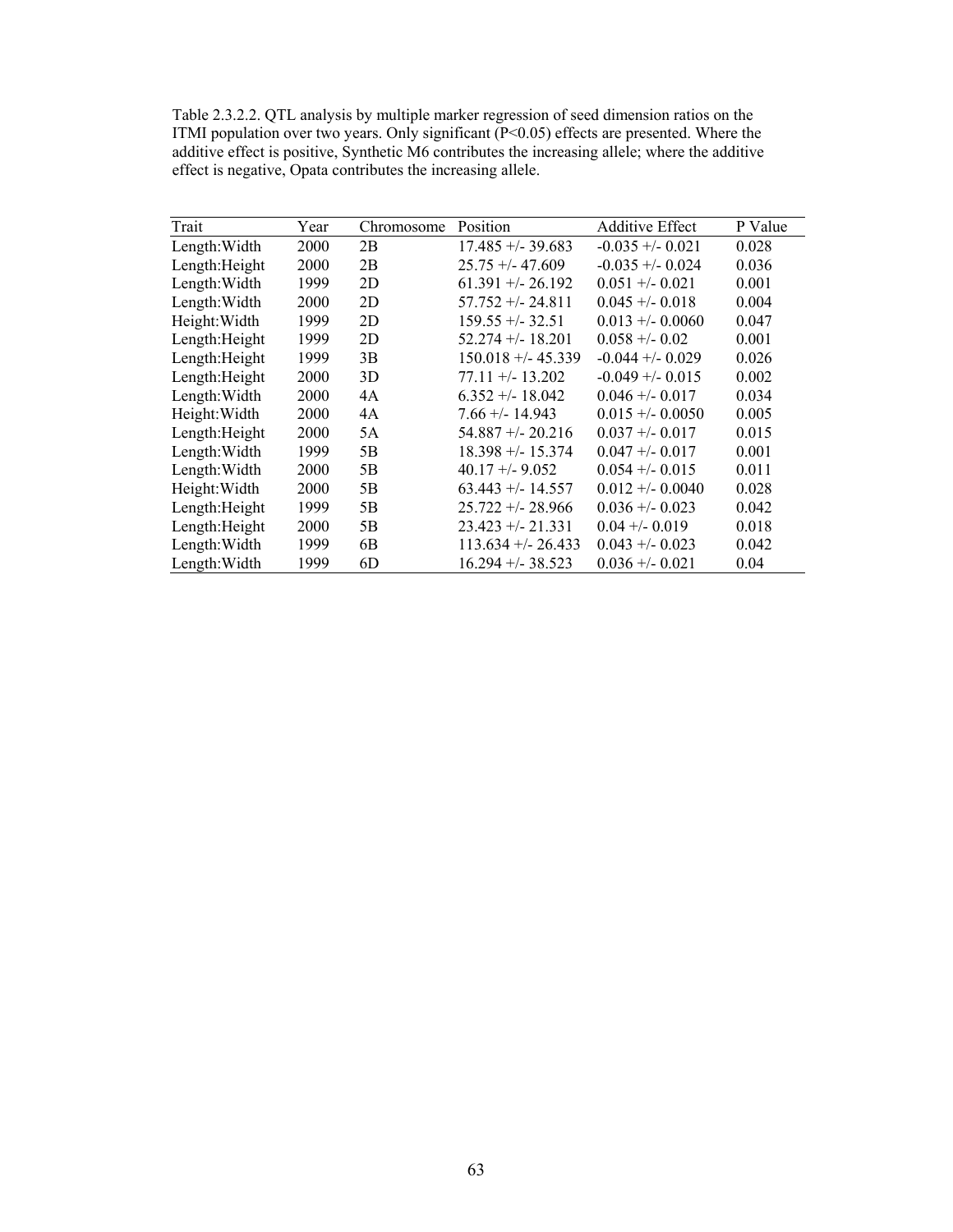#### 2.3.2.3. QTL analysis by Interval Mapping of Seed Dimension Ratios

Seven QTL were identified by interval mapping in the two years' data, located on six chromosomes (Table 2.3.2.3). A QTL influencing the ratio length:width was located on chromosome 2D in both years of the study at 54 cM with Synthetic M6 contributing the increasing effect (Figure 2.3.2.3). This location also coincided with a QTL influencing length:height in 1999 only. A single QTL influencing both length;width and length:height was identified on chromosome 3D in 2000 only (77 cM, Opata contributing increasing effect). Single-year QTL for length:width were identified on chromosomes 3B (24 cM, Synthetic M6 increasing), 5B (32 cM, Synthetic M6 increasing), and 6D (9 cM, Synthetic M6 increasing). Single-year QTL affecting the ratio length:height were identified on chromosomes 5A (58 cM, Synthetic M6 increasing) and 5B (133 cM, Synthetic M6 increasing).

#### 2.3.3. Seed Volume, Hectolitre Weight and 100 Grain Weight

#### 2.3.3.1 Marker Means Analysis of Seed Volume and Weight

Of the 75 markers on 20 chromosomes significantly (P<0.05) associated with any of the measurements seed volume, hectolitre weight and 100 grain weight in either year, 9 markers on 5 chromosomes were consistently associated with the same effects on seed volume and 100 grain weight in both years (Table 2.3.3.1.1). The majority of consistent effects were on seed volume. Three markers on chromosome 1A were linked to seed volume, one with Synthetic M6 contributing the increasing allele and two with Opata contributing the increasing allele. Single markers were significantly associated with seed volume on chromosomes 2A and 6D (Opata increasing alleles) and 4B (Synthetic M6 increasing allele). Two markers on chromosome 6A were linked to seed volume, both with Synthetic M6 contributing the increasing allele and one of which was also associated with 100 grain weight, again with Synthetic M6 contributing the increasing allele.

 Hectolitre weight was only measured in 2000; the 21 markers significantly associated with hectolitre weight on 7 chromosomes in this year are presented in Table 2.3.3.1.2. Of these, five markers were located on chromosome 1A (Opata increasing), five on 2D (Synthetic M6 increasing), two on 3A (Opata increasing), two on 3D (one with Opata increasing and one with Synthetic M6 increasing), three on 5B (all Opata increasing), three on 6B (one with Synthetic M6 increasing and two with Opata increasing) and one on 7D (Opata increasing).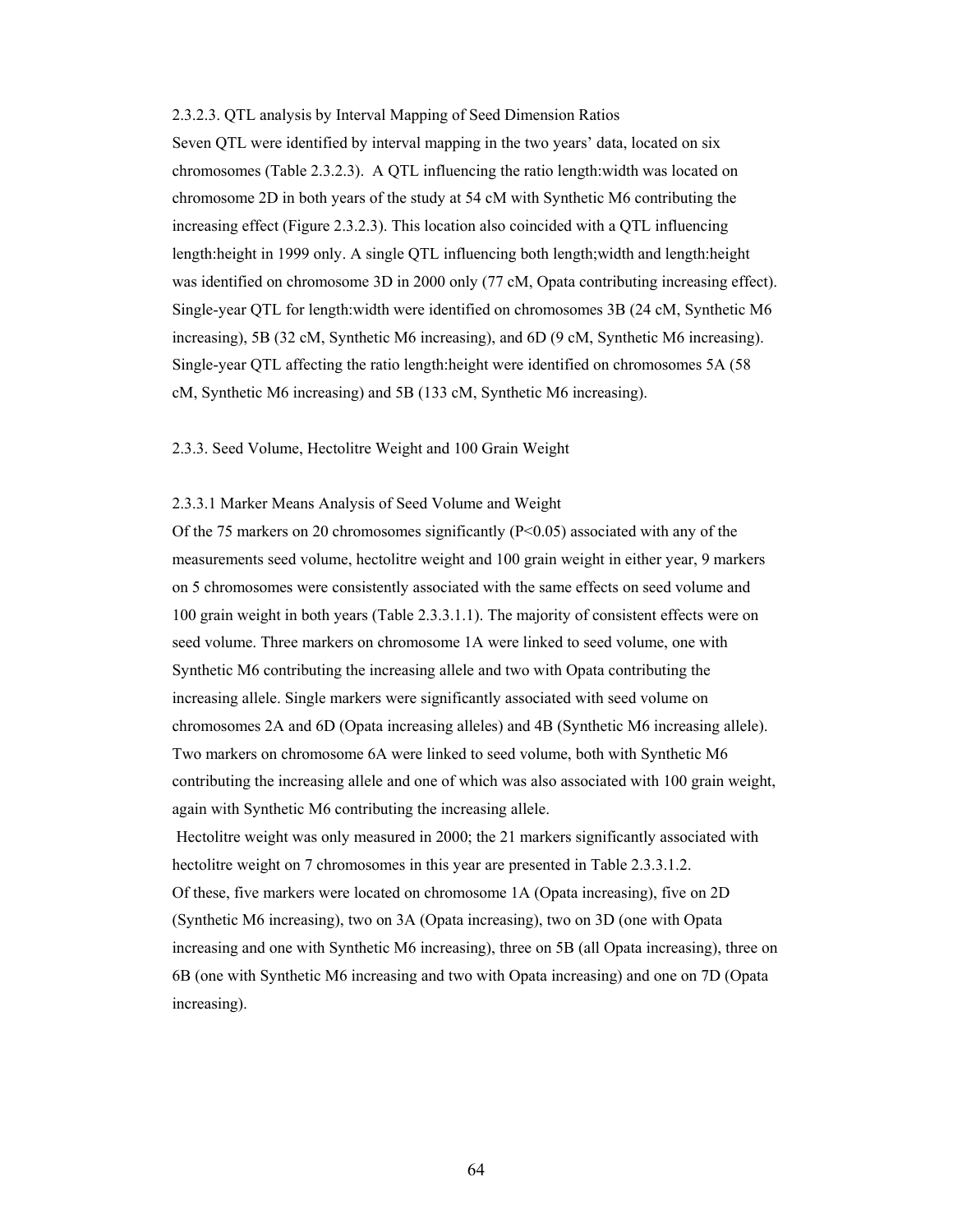Table 2.3.2.3. QTL analysis by interval mapping of seed dimension ratios on the ITMI population over two years. Only significant (P<0.05) effects are presented. Where the additive effect is positive, Synthetic M6 contributes the increasing allele; where the additive effect is negative, Opata contributes the increasing allele.

|      |            |                | Location of |                   |       | % variation Additive |            |
|------|------------|----------------|-------------|-------------------|-------|----------------------|------------|
| Year | Chromosome | Trait          | peak (cM)   | Lod score P value |       | explained            | Effect     |
| 1999 | 2D         | Length: Width  | 53.9        | 2.24              | 0.034 | 17.3                 | 0.055852   |
| 2000 | 2D         | Length: Width  | 53.9        | 2.61              | 0.008 | 16.7                 | 0.049446   |
| 1999 | 2D         | Length: Height | 53.9        | 3.11              | 0.005 | 19.9                 | 0.066589   |
| 2000 | 3B         | Length: Width  | 23.7        | 2                 | 0.049 | 8.2                  | 0.03427    |
| 2000 | 3D         | Length: Width  | 77.5        | 2.35              | 0.021 | 9.5                  | $-0.03687$ |
| 2000 | 3D         | Length: Height | 77.5        | 2.69              | 0.006 | 10.7                 | $-0.0441$  |
| 2000 | 5A         | Length: Height | 58.3        | 2.27              | 0.027 | 9.1                  | 0.040682   |
| 2000 | 5B         | Length: Width  | 31.9        | 2.92              | 0.002 | 11.7                 | 0.041028   |
| 2000 | 5B         | Length: Height | 133.4       | 2.27              | 0.027 | 19.5                 | 0.060171   |
| 1999 | 6D         | Length: Width  | 9           | 2.6               | 0.012 | 10.3                 | 0.042956   |

Figure 2.3.2.3. Lod score chart of QTL for length:width ratio on chromosome 2D of the ITMI population in both years of the study.



147.4 Xtam8-2D<br>154.9 Xfba062-2D<br>162.1 Xfbb068-2D

177.9 - Xfbb072-2D<br>182.9 - XksuH9-2D<br>188.1 - XksuH16-2D<br>196.2 - Xcdo36-2D

 $0.0 -$  W 2I-2D 15.9 Xcmwg682-2D<br>
22.9 Xcdo456-2D<br>
28.1 Xbcd18-2D<br>
34.4 Xbcd718-2D<br>
40.5 Xbcd102-2D  $48.9 + X$ fba400-2D  $65.0 \rightarrow Xcd01379-2D$  $81.9 - \times \text{cdo1479-2D}$ <br> $89.1 - \times \text{bcd262-2D}$ - Xbcd262-2D 107.6 Xwsu1-2D 114.2 Xcdo405-2D  $124.5 + \times \text{bcd}260-2D$  $133.8 \rightarrow Xbc$ d111-2D 0 ÷ Ņ ب  $-$ 1999  $-$  2000 Lod Score

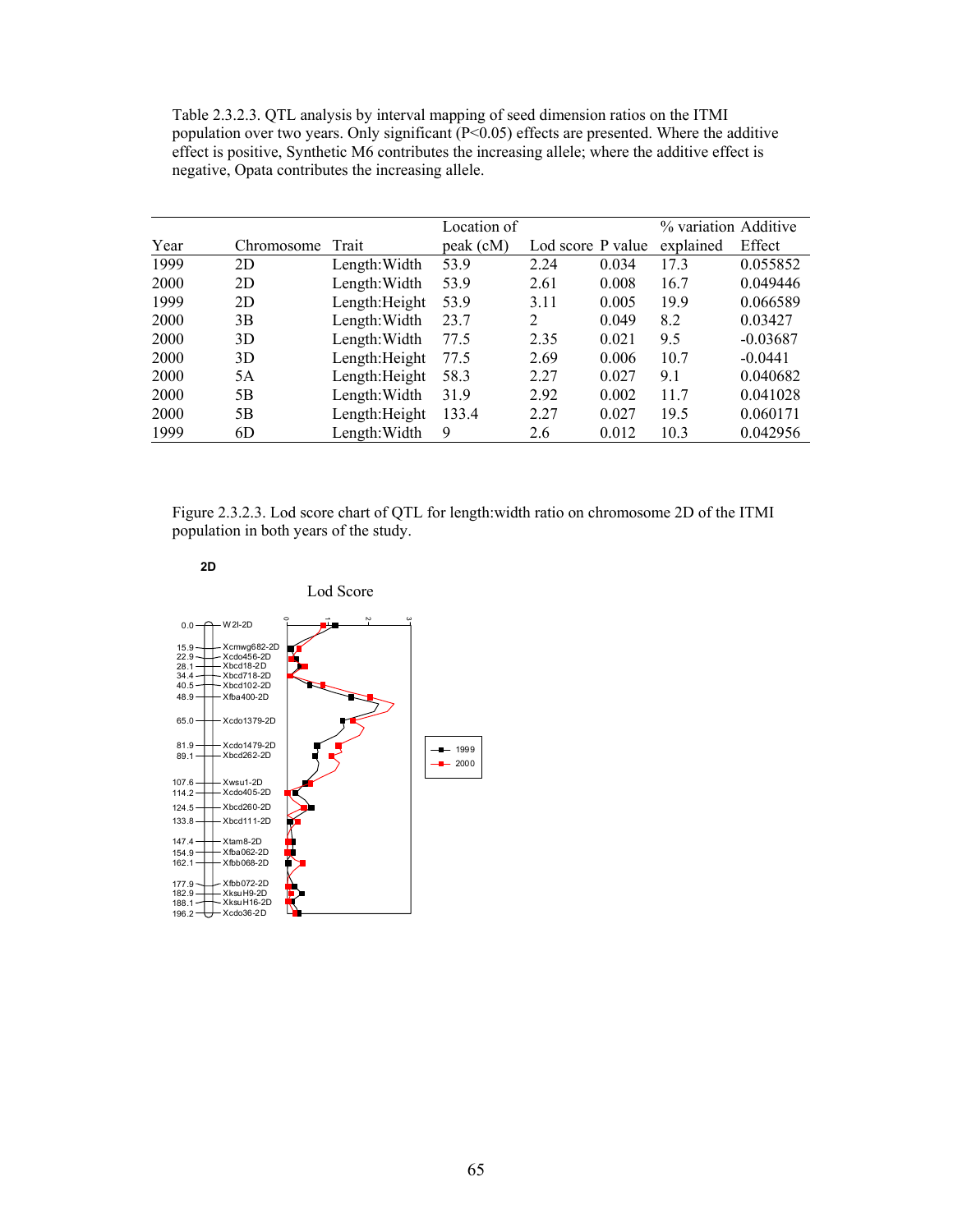Table 2.3.3.1.1. Marker Means analysis of seed volume  $(cm<sup>3</sup>)$  and 100 grain weight (g) on the ITMI population over two years. Only markers significant  $(P<0.05)$  in both years are presented. Where the additive effect is positive, Synthetic M6 contributes the increasing allele; where the additive effect is negative, Opata contributes the increasing allele.

|              |      | Chromo- |                    | Position      | Additive |        |          |
|--------------|------|---------|--------------------|---------------|----------|--------|----------|
| Trait        | Year | some    | Marker             | $\epsilon(M)$ | effect   | F      | P value  |
| Volume       | 1999 | 1 A     | Xcdo473-1A         | 62.4          | 1.29     | 9.345  | 0.0028   |
| Volume       | 2000 | 1A      | <i>Xcdo473-1A</i>  | 62.4          | 1.03     | 5.077  | 0.0263   |
| Volume       | 1999 | 1A      | $Xmwg632-IA$       | 144.8         | $-1.03$  | 5.279  | 0.0237   |
| Volume       | 2000 | 1A      | $Xmwg632-IA$       | 144.8         | $-1.17$  | 6.177  | 0.0146   |
| Volume       | 1999 | 1A      | Xmwg912-1A         | 155.6         | $-1.52$  | 11.681 | 9.00E-04 |
| Volume       | 2000 | 1A      | Xmwg912-1A         | 155.6         | $-1.22$  | 5.591  | 0.0202   |
| Volume       | 1999 | 2A      | Xbcd152-2A         | 112.8         | $-0.89$  | 3.989  | 0.0484   |
| Volume       | 2000 | 2A      | Xbcd152-2A         | 112.8         | $-1.09$  | 5.384  | 0.0223   |
| Volume       | 1999 | 4B      | <i>Xbcd1265-4B</i> | 26.3          |          | 5.198  | 0.0247   |
| Volume       | 2000 | 4B      | <i>Xbcd1265-4B</i> | 26.3          | 0.95     | 4.411  | 0.0382   |
| Volume       | 1999 | 6A      | Xbcd758-6A         | 79            | 1.17     | 7.219  | 0.0084   |
| Volume       | 2000 | 6A      | Xbcd758-6A         | 79            | 1.05     | 5.312  | 0.0232   |
| Grain Weight | 1999 | 6A      | Xbcd758-6A         | 79            | 0.13     | 6.261  | 0.0139   |
| Grain Weight | 2000 | 6A      | <i>Xbcd758-6A</i>  | 79            | 0.08     | 5.015  | 0.0281   |
| Volume       | 1999 | 6A      | $X$ tam 36-6A      | 91            | 1.26     | 7.323  | 0.0081   |
| Volume       | 2000 | 6A      | Xtam36-6A          | 91            | 1.2      | 6.429  | 0.0129   |
| Volume       | 1999 | 6D      | XksuE14-6D         | 142           | $-1.17$  | 7.026  | 0.0093   |
| Volume       | 2000 | 6D      | XksuE14-6D         | 142           | $-0.93$  | 4.086  | 0.0459   |

Table 2.3.3.1.2. Marker Means analysis of hectolitre weight (g) on the ITMI population in 2000 only. Only significant (P<0.05) markers are presented. Where the additive effect is positive, Synthetic M6 contributes the increasing allele; where the additive effect is negative, Opata contributes the increasing allele.

|      | Chromo-        |               | Position | Additive |       |         |
|------|----------------|---------------|----------|----------|-------|---------|
| Year | some           | Marker        | (cM)     | effect   | F     | P value |
| 2000 | 1A             | XGli1-1A      | 5.1      | $-5.26$  | 4.744 | 0.0327  |
| 2000 | 1A             | Xcdo473-1A    | 62.4     | $-5.06$  | 4.555 | 0.0362  |
| 2000 | 1A             | $Glu-I-IA$    | 80.7     | $-6.73$  | 7.325 | 0.0086  |
| 2000 | 1A             | Xcmwg733-1A   | 93.8     | $-5.01$  | 4.177 | 0.0447  |
| 2000 | 1A             | Xbcd265-1A    | 96       | $-5.27$  | 4.698 | 0.0337  |
| 2000 | 2D             | Xcmwg682-2D   | 15.9     | 5.71     | 5.307 | 0.0245  |
| 2000 | 2D             | $X$ cdo456-2D | 22.9     | 6.79     | 7.86  | 0.0065  |
| 2000 | 2D             | Xbcd18-2D     | 28.1     | 6.92     | 9.147 | 0.0034  |
| 2000 | 2D             | Xbcd718-2D    | 34.4     | 7.58     | 9.986 | 0.0023  |
| 2000 | 2D             | Xbcd102-2D    | 40.5     | 5.79     | 4.966 | 0.0294  |
| 2000 | 3A             | Xglk683-3A    | $\theta$ | $-5.93$  | 5.986 | 0.017   |
| 2000 | 3A             | Xtam61-3A     | 10.1     | $-5.25$  | 4.652 | 0.0344  |
| 2000 | 3D             | $Xfbb370-3D$  | 11.6     | 7.54     | 5.993 | 0.0192  |
| 2000 | 3D             | $Xfbb237-3D$  | 102.2    | $-8.38$  | 8.064 | 0.0075  |
| 2000 | 5B             | $Xfba393-5B$  | 17.9     | $-6.55$  | 4.599 | 0.0386  |
| 2000 | 5B             | Xmwg914-5B    | 67.3     | $-7.96$  | 6.494 | 0.0144  |
| 2000 | 5B             | $Xfba166-5B$  | 81.8     | $-7.32$  | 5.967 | 0.0195  |
| 2000 | 6B             | $Xbcd342-6B$  | $\theta$ | 4.83     | 4.49  | 0.0376  |
| 2000 | 6 <sub>B</sub> | $Xfba251-6B$  | 114.5    | $-6.37$  | 4.273 | 0.0458  |
| 2000 | 6 <sub>B</sub> | $Xfbb59.2-6B$ | 131.5    | -7.92    | 7.138 | 0.0112  |
| 2000 | 7D             | Xmwg710-7D    | 24.5     | $-5.2$   | 4.099 | 0.047   |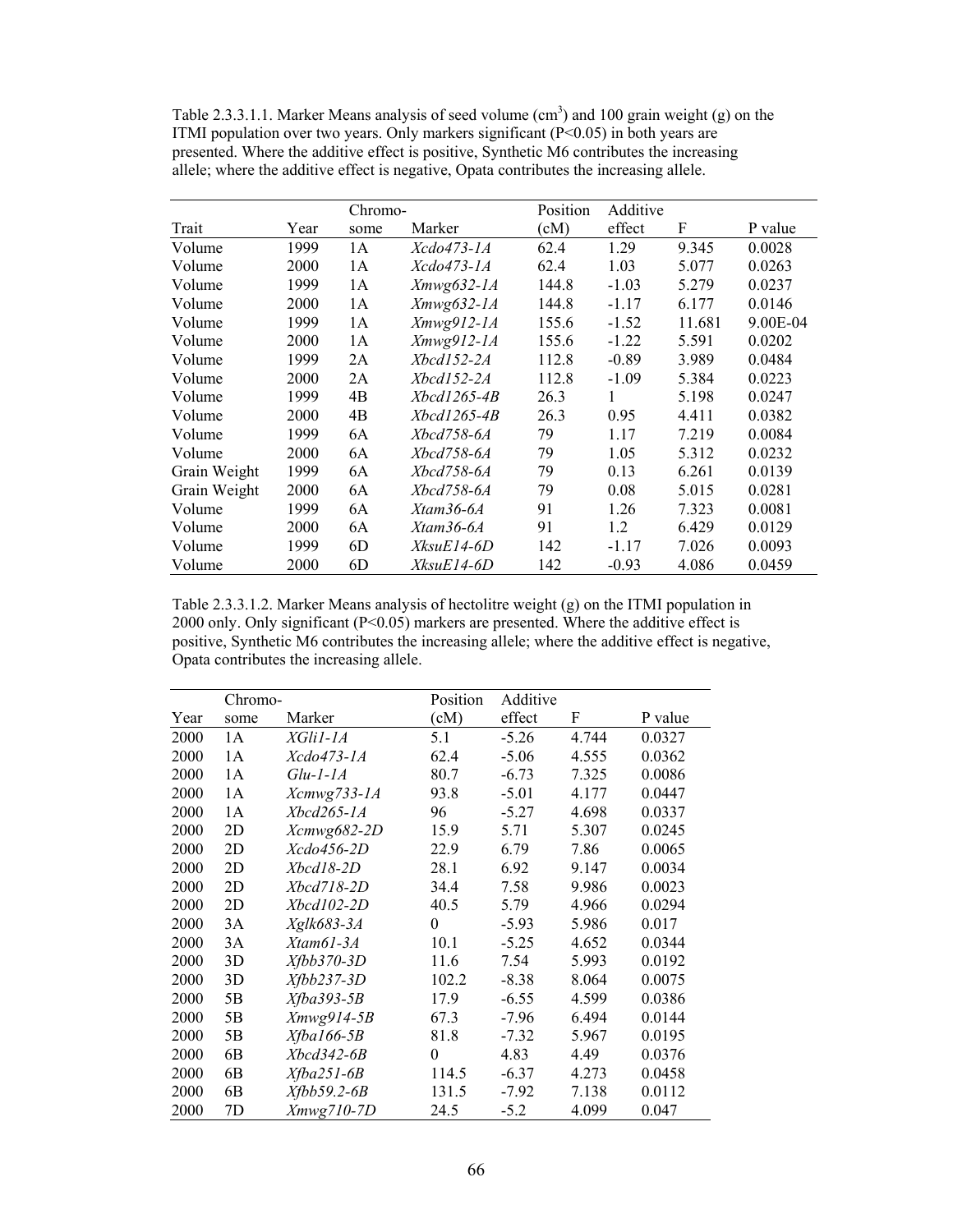2.3.3.2. QTL analysis by Multiple Marker Regression of Seed Volume and Weight Over both years of the study, 11 QTL for seed volume, 100 grain weight and hectolitre weight were located on nine chromosomes by multiple marker regression (Table 2.3.3.2). No QTL were consistent over both years of the study. The QTL on chromosome 1A linked to both 100 grain weight and seed volume in 1999 (65 and 62 cM, both Synthetic M6 increasing) co-locates with a QTL for hectolitre weight in 2000 (75cM, Opata increasing). Other QTL influencing hectolitre weight were located on chromosomes 2D (35 cM, Synthetic M6 increasing), 5B and 6B (67 and 113 cM, both Opata increasing). Seed volume was associated in 1999 with a QTL on chromosomes 4B (22 cM, Synthetic M6 increasing) and in 2000 with QTL on 6A and 7A (73 and 196 cM, both Synthetic M6 increasing). A QTL influencing 100 grain weight in 1999 was located on chromosome 4A (32 cM, Synthetic M6 increasing) and in 2000 QTL influencing 100 grain weight were located on chromosomes 3B (124 cM, Opata increasing) and 6A (35 cM, Synthetic M6 increasing).

2.3.3.3. QTL analysis by Interval Mapping of Seed Volume and Weight Over both years of the study, six QTL for seed volume, 100 grain weight and hectolitre weight were located on four chromosomes by interval mapping (Table 2.3.3.3). No QTL were consistent over both years of the study. A single QTL was linked to both 100 grain weight and seed volume on chromosome 1A in 1999 only (67 cM, Synthetic M6 contributing increasing effect). Hectolitre weight was associated with a QTL on chromosome 2D in 2000 at 28 cM with Synthetic M6 contributing the increasing effect. Two closely located QTL on chromosome 7A in 2000 influenced 100 grain weight and seed volume (213 and 233 cM respectively, Synthetic M6 contributing the increasing effect). Similarly, either a single or two closely located QTL on chromosome 7D in 1999 influenced 100 grain weight and seed volume (141 and 139 cM respectively, Opata contributing the increasing effect).

2.4 Summary of Seed Morphology QTL Significant by Interval Mapping in the ITMI Population

A summary of seed morphology QTL significant by interval mapping in the ITMI population is presented in Figure 2.4.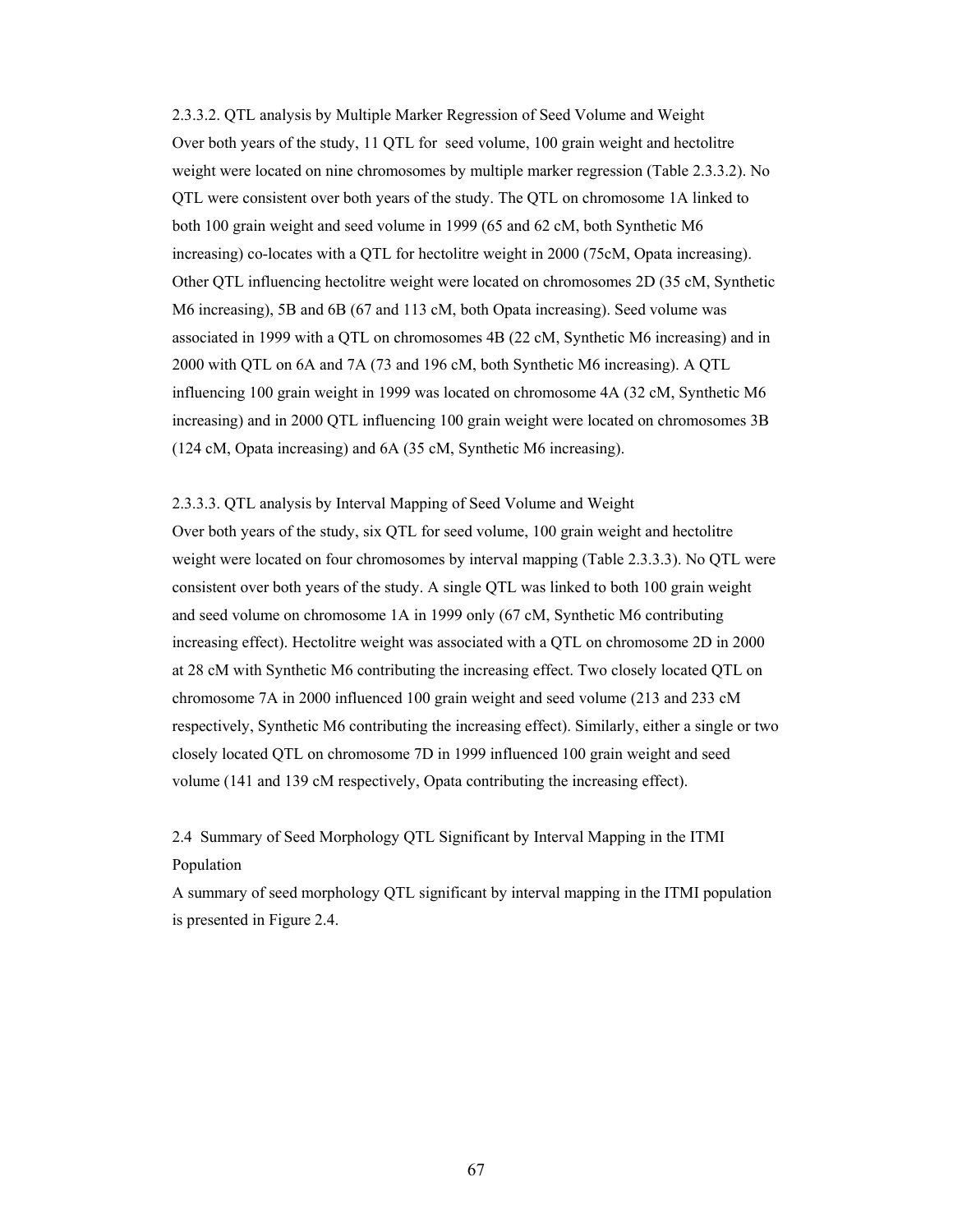Table 2.3.3.2. QTL analysis by multiple marker regression of seed volume, 100 grain weight and hectolitre weight on the ITMI population over two years (hectolitre weight 2000 only). Only significant  $(P<0.05)$  effects are presented. Where the additive effect is positive, Synthetic M6 contributes the increasing allele; where the additive effect is negative, Opata contributes the increasing allele.

| Trait             | Year | Chromosome | Position             | <b>Additive Effect</b> | P Value  |
|-------------------|------|------------|----------------------|------------------------|----------|
| 100 grain weight  | 1999 | 1 A        | $65.351 + (-15.287)$ | $0.174 + - 0.063$      | $\theta$ |
| Volume            | 1999 | 1 A        | $62.4 + (-18.334)$   | $1.343 + 0.537$        | 0.004    |
| Hectolitre weight | 2000 | 1 A        | $74.583 + - 23.859$  | $-7.532 + -3.624$      | 0.015    |
| Hectolitre weight | 2000 | 2D         | $34.603 + - 34.489$  | $7.701 + - 3.718$      | 0.016    |
| 100 grain weight  | 2000 | 3B         | $124.465 + - 47.797$ | $-0.084 + -0.064$      | 0.049    |
| 100 grain weight  | 1999 | 4A         | $32.252 + - 21.665$  | $0.14 + - 0.066$       | 0.025    |
| Volume            | 1999 | 4B         | $21.992 + - 12.254$  | $0.949 + - 0.517$      | 0.049    |
| Hectolitre weight | 2000 | 5B         | $67.251 + (-20.877)$ | $-6.417 + -3.278$      | 0.031    |
| Volume            | 2000 | 6A         | $73.357 + 29.415$    | $1.193 + - 0.661$      | 0.026    |
| 100 grain weight  | 2000 | 6A         | $35.245 + -29.606$   | $0.108 + - 0.053$      | 0.013    |
| Hectolitre weight | 2000 | 6B         | $112.511 + -27.802$  | $-8.548 + -4.737$      | 0.032    |
| Volume            | 2000 | 7A         | $196.128 + - 47.237$ | $0.143 + -0.079$       | 0.012    |

Table 2.3.3.3. QTL analysis by interval mapping of seed volume  $(cm<sup>3</sup>)$ , 100 grain weight (g) and hectolitre weight (g) on the ITMI population over two years (Hectolitre weight 2000 only). Only significant  $(P<0.05)$  effects are presented. Where the additive effect is positive, Synthetic M6 contributes the increasing allele; where the additive effect is negative, Opata contributes the increasing allele.

|      |            |                   | Location |                   |       |                      |            |
|------|------------|-------------------|----------|-------------------|-------|----------------------|------------|
|      |            |                   | of peak  |                   |       | % variation Additive |            |
| Year | Chromosome | Trait             | (cM)     | Lod score P value |       | explained            | Effect     |
| 1999 | 1А         | 100 Grain Weight  | 67.4     | 2.55              | 0.012 | 12                   | 0.181959   |
| 1999 | 1 A        | Volume            | 67.4     | 2.23              | 0.036 | 10.5                 | 1.47789    |
| 2000 | 2D         | Hectolitre Weight | 27.9     | 2.07              | 0.049 | 12.4                 | 7.3769     |
| 2000 | 7A         | 100 Grain Weight  | 213.4    | 3.13              | 0.005 | 35.2                 | 0.184761   |
| 2000 | 7Α         | Volume            | 233.4    | 1.98              | 0.048 | 10.1                 | 1.48107    |
| 1999 | 7D         | Volume            | 138.6    | 2.17              | 0.034 | 10.9                 | $-1.51062$ |
| 1999 | 7D         | 100 Grain Weight  | 141.3    | 2.15              | 0.031 | 8.6                  | $-0.15314$ |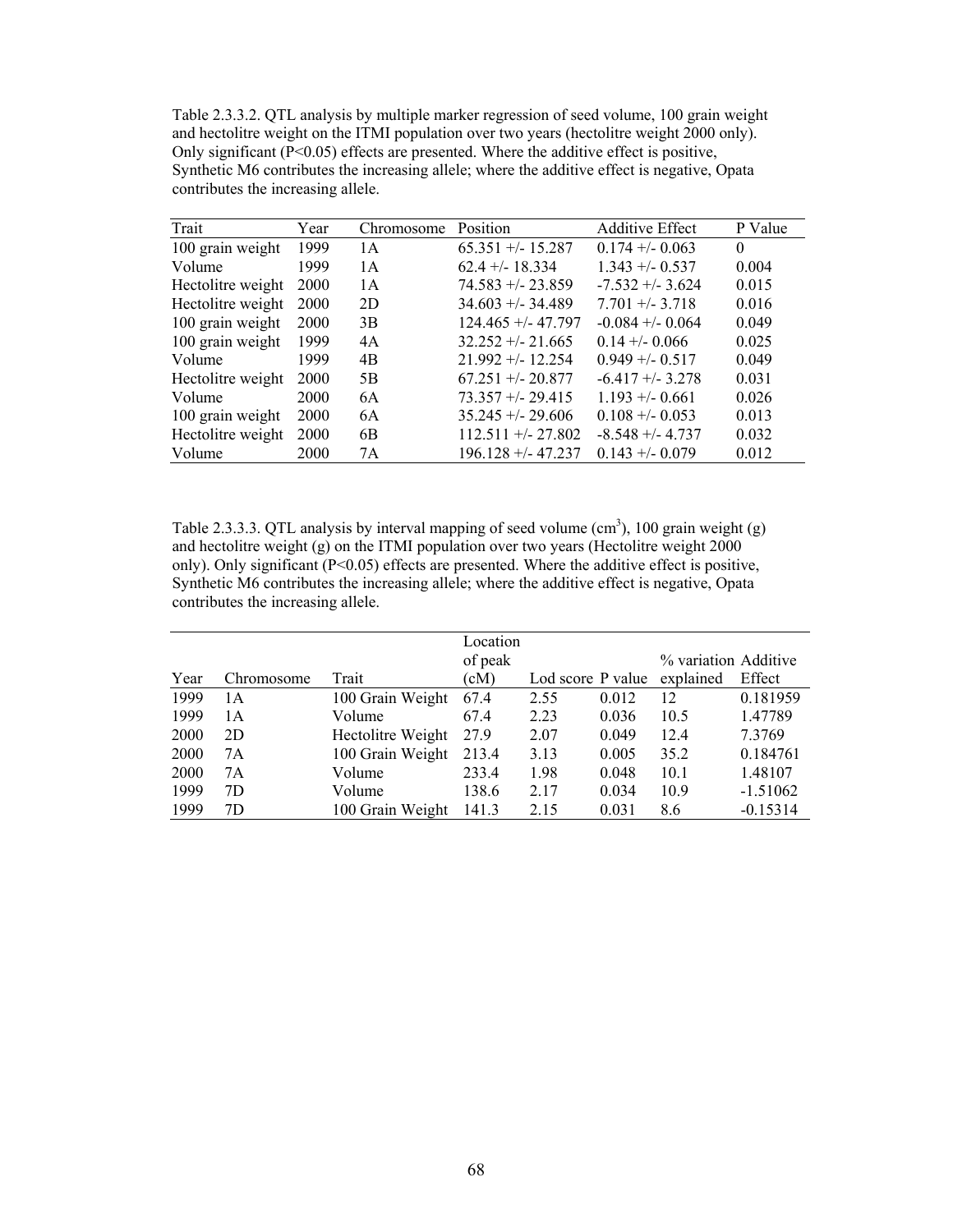Figure 2.4. Summary of Seed Morphology QTL Significant by Interval Mapping in the ITMI Population. Positions indicated are the peaks of the QTL.

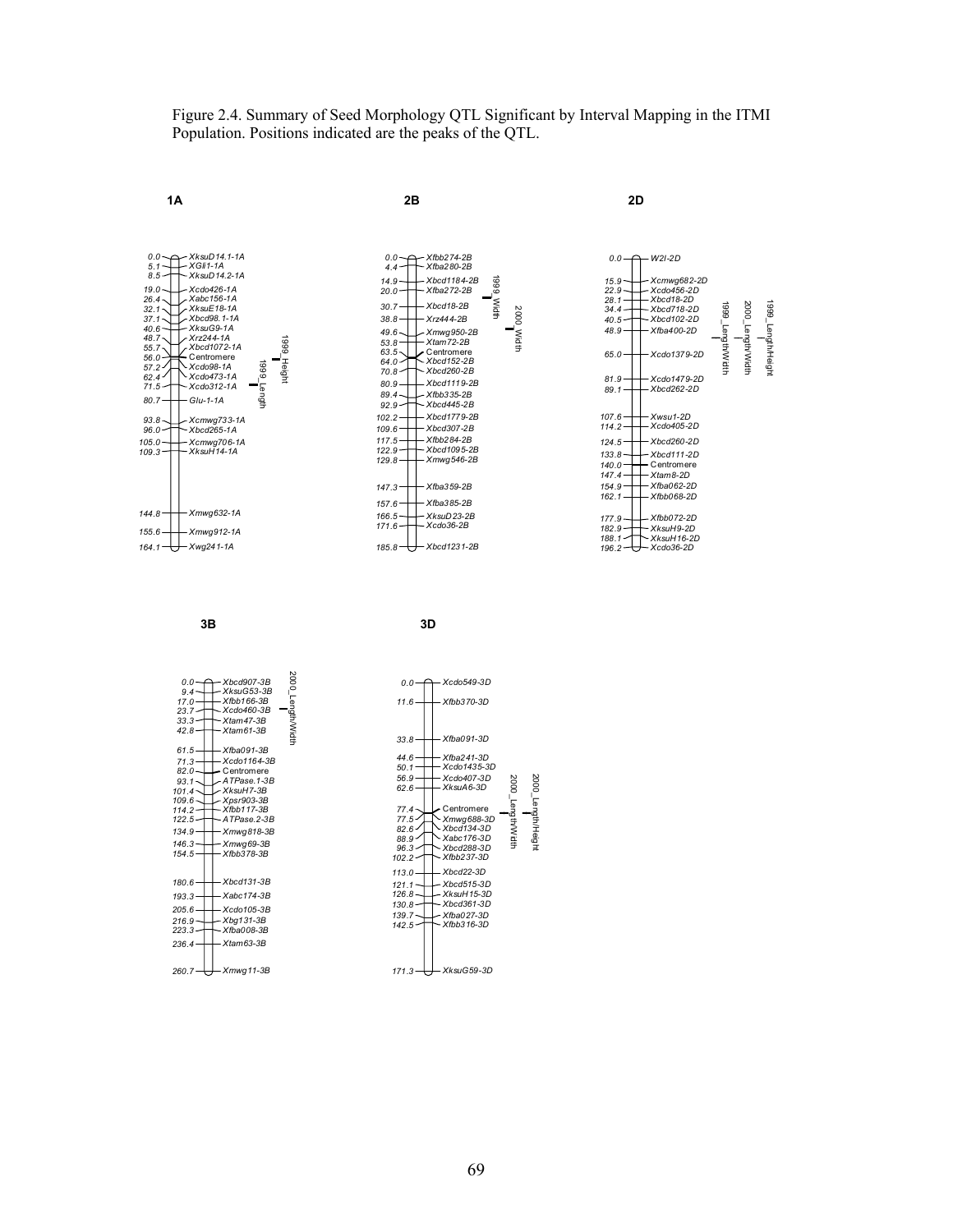#### Figure 2.4 continued



**5B**

**6D**

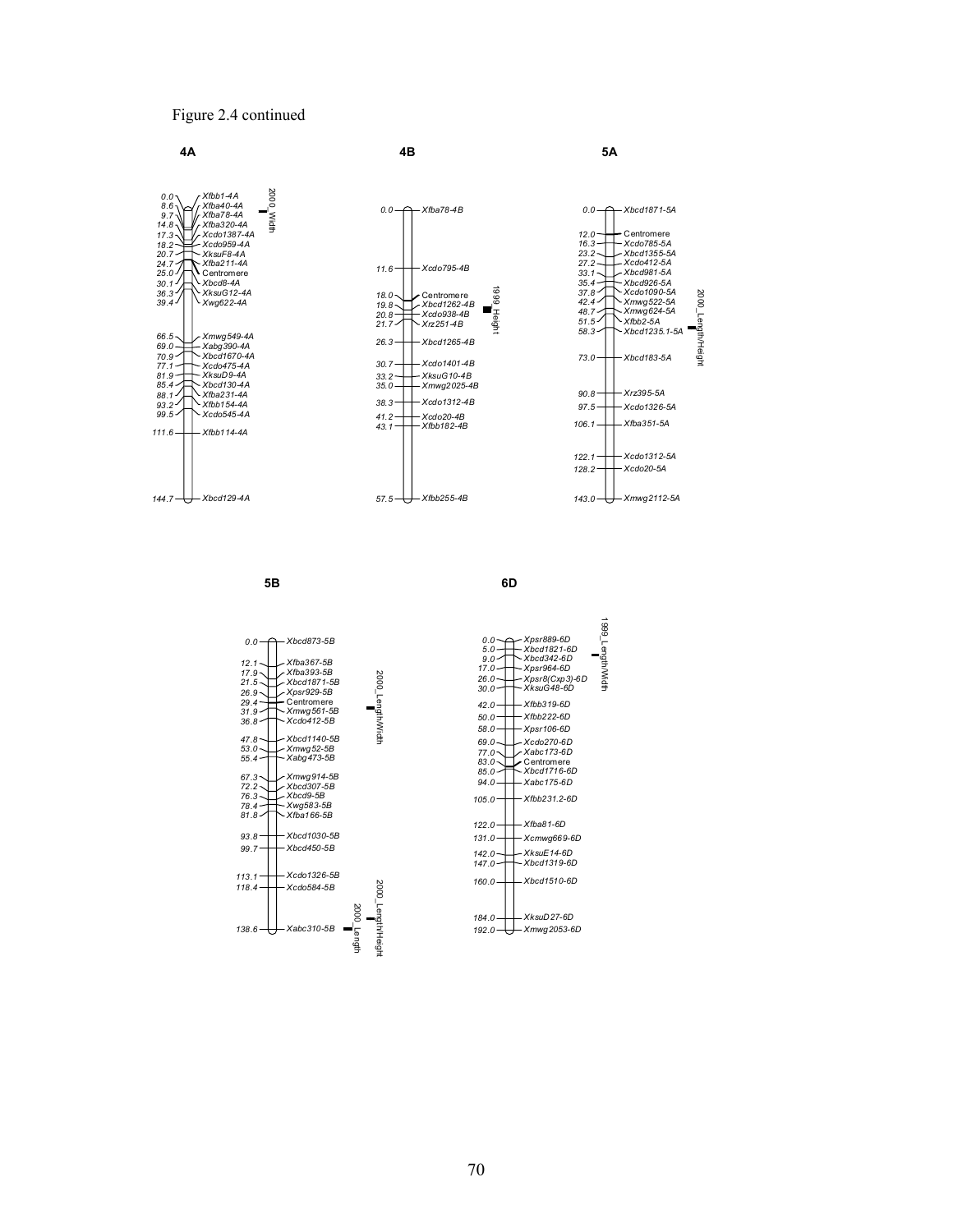#### 2.5 Discussion

Using the image analysis techniques developed in these studies it has been easy to measure a large number of grain, and to process the results on a computer, avoiding laborious hand measurements. It has thus been possible to correlate variation in grain dimensions with hectolitre weight for the large number of samples needed for QTL mapping studies of such traits.

This study has shown that grain dimensions and hence hectolitre weight are under the genetical control of many genes. Interestingly, there are different 'types' of QTL. First, there are those that influence the components of grain shape, grain height, width and length, independently. For example, there is a QTL on 2B that influences grain width, and one on 4B that influences grain height. The importance of such QTL is in the fact that they indicate that it should be possible to breed for different grain shapes, such as long thin grain, short thin grain etc, through utilising such variation. Secondly, there are QTL which influence more than one trait, for example, the ratios of length:width for a the QTL on chromosome 2D. These imply that there are 'general' grain size factors which influence all dimensions. Such variation means that it should be possible to increase grain size through simultaneously increasing all dimensions. By judicious selection of both types of QTL it should be possible to breed for larger grains, and hence increase yield, with different grain shapes, as desired. Several QTL control hectolitre weight, and these seemed to reflect the probable pleiotropic effect of QTL for grain volume and grain weight. Thus, the variation in hectolitre weight is due to grain shape and size differences rather than differences in grain density. For certain co-incident QTL, eg on chromosome 1A, QTL for greater volume meant lower hectolitre weight. This indicates, not surprisingly, that to maximise hectolitre weight means breeding for many small grains, clearly not desirable from a quality point of view. Thus, selection has to be a compromise between 'good' grain shape, size and hectolitre weight. This could be achieved by directed plant breeding for the types of QTL identified here.

These experiments have utilized the ITMI population rather than an adapted UK cross, because no suitable UK population with a good genetic map was available at the beginning of the project. However, this as changed with the recent development of several maps in this and DEFRA funded project work. So, it would now be useful to use other crosses and to revisit the Avalon x Hobbit Sib cross to measure grain size difference to see how far these results can be extrapolated to UK germplasm.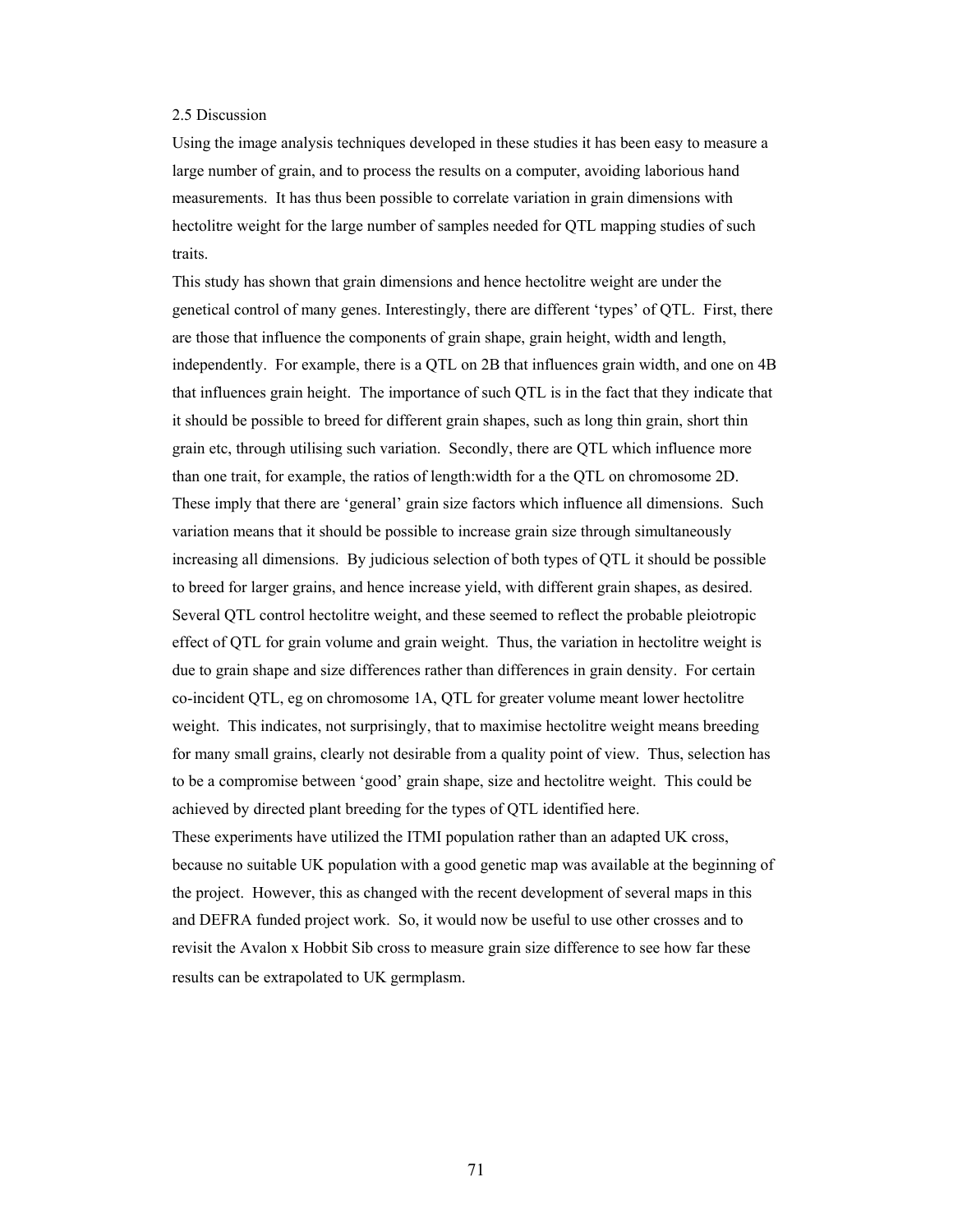# **Section 3. Texture-conferring mutations in puroindoline genes and their relation to texture and protein levels in a suite of UK varieties (Based on the HGCA student bursary project conducted by Douglas Arkell)**

### 3.1 Introduction

## *Quantifying endosperm texture*

As discussed earlier, based upon the texture of the endosperm, wheats may be categorised either as or soft. The larger particles produced from some wheat genotypes will feel coarse or "hard", while flour from "soft" varieties will feel smooth to the touch. Traditionally, this difference has allowed the experienced miller or baker to distinguish between hard and soft flours at the point of use. In present day milling and baking industries however, accurate and repeatable methods of endosperm texture evaluation are essential. The prediction of milling times, energy expenditure and, in some cases, end product quality, can be important economic considerations and several ways have been devised to measure grain texture. These have included both biochemical and physical methods. Detection of the grain-texture-associated protein friabilin (Bettge *et al.*1995) and the exploration of the relationship between gliadin composition and grain texture (Huebner and Gaines, 1992) have been among the former. Physical methods include the single kernel wheat characterisation system (SKWCS) developed in the USA. This automated method, which measures the amount of energy required to crush a single grain, has a throughput of 180 seeds per minute. As well as measuring texture, it can determine grain moisture and size characteristics (Martin *et al.*  1993). Other methods are based on the determination of starch granule size after milling.

Although microscopic studies such as that by Mattern (1988), show distinctive fraction patterns for crushed hard and soft grains, such methods are not easily quantifiable, so are not practical for large-scale studies or for the milling and baking industries. Near infrared reflectance (NIR) spectroscopy (Rubenthaler and Pomeranz, 1987) is the most widely used large-scale evaluation method and is the method of choice for the food industry. Here light at a range of infrared wavelengths is shone onto a flour sample and reflectance from the sample is measured. Total protein, moisture, as well as texture are derived from the spectrum via precise calibrations. In modern systems, such as that used in this study, the spectroscope is linked to a computer and data is analysed, recorded and displayed automatically.

#### *Friabilin proteins*

The genetic basis for the difference in texture phenotypes is mainly controlled by a single major locus, (of more than one closely linked genes) located on the short arm of chromosome 5D (Law *et al.,* 1978). This locus, named *Ha*, is also closely associated with or pleiotropic to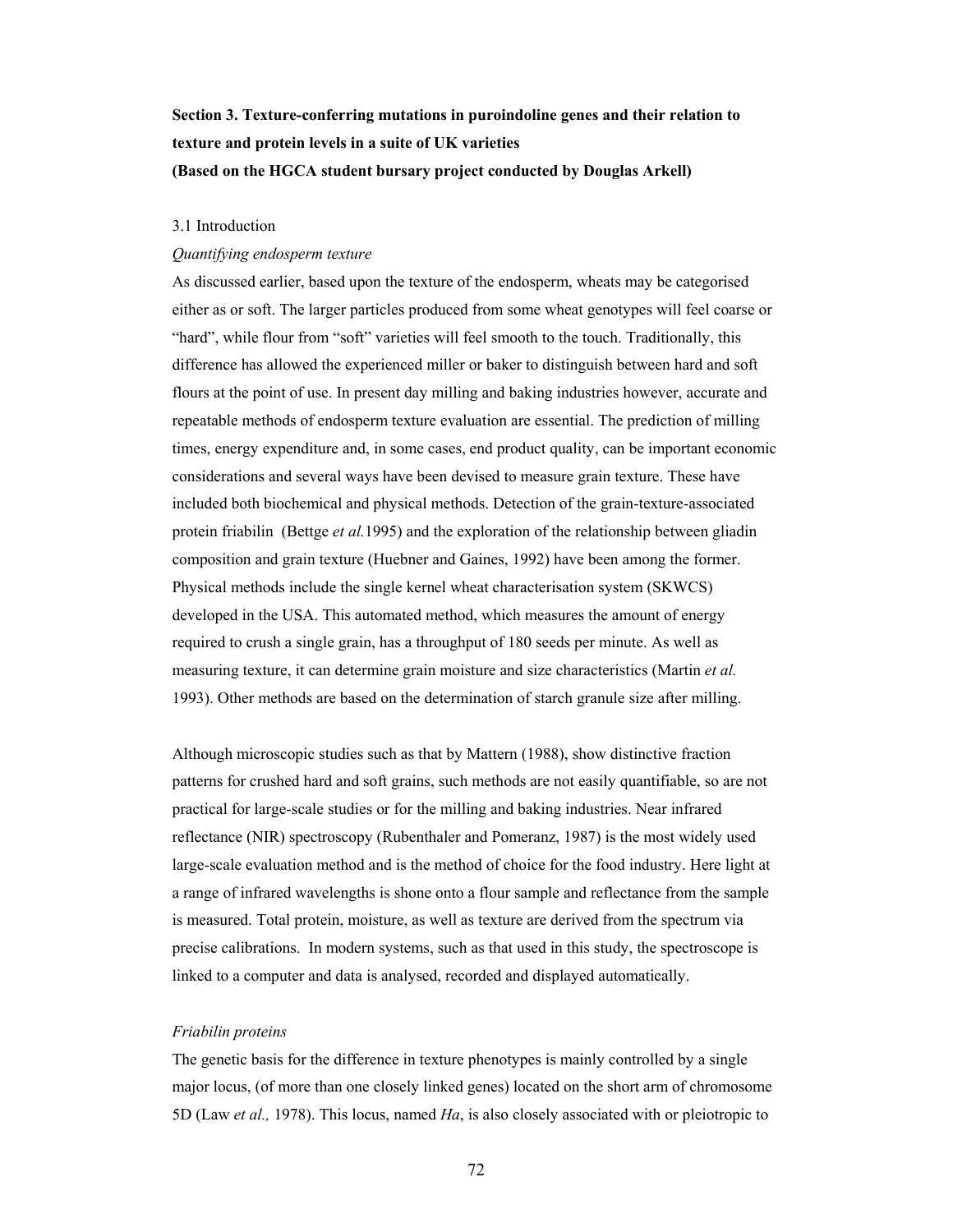a gene designated *Fpl-1*, which controls levels of extractable polar lipids (Morrison *et al.* 1989). A 15 kD protein known as friablin (Latin *friablis-*friable), which again is associated with the *Ha* locus, has been located on the surface of water-washed starch granules from soft textured wheats, but is absent in those of hard wheat cultivars and durum wheats (Greenwell and Schofield 1986). It is now accepted that the mature friablin protein consists of two proteins, puroindoline a and b (pin-a and pin-b) (Gautier *et al.,* 1994), which may act together as a heterodimer (Giroux and Morris, 1998) to bind starch granules to membrane lipids within the endosperm. These components are members of a group of a number of low-molecularweight cystine-rich proteins found in cereal seeds. Those characterised to date include thionins, ∝-amylase inhibitors and lipid transfer proteins (Gautier *et al*, 1989).



Figure 3.1.2. Three-dimensional representation of puroindoiline-b : A bundle of four alphahelices connected with flexible loops. In this model the tryptophan-rich domain is in the loop between helix one and two (arrowed), and is probably in a beta-sheet conformation (Bihan *et al.* 1996)

Members of the puroindoline (Greek puro-wheat and indoline-the ring formed by the tryptophan-rich domain) protein family are basic and characterised by a unique tryptophanrich domain, which forms a ring (Blochet *et al.*,1993)(Figure 3.1.2). This structure has also been found in barley and oat endosperm proteins (Fabijanski *et al.,* 1988). Some mammalian polypeptides responsible for antimicrobial activity have been found to contain a similarly high proportion of tryptophan indicating a seed defence function for these proteins (Selsted *et al*, 1992). The fact that puroindoline-a is also known to strongly bind polar lipids, reinforces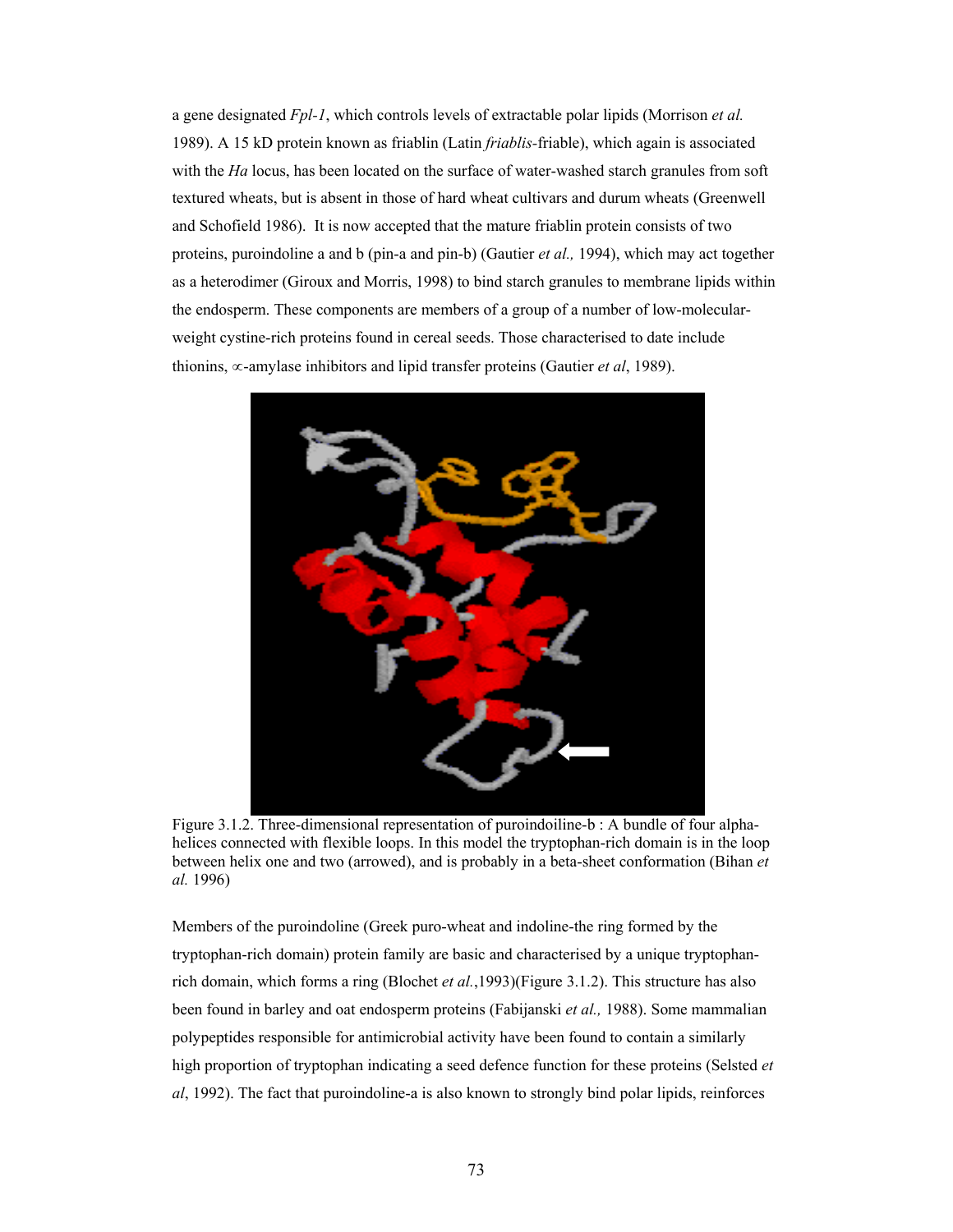the possibility that these proteins might perform this role as membranotoxins with the ability to attack fungi and bacteria cell membranes.

As mentioned above, the friablin protein is probably the product of the mature pin-a and pin-b precursor proteins, acting as a dimer, or at least associating closely. The pin-a and pin-b cDNA sequences show around 55% homology and share similar propepides at both their Nand C- terminals, so it is likely that they are targeted towards the same part of the endosperm – the vacuole within the aleurone cells (Matsuoka and, Nakamura, 1991).

The presence of closely related genes in oats and barley and in one of the diploid ancestors (*Aegilops tauschii*) of bread wheat points to a long evolutionary history for puroindolines. The genes are not present in tetraploid wheats such as *T. durum,* which always has a very hard endosperm structure. The hybridisation of the tetraploid *T. diccoccum* with *Ae. tauchii,* the D genome donor, was probably responsible for introducing the softness trait to *T. aestivum* (Allaby, 1999).

#### *Hardness-conferring mutations in puroindoline genes*

The likelihood of interaction between pin-a and pin-b is further reinforced by the effect of mutations that may occur in either of the genes. Wild-type bread wheats have soft endosperm texture, and express the functional, wild-type puroindoline alleles: pina-D1a and pinb-D1a, while in hard wheats, one or other of the puroindoline genes or it product has been rendered non-functional by mutation. The first hardness conferring mutation to be described was a glycine to serine change at position 46 in the puroindoline b protein (pinb-D1b, Giroux and Morris 1998). Since that date a number of hardness conferring of alleles have been discovered (Table 3.1, Puroindoline alleles).

Table 3.1. Characterised *pin* alleles*.* To date, six hardness mutations have been found in *pin-b,* including three to stop codons. The nature of the mutation that causes *pin-a* not to function has not, so far, been characterised

| pin-a    | pin-b      | molecular change                      | phenotypye       | reference                |
|----------|------------|---------------------------------------|------------------|--------------------------|
| pina-D1a | pin-bD1a   |                                       | Soft, wild-type  | Giroux and Morris, 1997  |
| pina-D1b | pin-bD1a   | unknown                               | hard, pin-a null | Giroux and Morris, 1998  |
| pina-D1a | pin-bD1b   | Gly-46 to Ser-46                      | Hard             | Giroux and Morris, 1997  |
| pina-D1a | pin-bD1c   | Leu-60 to Pro-60                      | Hard             | Lillemo and Morris, 2000 |
| pina-D1a | pin-bD1d   | Trp-44 to Arg-44                      | Hard             | Lillemo and Morris, 2000 |
| pina-D1a | pin-bD1e   | Trp-39 to stop codon Hard, pin-b null |                  | Morris et al., 2001      |
| pina-D1a | pin-bD1f   | Trp-44 to stop codon Hard, pin-b null |                  | Morris et al., 2001      |
| pina-D1a | $pin-bD1q$ | Cys-56 to stop codon Hard, pin-b null |                  | Morris et al., 2001      |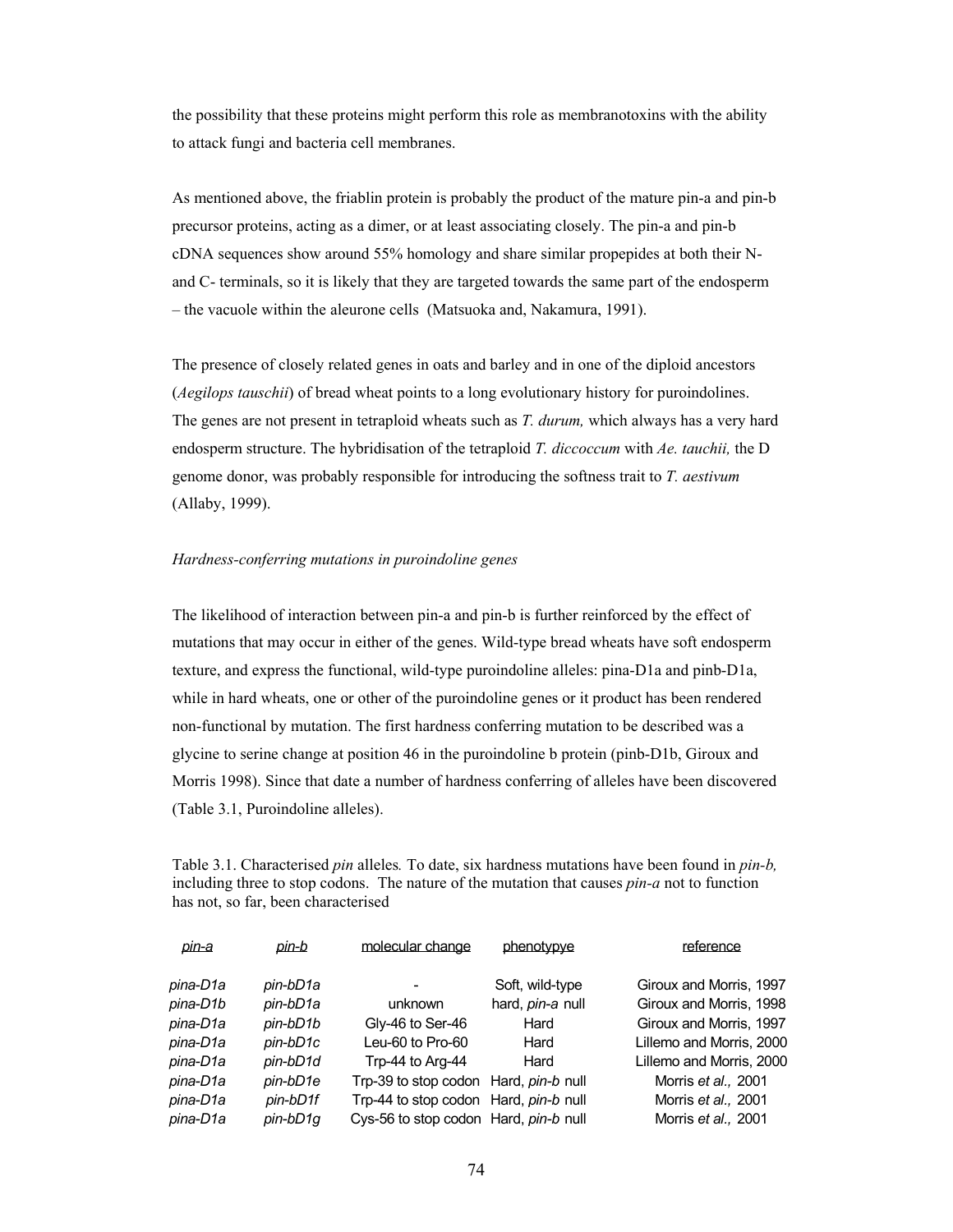## *Grain softness protein*

In addition to the puroindolines, a protein known as grain softness protein (GSP-1) is thought by some researchers to have associations with grain endosperm texture. (GSP-1 is not to be confused with the mature friabilin protein, which is sometimes also referred to as GSP (reviewed by Morris, 2002)). Rahman and his colleagues (1994) reported the isolation of three closely related GSP-1 sequences from cDNA libraries. They located these to the distal ends of each of the group 5 chromosomes. The GSP-1 locus on 5DS is closely linked to the *Ha* locus and shows a 42% homology to pin-a. It is possible that GSP-1 is also a component of friabilin, but its role is debatable. Giroux and Morris (1998) have, for example, isolated the GSP-1 transcript from durum varieties. There is, therefore, no evidence that this protein is concerned with grain hardness and current understanding of grain hardness is that the two puroindolines alone combine to maintain grain softness.

#### *Relationships between texture and protein content*

The interdependence of endosperm protein content and grain texture has long been a subject of discussion (P.I.Payne personal communication and Bushuk, 1998). In general hard wheats have a higher protein level than do soft wheats, though the traits do not correlate in all mapping populations and may have a high dependence on environmental factors (Campbell et al., 1999). Mapping studies shown in Chapter 2, have however, shown that the *Ha* locus has a major effect on both, alleles showing hard/high protein or soft/low protein.

## *Objectives of the present study*

Here, techniques were employed to explore several aspects of grain texture and its link with grain protein levels.

1. Flour samples from a suite of 58 hard and soft cultivars were analysed by NIR for grain texture, protein content and moisture content to examine relationships between these traits. 2. The glutenin HMW profile of those varieties suspected of being genetically mixed was examined using SDS-PAGE.

3. The same group of cultivars was PCR-screened for the presence of puroindoline genes, hardness-conferring mutations within those genes, and for the presence of GSP-1 and wildtype pin-b sequences.

3.2 Materials & Methods *Plant Material*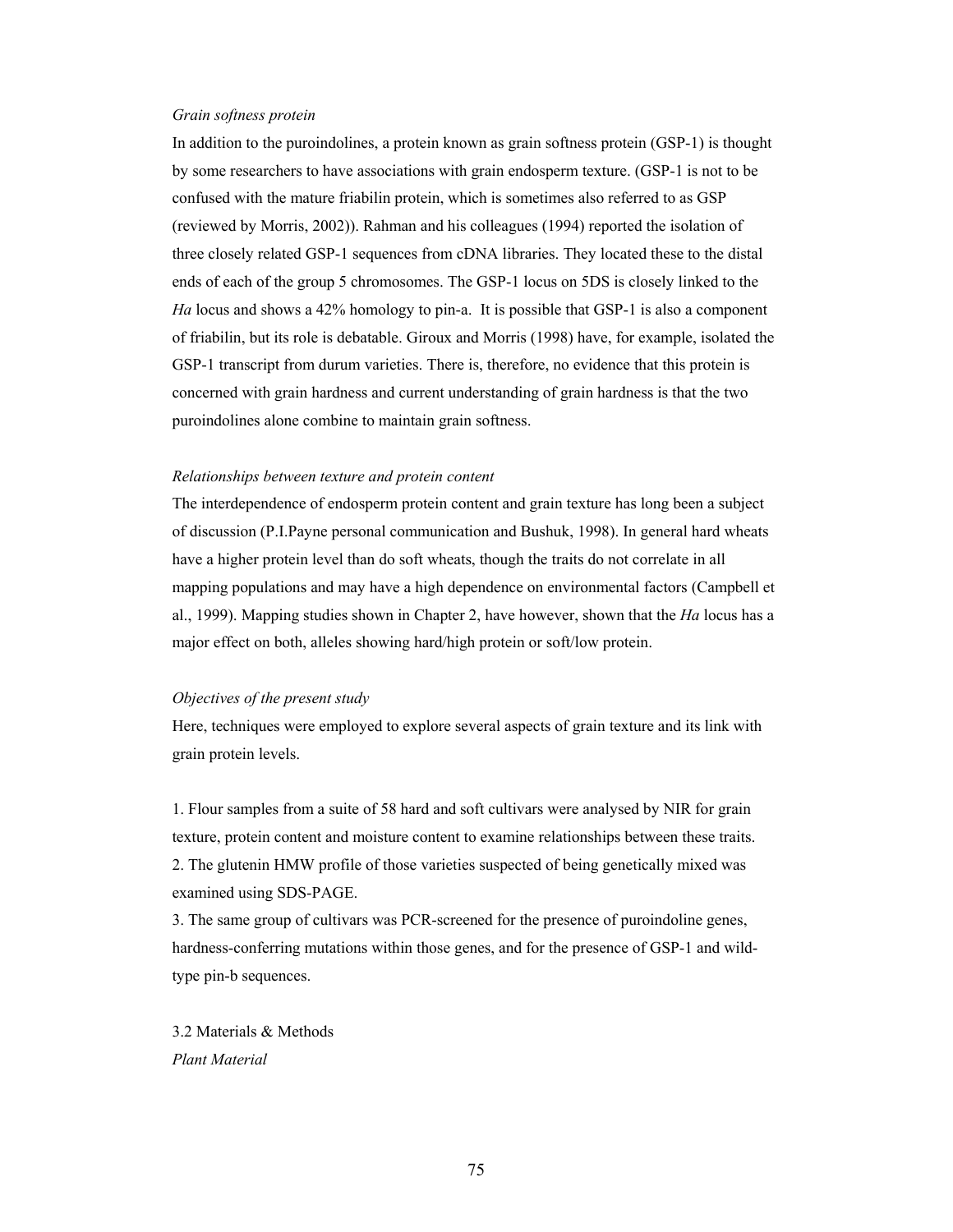Seed of cultivars used for mutant screening and grain texture measurements were obtained from the Germplasm Resources Unit and other sources within the John Innes Centre. The varieties selected included hard and soft, spring and winter, modern and historically important cultivars classified by reference to Farmers Recommended lists (NIAB, 1935 – 2002). In total, 58 seed samples were used, 36 of which had been harvested in 2001 after being grown as part of a germplasm maintenance program. For a further 19 varieties, the year of harvest was unknown. Seven varieties were represented in both the above groups. Up to 30g of seed was set aside for NIR analysis (Chapter 2). After overnight cold treatment at 4°C, six seeds from each sample were sown in 1.0 litre pots and set out on the glasshouse bench during mid-January. Growing conditions were augmented with artificial light, thus giving a day length of 16 hours. Plant leaves were harvested 22 days after sowing, when a sufficient amount of green material had been produced and before the leaves became fibrous.

#### *NIR Analysis*

Measurements of grain texture (texture score), percentage moisture content and percentage protein content were obtained by near infrared reflectance (NIR) analysis. Seed samples were visually inspected and weed seeds, straw and chaff were removed. Samples were then milled using a Trecato Cylotec mill. Approximately 6 g of the resultant wholemeal flour was packed into the Bran-Luebbe "doughnut" following manufacturer's instructions. The wholemeal flour samples were then placed in a BRAN+LUEBBE®, Infra Alyzer 2000 machine, which had been previously calibrated with samples milled by the Trecato Cyclotec mill. Where enough flour was available - in most cases - three replications were carried out for each sample.

#### *Moisture content*

In order to increase wholemeal flour moisture levels, samples were placed overnight in a humid growth room prior to NIR analysis. They were then left on the lab bench for 24 hrs before re-analysis. Texture scores from high moisture and low moisture samples were compared statistically.

# *Verification by SDS – PAGE*

Cultivar genotype was verified with the use of SDS-PAGE, using the method of Payne (1983). A single seed from each of 22 genotypes and the variety "Sicco" as a control, was crushed with a pair of pliers and the flour extracted in sample buffer. The gels were stained using the method devised by Caldwell and Kasarda (1978). The gels were destained in water for 24 hours.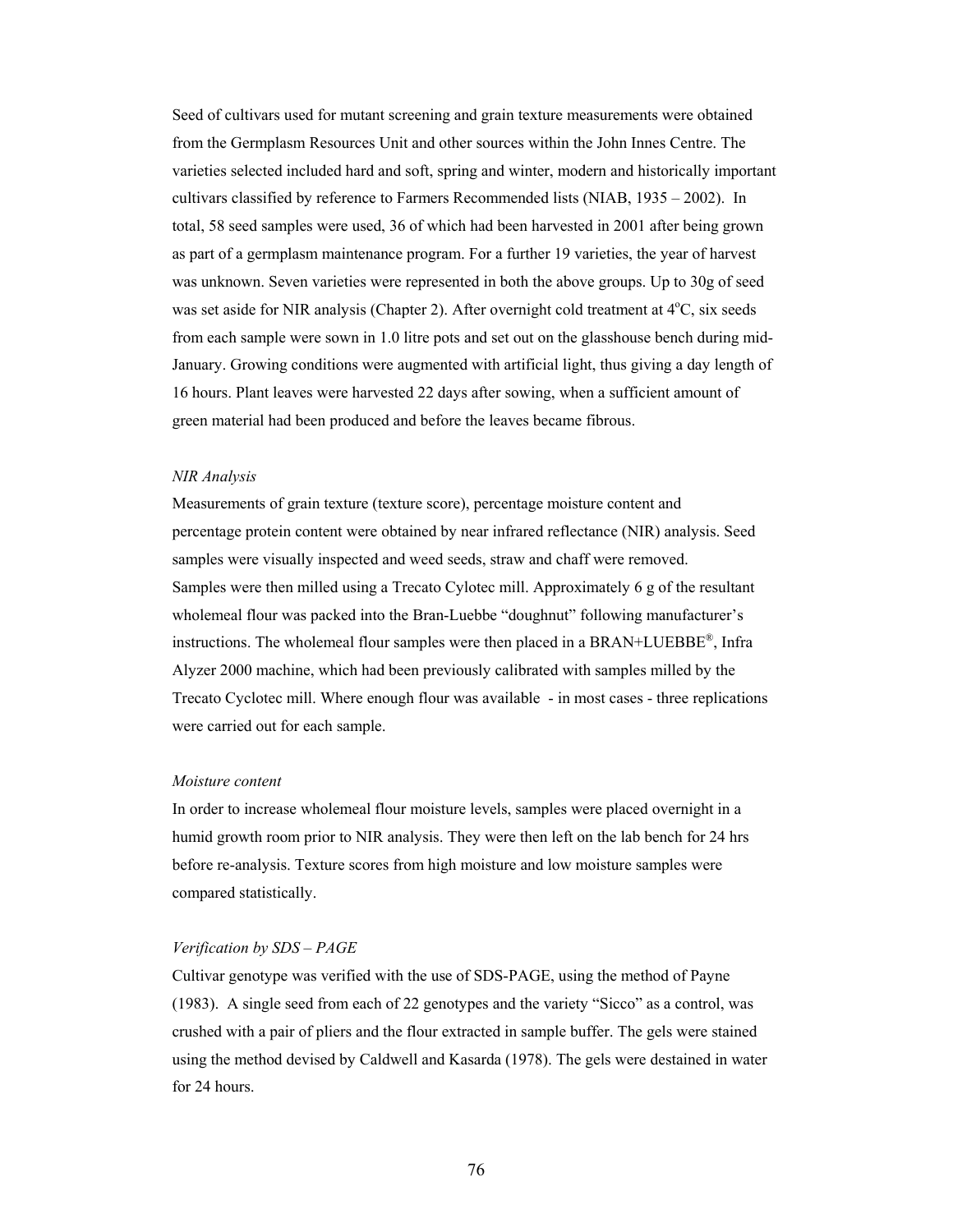Using a digital camera, gels were photographed. The banding pattern of each lane was compared to that previously recorded for the cultivar (Payne *et al*, 1987 and personal communication from J. Simmonds, JIC). Those cultivars with bands that did not match those previously recorded were removed from the study.

#### *DNA extraction*

Plant material was freeze-dried. It was then placed in a 30ml soft plastic tube with two or three ball bearings. The tubes were shaken mechanically until a fine talcum powder-like consistency was achieved. DNA was then extracted using the procedure described by Devos *et al.,* (1992) and diluted to 20ng per µl with sterile water.

## *PCR- Screening*

Information on appropriate sequence specific primers was obtained from several sources within the literature (Table 3.2.1). PCR conditions were amended to suit laboratory equipment and available consumables (Table 3.2.2). Oligonucleotides were obtained from Sigma-Genosys Ltd., Cambridge UK. DNA samples were screened for the presence of *pin-a* and *pinb* alleles, hard texture-causing mutations, and sequences expected to be present in genomic DNA from soft wheats, by PCR amplification, as described by Mullis and Faloona (1987) in a Peltier PTC – 225 tetrad thermal cycler under conditions as in Table 3.2.3.

Table 3.2.1. Primer sequences for PCR amplification of pin-a and pin-b wild–type genes (*pinaD1a* and *pinbD1a)*, *pin-a* and *pin-b* mutations (*pin-aD1b-* null*, pin-b*D1b- Gly-46 to Ser-46, *pinbD1c –*Leu-60 to Pro 60) *GSP-1* and *CS* (wild-type). Wild-type *pin-b*, *CS* and *pin-bD1b* share their left primer*.* 

Giroux and Morris, 1997 **CS pin-b right** CTCATGCTCACAGCCGCC Giroux and Morris, 1997 *pin-b* left **ATGAAGACCTTATTCCTCCTA** Giroux and Morris, 1997 *pin-bD1b* mutation right CTCATGCTCACAGCCGCT Gautier *et al.* 1994 *pin-a* left ATGAAGGCCCTCTTCCTCA Gautier *et al.* 1994 *pin-a* right TCACCAGTAATAGCCAATAGTG Gautier *et al.* 1994 *pin-b* right TCACCAGTAATAGCCACTAGGGAA Giroux and Morris, 1998 **GSP-1** left **GTAGTGAGCACTACTATTGC** Giroux and Morris, 1998 **GSP1** right **GCACTTGGAGGGAAGGCTC** Lillemo and Morris, 2000 *pinb D1c* mutation left ATGAAGACCTTATTCCTCCTA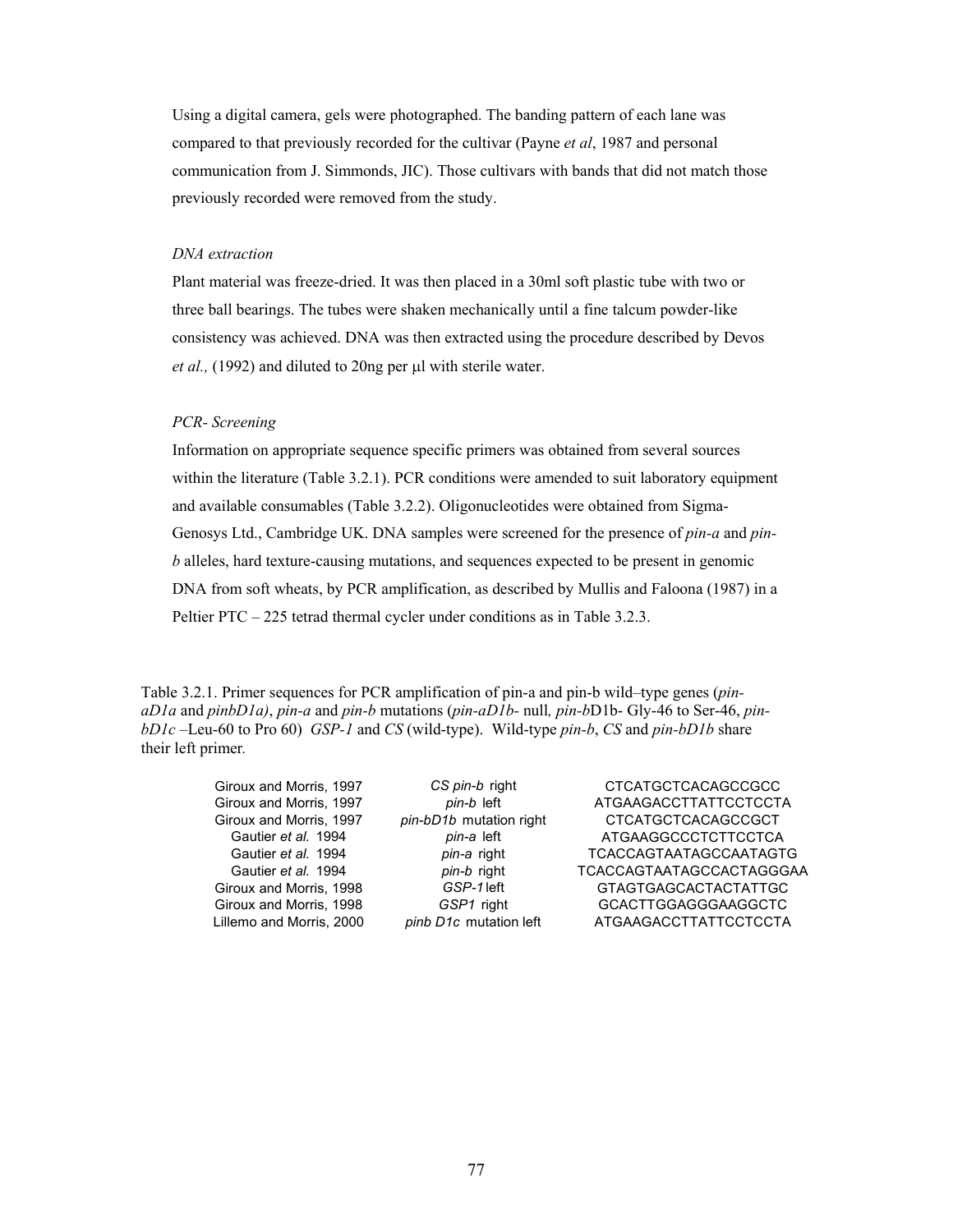| name                     | pin-a | pin-aD1b | pin-b | pin-bD1b | pin-bD1c | GSP   | СS    |
|--------------------------|-------|----------|-------|----------|----------|-------|-------|
| DNA (100ng)              | 2.5   | 2.5      | 2.5   | 5        | 2.5      | 2.5   | 5     |
| 10 x buffer              | 3.1   | 3.1      | 3.1   | 2.5      | 3.1      | 3.1   | 2.5   |
| dNTP (200mM)             | 2.5   | 2.5      | 2.5   | 2.5      | 2.5      | 2.5   | 2.5   |
| primer   (2mM)           | 5     | 5        | 5     | 2.5      | 5        | 5     | 2.5   |
| primer r (2mM)           | 5     | 5        | 5     | 2.5      | 5        | 5     | 2.5   |
| tag (0.125U)             | 0.125 | 0.125    | 0.125 | 0.125    | 0.125    | 0.125 | 0.125 |
| Sterile H <sub>2</sub> O | 6.775 | 6.775    | 6.775 | 9.875    | 6.875    | 6.775 | 9.875 |
| total                    | 25    | 25       | 25    | 25       | 25       | 25    | 25    |

Table 3.2.2. PCR conditions for PCR amplification of puroindoline wild-type, puroindoline mutation and grain softness protein sequences. All volumes are in  $\mu$ l.

Table 3.2.3 Thermal cycling programs for PCR amplification of target sequences. In the first step the samples were denatured. They then went through 35 cycles of denaturing, annealing and elongation. A final cycle with an extention step completed the reaction. All temperatures are in degrees C.

|      | pin-a              |    | pin-aD1b    |      | pin-b       |      | pin-bD1b    |      | pin-bD1c    |      | GSP         |      | СS          |
|------|--------------------|----|-------------|------|-------------|------|-------------|------|-------------|------|-------------|------|-------------|
| temp | time (mins) temp C |    | time (mins) | temp | time (mins) | temp | time (mins) | temp | time (mins) | temp | time (mins) | temp | time (mins) |
| 93   | 4                  | 93 | 4           | 94   | 4           | 94   | 4           | 94   | 4           | 93   | 4           | 94   | 4           |
| 94   |                    | 94 |             | 94   | 0.5         | 94   | 0.5         | 94   | 0.5         | 94   |             | 94   | 0.5         |
| 50   | 1.5                | 50 | 1.5         | 60   | 0.5         | 60   | 0.5         | 60   | 0.5         | 58   | 1.5         | 60   | 0.5         |
| 72   |                    | 72 |             | 72   | 0.75        | 72   | 0.75        | 72   | 0.75        | 72   |             | 72   | 0.75        |
| 72   | 10                 | 72 | 10          | 72   |             | 72   |             | 72   |             | 72   | 10          | 72   |             |

## *PvuII Digestion*

As a method of detection of the Lue-60 to Pro-60 mutation, 10µl of the unpurified PCR product of pin-bD1c was digested with 2U of endonuclease PvuII (Cambio, Cambridge UK) in 1.5µl x 10 no. 5 buffer and sterile water to make up to 15µl total volume. The mixture was incubated at 37°C for 2 hours (Lillemo and Morris, 2000).

## *Agarose gel Analysis*

10µl of PCR amplified product (or PvuII digestion product for pin-bD1c) together with 5µl of orange G loading buffer were loaded onto 1.2% agarose/1 x TBE gels, stained with ethidium bromide. Gels were visualised and photographed under UV light and scored for the presence/absence of the target sequences or for detection of the Lue-60 to Pro-60 mutation, the presence of two bands.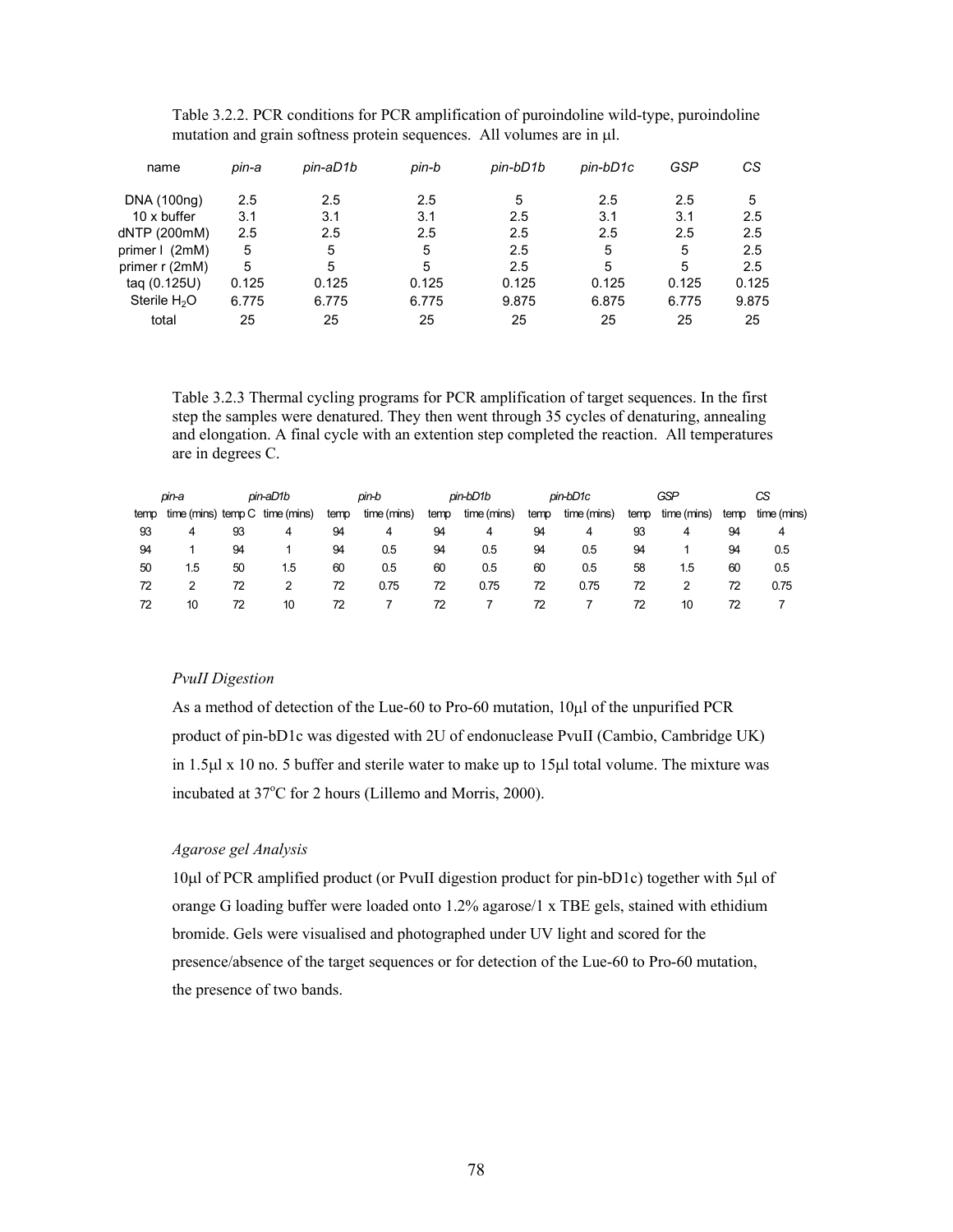## 3.3 Results

## *NIR measurement variation between replicate samples*

In all varieties, percentage moisture and protein scores varied little between replicates (mean of sd 0.0765 and 0.0825, respectively). However, texture scores varied considerably (mean sd 0.2908) between varieties. During NIR screening of wholemeal flour samples, it was noticed that percentage moisture levels varied little between samples and between replicates assayed on the same day  $(sd = 0.243)$ . There were, however, larger differences between percentage moisture content in the same sample when assays were performed days or weeks apart. These fluctuations seemed to be associated with changes in atmospheric moisture. As flour samples absorbed more water from the atmosphere, moisture levels increased and a decreased NIR texture score was recorded. Hard and soft samples appeared to be affected in a similar way and a similar trend was seen in the relationship between texture within a subset of cultivars assayed after exposure to different atmospheric moisture levels (Figure 3.3.1). Protein measured by NIR did not fluctuate significantly with wholemeal flour moisture content (oneway ANOVA:  $F = 0.06$ ,  $P = 0.801$ ).

Figure 3.3.1. Fluctuation of texture score with changes in atmospheric moisture. Texture score values were consistently lower where samples had a greater moisture content and a consistent change across texture scores was observed

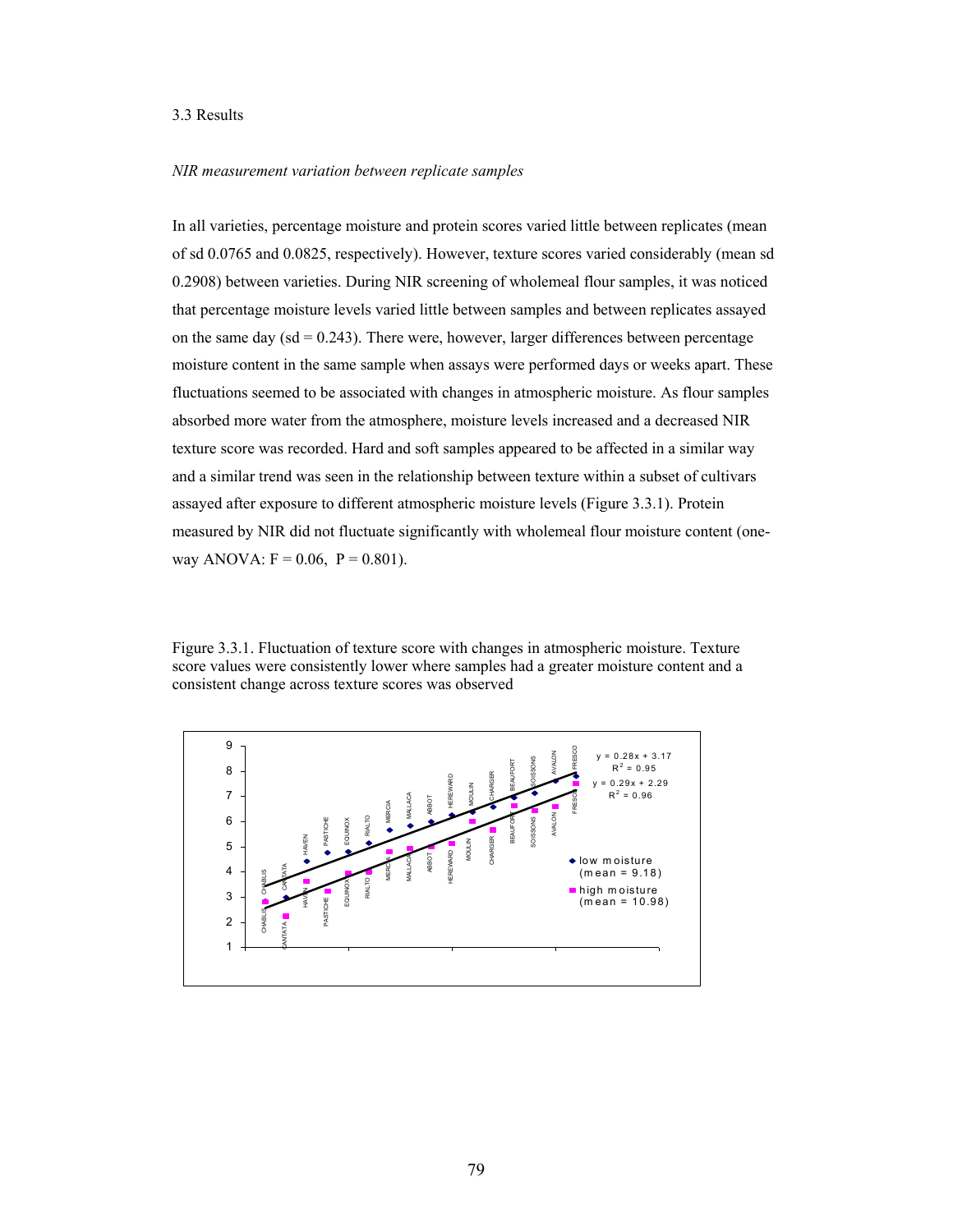Table 3.3.1. NIR percentage moisture, endosperm texture and percentage protein mean data of 59 flour wholemeal flour samples from a series of cultivars. Those varieties harvested in years other than 2001 are marked with an asterix. HW = hard winter, HSp = hard spring, and  $SW = soft$  winter,  $PB = poor$  breadmaking. Those varieties hi-lighted in grey are suspected of being contaminated and were subsequently found to possess HMW subunits differing from those previously reported for the variety These were removed from NIR data analysis, as was cultivar Carmen, which exhibited an unusually high protein content score.

|                        | moisture | NIR hardness | protein | Class   |
|------------------------|----------|--------------|---------|---------|
| <b>FIORELLA</b>        | 10.04    | 2.42         | 15.18   | S W     |
| CANTATA <sup>*</sup>   | 10.55    | 2.77         | 14.67   | S W     |
| TILL221                | 10.38    | 3.34         | 12.66   | S W     |
| CHAMPLEIN              | 10.23    | 3.36         | 12.14   | S W     |
| <b>VIMORIN</b>         | 10.34    | 3.81         | 12.73   | S W     |
| CLAIRE                 | 10.29    | 3.92         | 10.33   | S W     |
| HAVEN <sup>*</sup>     | 10.44    | 4.30         | 14.97   | S W     |
| DESPREZ 80             | 10.82    | 4.39         | 11,53   | S W     |
| <b>BEAVER</b>          | 10.34    | 4.41         | 10.55   | S W     |
| PASTICHE <sup>*</sup>  | 10.38    | 4.45         | 16.12   | H W     |
| EQUINOX <sup>*</sup>   | 10.48    | 4.80         | 13.23   | H W     |
| SPELTA                 | 9.96     | 4.99         | 14.59   | H-SPELT |
| SAVA                   | 10.17    | 5.01         | 12.18   | $\sim$  |
| DWA                    | 10.40    | 5.06         | 10.34   | S W     |
| 2552                   | 10.33    | 5.19         | 11.80   | S W     |
| <b>WEK0609</b>         | 10.25    | 5.27         | 10.29   | S W     |
| MALLACCA <sup>*</sup>  | 10.52    | 5.37         | 13.06   | HW      |
| RIALTO *               | 10.37    | 5.28         | 11.72   | H W     |
| RENDEZVOUS *           | 10.38    | 5.30         | 11.69   | HW      |
| BRIMSTONE <sup>*</sup> | 10.36    | 5.71         | 15.68   | H W     |
| POROS                  | 10.16    | 5.71         | 11.03   | L.      |
| <b>BERSEE</b>          | 10.15    | 5.88         | 11.39   | PB      |
| HEREWARD <sup>*</sup>  | 10.54    | 6.07         | 14.49   | HW      |
| <b>TRINTELLA</b>       | 10.29    | 6.08         | 9.83    | $\sim$  |
| CARMEN                 | 9.43     | 6.37         | 21.90   | HW      |
| MOULIN <sup>*</sup>    | 10.44    | 6.39         | 14.16   | HW      |
| AVALON <sup>*</sup>    | 10.42    | 6.85         | 15.59   | H W     |
| SOISSONS <sup>*</sup>  | 10.46    | 7.10         | 13.76   | H W     |
| ABBOT <sup>*</sup>     | 10.44    | 6.97         | 14.68   | H W     |
| GRANA                  | 10.10    | 7.18         | 11.03   | H W     |
| STARKE                 | 9.88     | 7.25         | 14.25   | HW      |
| CHABLIS <sup>*</sup>   | 10.65    | 7.45         | 13.70   | HSp     |
| SAVANNAH               | 10.06    | 7.52         | 10.58   | HW      |
| BEAUFORT <sup>*</sup>  | 10.25    | 7.62         | 14.98   | H W     |
| HYBNOS                 | 10.22    | 7.78         | 9.70    | HW      |
| FRESCO <sup>*</sup>    | 10.53    | 8.06         | 13.71   | H W     |
| CHEYENNE               | 10.20    | 8.07         | 11.69   | H W     |
| BADGER                 | 9.86     | 8.11         | 11.47   | H W     |
| <b>FAVORITS</b>        | 9.87     | 8.14         | 15.43   | H W     |
| MOULIN                 | 10.50    | 8.17         | 10.15   | H W     |
| CHARGER <sup>*</sup>   | 11.39    | 8.29         | 12.97   | H W     |
| SOISSONS               | 10.16    | 8.47         | 10.11   | H W     |
| PEKO                   | 10.04    | 8.72         | 10.06   | H W     |
| <b>MARIS HUNTSMAN</b>  | 9.91     | 8.99         | 10.94   | S W     |
| LITTLE JOSS            | 9.95     | 9.02         | 14.33   | P B     |
| CHARGER                | 10.05    | 9.08         | 10.58   | HW      |
| <b>BEZOSTOYA</b>       | 9.99     | 9.25         | 13.65   | H W     |
| RIALTO                 | 10.22    | 9.47         | 11.40   | HW      |
| MYRANOVSKA             | 9.90     | 9.72         | 11.86   | HW      |
| HOPE                   | 9.62     | 9.90         | 11.24   | HSp     |
| WEMBLEY *              | 10.19    | 9.93         | 14.18   | HSp     |
| MERCIA                 | 10.72    | 10.29        | 10.78   | HW      |
| CADENZA                | 9.78     | 10.56        | 10.81   | HSp     |
| CAROLA                 | 9.74     | 10.56        | 14.15   | HSp     |
| SPARK                  | 10.16    | 10.65        | 12.27   | HW      |
| PASTICHE               | 9.29     | 11.11        | 16.29   | HW      |
| AVALON                 | 10.18    | 12.58        | 11.24   | H W     |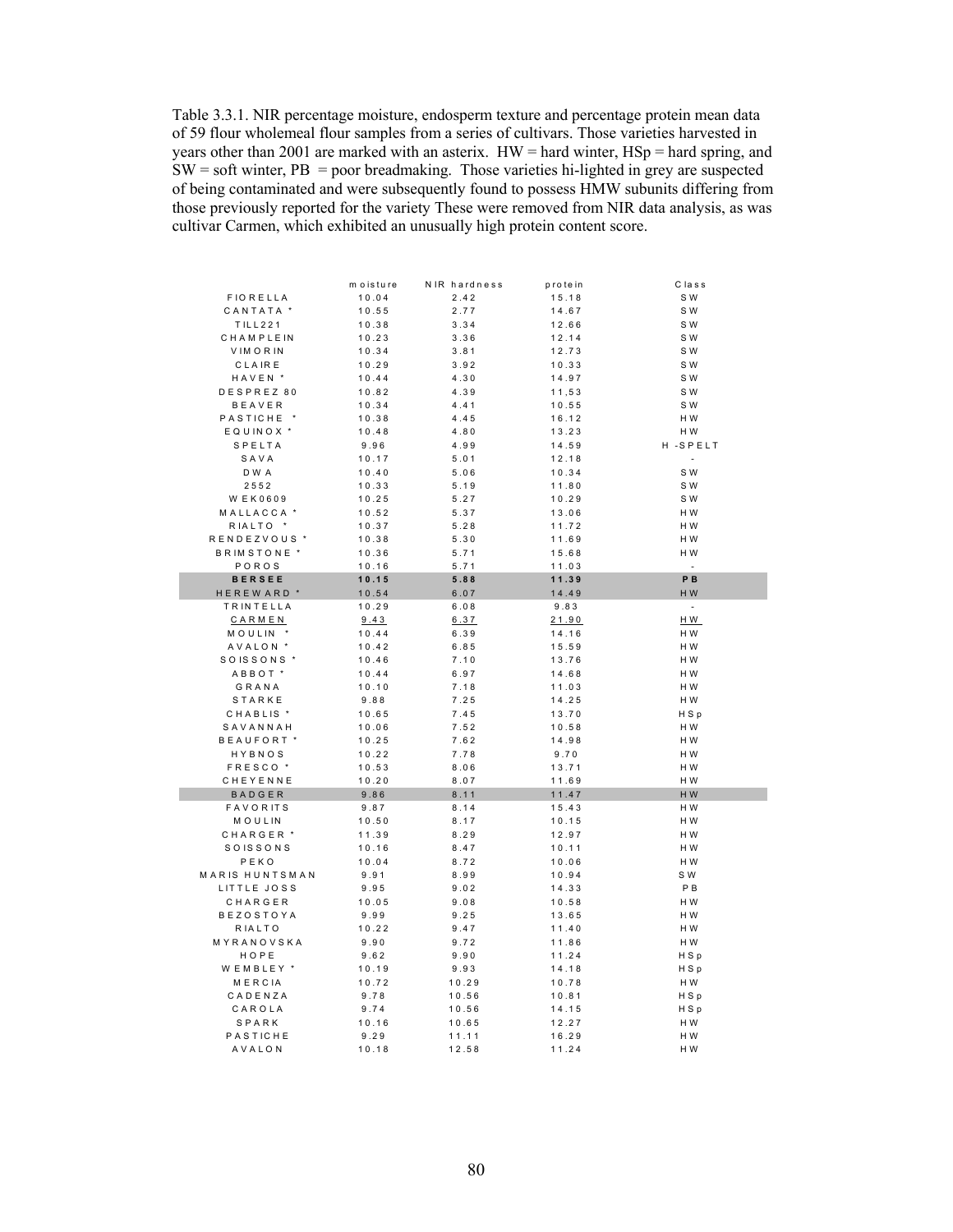# *Analysis of NIR Data*

#### *Distribution Frequency*

A histogram plot of NIR texture scores (Table 3.3.1) showed an approximately bimodal distribution with two peaks, indicating overlapping normal distributions. These two peaks represent the two endosperm texture classes (Figure 3.3.2a). A histogram plot of percentage protein scores also showed a tendency to form two distinct groups (Figure 3.3.2b). A normal distribution was observed for moisture percentage scores (Figure 3.3.2c).

## *Relationships between NIR moisture, texture and protein scores*

The relationship between protein and texture scores was not significant ( $R^2 = 0.0632$ , p = 0.152) for all hard and soft varieties together, but was nearly significant ( $p= 0.092$ ) for hard varieties alone (Figure 3.3.3a). There was a significant negative relationship between texture and moisture scores over all samples ( $p= 0.009$ , Figure 3.3.3b). There was no significant relationship between moisture and protein scores for all samples (Figure 3.3.3c).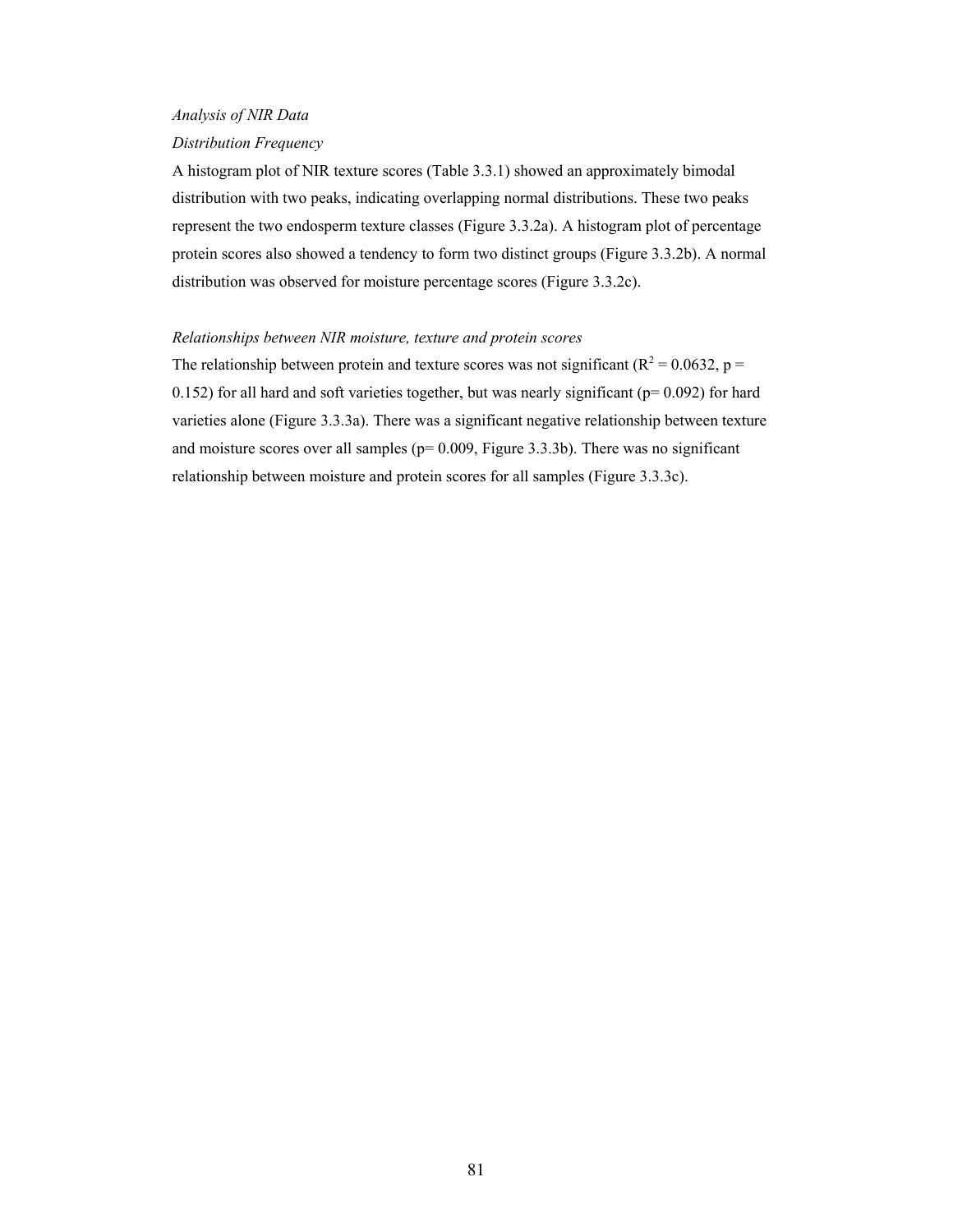

Figure 3.3.2. Distribution frequencies of NIR score for (a) endosperm texture (b) percentage endosperm protein and (c) percentage moisture content from wholemeal flour samples from a range of cultivars (Table 3.3.1)



Figure 3.3.3. Relationships between NIR texture, moisture and protein scores. (a) protein x texture for hard endosperm cultivars; (b) moisture x texture for all cultivars; (c) moisture x protein for all cultivars.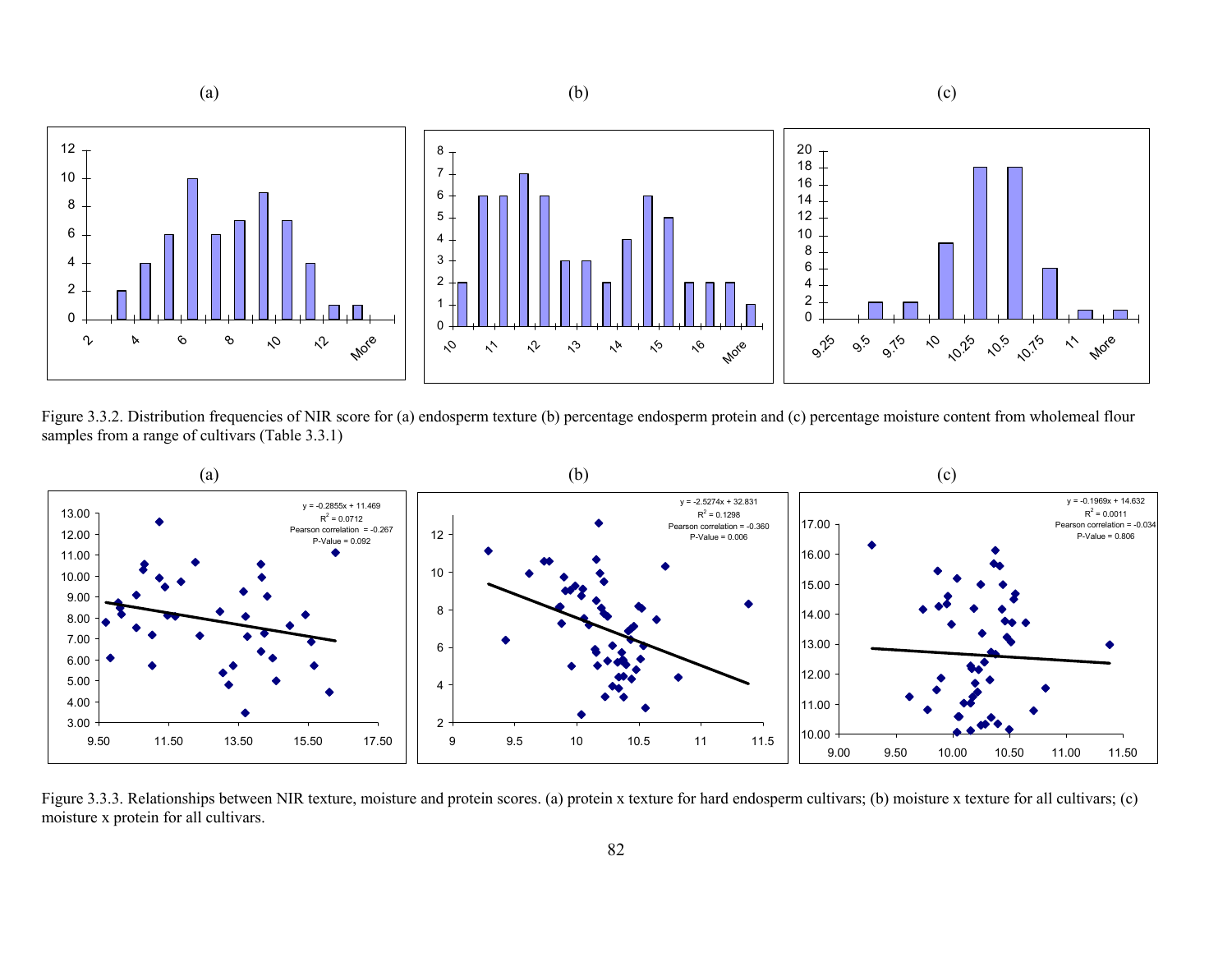# *SDS-PAGE analysis*

It was noticed that some NIR texture and/or protein scores were not as expected. For example, some varieties listed as hard lines produced a texture score of less than 6.0. (Table 3.3.1). Using SDS-PAGE analysis, verification of genotype was carried out on those seed samples suspected of having been contaminated (Figure 3.3.4, Table 3.3.2). Of the 22 cultivars analysed three (Bersee, Badger and Hereward) were found not to possess the expected glutenin HMW subunits and were eliminated from the study. For a further three varieties (Starke, Mallacca and Carmen) no record of previous SDS-PAGE profile could be found in the literature. Although this was the case for Spelta Grey this variety did show a distinctive spelt pattern of glutenin sub units; Figure 3.3.4 gel 1 lanes 6 and 7 (Radic et al., 1997).

Figure 3.3.4. SDS Page gels. For layout and glutenin HMW subunit patterns see Table 3.3.2

|  |  |  | 1 2 3 4 5 6 7 8 9 10 11 12 13 14 15 16 17 18 19 20 21 22 23 24 25 26 |  |  |  |  |  |  |  |  |  |
|--|--|--|----------------------------------------------------------------------|--|--|--|--|--|--|--|--|--|
|  |  |  |                                                                      |  |  |  |  |  |  |  |  |  |

gel 1

g el 2 1 2 3 4 5 6 7 8 9 10 11 12 13 14 15 16 17 18 19 20 21 22 23 24 25 26

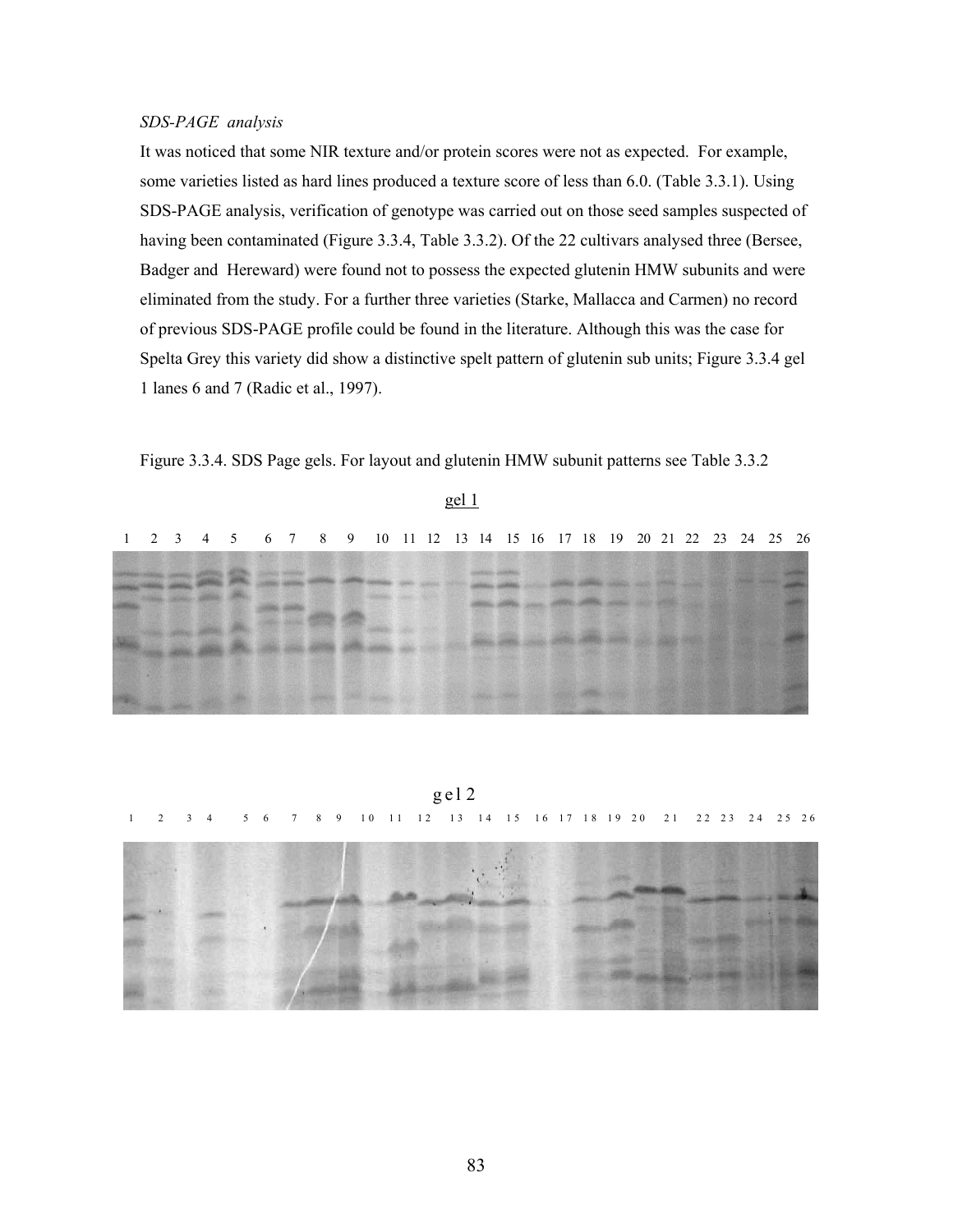Table 3.3.2. Cultivar verification. Comparison between glutenin HMW subunits from the cultivars in the present study, and those recorded in the literature.  $N = null$  for subunit.

| Gel and lane | variety          | expected subunits   | observed subunits   | verification             |
|--------------|------------------|---------------------|---------------------|--------------------------|
| 1.1          | Sicco            | $1, 7+9, 5+10$      | $1, 7+9, 5+10$      | control                  |
| 1.2          | Avalon           | $1, 3+12, 6+8$      | $1, 3 + 12, 6 + 8$  | yes                      |
| 1.3          | Avalon           | $1, 3+12, 6+8$      | $1, 3 + 12, 6 + 8$  | yes                      |
| 1.4          | Abbot            | $1, 6+8, 2+12$      | $1, 6+8, 2+12$      | yes                      |
| 1.5          | Abbot            | $1, 6+8, 2+12$      | $1, 6+8, 2+12$      | yes                      |
| 1.6          | Spelta Grey      | spelt type          | $1, 2+12, 13+16$    | yes                      |
| 1.7          | Spelta Grey      | spelt type          | $1, 2+12, 13+16$    | yes                      |
| 1.8          | Moulin           | $N, 17+18, 2+12$    | $N, 17+18, 2+12$    | yes                      |
| 1.9          | Moulin           | $N, 17+18, 2+12$    | $N, 17+18, 2+12$    | yes                      |
| 1.1          | Maris Huntsman   | $N, 2+12, 6+8$      | $N, 2+12, 6+8$      | yes                      |
| 1.11         | Maris Huntsman   | $N, 2+12, 6+8$      | $N, 2+12, 6+8$      | yes                      |
| 1.12         | DwarfA           | $N, 3+12, 6+8$      | $N, 3+12, 6+8$      | yes                      |
| 1.13         | DwarfA           | $N, 3+12, 6+8$      | $N, 3+12, 6+8$      | yes                      |
| 1.14         | Sicco            | $1, 7+9, 5+10$      | $1, 7+9, 5+10$      | control                  |
| 1.15         | Sicco            | $1, 7+9, 5+10$      | $1, 7+9, 5+10$      | control                  |
| 1.16         | Cheyenne         | $2, 7+9, 5+10$      | $2, 7+9, 5+10$      | yes                      |
| 1.17         | Cheyenne         | $2, 7+9, 5+10$      | $2, 7+9, 5+10$      | yes                      |
| 1.18         | Carmen           | ?                   | $N, 7+9, 5+10$      | ?                        |
| 1.19         | Carmen           | ?                   | $N, 7+9, 5+10$      | ?                        |
| 1.20         | Bersee           | $1, 7+8, 4+12$      | $1, 7+?$ , $3 + 12$ | n o                      |
| 1.21         | <b>Bersee</b>    | $1, 7+8, 4+12$      | $1, 7+?$ , $3 + 12$ | n o                      |
| 1.22         | Badger           | $N, 14+15, 5+10$    | $7+?$ , $5+10$      | n o                      |
| 1.23         | Badger           | $N, 14+15, 5+10$    | $7+?$ , $5+10$      | n o                      |
| 1.24         | Avalon           | $1, 6+8, 2+12$      | $1, 6+8, 2+12$      | yes                      |
| 1.25         | Avalon           | $1, 6+8, 2+12$      | $1, 6+8, 2+12$      | yes                      |
| 1.26         | Sicco            | $1, 7+9, 5+10$      | $1, 7+9, 5+10$      | control                  |
| 2.1          | Sicco            | $1, 7+9, 5+10$      | $1, 7+9, 5+10$      | control                  |
| 2.2          | Charger          | $N, 17+18, 2+12$    | $N, ?+?, 2+12$      | yes                      |
| 2.3          | Charger          | $N, 17+18, 2+12$    |                     | yes                      |
| 2.4          | Fresco           | $N, 7+9, 5+10$      | $N, 7+9, 5+10$      | yes                      |
| 2.5          | Fresco           | $N, 7+9, 5+10$      |                     | yes                      |
| 2.6          | Haven            | $N, 6+8, 2+12$      |                     | $\overline{\phantom{a}}$ |
| 2.7          | Haven            | $N, 6+8, 2+12$      |                     | $\overline{\phantom{a}}$ |
| 2.8          | Hereward         | $N, 7+9, 3+12$      |                     | n o                      |
| 2.9          | Hereward         | $N, 7+9, 3+12$      | $?+?, 5+10$         | n o                      |
| 2.10         | Mallacca         | ?                   | $N, 6+8, 17, 18$    | $\overline{\phantom{a}}$ |
| 2.11         | Mallacca         | ?                   | $N, 6+8, 17, 18$    | $\overline{\phantom{a}}$ |
| 2.12         | Pastiche         | $N, 7+8, 4+12$      | $N, 7+8, 4+12$      | yes                      |
| 2.13         | Pastiche         | $N, 7+8, 4+12$      | $N, 7+8, 4+12$      | yes                      |
| 2.14         | Sicco            | $1, 7+9, 5+10$      | $1, 7+9, 5+10$      | control                  |
| 2.15         | Sicco            | $1, 7+9, 5+10$      | $1, 7+9, 5+10$      | control                  |
| 2.16         | Rialto           | $1, 5+10, 17, 18$   |                     | $\overline{\phantom{a}}$ |
| 2.17         | Rialto           | $1, 5 + 10, 17, 18$ |                     |                          |
| 2.18         | Savannah         | $N, 6+8, 3+12$      |                     |                          |
| 2.19         | Savannah         | $N, 6+8, 3+12$      |                     |                          |
| 2.20         | <b>Brimstone</b> | $N, 6+8, 2+12$      | $N, 6+8, 2+12$      | yes                      |
| 2.21         | <b>Brimstone</b> | $N, 6+8, 2+12$      | $N, 6+8, 2+12$      | yes                      |
| 2.22         | Rialto (2001)    | $1, 5 + 10, 17, 18$ | $1, 5 + 10, 17, 18$ | yes                      |
| 2.23         | Rialto           | 1, 5+10, 17,18      | $1, 5 + 10, 17, 18$ | yes                      |
| 2.24         | Starke           | ?                   | $N, 5+10, 17+18$    |                          |
| 2.25         | Starke           | ?                   | N, 5+10, 17+18      |                          |
| 2.26         | Sicco            | $1, 7+9, 5+10$      | $1, 7+9, 5+10$      | control                  |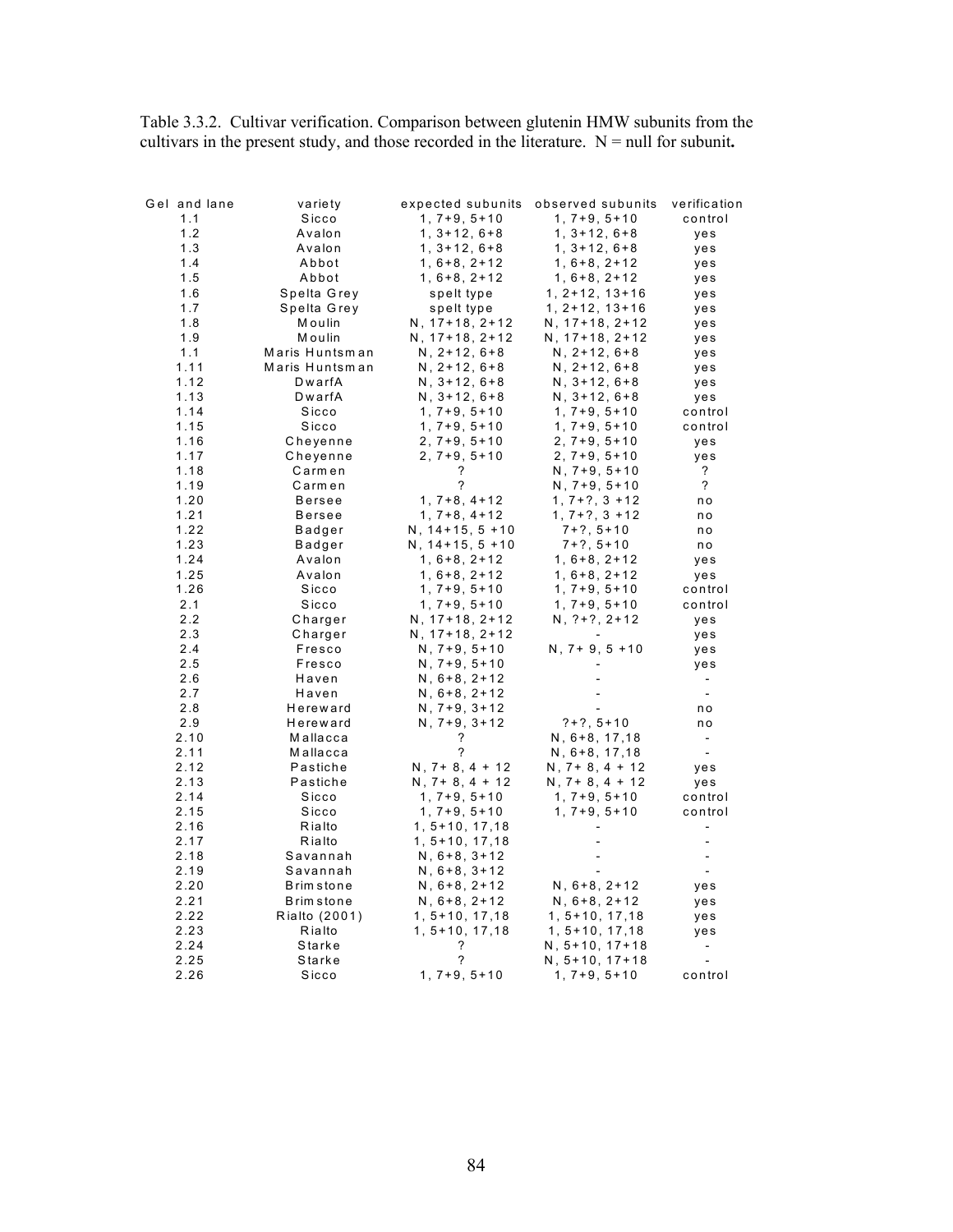## *Screening for known puroindoline mutations*

A total of 48 DNA samples were isolated from plant material and PCR-screened for the presence of sequences that would confirm the presence or absence of friabilin component genes pina and pinb. Two further PCR screenings were carried out on the same samples for mutations in pin-b (pin-bD1b and pin-bD1c) that lead to differences in endosperm texture. Additional PCR screening was carried out for the presence of GSP (putative grain softness protein) and CS (characteristic of soft endosperm wheats) sequences (Figure 3.3.5). Data are presented in Table 3.3.3.

Figure 3.3.5. Agarose gels of *puroindoline* and *GSP* sequences. (a) The presence of *pin-a* amplifies *a* 450 bp fragment in all varieties (b) the presence of *pin-b* wild-type allele amplifies a 450 bp fragment in all varieties (c) *pinbD1c* hardness allele (Leu-60 to Pro-60) mutation. amplifies a 448 fragment (not shown), which remains uncut when digested with PvuII (d) *pin-bD1b* hardness allele (Gly-46 to Ser-46) produces a 250 bp fragment (e) in the presence of *GSP-1* amplifies a 430 bp fragment in all varieties. (f) A 250bp fragment is amplified in wild-type (*CS*) soft wheats where glycine residues persist at position 46.

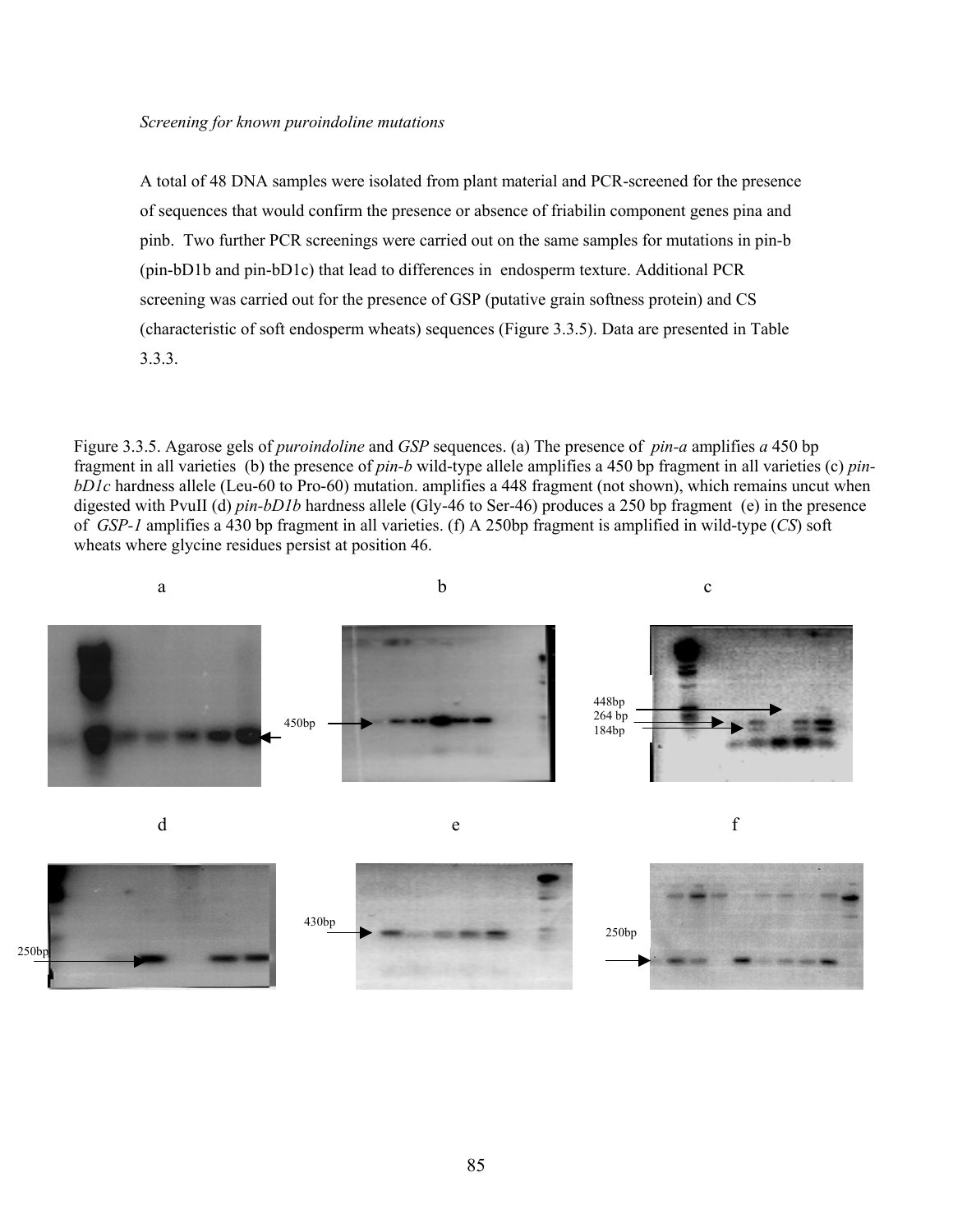Table 3.3.3. Wheat varieties arranged into puroindoline gene mutation class. The presence of the expected agarose gel band or bands is denoted by the letter p.

| <b>VARIETY</b>    | hardness class                         | pina  | pinb | <b>GSP</b> | c <sub>S</sub>           | pinbD1b | pinbD1c |
|-------------------|----------------------------------------|-------|------|------------|--------------------------|---------|---------|
| <b>PASTICHE</b>   | HW                                     | р     | р    | р          | $\overline{a}$           | р       |         |
| <b>AVALON 1</b>   | <b>HW</b>                              | р     | р    | р          | $\overline{a}$           | р       |         |
| <b>BEZOSTOYA</b>  | HW                                     | р     | р    | р          | $\overline{\phantom{a}}$ | р       |         |
| <b>CHARGER</b>    | HW                                     | p     | р    | р          | $\overline{\phantom{a}}$ | p       |         |
| <b>CHEYENNE</b>   | HW                                     | p     | р    | р          | $\overline{\phantom{a}}$ | p       |         |
| LITTLE JOSS       | Sp - PB                                | p     | р    | р          | $\overline{\phantom{a}}$ | p       |         |
| MYRANOVSKYA       | HW                                     | р     | р    | р          |                          | р       |         |
| POVOS             | HW                                     | p     | р    | р          | $\overline{a}$           | p       |         |
| SAVANNAH          | HW                                     | p     | р    | р          | $\overline{\phantom{0}}$ | p       |         |
| <b>STARKE</b>     | $\overline{\phantom{a}}$               | p     | p    | р          | $\overline{a}$           | p       |         |
| ABBOT             | HW                                     | p     | р    | р          |                          | р       |         |
| <b>BEAUFORT</b>   | HW                                     | р     | p    | р          | $\overline{a}$           | р       |         |
| <b>BRIMSTONE</b>  | HW                                     | p     | р    | р          | $\overline{\phantom{a}}$ | р       |         |
| <b>CHARGER</b>    | HW                                     | p     | р    | p          | $\overline{a}$           | p       |         |
| <b>FRESCO</b>     | HW                                     | р     | р    | р          |                          | p       |         |
| <b>MOULIN</b>     | HW                                     | р     | р    | р          |                          | p       |         |
| <b>HOPE</b>       | <b>HSp</b>                             | p     | р    | р          |                          | p       |         |
| <b>RIALTO</b>     | HW                                     | р     | р    | р          |                          | p       |         |
| <b>SPARK</b>      | HW                                     | р     | р    | р          |                          | р       |         |
| <b>CHABLIS</b>    | <b>HSp</b>                             | р     | p    | р          |                          | p       |         |
|                   |                                        |       |      |            |                          |         |         |
|                   | hard varieties bearing pinbD1c         |       |      |            |                          |         |         |
| CADENZA           | HW                                     | р     | р    | р          |                          |         | р       |
| CAROLA            | <b>HSp</b>                             | p     | p    | р          |                          |         | p       |
| PEKO              | <b>HSp</b>                             | p     | p    | р          |                          |         | p       |
| WEMBLEY           | <b>HSp</b>                             | p     | p    | р          |                          |         | p       |
|                   | hard varieties where no mutation found |       |      |            |                          |         |         |
|                   |                                        |       |      |            |                          |         |         |
| <b>GRANTA</b>     | HW                                     | р     | р    | p          |                          |         |         |
| <b>RENDEZVOUS</b> | HW                                     | р     | р    | р          |                          |         |         |
| <b>FAVORITS</b>   | HW                                     | р     | р    | р          |                          |         |         |
| <b>MERCIA</b>     | HW                                     | p     | р    | р          |                          |         |         |
| <b>SOISSONS</b>   | HW                                     | p     | р    | р          |                          |         |         |
| <b>HYBNOS</b>     | HW                                     | р     | р    | р          | р                        |         |         |
| MALLACCA          | HW                                     | р     | p    | р          |                          |         |         |
| CARMEN            | $\overline{\phantom{a}}$               | р     | p    | р          | р                        |         |         |
| <b>EQUINOX</b>    | HW                                     | p     | p    | p          | $\overline{a}$           |         |         |
|                   |                                        | spelt |      |            |                          |         |         |
|                   |                                        |       |      |            |                          |         |         |
| <b>SPELTA</b>     | H-spelt                                | p     | p    | p          | p                        |         |         |
|                   |                                        |       |      |            |                          |         | Contd.  |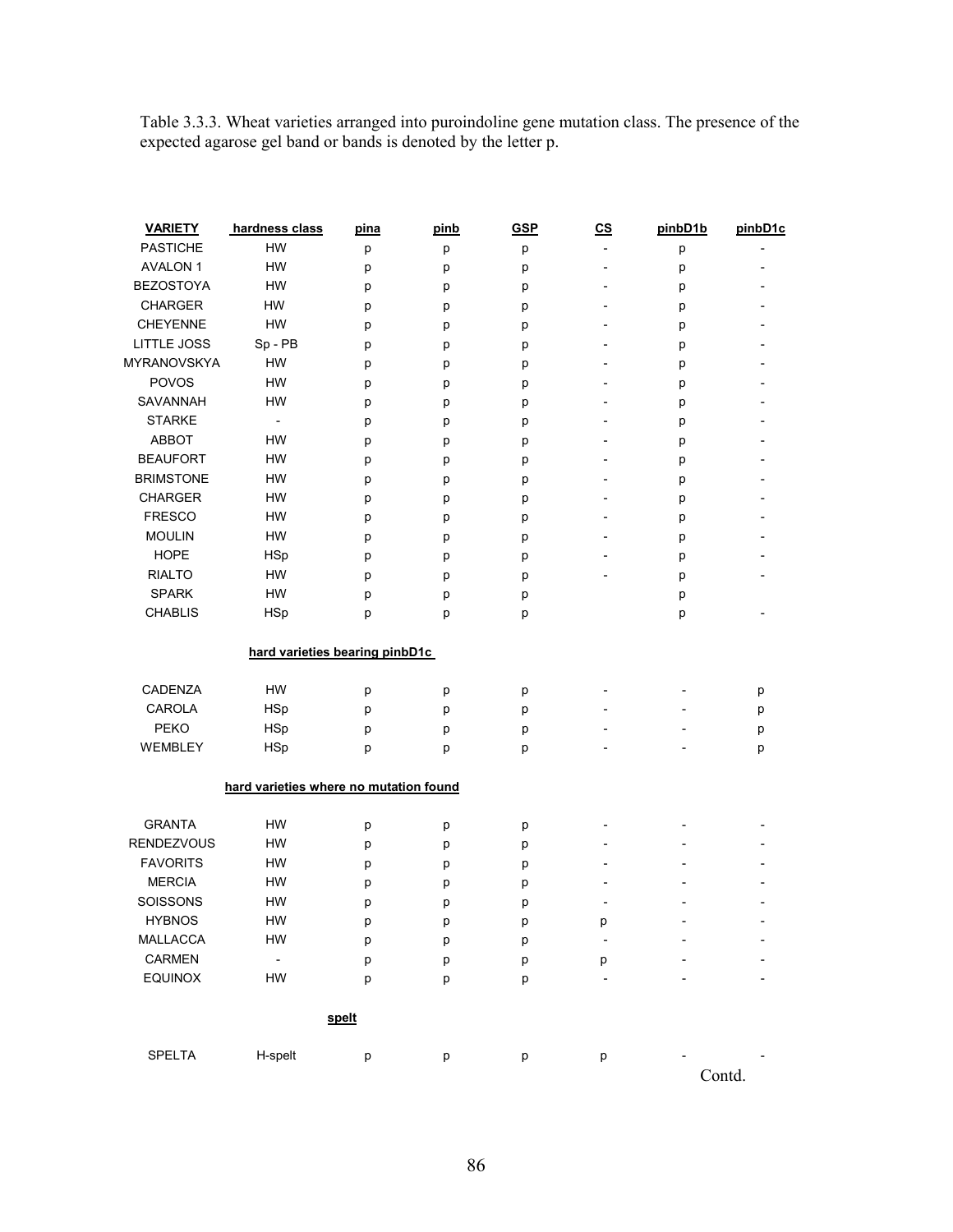# Table 3.3.3. Continued

| <b>CANTATA</b>   | SW        | p | p | р | р |  |
|------------------|-----------|---|---|---|---|--|
| <b>BEAVER</b>    | SW        | p | р | р |   |  |
| TILLH221         | SW        | p | р | р | р |  |
| <b>DESPREZ</b>   | SW        | p | n | р | n |  |
| <b>VILMORIN</b>  | SW        | p | р | р | Ρ |  |
| 2552             | SW        | p | р | р | р |  |
| <b>WEK</b>       | SW        | p | D | р |   |  |
| <b>DWARFA</b>    | <b>SW</b> | p | р | р | р |  |
| <b>TRINTILLA</b> | SW        | p | р | р |   |  |
| <b>CLAIRE</b>    | SW        | p | D | р | р |  |
| <b>FIORELLO</b>  | SW        | p | D | р | D |  |
| <b>CHAMPLEIN</b> | SW        | р | р | р | P |  |
| <b>SAVA</b>      | SW        | р | n | p | р |  |
| <b>HAVEN</b>     | <b>SW</b> | p | р | р |   |  |
|                  |           |   |   |   |   |  |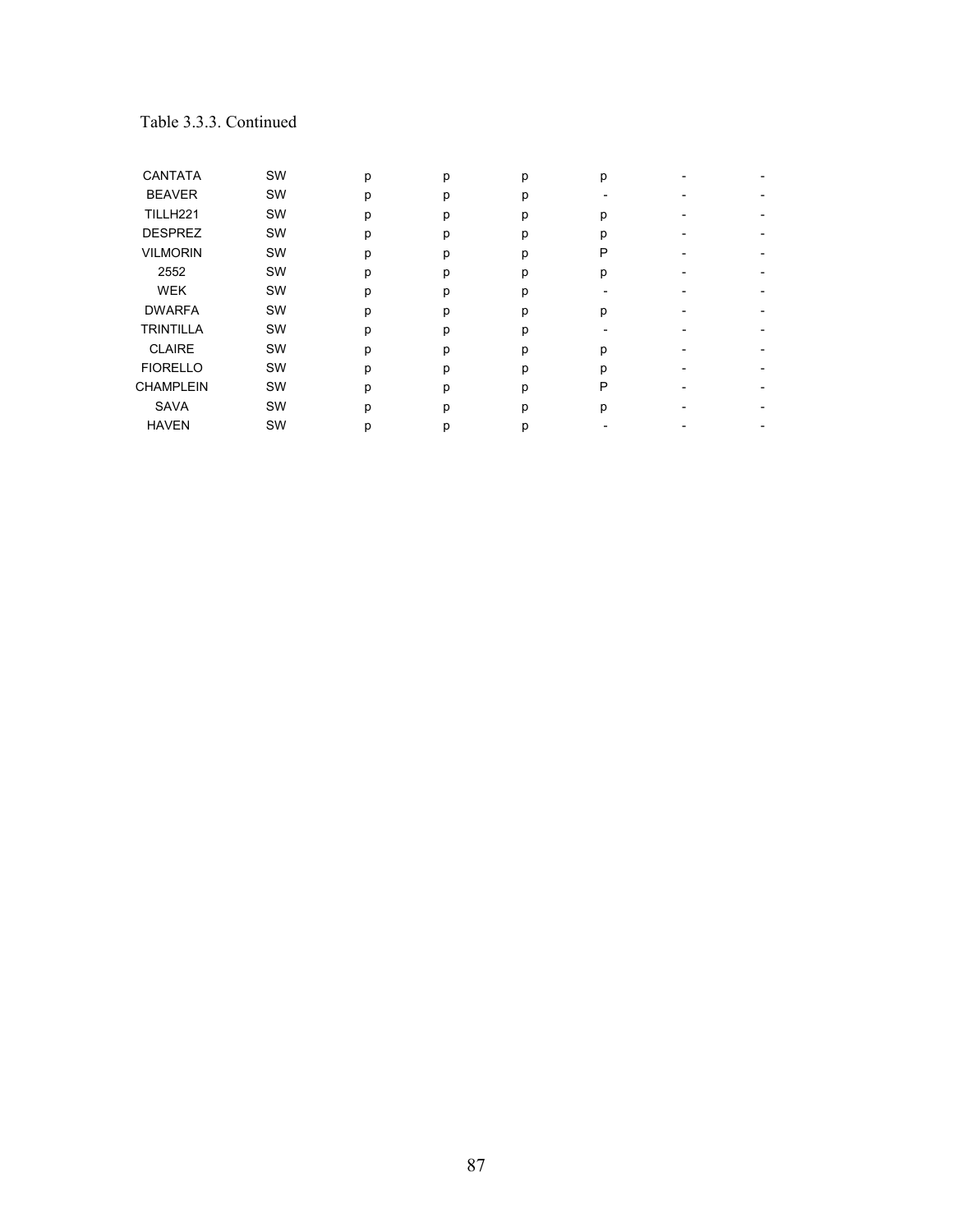The presence of 450 bp single bands indicated the presence of a *pin-a* and *pin-b* gene in all varieties. Most DNA samples from hard wheats were shown to have mutations in *pin-b.* The *pinbD1b* mutation was the most common, present in 20 varieties. Four varieties carried the mutation *Pin-bD1c.* No puroindoline mutations could be found in nine other varieties. Chinese Spring (*CS*) wild type *pin-b* sequences were found in most soft wheats, in the one spelt variety and in two hard wheat varieties where no hardness conferring allele was detected. *GSP* sequences were present in all samples. No varieties were found to be null for *pin-a.*

# 3.4 Discussion

This study has investigated some of the factors that contribute to grain texture and has attempted to provide a more meaningful definition of the term "hardness". Results have, on the whole, reinforced conclusions arrived at by other researchers, but they have also posed some additional questions.

# *NIR analysis*

An NIR texture assay is, in effect, a measurement of apparent particle size after grain has been milled, as particle size increases the logarithm of the reciprocal of reflectance increases at every wavelength in the NIR spectrum (Norris *et al,* 1989). Wholemeal flour samples derived from the same genotype should, therefore, produce similar reflectance profiles. In this study, however, considerable differences between replicates of the same sample were observed even when the flour had been well mixed and care had been taken to ensure that lumps had been broken up. In some cases the differences were over 0.5 of a unit. Texture scores were also seen to change as atmospheric moisture fluctuated though differences here were predictable and were of similar magnitude in all those varieties tested. Differences in texture score were also noted between samples from the same variety, which had been grown in different years. This indicates an environmental dimension to grain texture. In addition, some samples shown to belong to one or other of the genetic texture classes produced texture scores lower than would have been expected.

The accuracy of NIR spectroscopy as a measurement of grain texture is dependent upon several factors. In this study an increase in wholemeal flour moisture levels of less than 2% caused grain texture scores to fall by up to one unit. There was no corresponding change in protein percentage score, which had been corrected to 14% moisture. Wholemeal flour brought from conditions of high humidity to a drier atmosphere will quickly desiccate, so fluctuation in humidity caused by,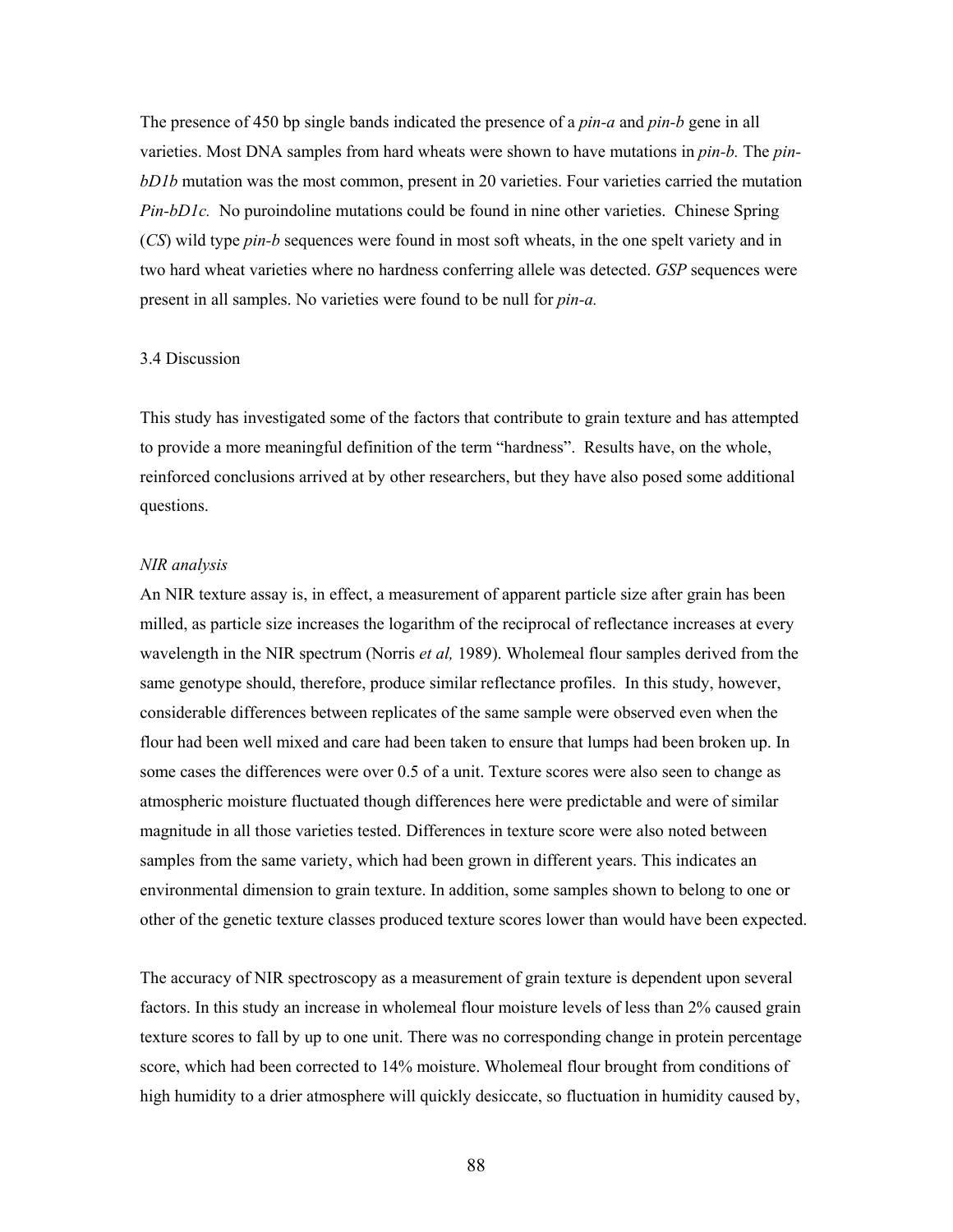for example by space heating systems, will quickly change flour humidity levels. Ideally, a laboratory where NIR analysis is to be carried out would be kept at a constant humidity level. The consistent nature of changes in texture score due to fluctuations in atmospheric moisture suggests, however, that an algorithm could be devised to correct such fluctuations by a similar method to that used to correct protein percentage scores.

Variation in pre-milling grain moisture content, which will differ with storage conditions, can also lead to variation in texture score (Windham *et al.*, 1993). As stated above, NIR measures apparent particle size. Hard wheats produce larger particles when milled than do soft wheats. However, wheats milled when high in moisture, also tend to produce higher texture scores. Microscopic studies (Gaines and Windham, 1998) have shown that after milling, the pericarp will break into larger pieces in wheat stored at high humidity, leading to higher apparent particle size at NIR analysis. It is suggested that uneven distribution of pericarp fragments may also be responsible for variation in texture scores between replicates. In the present study, no account was taken of pre-grinding moisture levels in whole grains. It is suggested, therefore, that grain moisture levels be ascertained before milling. Windham *et al.* (1993) have developed an algorithm to correct NIR texture scores to 11% whole grain moisture. The use of such methods should be investigated for use in future projects.

Amongst those samples assayed in this study was a single variety of spelt wheat (*T. spelta*). Although the present Spelta Grey is known to be hard, and generally of good breadmaking quality (S.Reader, JIC, personal communication), NIR texture scores were, nevertheless, low at below 5.0, and the glycine allele was present at amino acid 46. Spelt has A,B and D genomes but is probably of more recent origin than is common wheat. Its evolutionary history is distinct, as are patterns of HMW glutenin subunits when visualised by SDS Page (Blatter *et al.,* 2002). It is probable that spelt varieties also fall into hard and soft catagories.

NIR is undoubtedly a fast and easy method of differentiating between different classes of wholemeal flour, hard from soft. For comparing texture within classes however, other methods such as SKCS may be superior. There are, nevertheless, several ways of improving its accuracy. Mills should thoroughly cleaned between samples and well maintained, moisture levels both pre and post grinding should be corrected mathematically, and environmental factors should be eliminated as far as is possible.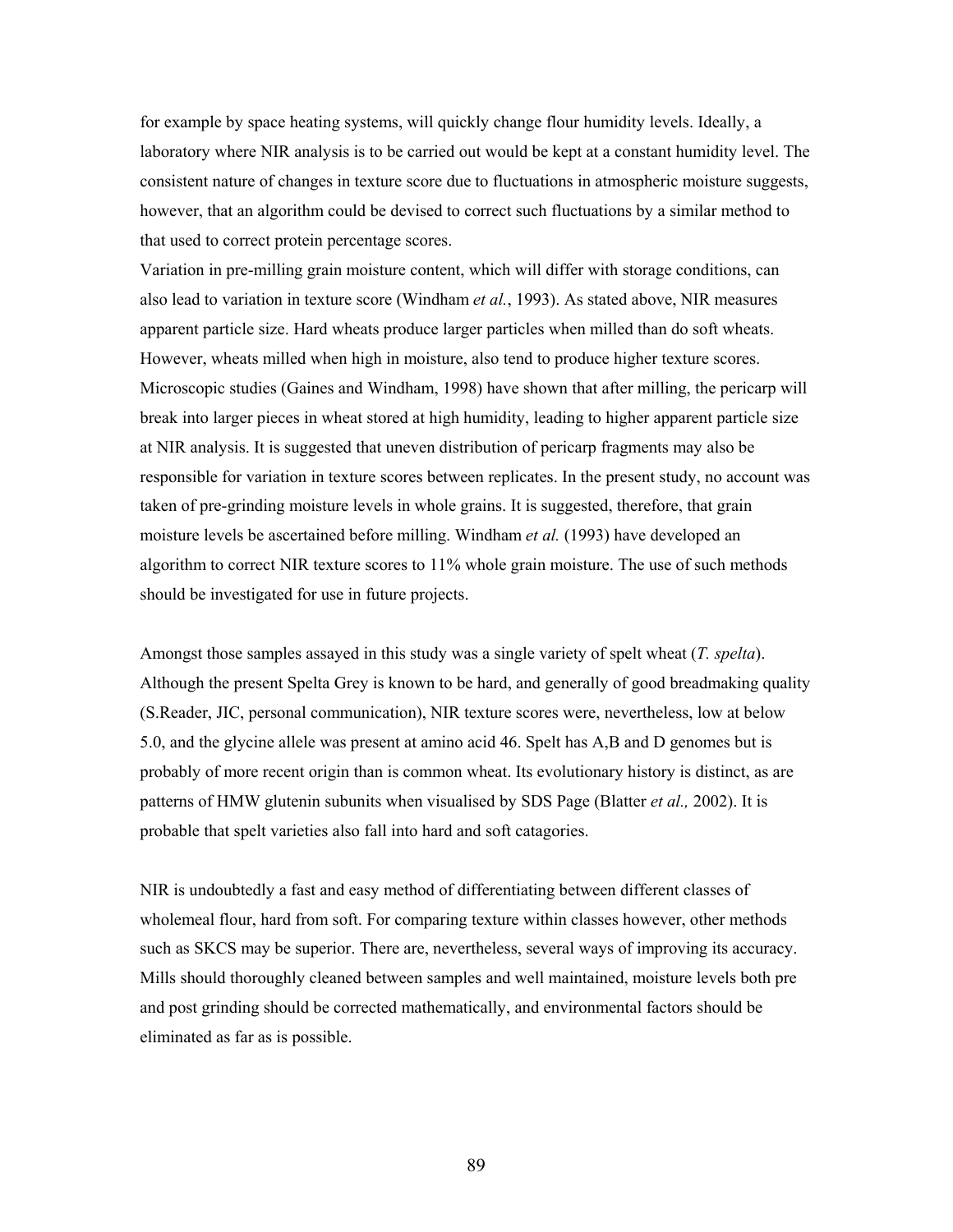## *SDS analysis*

Contamination of grain samples of one genotype with grain from another or erroneous labelling can be a major problem and failsafe handling systems should be employed where ever possible. In this study, cultivar purity was examined using the SDS-PAGE protocol, which was developed over 30 years ago and has proved efficient in predicting bread making quality. Because the genes governing the inheritance of HMW glutenin subunits are found at three separate loci on the long arms of each of the group 1 chromosomes (Payne *et al,* 1982), HMW glutenin inheritance is complex and distinct patterns of separation are apparent on acrylamide gels. Many varieties will, of course, possess a uniform subunit array, but variation is sufficient to ensure polymorphism between cultivars in most cases. Although this method could be termed "old technology", it is still effective in that it is cheap and provides a wide range of polymorphism in a single and relatively simple process.

# *Puroindoline alleles*

It seems likely from the evidence of this and other studies which have explored the distribution of mutations across wheat varieties, that the Gly-46 to Ser-46 (*pin-bD1b*) mutation is the most common of the texture conferring mutations in bread wheats. In a large a study on the North American wheats, Morris *et al.* (2001) found this mutation to be present in all but a very few hard winter varieties. It was also present in the majority of spring hard varieties, though they carried a greater proportion of other alleles. Similarly, Lillemo and Morris (1999) reported results from hard wheats, mostly spring types, from Northern and Eastern Europe. Of 166 hard genotypes 100 bore the Gly-46 to Ser-46 point mutation. In this study of mostly UK varieties, 20 of the 24 where a mutation was found, carried this mutation. In most of the soft lines tested, the glycine residue was found to be present at amino acid 46. The rate of occurrence of other rarer mutations was comparable to that of the Northern European study. None of the varieties analysed here were null for *pin-a* (*pin-aD1b*)*.* Lillemo and Morris (2000) found only one European variety with this mutation, but found it to be the most common texture allele among 23 South American wheats they investigated. The possibility that this mutation may be of New World origin is strengthened by results reported in the above-mentioned North American study where it is fairly common in spring hard wheat cultivars originating in North America. The Leu-60 to Pro-60 (*pinb-D1c*) point mutation was found in four varieties in this study, three of which are spring varieties. This is a smaller proportion than reported by Lillemo and Morris (2000) who found a concentration of this allele amongst Scandinavian genotypes in both spring and winter varieties. Among those North American wheats screened by Morris and his colleagues (2001), this was a very rare allele found

90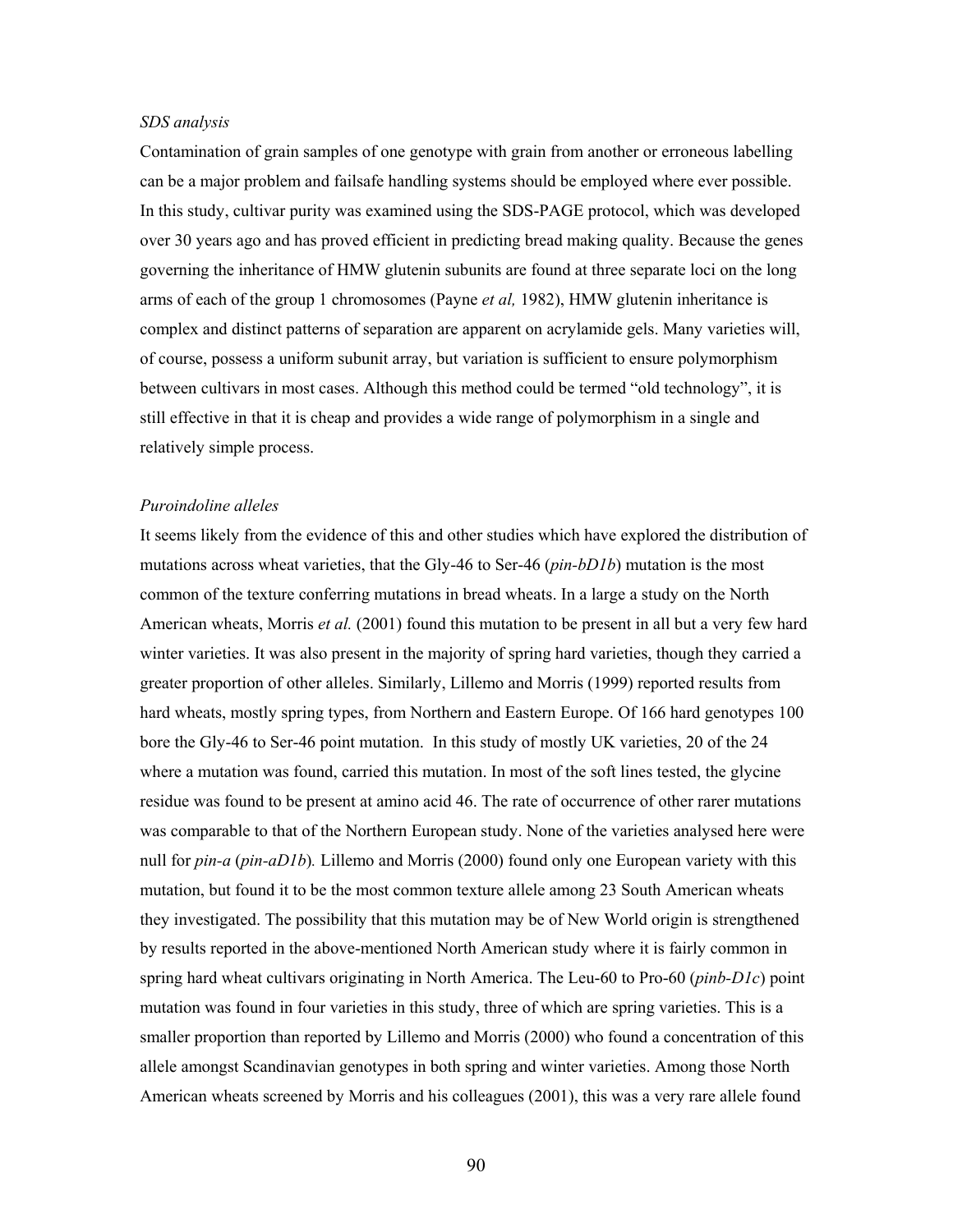only in spring wheat genotypes introduced into, or bred in that region, during the latter19<sup>th</sup> and the early 20th centuries. Other recently discovered single-point *pin-b* alleles (*D1d, D1e, D1f* and *D1g*) were not screened for in the present study. It is possible that these may have been responsible for conferring hardness in some unresolved hard wheat cultivars here, though their extreme rarity (Morris, 2002) would seem to make this unlikely and difficulties with experimental procedure were probably responsible for negative results here.

As discussed above, mutations expressed in either of the puroindoline proteins have the effect of rendering the mature friabilin protein dysfunctional. Point Mutations in the *pin-b* gene have been well characterised and their putative location on the expressed protein give indications to the consequences of the changes in amino acid sequence. As seen above, the tertiary structure of Pinb is thought to consists of a bundle of four helices linked together by flexible loops, with a tryptophan- rich domain included in the loop between helices one and two (Figure 3.1.2). A change from Gly to Ser at nucleotide 46 may introduce rigidity to the loop between the tryptophan-rich domain and the second helix. Similarly change at position 44 introduces a positively charged argenine residue into the tryptophan-rich domain. The Leu to Pro change at position 60 is probably responsible for altering the helix configuration. All these changes have the potential to reduce the affinity between polar lipids and pin-b, and therefore, to cause loss of protein function (Lillemo and Morris, 2000). The molecular nature of the mutation that causes a genotype to be null for *pin-a* is not known. That the absence of either functional protein has a similar effect on hardness indicates that each puroindoline plays a separate role here. Differences in tryptophan-rich domains (Dubriel *et al.*, 1997) probably mean that each binds lipids differently.

As has been demonstrated in this and other studies, the presence or absence of functional puroindoline genes is easily detected by simple PCR amplification. It is, therefore, a straightforward matter for the researcher or the plant breeder to classify the individual lines of a segregating population not only into hard or soft lines but also by hardness – bestowing allele. Because of the vast differences in the backgrounds of randomly selected cultivars, such as those examined here, it is difficult to see whether differences the nature of any hardness mutation has any appreciable effect on end use quality. Additionally, the relatively few samples screened and the uneven distribution of the hardness alleles make such comparisons beyond the scope of this project. Data from the study of a much larger suite of cultivars by Lillemo and Morris (2000) indicates that cultivars bearing the *pin-a* null genotype may produce harder grain, though here also, some hardness-mutation classes contained comparatively few

91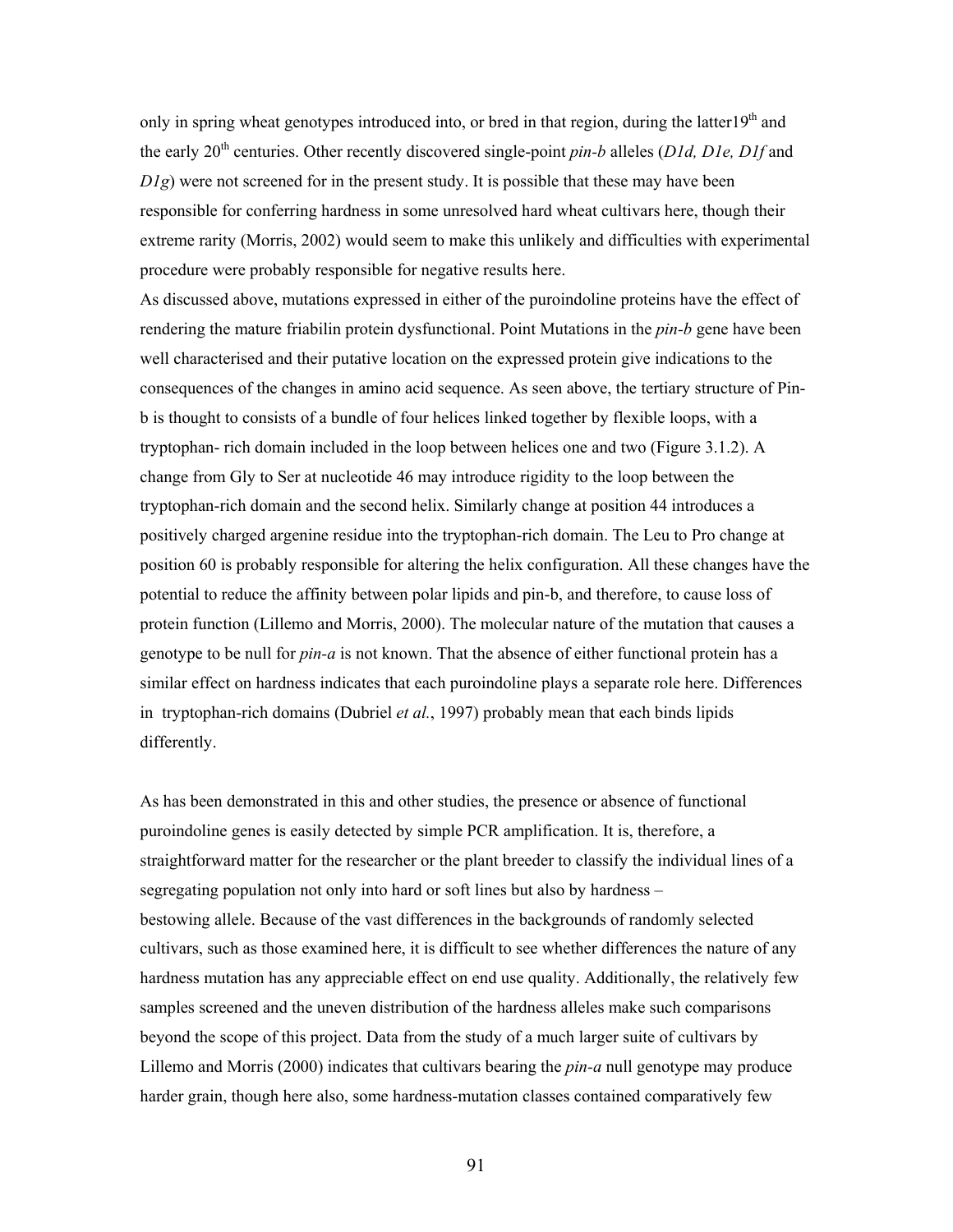varieties. Martin and his colleagues (2001) have used a recombinant inbred line (RIL) population derived from crosses between varieties with different hardness alleles (*pin-aD1b* and *pin-bD1b*), which are simply inherited. A strong association was found between trait and allele, with the *pina* mutation null giving a consistently higher texture score. When considering texture along with other breadmaking quality traits they suggest that those lines where the *pin-aD1b* mutation occurs were inferior, as very hard grain is not desirable. Their conclusions seem to suggest either that the pin-a protein has some softening effect without pin-b or that the mutated pin-b retains some residual activity. Further comparisons between the breadmaking qualities of RILs derived from crosses between other combinations of alleles may be useful.

All the cultivars, both hard and soft, screened here for *GSP-1* were positive for this protein indicating that it does not have any bearing on grain texture. These results support the findings of Giroux and Morris (1998), who found evidence for the presence of GSP-1 transcripts after Northern blot analysis in both soft and hard cultivars as well as in the durum variety Langdon and 5D substitution lines of Langdon. Although it has been shown that *GSP-1* is located on the short arm of 5D (Jolly *et al.,* 1996), it is also present at similar locations on the other group 5 chromosomes Giroux and Morris, 1998). The evidence for a direct link between this protein and grain softness is therefore, not strong.

## *Conclusions*

It has been shown here that although NIR is a very useful tool in distinguishing between grain texture, it is limited in its precision. NIR texture score is a measure of apparent particle size and is subject to distortion from several exogenous factors, the most important being atmospheric moisture, both pre and post-milling. Control of laboratory environment and/or mathematical correction should be utilised to minimise such fluctuation in texture score.

Although SDS-Page detection of HMW glutenin separation patterns was introduced around 30 years ago, it remains a quick and effective way of confirming genotype, where contamination may have occurred.

The distribution of puroindoline hardness-conferring alleles amongst those varieties assayed here is comparable to that found in studies or other cultivar suites, with the Gly-46 to Ser-46, being by far the most common. At least one other mutation was found to be present. Serine is present at amino acid 46 in most of the soft wheats and the one T. spelta variety assayed in this study.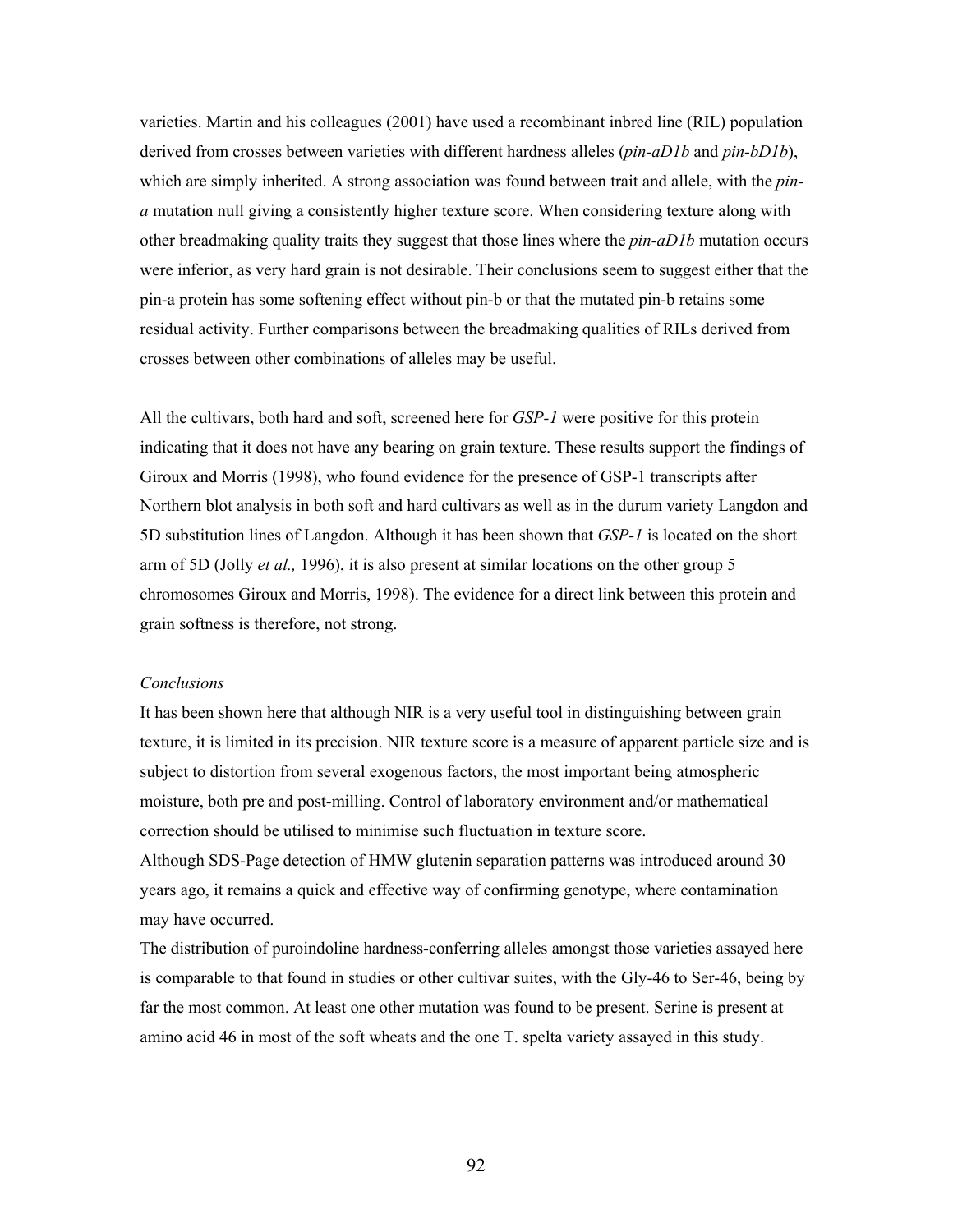# **General Conclusions**

## *Implications for wheat breeding*

For wheat, as most arable crops, conventional plant breeding is still, and will be for the foreseeable future, the mainstay for the production of new arable crop varieties for the UK market. This, of course, involves creating variation through making crosses between established varieties with complementary characteristics. New genetical variation is then released in the progenies, and improved variants selected and multiplied. This has been very successful in the UK over the latter half of the last century. For example, wheat yields have continued to rise at about, on average, 1%/year since the 1970's. On the other hand, though, only limited increases in quality have been obtained in recent times. One of the reasons for this situation is that most of the characters being manipulated have a very complex inheritance and are highly affected by environment, such that breeders have had little information to guide their choice of parents or crosses, and subsequent breeding strategy. Most of the selection for improved genetic type has been based on empirical selection of observed phenotypes, rather than for the specific, desirable genes known to improve those traits. However, because of the development of molecular marker systems, good genetic maps can finally be developed in wheat, and as here, applied to discover new genes which can be used by plant breeders for marker-assisted selection.

This study has shown that QTL controlling different aspects of grain quality variation can be discovered in UK wheats, which can subsequently be targets for plant breeders for directed plant breeding. This study has established that the well known major gene, *Ha* on chromosome 5D, controls the major distinction between hard and soft wheats in the UK gene pool. However, modifier genes have been detected and mapped, which give plant breeders other options to modulate grain texture for different purposes. Similarly, *Ha*, or a closely linked gene, has a major effect on increasing grain protein content, as have several other genes that have been discovered in these studies. These can give plant breeders options for breeding higher and lower grain proteins levels than currently usually obtained. In particular, they give the option to breed consistently higher levels, such as that found in the variety Hereward, by directed plant breeding, rather than by chance alone.

Although this study has discovered new QTL, this is only the start of the process of their application for directed plant breeding. It will require further mapping work to validate the QTL discovered, using other crosses, and more molecular work to convert nearest markers into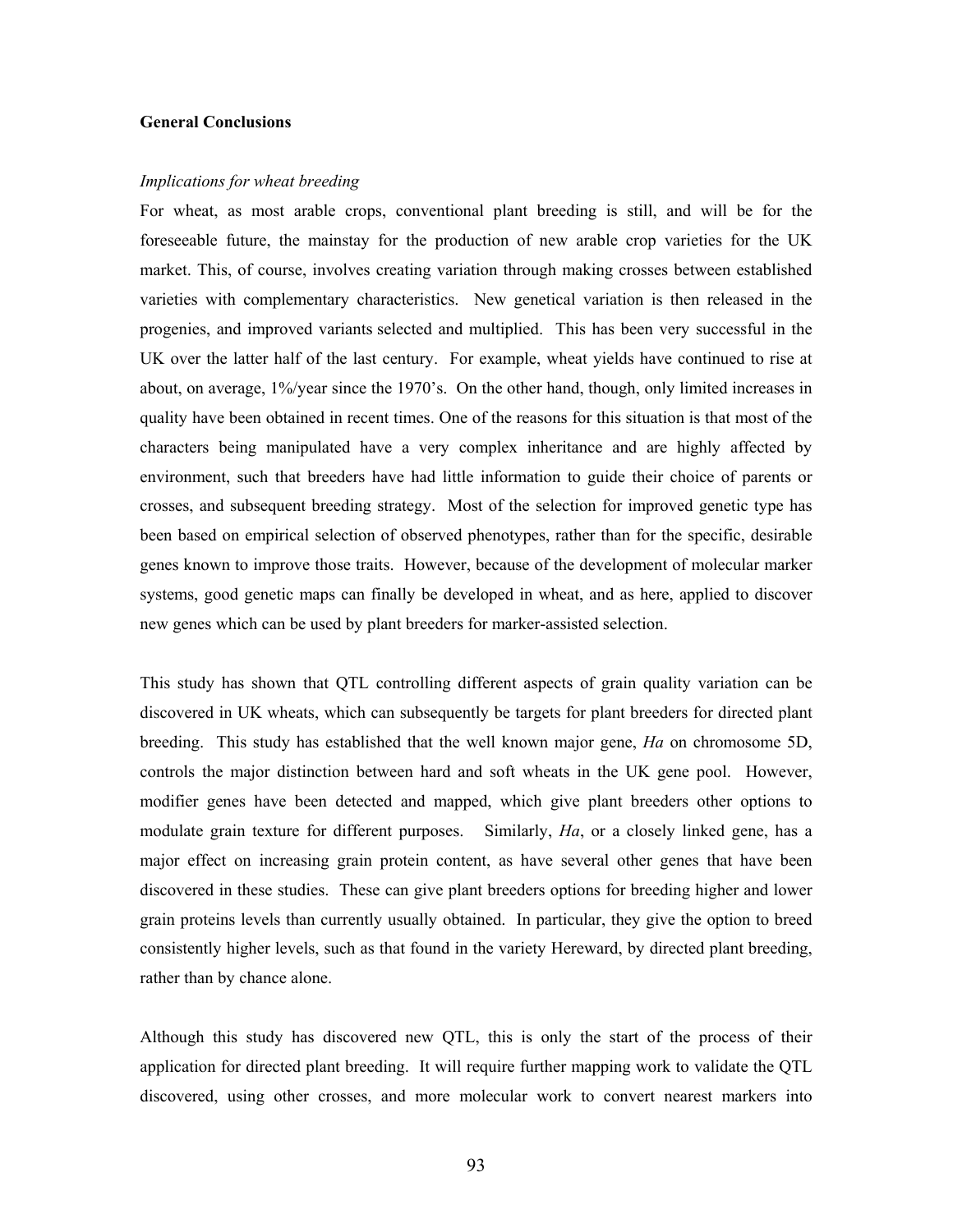diagnostic tools. Then, the genes controlling such traits can be associated with gene 'tags', and then selection using linked DNA markers ('marker-assisted selection') can be used the laboratory, rather than the field. This could bring huge increases in breeding efficiency. Eventually, also, studies such as this will allow the ability to search for new alleles in germplasm collections, which are, at the present time, under-used in their contribution to UK plant breeding, particularly for quality traits.

## *Implications for Levy Payers*

The results of these studies will contribute indirectly to levy payers through their future contribution to plant breeding. Such studies provide plant breeders with the genetic variation to enable them to produce new series of varieties adapted to traditional markets, but also allow the flexibility to breed for new markets. However, genetic studies can contribute directly to levy payers through attaching specific genetic information to named varieties, thereby informing them of which varieties are suited to their particular farm, process or markets. A good example of this is knowing which varieties have the presence of the 1B/1R translocation. Studies have shown that this chromosome can increase the yield of a variety, but that also, on average, varieties possessing it are poorer for animal feed (Wiseman et al, HGCA report). In the context of the present results, it is shown that varieties that are hard, are expected to have intrinsically higher protein, and vice versa for soft varieties, a fortuitous, but important association. In general, however, before levy payers can make such informed choices, they will need easy access to information on the genetical characteristics of varieties and the consequences of possessing particular genes. This could be regarded as a form of 'genetic screening' where varieties are characterised not only by their agronomic performance, but also on their genetic make-up. However, at the present time, this begs the question on the best way of informing levy payers concerning the genetic characteristics of particular varieties. Perhaps, in future, such information could be included in the Recommended Lists, for example. It is to be hoped that when a large body of information on the genetical control of important agronomic and quality characteristics in UK varieties is accumulated, it will be presented in a easily digestible form to enable levy payers to practise 'genetic screening' for varieties with potential for their economic situation.

94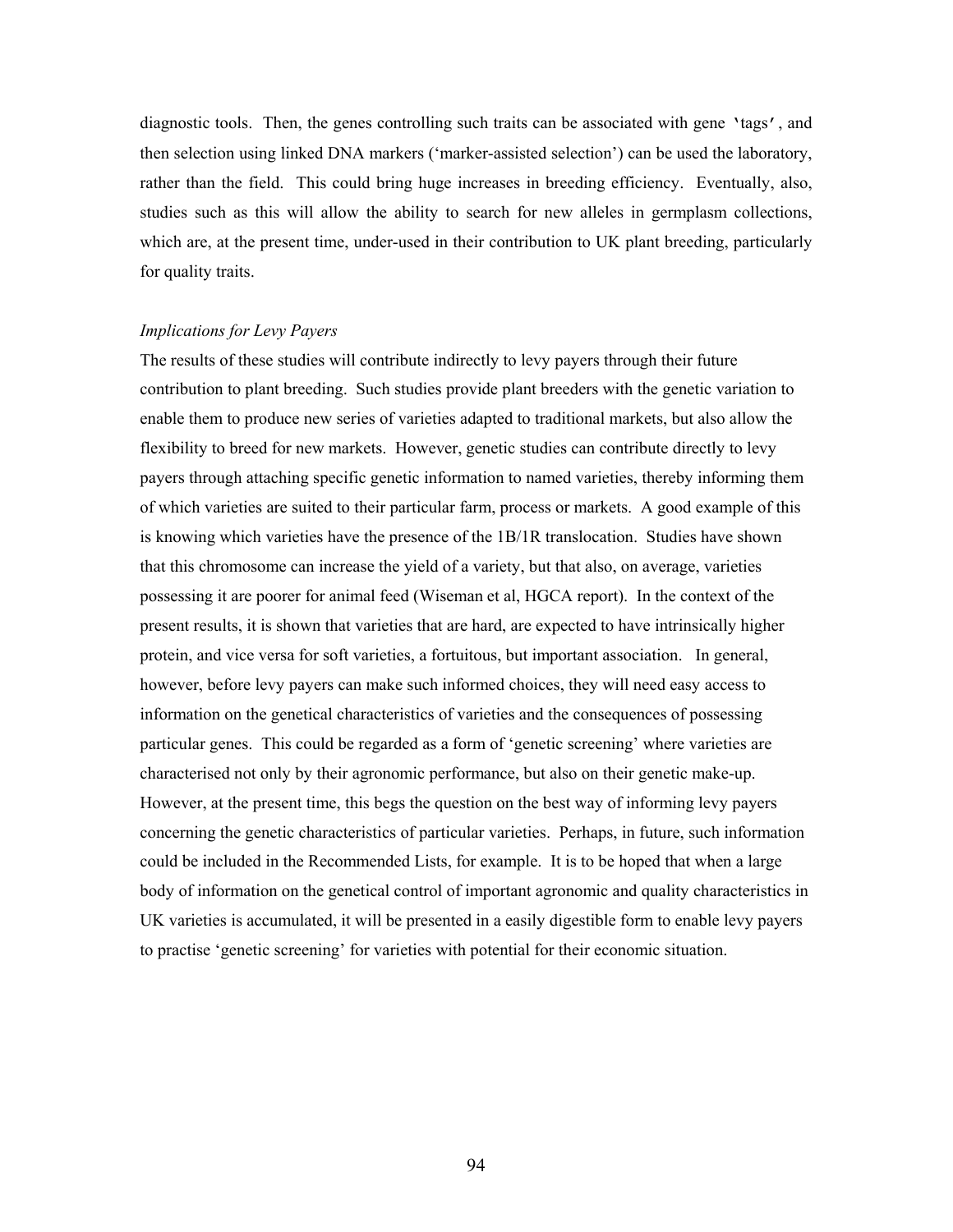# **References:**

Aitken KS (1993). Genetic Analysis of Grain Protein Content in Wheat. Ph. D. Thesis, University of East Anglia.

Allaby RC, Banerjee M, Brown TA (1999) Evolution of the high molecular weight glutenin loci of the A, B, D, and G genomes of wheat *Genome* 42 (2): 296-307

Ammiraju JSS, Dholakia BB, Santra DK, Singh H, Lagu MD, Tamhankar SA, Dhaliwal HS, Rao VS, Gupta VS, Ranjekar PK (2001). Identification of inter simple sequence repeat (ISSR) markers associated with seed size in wheat. *Theoretical and Applied Genetics* **102** (5): 726-732

Beltsville Agricultural Research Centre, Maryland USA website. www.barc.ac.usa

Bettge AD, Morris CF, Greenblatt GA (1995) Assessing genotypic softness in single wheat kernels using starch granule-associated friabilin as a biochemical marker *Euphytica* **86 (1):** 65-72

Bihan TL, Blochet JE, Desormeaux A, Marion D, Pezolet M (1996) Determination of the secondary structure and conformation of puroindolines by infrared and Raman spectroscopy *Biochemistry* **35 (39):** 12712-12722

Blatter RHE, Jacomet S, Schlumbaum A (2002) Spelt-specific alleles in HMW glutenin genes from modern and historical European spelt (*Triticum spelta* L.) *Theoretical and Applied Genetics*  **104 (2-3):** 329-337

Blochet JE, Chevalier C, Forest E, Pebaypeyroula E, Gautier MF, Joudrier P, Pezolet M, Marion D (1993) Complete amino-acid-sequence of puroindoline, a new basic and cystine-rich protein with a unique tryptophan-rich domain, isolated from wheat endosperm by triton X-114 phase partitioning *Febs Letters* **329 (3**): 336-340

Bredemeier C, Mundstock CM, Buttenbender D (2001). Effect of seed size on initial plant growth and grain yield of wheat. *Pesquisa Agropecuaria Brasileira* **36** (8): 1061-1068

Bushuk W (1998) Wheat Breeding for End-Product Use (Reprinted From Wheat: Prospects For Global Improvement, *Euphytica* **100 (1-3):** 137-145

Caldwell KA, Kasarda DD (1978) Assessment of genomic and species relationships in Triticum and Aegilops by polyacrylamide gel electrophoresis and by differential staining of seed alumins and globulins *Theorhetic and Applied Genetics* **52:** 273-280

Campbell KG, Bergman CJ, Gualberto DG, Anderson JA, Giroux MJ, Hareland G, Fulcher RG, Sorrells ME, Finney PL (1999) Quantitative trait loci associated with kernel traits in a soft x hard wheat cross. *Crop Science* **39 (4):** 1184-1195

Chao S, Sharp PJ, Worland AJ, Warham EJ, Koebner RMD, Gale MD (1989). RFLP-based genetic maps of wheat homologous group-7 chromosomes. *Theoretical And Applied Genetics* **78** (4): 495-504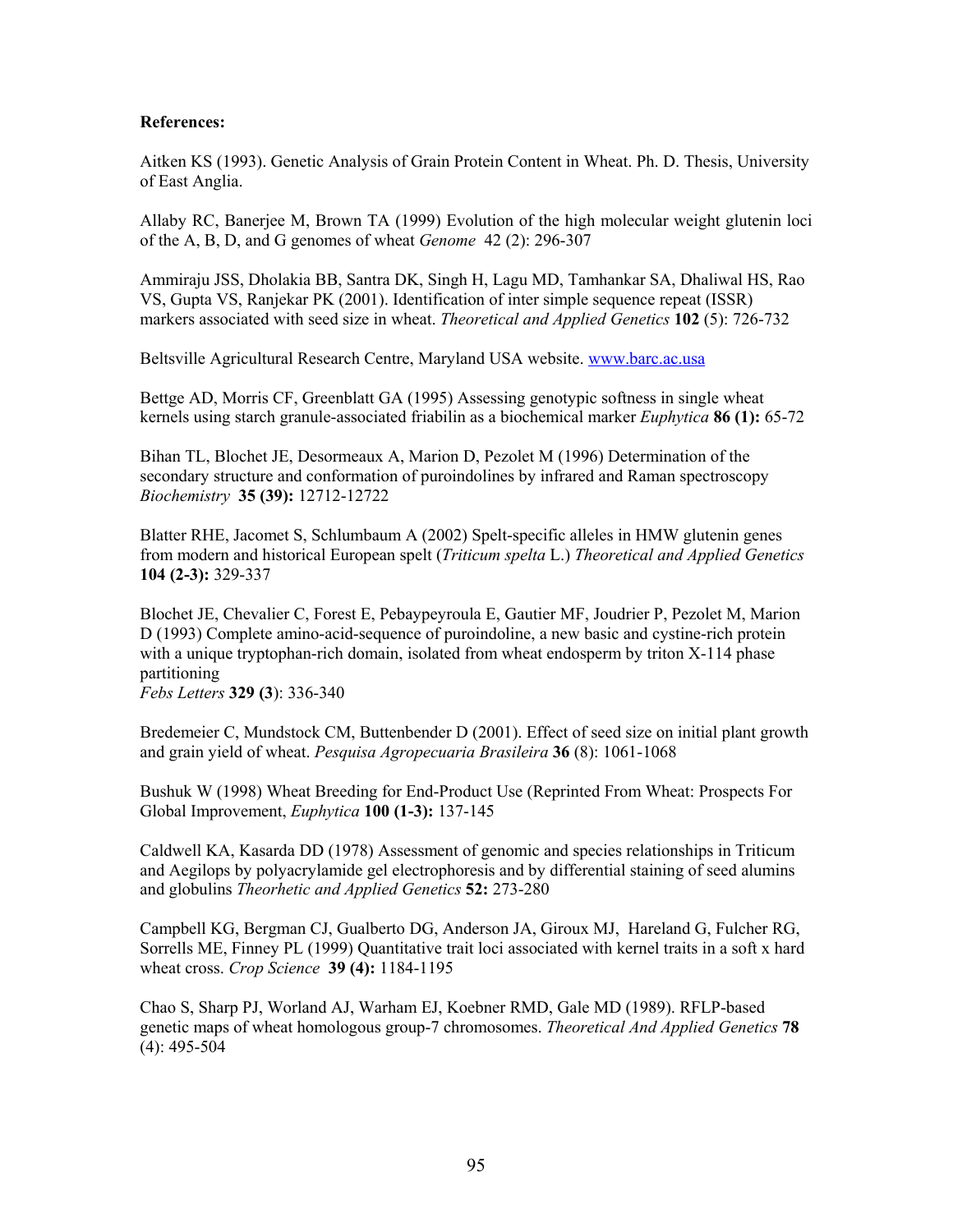Devos KM, Atkinson MD, Chinoy CN, Lloyd JC, Raines CA, Dyer TA, Gale MD (1992). The coding sequence for sedoheptulose-1,7-bisphosphatase detects multiple homologs in wheat genomic DNA. *Theoretical And Applied Genetics* **85** (2-3): 133-135

Dubreil L, Compoint JP, Marion D (1997) Interaction of puroindolines with wheat flour polar lipids determines their foaming properties *Journal of Agricultural and Food Chemistry* **45 (1)**: 108-116

Fabijanski S, Chang Sc, Dukiandjiev S, Bahramian MB, Ferrara P, Altosaar (1988) The Nucleotide-Sequence of a cDNA for a major prolamin (avenin) in oat (*Avena-sativa* l cultivar Hinoat) which reveals homology with oat globulin. *Biochemie Und Physiologie Der Pflanzen* **183 (2-3):** 143-152

Gaines CS, Windham WR (1998) Effect of wheat moisture content on meal apparent particle size and hardness scores determined by near-infrared reflectance spectroscopy *Cereal Chemistry* **75 (3):** 386-391

Gautier MF, Alary R, Kobrehel K, Joudrier P (1989) Chloroform Methanol-Soluble Proteins Are The Main Components Of *Triticum durum* Sulfur-Rich Glutenin Fractions *Cereal Chemistry* **66 (6):** 535-535

Gautier MF, Aleman ME, Guirao A, Marion D, Joudrier P (1994) *Triticum aestivum* puroindolines, 2 basic cystine-rich seed proteins - cDNA sequence-analysis and developmental gene-expression. *Plant Molecular Biology* **25 (1):** 43-57

Giroux MJ and Morris CF (1998) A glycine to serine change in puroindoline b is associated with wheat grain hardness and low level of starch-surface friablin *Proceeding of the National Academy of Science of the United States of America* **95:** 6262-6266

Giura A, Saulescu NN (1996). Chromosomal location of genes controlling grain size in a large grained selection of wheat (*Triticum aestivum L*). *Euphytica* **89** (1): 77-80 1996

Greenwell P, Schofield JD (1986) A starch granule protein associated with endosperm softness in wheat *Cereal Chemistry* **63 (4):** 379-380

Haley CS, Knott SA (1992). A simple regression method for mapping quantitative trait loci in line crosses using flanking markers. *Heredity* **69**: 315-324

Huebner FR, Gaines CS (1992) Relation between wheat kernel hardness, environment, and gliadin composition *Cereal Chemistry* **69 (2):** 148-151

Jolly CJ, Glenn GM, Rahman S (1996) *GSP-1* Genes are linked to the grain hardness locus (H alpha) on wheat chromosome 5D *Proceedings of the National Academy of Sciences of the United States of America* 

Kearsey MJ, Hyne V (1994). QTL analysis - a simple marker-regression approach *Theoretical and Applied Genetics* **89** (6): 698-702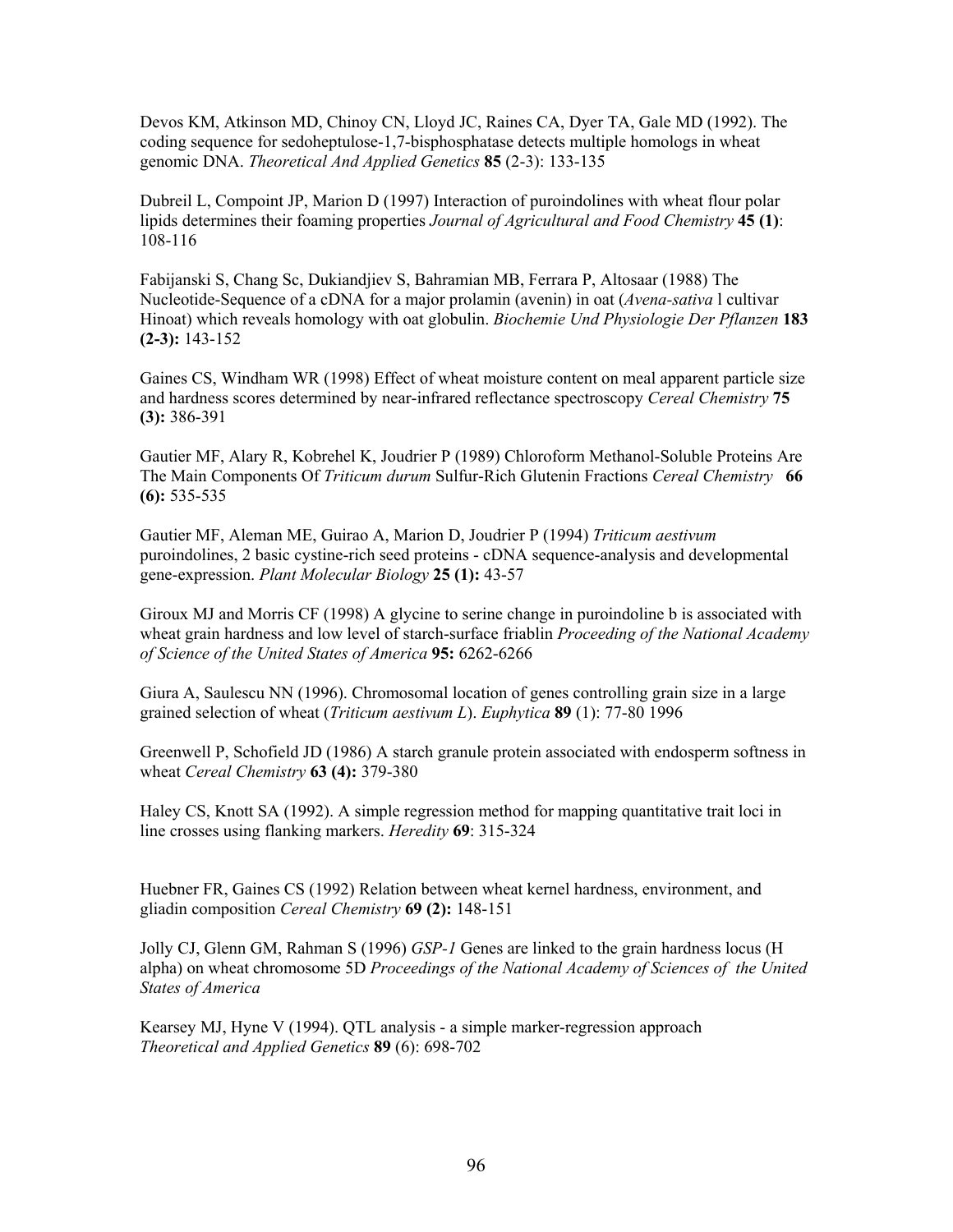Lander E, Abrahamson J, Barlow A, Daly M, Lincoln S, Newburg L, Green P (1987). Mapmaker: A computer package for constructing genetic-linkage maps. *Cytogenetics And Cell Genetics* **46**  $(1-4): 642$ 

Law CN (1966). *Genetics* **53** 487-98

Law CN, Worland AJ (1973). *Plant Breeding Institute Annual Report for 1972* pp 25-65

Law CN, Young CF, Brown JWS, Snape JW & Worland AJ (1978) The study of grain protein control in wheat using whole chromosome substitution lines. *In,* Seed Protein Improvement by Nuclear Techniques I.A.E.A., Vienna, Austria 483-502

Lillemo M, Morris CF (2000) A leucine to proline mutation in puroindoline b is frequently present in hard wheats from Northern Europe *Theoretical and Applied Genetics* **100 (7):** 1100- 1107

MacRitchie F (1980) in *Advances in Cereal Science and Technology,* ed. Pomeranz Y. (American Association of Cereal Chemists, St. Paul) **3**: 271- 313

Magrath R, Bano F, Morgner M, Parkin I, Sharpe A, Lister C, Dean C, Turner J, Lydiate D, Mithen R (1994). Genetics of aliphatic glucosinolates .1. Side-chain elongation in *Brassica napus* and *Arabidopsis thaliana*. *Heredity* **72**: 290-299

Martin CR, Rousser R, Brabec DL (1993) Development of a single-kernel wheat characterization system *Transactions of the ASAE* **36 (5):** 1399-1404.

Martin JM, Frohberg RC, Morris CF, Talbert LE, Giroux MJ (2001). Milling and bread baking traits associated with puroindoline sequence type in hard red spring wheat *Crop Science* **41 (1):** 228-234

Matsuoka K, Nakamura K (1991) Propeptide of a precursor to a plant vacuolar protein required for vacuolar targeting *Proceedings of The National Academy of Sciences of The United States of America* **88 (3):** 834-838

Mattern PJ (1988) Wheat hardness - a microscopic classification of individual grains *Cereal Chemistry* **65 (4):** 312-315

Morris CF (2002) Puroindolines: the molecular genetic basis of wheat grain hardness *Plant Molecular Biology* **48 (5):** 633-647

Morris CF, Lillemo M, Simeone MC, Giroux MJ, Babb SL, Kidwell KK (2001) Prevalence of puroindoline grain hardness genotypes among historically significant North American spring and winter wheats

*Crop Science* **41 (1):** 218-228

Morrison WR, Law CN, Wylie LJ, Coventry AM, Seekings J (1989)The effect of group-5 chromosomes on the free polar lipids and breadmaking quality of wheat *Journal Of Cereal Science* **9 (1):** 41-51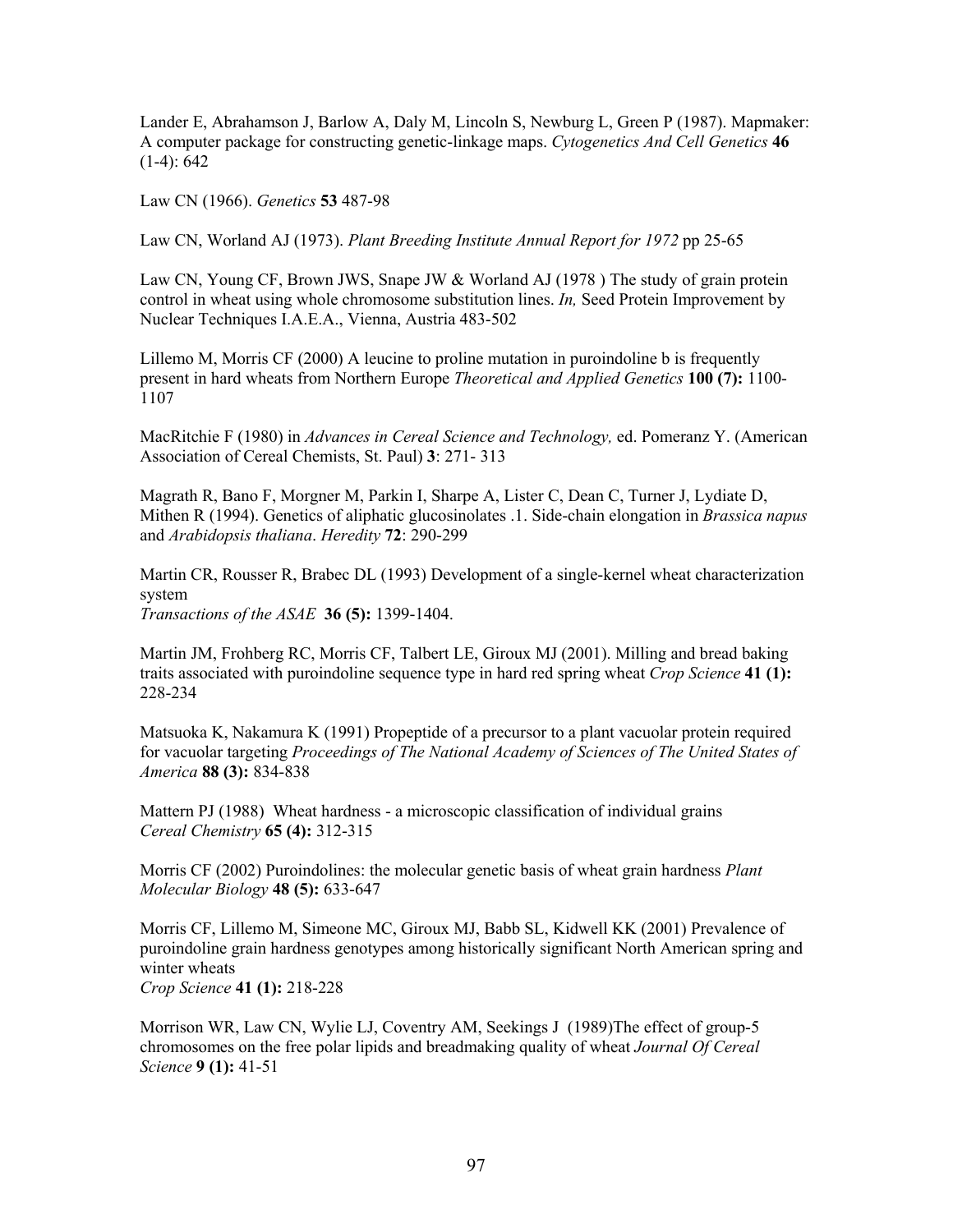Mullis KB, Faloona FA (1987) Specific synthesis of dna invitro via a polymerase-catalyzed chain-reaction *Methods In Enzymology* **155:** 335-350

Nakamura H (2000). Allelic variation at high-molecular-weight glutenin subunit loci, *Glu-A1, Glu-B1* and *Glu-D1*, in Japanese and Chinese hexaploid wheats. *Euphytica* **112** (2): 187-193

Norris KH Hruschka WR, Bean MM, Slaughter DC (1989) A definition of wheat hardness using near-infrared reflectance spectroscopy *Cereal Foods World* **34 (9)**: 696-702

Payne PI (1983) Breeding for protein quantity and protein quality in seed crops. In: Daussant, Mosse, Vaughan (eds) Seed Proteins (London/New York, Academic) pp. 223-253

Payne PI, Holt LM and Macartney DP (1987) Glutenin subunit composition of wheat varieties and the presence/absence of 1BL/1RS Tempory Catalogue. Unpublished

Payne PI, Holt LM, Worland AI, Law CN (1982) Structural and genetic-studies on the highmolecular-weight subunits of wheat glutenin .3. telocentric mapping of the subunit genes on the long arms of the homoeologous group-1 chromosomes *Theoretical And Applied Genetics* **63 (2):** 129-138

Pestsova E, Ganal MW, Röder M (2000). Isolation and mapping of microsatellite markers specific for the D genome of bread wheat. *Genome* 43: 689-697

Radic H, Gunther T, Kling CI, Hesemann CU (1997) Characterization of spelt (Triticum spelta L) forms by gel-electrophoretic analyses of seed storage proteins .2. The glutenins *Theoretical and Applied Genetics* **94 (6-7):** 882-886

Rahman S, Jolly CJ, Skerritt JH, Wallosheck A. (1994). Cloning of a wheat 15-KDa grain softness protein (GSP) - GSP is a mixture of puroindoline-like polypeptides. *European Journal Of Biochemistry* **223** (3): 917-925

Roder MS, Korzun V, Wendehake K, Plaschke J, Tixier MH, Leroy P, Ganal MW (1998) A microsatellite map of wheat *Genetics* **149 (4):** 2007-2023

Rubenthaler GL, Pomeranz Y (1987) Near-infrared reflectance spectra of hard red winter wheats varying widely in protein-content and breadmaking potential *Cereal Chemistry* **64 (6):** 407-411

Selsted ME, Novotny MJ, Morris WL, Tang YQ, Smith W, Cullor JS (1992) Indolicidin, a novel bactericidal tridecapeptide amide from neutrophils *Journal of Biological Chemistry* **267 (7):** 4292-4295

Snape JW, Law CN, Parker BB, Worland AJ (1985). Genetic analysis of chromosome-5A of wheat and its influence on important agronomic characters. *Theoretical And Applied Genetics* **71** (3): 518-526

Sourdille P, Perretant MR, Charmet G, Leroy P, Gautier MF, Joudrier P, Nelson JC, Sorrells ME,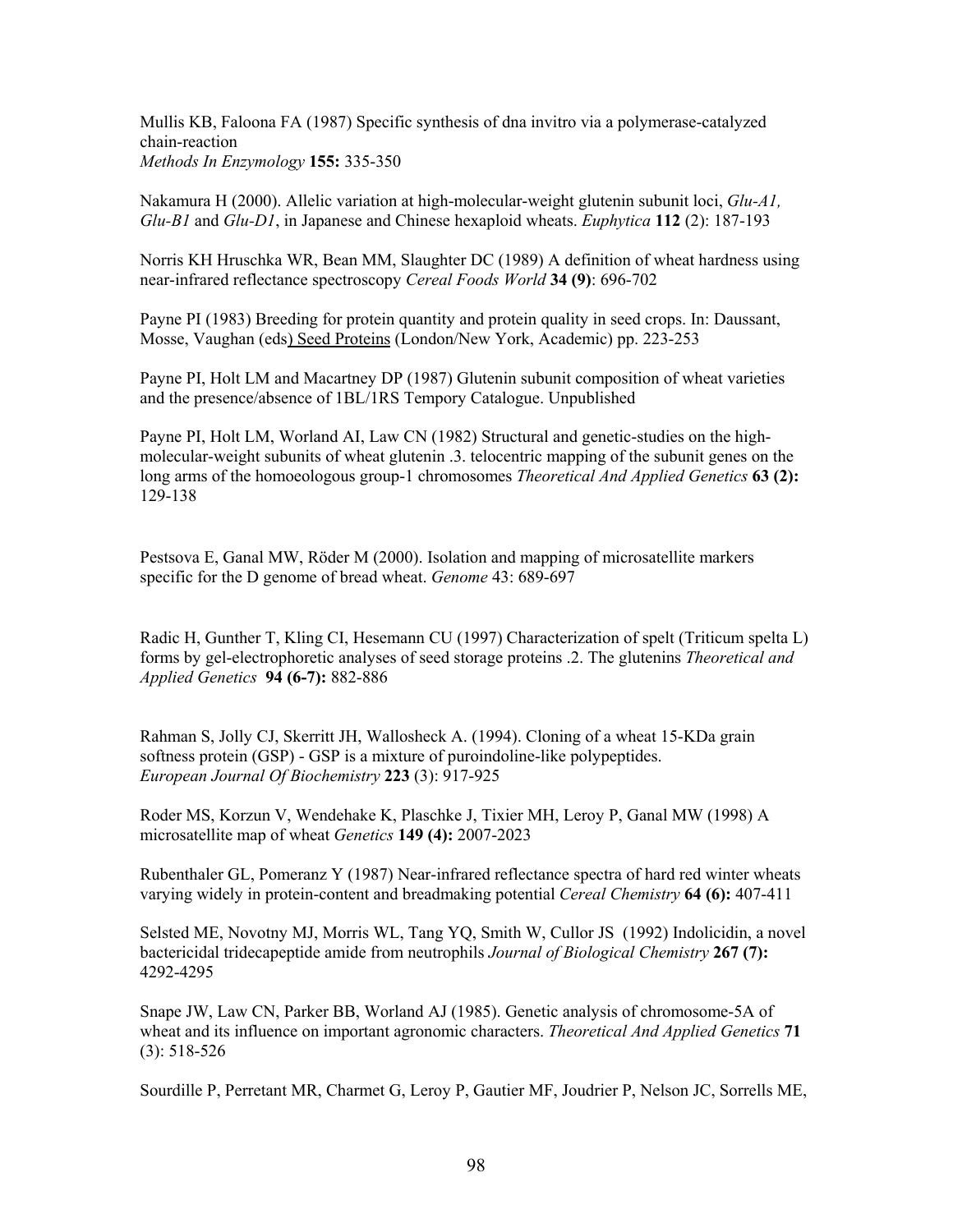Bernard M (1996)Linkage between RFLP markers and genes affecting kernel hardness in wheat *Theoretical and Applied Genetics* **93 (4):** 580-586

Stam P & Van Ooijen JW 1995. JoinMap <sup>™</sup> version 2.0: Software for the calculation of genetic linkage maps. CPRO-DLO, Wageningen, Netherlands.

Wiersma JJ, Busch RH, Fulcher GG, Hareland GA (2001). Recurrent selection for kernel weight in spring wheat. *Crop Science* **41** (4): 999-1005

Windham WR, Gaines CS, Leffler RG (1993) Effect of wheat moisture-content on hardness scores determined by near-infrared reflectance and on hardness score standardization *Cereal Chemistry* **70 (6):** 662-666

Van Ooijen, JW & Maliepaard C, 1996. MapQTL ™ Version 3.0: software for the calculation of QTL positions on genetic maps. CPRO-DLO, Wageningen, Netherlands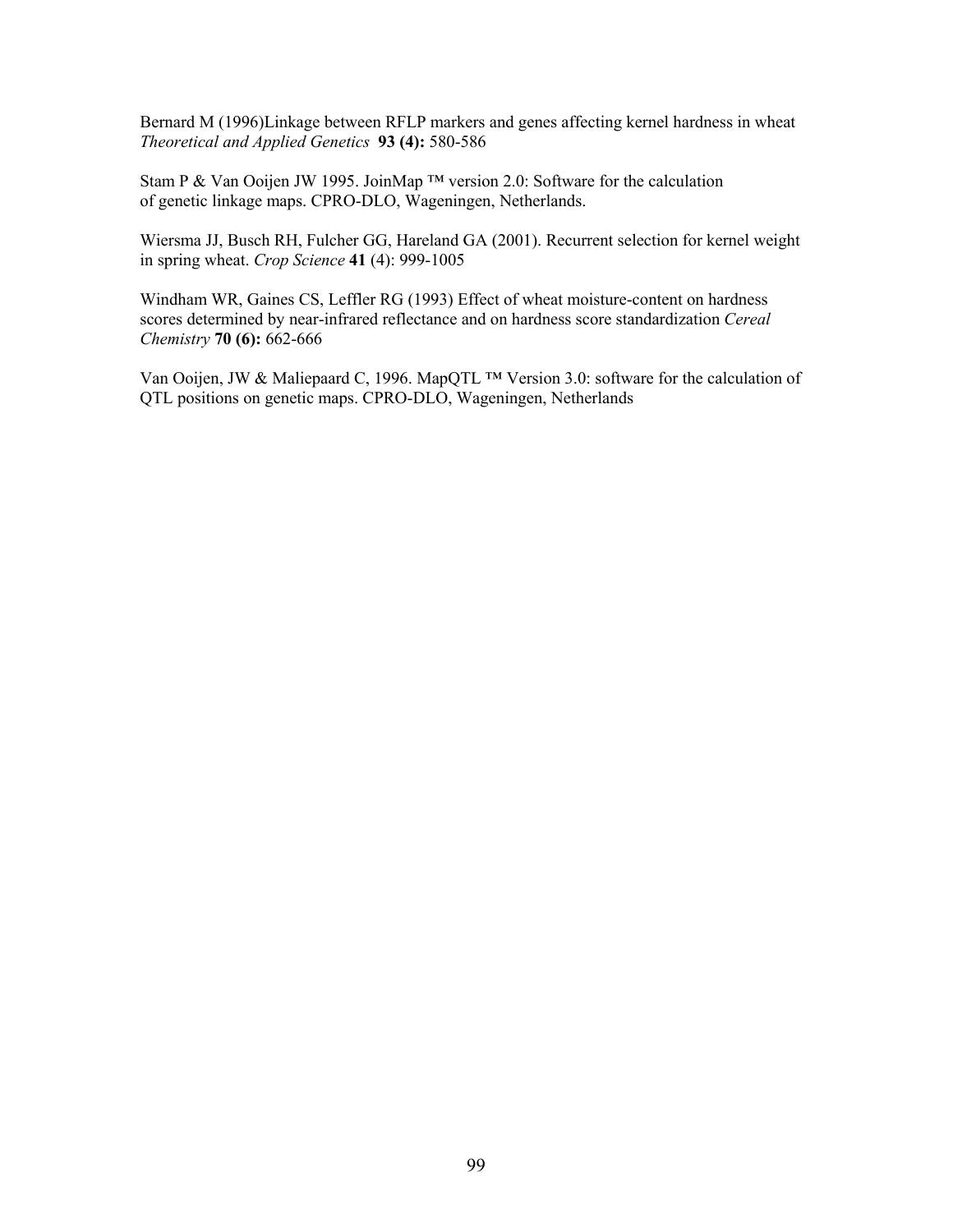# **Appendix 1** : List of Figures

| Figure 1.3.1.1. Map of 5A based on recombinant substitution population                          | 16 |
|-------------------------------------------------------------------------------------------------|----|
| Figure 1.3.1.4.1. Interval mapping of chromosome 5A for protein content                         | 19 |
| Figure 1.3.1.4.2. Interval mapping of chromosome 5A for grain texture                           | 19 |
| Figure 1.3.1.4.3. Interval mapping of chromosome 5A for height                                  | 20 |
| Figure 1.3.1.4.4. Interval mapping of chromosome 5A for flowering date                          | 20 |
| Figure 1.3.1.5. Summary of positions of significant QTL in the 5A substitution line             |    |
| population                                                                                      | 21 |
| Figure 1.3.2.1. Map of 5D based on recombinant substitution population                          | 22 |
| Figure 1.3.2.4.1. Interval mapping of chromosome 5D for protein quantity                        | 25 |
| Figure 1.3.2.4.2. Interval mapping of chromosome 5D for grain texture                           | 25 |
| Figure 1.3.2.4.3. Interval mapping of chromosome 5D for flowering date                          | 26 |
| Figure 1.3.2.5. Summary of positions of significant QTL in the 5D substitution line             |    |
| population                                                                                      | 26 |
| Figure 1.3.3.1 Consensus maps of the Avalon x Hobbit Sib RIL population                         | 27 |
| Figure 1.3.3.2.3.1. Interval mapping of chromosome 2B for grain protein content                 | 31 |
| Figure 1.3.3.2.3.2 Interval mapping of chromosome 6A for grain protein content                  | 31 |
| Figure 1.3.3.2.3.3. Interval mapping of chromosome 6B for grain protein content                 | 32 |
| Figure 1.3.3.2.3.4. Interval mapping of chromosome 7A for grain protein content                 | 32 |
| Figure 1.3.3.3.3.1. Interval mapping of chromosome 5D for grain texture                         | 35 |
| Figure 1.3.3.3.3.2. Interval mapping of chromosome 1B for grain texture                         | 35 |
| Figure 1.3.3.4.1.3. Interval mapping of chromosome 4B for flowering date                        | 38 |
| Figure 1.3.3.4.2.3.1 Interval mapping of chromosome 2D for height                               | 41 |
| Figure 1.3.3.4.2.3.2. Interval mapping of chromosome 6A for height                              | 41 |
| Figure 1.3.3.4.2.3.3. Interval mapping of chromosome 6B for height                              | 42 |
| Figure 1.3.3.5. Summary of QTL significant by interval mapping in the Avalon x Hobbit Sib       |    |
| recombinant inbred population                                                                   | 48 |
| Figure 2.2 Measurement of seed size                                                             | 55 |
| Figure 2.3.2.3. Lod score chart of QTL for length: width ratio on chromosome 2D of the ITMI     |    |
| population in both years of the study                                                           | 64 |
| Figure 2.4. Summary of Seed Morphology QTL Significant by Interval Mapping in the ITMI          |    |
| population                                                                                      | 68 |
| Figure 3.1.2. Three-dimensional representation of puroindoline-b                                | 72 |
| Figure 3.3.1. Fluctuation of texture score with changes in atmospheric moisture                 | 78 |
| Figure 3.3.2. Distribution frequencies of NIR score for endosperm texture, percentage endosperm |    |
| protein and percentage moisture content from wholemeal flour samples from a range of            |    |
| cultivars                                                                                       | 81 |
| Figure 3.3.3. Relationships between NIR texture, moisture and protein scores                    | 81 |
| Figure 3.3.4. SDS Page gels.                                                                    | 82 |
| Figure 3.3.5. Agarose gels of puroindoline and GSP sequences.                                   | 84 |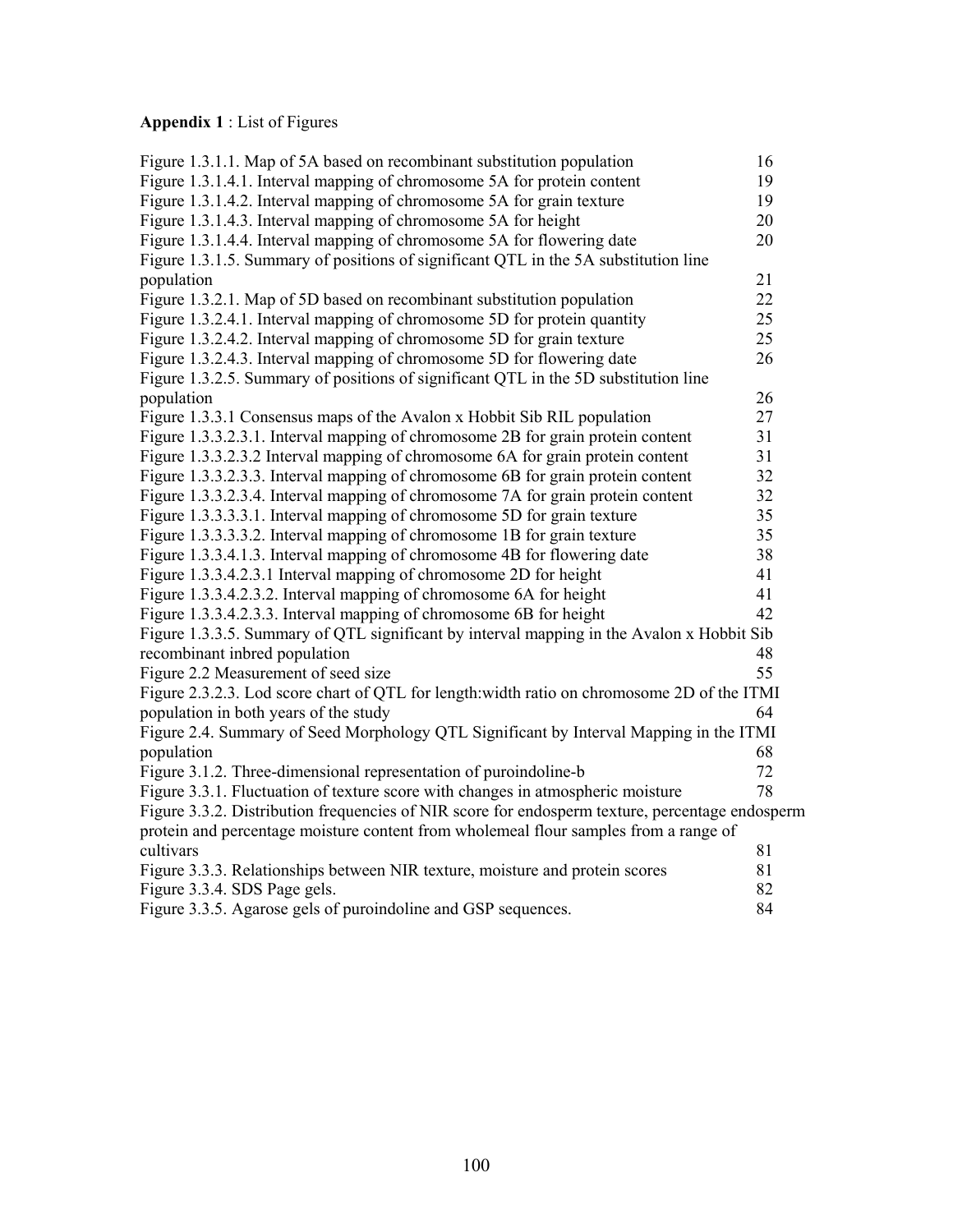# **Appendix 2**: List of Tables

| Table 1.3.1.2. Marker means analysis for the Hobbit sib (Avalon 5A/Hobbit Sib 5A) RSL                           |    |
|-----------------------------------------------------------------------------------------------------------------|----|
| population over two years                                                                                       | 17 |
| Table 1.3.1.3. Marker regression analysis of the Hobbit Sib (Avalon 5A) RSL population over                     |    |
| two years                                                                                                       | 19 |
| Table 1.3.2.2. Marker means analysis for the Hobbit sib (Avalon 5D) RSL population                              | 23 |
| Table 1.3.2.3. Marker regression analysis of the Hobbit Sib (Avalon 5D) RSL                                     |    |
| population                                                                                                      | 25 |
| Table 1.3.3.2.1. Marker means analysis of grain protein concentration on the Avalon x Hobbit Sib                |    |
| RIL population over two years                                                                                   | 30 |
| Table 1.3.3.2.2 Marker regression analysis of grain protein content on the Avalon x Hobbit Sib                  |    |
| RIL population over two years                                                                                   | 30 |
| Table 1.3.3.3.1. Marker means analysis of grain texture for the Avalon x Hobbit Sib RIL                         |    |
| population over two years                                                                                       | 34 |
| Table 1.3.3.3.2 Marker regression analysis of grain texture on the Avalon x Hobbit Sib RIL                      |    |
| population over two years                                                                                       | 34 |
| Table 1.3.3.4.1.1 Marker means analysis of flowering date on the Avalon x Hobbit Sib RIL                        |    |
| population over two years                                                                                       | 37 |
| Table 1.3.3.4.1.2 Marker regression analysis for flowering date on the Avalon x Hobbit Sib RIL                  |    |
| population over two years                                                                                       | 37 |
| Table 1.3.3.4.2.1 Marker means analysis of height on the Avalon x Hobbit Sib RIL population                     |    |
| over two years                                                                                                  | 40 |
| Table 1.3.3.4.2.2 Marker regression analysis on the Avalon x Hobbit Sib population for height                   |    |
| over two years                                                                                                  | 40 |
| Table 1.3.3.4.3.2 Marker regression analysis of yield in the Avalon x Hobbit Sib RIL population                 |    |
| over two years                                                                                                  | 44 |
| Table 1.3.3.4.4.1. Marker means analysis of biomass on the Avalon x Hobbit Sib RIL population                   | 44 |
| over two years<br>Table 1.3.3.4.4.2 Marker regression analysis of biomass in the Avalon x Hobbit Sib population |    |
| over two years                                                                                                  | 44 |
| Table 1.3.3.4.5.2 Marker regression analysis of ear weight in the Avalon x Hobbit Sib RIL                       |    |
| population over two years                                                                                       | 46 |
| Table 1.3.3.4.6.1. Marker means analysis of 50 grain weight (2001) and 100 grain weight (2002)                  |    |
| on the Avalon x Hobbit Sib RIL population over two years                                                        | 46 |
| Table 1.3.3.4.6.2 Marker regression analysis of 50/100 grain weight in the Avalon x Hobbit Sib                  |    |
| RIL population over two years                                                                                   | 46 |
| Table 1.3.4.1 Skeletal mapping of the Hope x Pastiche population: Distribution of markers across                |    |
| chromosomes                                                                                                     | 50 |
| Table 1.3.4.2. Markers significantly ( $P<0.05$ ) associated with traits in the Hope x Pastiche                 |    |
| population over both years of the study                                                                         | 50 |
| Table 2.3.1.1. Marker Means analysis of seed dimensions on the ITMI population over                             |    |
| two years                                                                                                       | 57 |
| Table 2.3.1.2. QTL analysis by multiple marker regression of seed dimensions on the ITMI                        |    |
| population over two years                                                                                       | 57 |
| Table 2.3.1.3. QTL analysis by interval mapping of seed dimensions on the ITMI population over                  |    |
| two years                                                                                                       | 59 |
| Table 2.3.2.1. Marker Means analysis of seed dimension ratios on the ITMI population over two                   |    |
| years                                                                                                           | 60 |
| Table 2.3.2.2. QTL analysis by multiple marker regression of seed dimension ratios on the ITMI                  |    |
| population over two years                                                                                       | 62 |